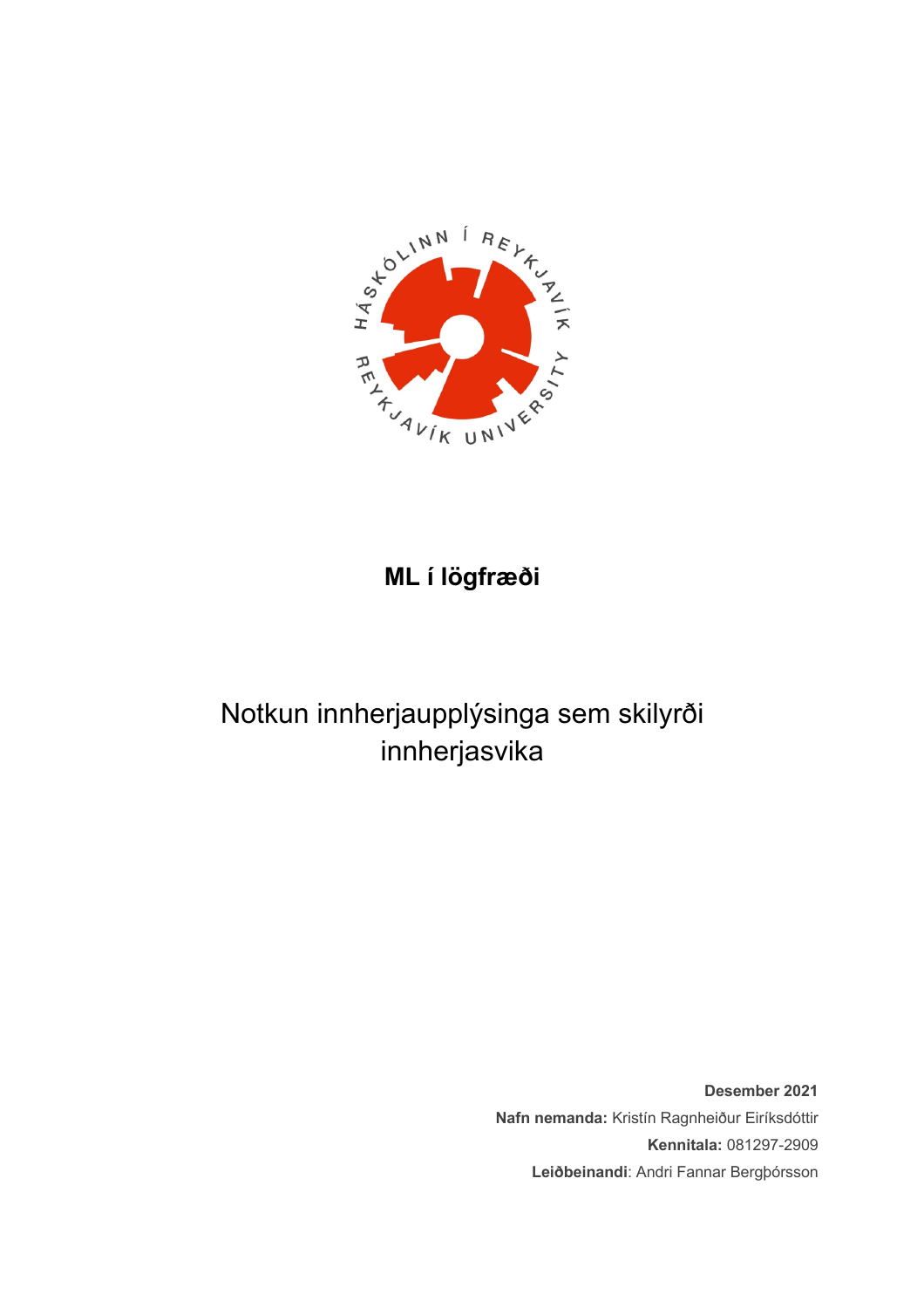Kristín Ragnheiður Eiríksdóttir ©

Ritgerð þessa má ekki afrita með neinum hætti, svo sem með ljósritun, prentun, hljóðritun, birtingu á alnetinu eða á annan sambærilegan hátt, að hluta eða í heild, án leyfis höfundar.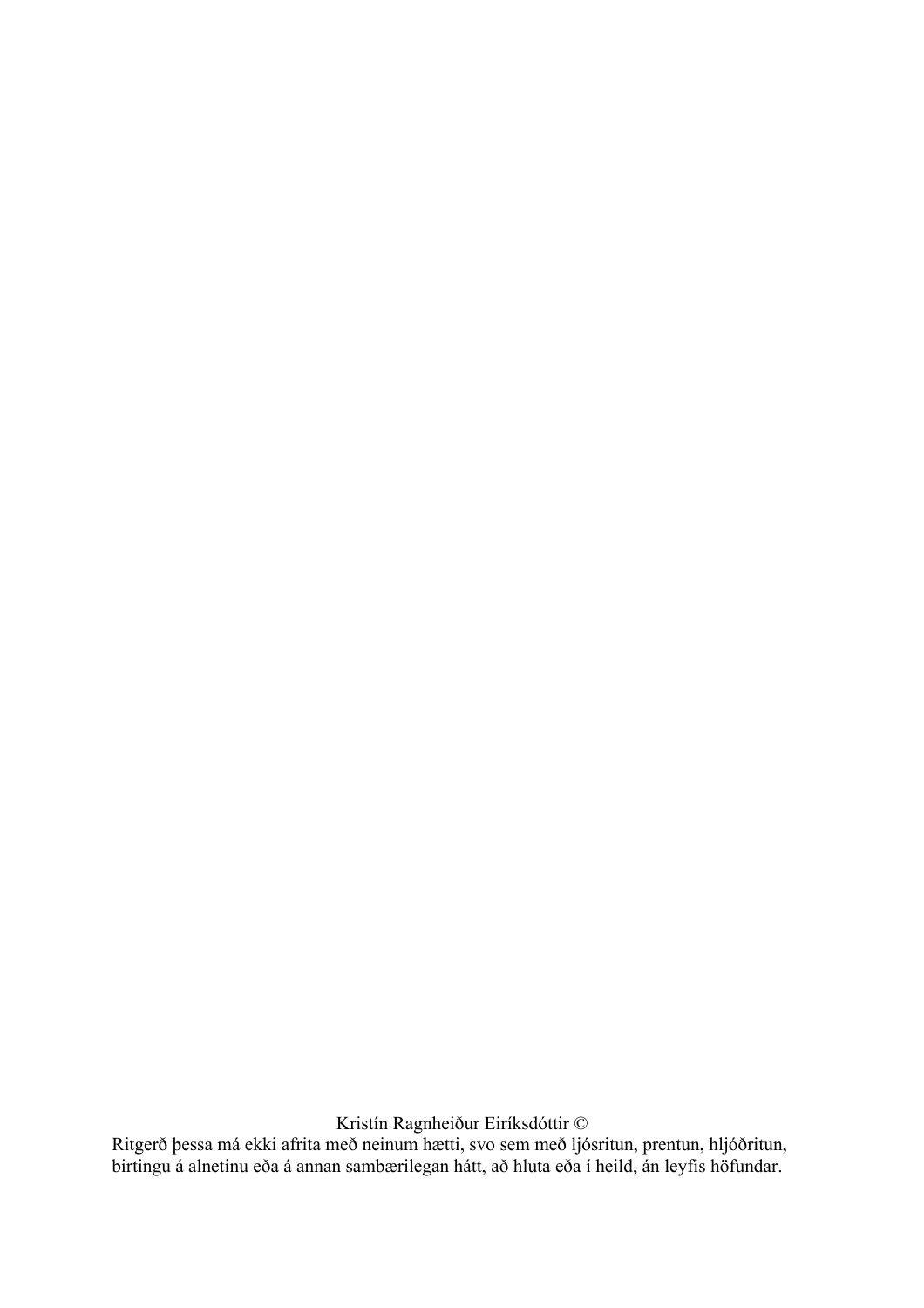# **Útdráttur**

Fyrsta íslenska ákvæðið um innherjasvik var að finna í lögum nr. 20/1989 um verðbréfaviðskipti og verðbréfasjóði. Frá þeim tíma hefur innherjasvikaákvæðið tekið þó nokkrum breytingum. Fyrstu innherjasvikaákvæðin kváðu á um notkun eða nýtingu sem skilyrði innherjasvika, en í kjölfar dóms Héraðsdóms Reykjavíkur í máli S-601/2001 var krafan um nýtingu innherjaupplýsinga ekki lengur hluti af verknaðarlýsingu bannsins. Með innleiðingu reglugerðar Evrópuþingsins og ráðsins nr. 596/2014/ESB frá 16. apríl 2014 um markaðssvik (MAR) hér á landi varð notkun hins vegar aftur hluti af verknaðarlýsingu bannsins.

Heiti ritgerðarinnar er "Notkun innherjaupplýsinga sem skilyrði innherjasvika". Heiti ritgerðarinnar er ætlað að endurspegla efni hennar. Markmið ritgerðarinnar er að varpa ljósi á hvaða þýðingu breytt orðalag á skilgreiningu innherjasvika um notkun, með tilkomu MAR, hefur á það hvaða háttsemi telst til innherjasvika.

Í upphafi verður fjallað almennt um innherjasvik og þá þróun sem hefur átt sér stað á innherjasvikaákvæðinu, þar sem sérstök áhersla er lögð á þróun notkunarskilyrðisins. Því næst er fjallað um skilyrði innherjasvika, sem er að búa yfir innherjaupplýsingum á meðan viðkomandi á viðskipti og nota slíkar upplýsingar til að eiga viðskiptin. Skilyrðið um notkun skuli ávallt skoðast með hliðsjón af tilgangi bannsins. Háttsemi sem fer ekki gegn tilgangi bannsins fellur þar af leiðum ekki undir bannið. Í ritgerðinni er þannig leitast við að fjalla ítarlega um notkunarskilyrðið og þá háttsemi sem fellur undir bannið eftir tilkomu MAR. Að lokum er fjallað um hvort og hvaða þýðingu orðalagsbreyting MAR hafi á hvaða háttsemi falli undir bannið.

Niðurstöður ritgerðarinnar er að notkun sé núna og hafi ávallt verið forsenda innherjasvika. Með innleiðingu MAR í íslenskan rétt hefur því lítil sem engin breyting átt sér stað á því hvaða háttsemi falli undir bannið við innherjasvikum. Með innleiðingu MAR er þessi skilningur staðfestur og þar með dregið úr þeirri réttaróvissu sem ríkt hefur um túlkun ákvæðisins hér á landi.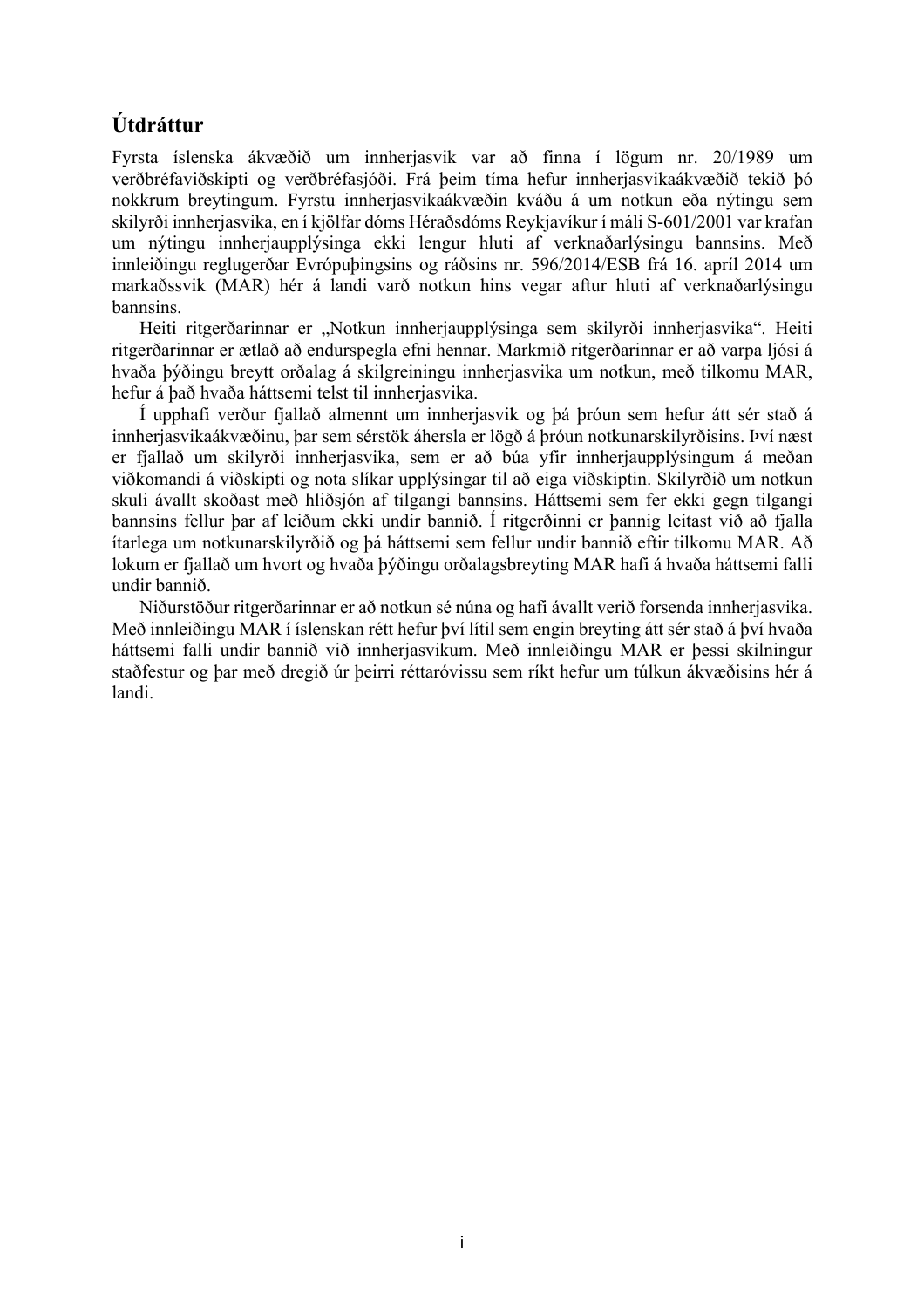### **Abstract**

The first Icelandic provision on insider dealing was found in Act no. 20/1989. Since then the wording of the provision has changed several times. The first Icelandic insider dealing provisions required use or utilization of inside information as a condition of insider dealing, but following the judgement by the District Court of Reykjavík in the case S-601/2001 use or utilization was no longer a part of the prohibition description. However with the implementation of Regulation of the European Parliament and of the Council no. 596/2014/EU of 16 april 2014 on market abuse (MAR) in Iceland law, use again became a part of the description of the ban on insider dealing.

The title of the essay is "Use of inside information as a condition of insider dealing". The title is intended to reflect the reasearch question. The objective of the thesis is to shed some light on what significance does the changes in the wording of the definition of insider dealing on unse, with the introduction of MAR, have on what conduct is considered insider dealing.

In the beginning of the thesis, insider dealing and the development that has taken place in the insider dealing provision will be discussed, with a special emphasis on the development of the condition of use. The condition of the ban on insider dealing is discussed; which is to (a) have inside information while trading and (b) use such information to trade. The condition of use should always be considered in the light of the purpose of the prohibition. Conduct that does not go against the purpose of the ban does therefore not fall under the ban. This thesis thus seeks to discuss in details the conditions of use and the conduct covered by the ban, after introduction of MAR. Finally, the significance of such a change in wording for the conduct covered by the prohibition is examined.

In the thesis it is concluded that use is now and has always been a prerequisite for insider dealing. With the introduction of MAR into Icelandic law, there has been little to no change in the conduct covered by the ban on insider dealing. With MAR this understanding is confirmed and thereby the legal uncertainty that has prevailed regarding the interpretation of the insider dealing provision in Iceland is reduced.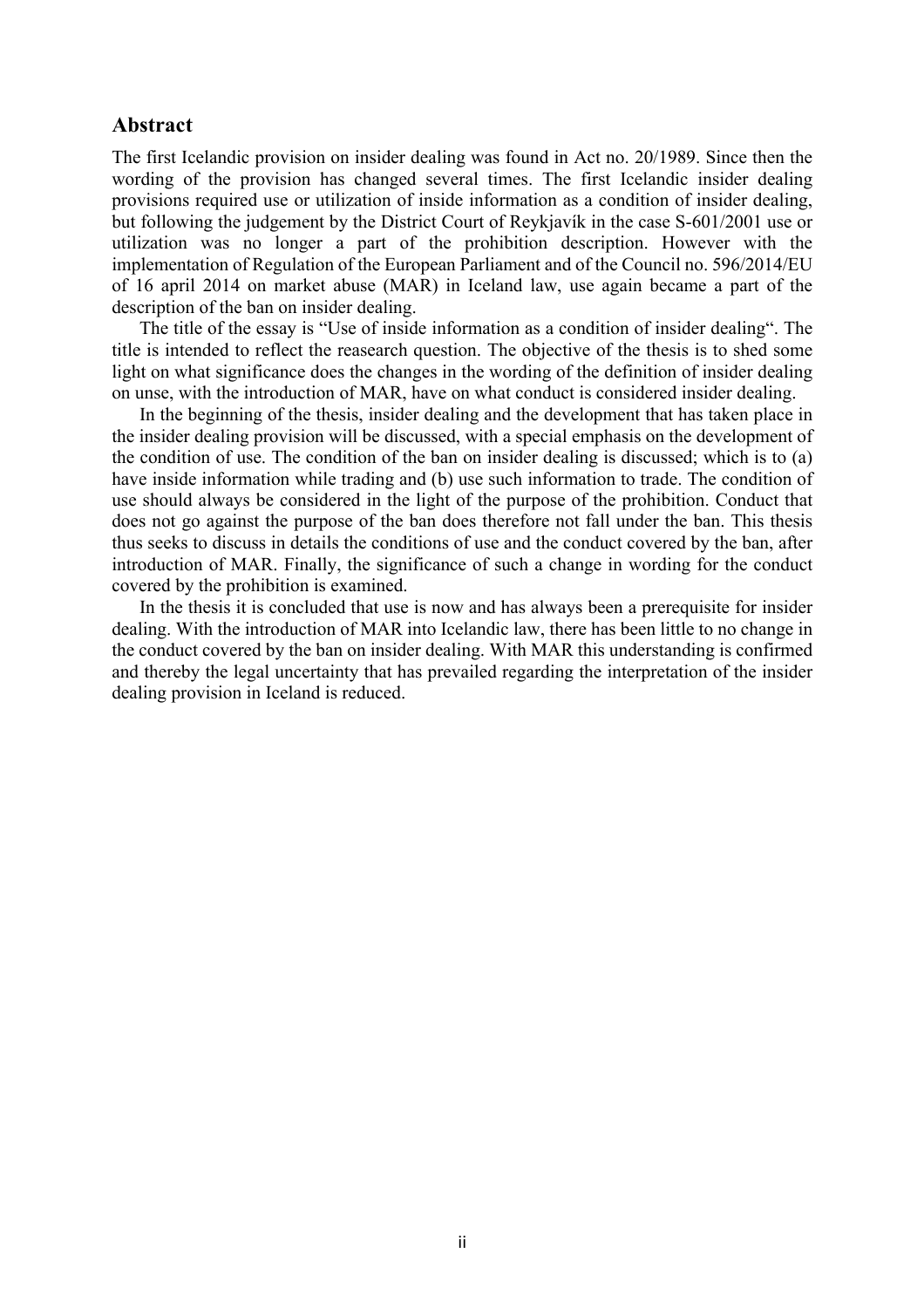# **Formáli**

Ritgerð þessi er til meistaraprófs í lögfræði frá Háskólanum í Reykjavík. Ritgerðin er skrifuð á haustmisseri 2021 undir handleiðslu Andra Fannars Bergþórssonar, dósent við lagadeild Háskólans í Reykjavík. Kann ég honum bestu þakkir fyrir örugga handleiðslu og gagnlegar ábendingar.

Aðrar þakkir fá Laufey Unnur Hjálmarsdóttir og Bjarki Þór Sveinsson hrl. fyrir yfirlestur og góðar ábendingar varðandi málfar og textasmíð. Ég vil jafnframt færa Kristínu Benediktsdóttir, upplýsingafræðing lagadeildar, þakkir fyrir aðstoð við heimildaleit og skráningu heimilda. Að lokum vil ég þakka öllum þeim sem stóðu við bakið á mér og hvöttu mig áfram í þessum ritgerðarskrifum.

13. desember 2021

*Kristín Ragnheiður Eiríksdóttir*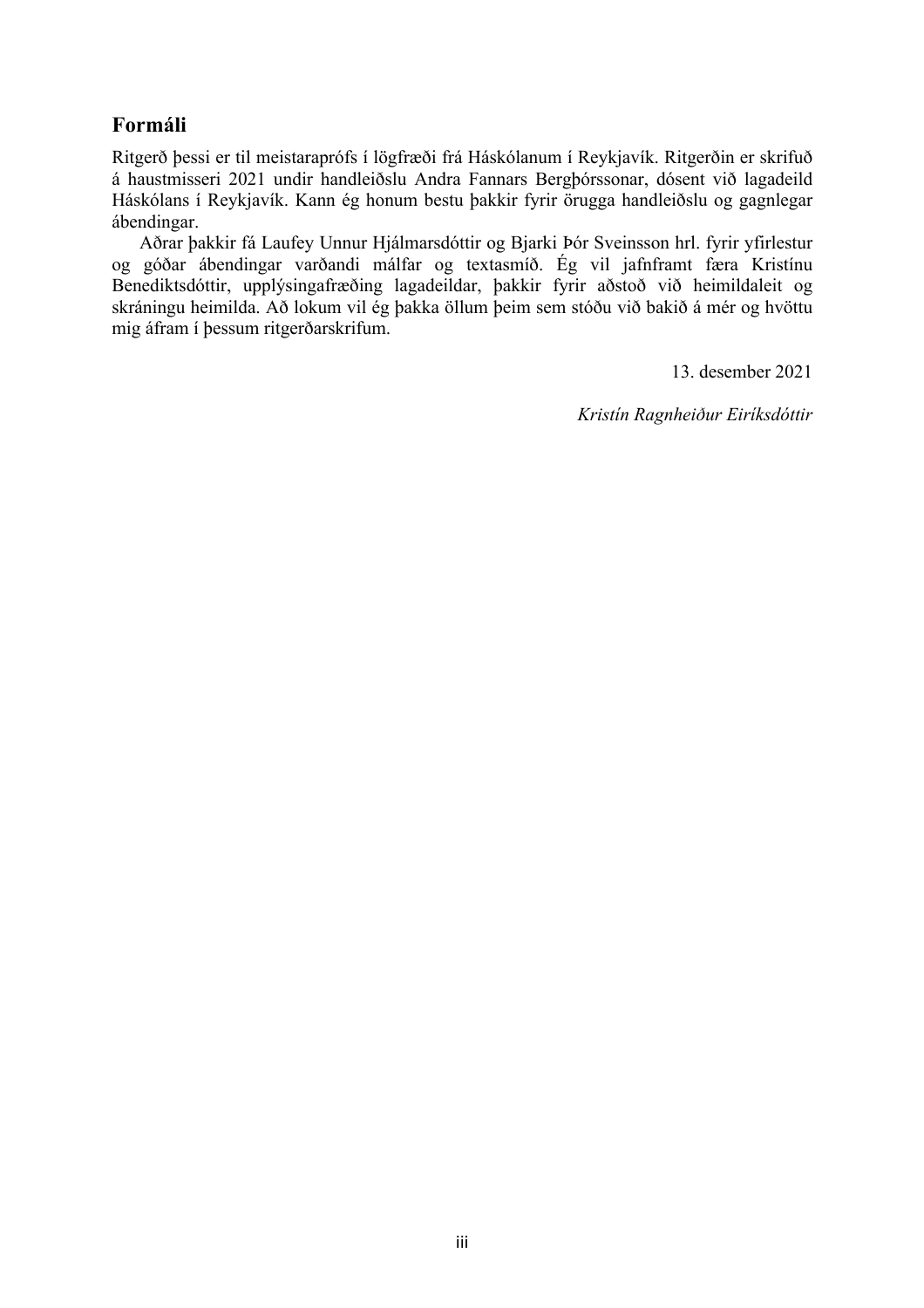# **EFNISYFIRLIT**

| 1.               |       |                                                                                    |  |
|------------------|-------|------------------------------------------------------------------------------------|--|
| $\overline{2}$ . |       |                                                                                    |  |
|                  | 2.1   |                                                                                    |  |
|                  | 2.2   |                                                                                    |  |
| 3.               |       |                                                                                    |  |
|                  | 3.1   |                                                                                    |  |
|                  | 3.2   |                                                                                    |  |
|                  | 3.2.1 |                                                                                    |  |
|                  | 3.2.2 |                                                                                    |  |
|                  | 3.2.3 |                                                                                    |  |
|                  |       |                                                                                    |  |
|                  | 3.3   |                                                                                    |  |
|                  | 3.3.1 |                                                                                    |  |
|                  | 3.3.2 |                                                                                    |  |
|                  | 3.3.3 |                                                                                    |  |
|                  | 3.3.4 |                                                                                    |  |
|                  | 3.3.5 |                                                                                    |  |
|                  | 3.3.6 |                                                                                    |  |
| 4.               |       | Hvaða háttsemi fellur undir bannið við innherjasvikum við gildistöku MAR? 22       |  |
|                  |       |                                                                                    |  |
|                  | 4.1   |                                                                                    |  |
|                  | 4.2   |                                                                                    |  |
|                  | 4.2.1 |                                                                                    |  |
|                  | 4.2.2 |                                                                                    |  |
|                  | 4.2.3 | Upplýsingar er varða, beint eða óbeint, útgefendur eða fjármálagerninga 28         |  |
|                  | 4.2.4 |                                                                                    |  |
|                  |       |                                                                                    |  |
|                  | 4.3   |                                                                                    |  |
|                  | 4.3.1 |                                                                                    |  |
|                  | 4.3.2 |                                                                                    |  |
|                  | 4.3.3 |                                                                                    |  |
|                  | 4.4   |                                                                                    |  |
|                  |       |                                                                                    |  |
| 5.               |       | Hvaða háttsemi telst ekki notkun innherjaupplýsinga samkvæmt banninu við           |  |
|                  |       |                                                                                    |  |
|                  | 5.1   |                                                                                    |  |
|                  | 5.2   |                                                                                    |  |
|                  | 5.2.1 |                                                                                    |  |
|                  | 5.2.2 |                                                                                    |  |
|                  | 5.2.3 |                                                                                    |  |
|                  | 5.2.4 |                                                                                    |  |
|                  | 5.2.5 |                                                                                    |  |
|                  | 5.2.6 | 49. Viðskipti með eigin hluti í endurkaupaáætlun og verðjöfnun fjármálagerninga 49 |  |
|                  | 5.2.7 |                                                                                    |  |
|                  |       |                                                                                    |  |
|                  | 5.3   |                                                                                    |  |
|                  | 5.3.1 |                                                                                    |  |
|                  | 5.3.2 |                                                                                    |  |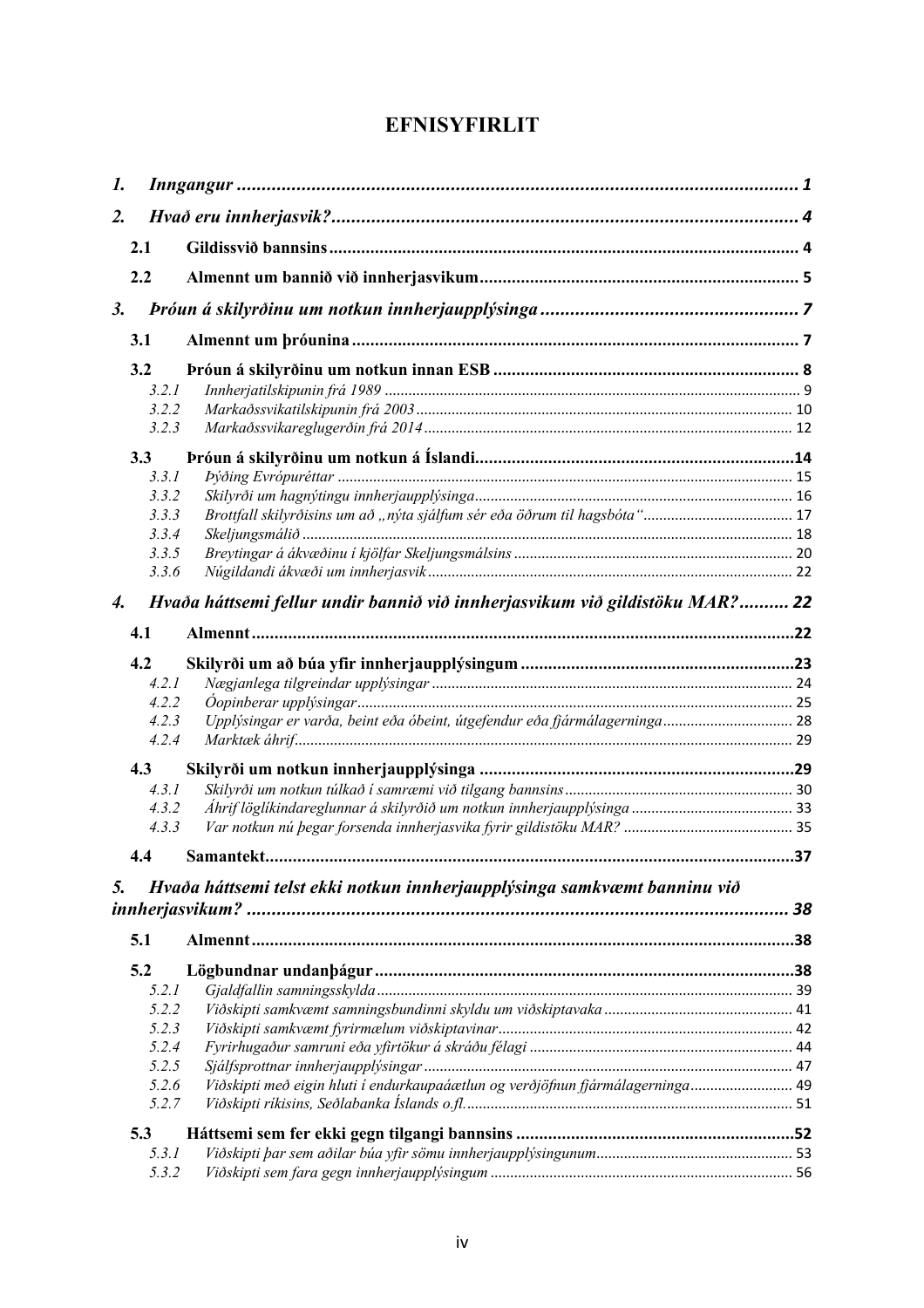|--|--|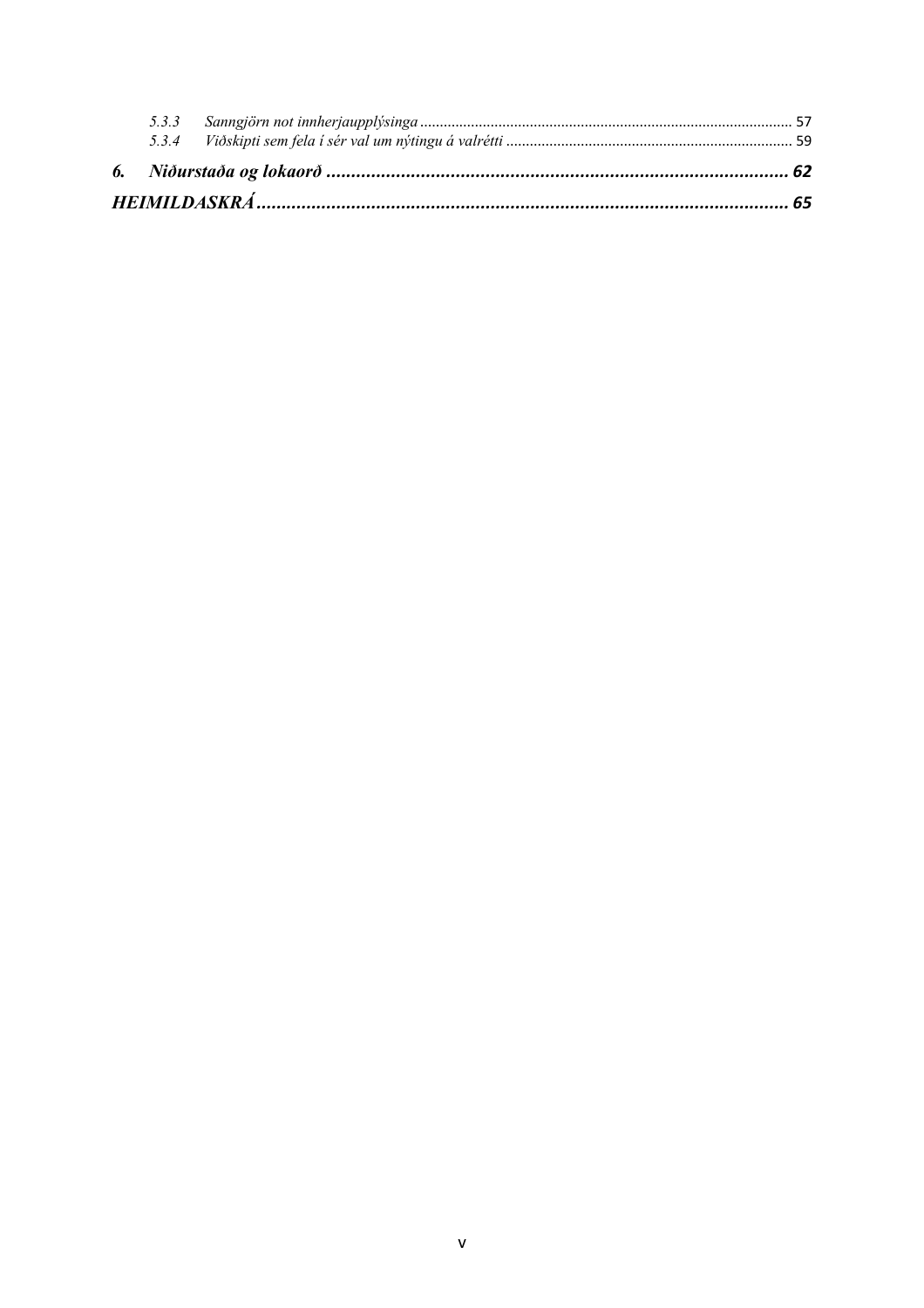# **Lagaskrá**

## **Íslensks löggjöf**

*Lög:*

Lög nr. 27/1986 um verðbréfamiðlun.

Lög nr. 20/1989 um verðbréfaviðskipti og verðbréfasjóði.

Lög nr. 2/1993 um Evrópska Efnahagssvæðið.

Lög nr. 9/1993 um verðbréfaviðskipti.

Lög nr. 62/1994 um mannréttindasáttmála Evrópu.

Lög nr. 2/1995 um hlutafélög.

Lög nr. 13/1996 um verðbréfaviðskipti.

Lög nr. 98/1999 um innistæðutryggingar og tryggingarkerfi fyrir fjárfesta.

Lög nr. 163/2000 um breytingu á lögum nr. 13/1996 um verðbréfaviðskipti.

Lög nr. 39/2002 um breytingu á lögum nr. 13/1996 um verðbréfaviðskipti.

Lög nr. 33/2003 um verðbréfaviðskipti.

Lög nr. 31/2005 um breytingu á lögum nr. 33/2003 um verðbréfaviðskipti.

Lög nr. 108/2007 um yfirtökur (áður Lög nr. 108/2007 um verðbréfaviðskipti)

Lög nr. 20/2021 um upplýsingarskyldu útgefanda verðbréfa og flöggunarskyldu.

Lög nr. 60/2021 um aðgerðir gegn markaðssvikum.

Lög nr. 115/2021 um markaði fyrir fjármálagerninga.

# *Reglugerðir:*

Reglugerð nr. 630/2005 um innherjaupplýsingar og markaðssvik.

Reglugerð nr. 707/2008 um upplýsingagjöf og tilkynningarskyldu samkvæmt lögum nr. 108/2007 um verðbréfaviðskipti.

Reglugerð nr. 1267/2021 um upplýsingagjöf og tilkynningarskyldu samkvæmt lögum nr. 20/2021 um upplýsingaskyldu útgefanda verðbréfa og flöggunarskyldu.

# *Lögskýringargögn:*

Alþt. 1988-1989, A-deild, þskj. 1 – 1. mál. Alþt. 1992-1993, A-deild, þskj. 11 – 11. mál. Alþt. 2000-2001, A-deild, þskj. 581 – 233. mál. Alþt. 2001-2002, A-deild, þskj. 527 – 363. mál. Alþt. 2002-2003, A-deild, þskj. 383 – 347. mál. Alþt. 2004-2005, A-deild, þskj. 767 – 503. mál. Alþt. 2006-2007, A-deild, þskj. 1090 – 691. mál. Alþt. 2020-2021, A-deild, þskj. 992 – 584. mál.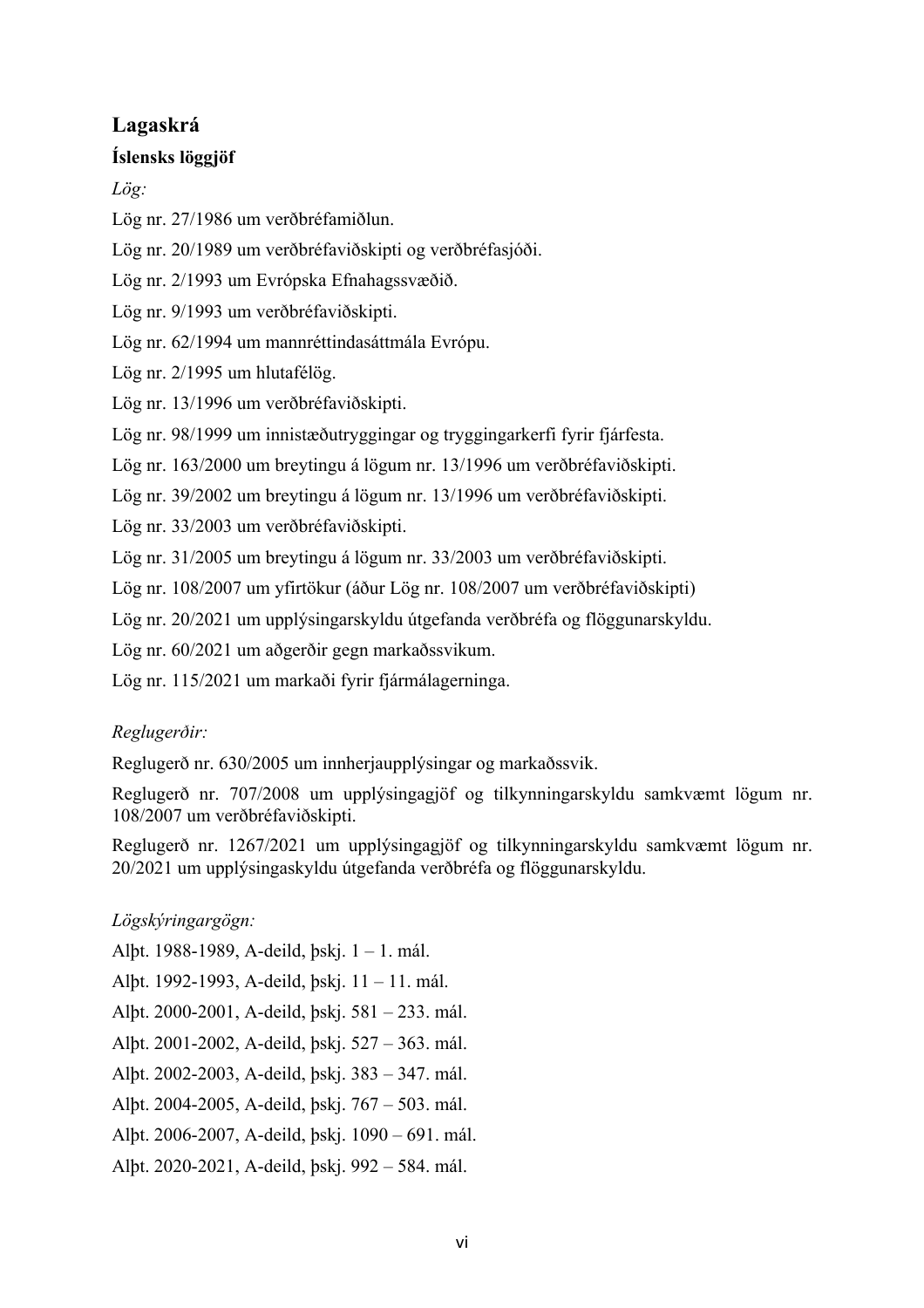## **Reglur Evrópusambandsins:**

### *Sáttmálar:*

Consolidated version of the Treaty on the Functioning of the European Union [2012] OJ C326/47.

Convention for the Protection of Human Rights and Fundamental Freedoms (European Convention on Human Rights, as amended) (samþykktur 4. nóvember 1959, tók gildi 29. júní 1953) 231 UNTS 221.

### *Tilskipanir:*

Tilskipun Evrópuráðs nr. 89/592/EBE frá 13. nóvember 1989 um samræmingu á reglum um innherjaviðskipti [1989] OJ L334/30.

Tilskipun Evrópuráðs nr. 93/6/EBE frá 15. mars 1993 um eiginfjárkröfur fjárfestingarfyrirtækja og lánastofnana [1993] OJ L141/1.

Tilskipun Evrópuráðs nr. 93/22/EBE frá 10. maí 1993 um fjárfestingarþjónustu á sviði verðbréfaviðskipta [1993] OJ L141727.

Tilskipun Evrópuþingsins og ráðsins nr. 2003/6/EB frá 28. janúar 2003 um innherjaviðskipti og markaðsmisnotkun [2003] OJ L96/16.

Tilskipun framkvæmdastjórnarinnar nr. 2003/124/EB frá 22. desember 2003 um framkvæmd tilskipunar Evrópuþingsins og ráðsins nr. 2003/6/EB að því er varðar skilgreiningu og birtingu á innherjaupplýsingum og skilgreiningu á markaðsmisnotkun [2003] OJ L339/70.

Tilskipun framkvæmdastjórnarinnar nr. 2003/125/EB frá 22. desember 2003 um framkvæmd tilskipunar Evrópuþingsins og ráðsins nr. 2003/6/EB að því er varðar óhlutdræga kynningu ráðlegginga um fjárfestingu og birtingu upplýsinga um hagsmunaárekstra [2003] OJ L339/73.

Tilskipun framkvæmdastjórnarinnar nr. 2004/72/EB frá 29. apríl 2004 um framkvæmd tilskipunar Evrópuþingsins og ráðsins nr. 2003/6/EB að því er varðar viðurkenndar markaðsvenjur, skilgreiningu á innherjaupplýsingum í tengslum við afleidd vöruskuldaskjöl, samningu innherjaskrár, tilkynningu um viðskipti stjórnenda og tilkynningu um grunsamleg viðskipti [2004} OJ L162/70.

Tilskipun Evrópuþingsins og ráðsins nr. 2004/109/EB frá 15. desember 2004 um samhæfingu krafna um gagnsæi í tengslum við upplýsingar um útgefendur verðbréfa sem eru skráð á skipulegan markað og um breytingu á tilskipun nr. 2001/34/EB [2004} OJ L390/38.

Tilskipun Evrópuþingsins og ráðsins nr. 2012/30/ESB frá 25. október 2012 um samræmingu verndarráðstafana, sem ætlað er að vera jafngildar í Bandalaginu og aðildarríki krefjast þegar almenningshlutafélög eru stofnuð og um tilskilið hlutafé og heimilaðar breytingar á hlutafé þeirra í skilningi annarrar málsgreinar 54. gr. sáttmálans um starfshætti Evrópusambandsins til að vernda hagsmuni félagsmanna og annarra [2012] OJ L315/74.

Tilskipun Evrópuþingsins og ráðsins nr. 2014/65/ESB frá 15. maí 2014 um markaði fyrir fjármálagerninga og um breytingu á tilskipun nr. 2002/92/EB og tilskipun nr. 2011/61/ESB (endurútgefin) [2014] OJ L173/349.

*Reglugerðir:*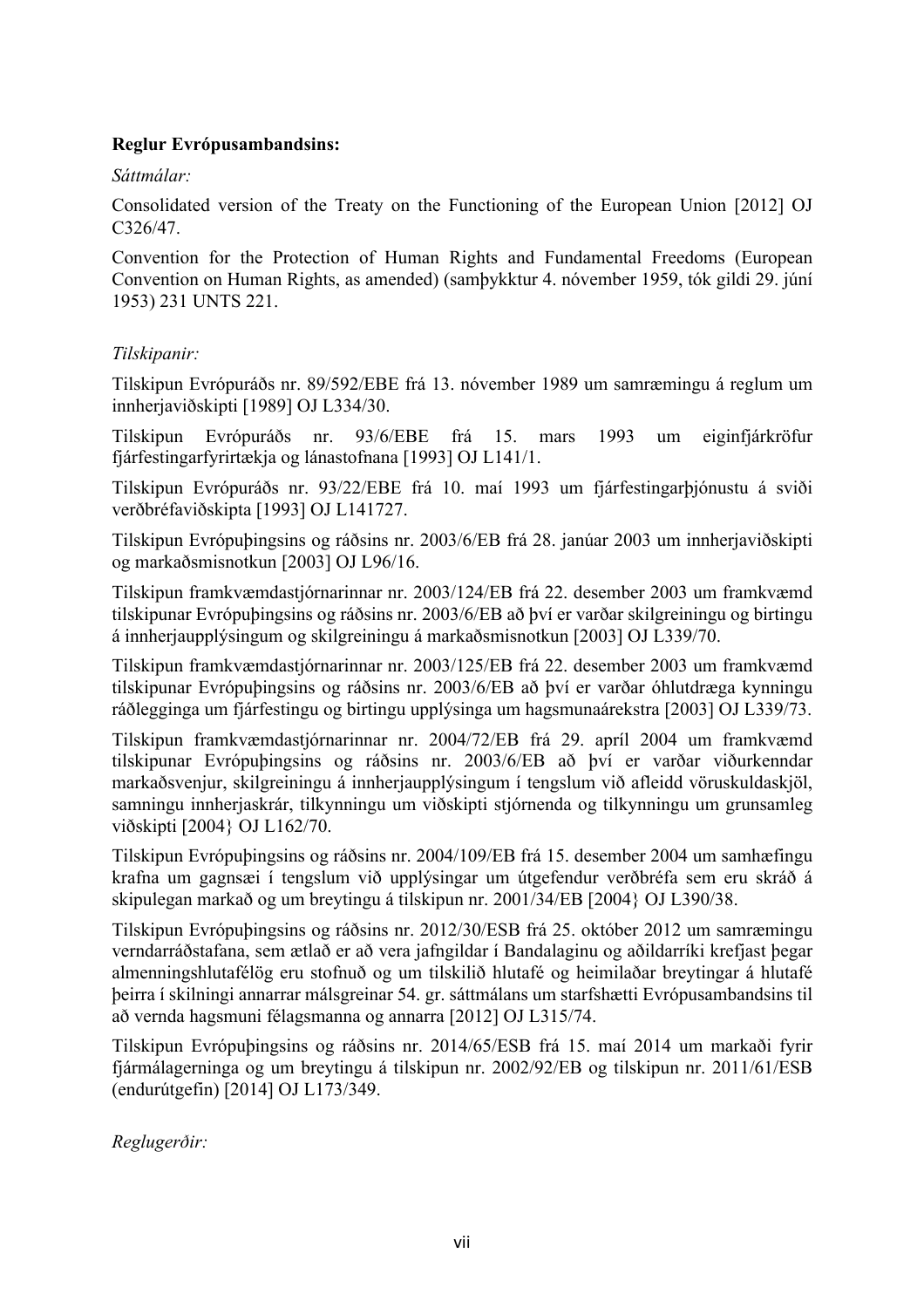Reglugerð framkvæmdastjórnarinnar nr. 2273/2003/EB frá 22. desember 2003 um framkvæmd tilskipunar Evrópuþingsins og ráðsins nr. 2003/6/EB að því er varðar undanþágur fyrir endurkaupaáætlanir og verðjöfnun fjármálagerninga [2003] OJ L336/33.

Reglugerð framkvæmdastjórnarinnar nr. 1031/2010/ESB frá 12. nóvember 2010 um tímasetningu, stjórnun og aðra þætti í tengslum við uppboð á heimildum til losunar gróðurhúsalofttegunda samkvæmt tilskipun Evrópuþingsins og ráðsins nr. 2003/87/EB um að koma á fót kerfi fyrir viðskipti með heimildir til losunar gróðurhúsalofttegunda innan Bandalagsins [2010] OJ L302/1.

Reglugerð Evrópuþingsins og ráðsins nr. 236/2012/ESB frá 14. mars 2012 um skortsölu og tiltekna þætti skuldatrygginga [2012] OJ L86/1.

Reglugerð Evrópuþingsins og ráðsins nr. 596/2014/ESB frá 16. apríl 2014 um markaðssvik (reglugerð um markaðssvik) og um niðurfellingu tilskipun Evrópuþingsins og ráðsins nr. 2003/6/EB og tilskipanir framkvæmdastjórnarinnar nr. 2003/124/EB, nr. 2003/125/EB og nr. 2004/72/EB [2014] OJ L173/1.

Framseld Reglugerð framkvæmdastjórnarinnar nr. 2016/1052/ESB frá 8. mars 2016 um viðbætur við reglugerð Evrópuþingsins og ráðsins nr. 596/2014/EB að því er varðar tæknilega eftirlitsstaðla um skilyrði sem gilda um endurkaupaáætlanir og verðjöfnun fjármálagerninga [2016] OJ L173/34.

## **Önnur erlend löggjöf**

Bandarísku verðbréfaviðskiptalögin frá 1933.

Bandarísku kauphallarlögin frá 1943.

Belgísku verðbréfaviðskiptalögin frá 2. ágúst 2002.

Dönsku verðbréfaviðskiptalögin nr. 168/2001.

Norsku verðbréfaviðskiptalögin nr. 79/1997.

Norsku verðbréfaviðskiptalögin nr. 75/2007.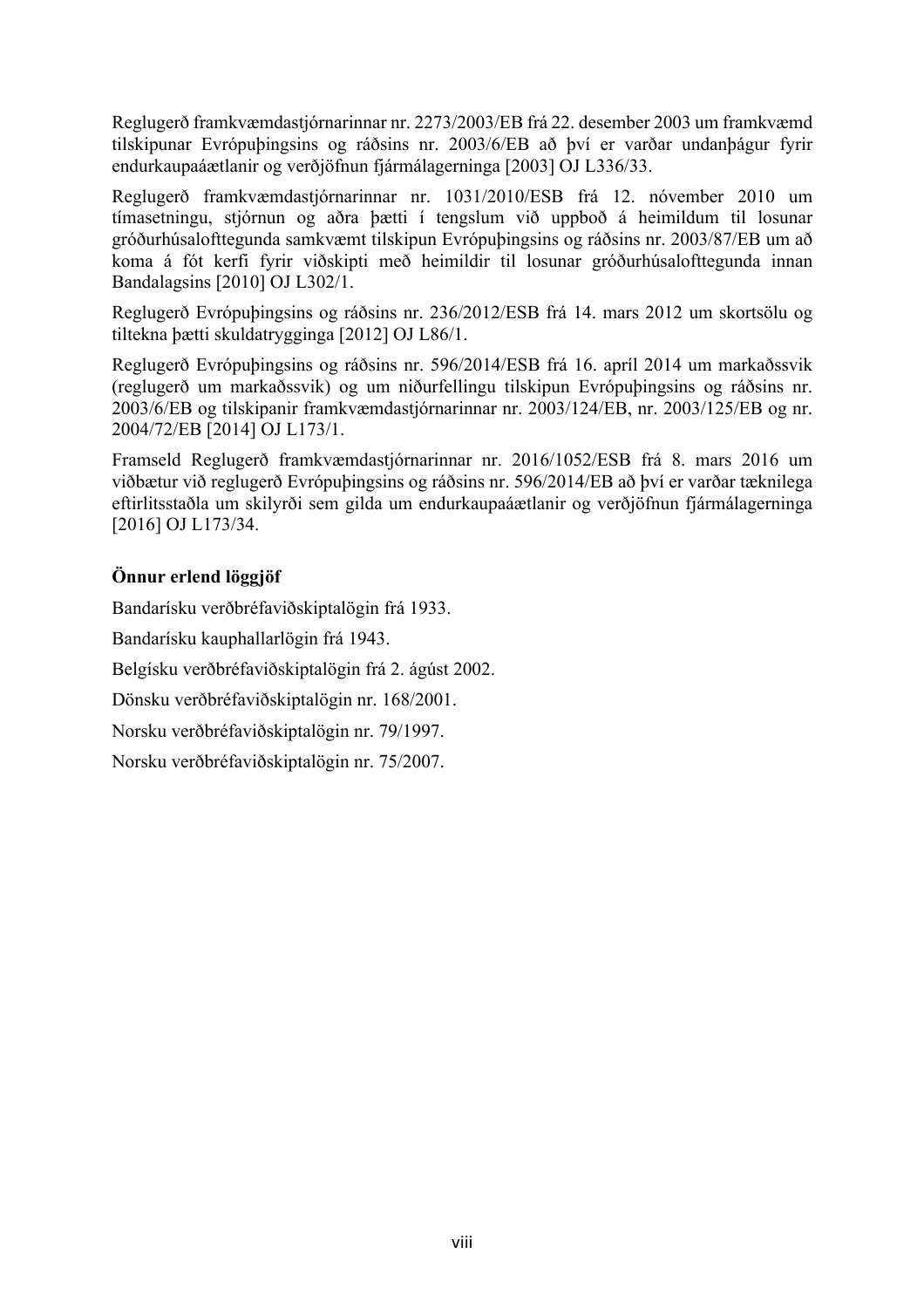## **Dómaskrá**

### **Íslenskir dómar og ákvarðanir**

*Dómar Hæstaréttar Íslands* Hrd. frá 17. febrúar 2012 í máli nr. 279/2011. Hrd. frá 30. nóvember 2012 í máli nr. 669/2012. Hrd. frá 12. desember 2013 í máli nr. 193/2013. Hrd. frá 6. október 2016 í máli nr. 289/2015. Hrd. frá 16. desember 2019 í máli nr. 50/2019.

#### *Dómar Landsréttar*

Landsréttur frá 15. maí 2020 í máli nr. 917/2018.

### *Héraðsdómar*

Héraðsdómur Reykjavíkur frá 29. október 2001 í máli nr. S-601/2001. Héraðsdómur Reykjavíkur frá 10. júní 2015 í máli nr. E-2470/2014.

### *Ákvarðanir*

Ákvörðun Fjármálaeftirlitsins frá 4. desember 2015.

#### **Dómar Evrópudómstólsins**

Dómur Evrópudómstólsins 15. nóvember 2005 í máli nr. C-392/02. Dómur Evrópudómstólsins 10. maí 2007 í máli nr. C-391/04. Dómur Evrópudómstólsins 23. desember 2009 í máli nr. C-45/08. Dómur Evrópudómstólsins 28. júní 2012 í máli nr. C-19/11. Dómur Evrópudómstólsins 11. mars 2015 í máli nr. C-628/13.

#### **Aðrir erlendir dómar og álit**

Dómur Hæstaréttar Danmerkur í máli UfR. 2005.984 H. Álit danska Fjármálaeftirlitsins frá 19. ágúst 2004.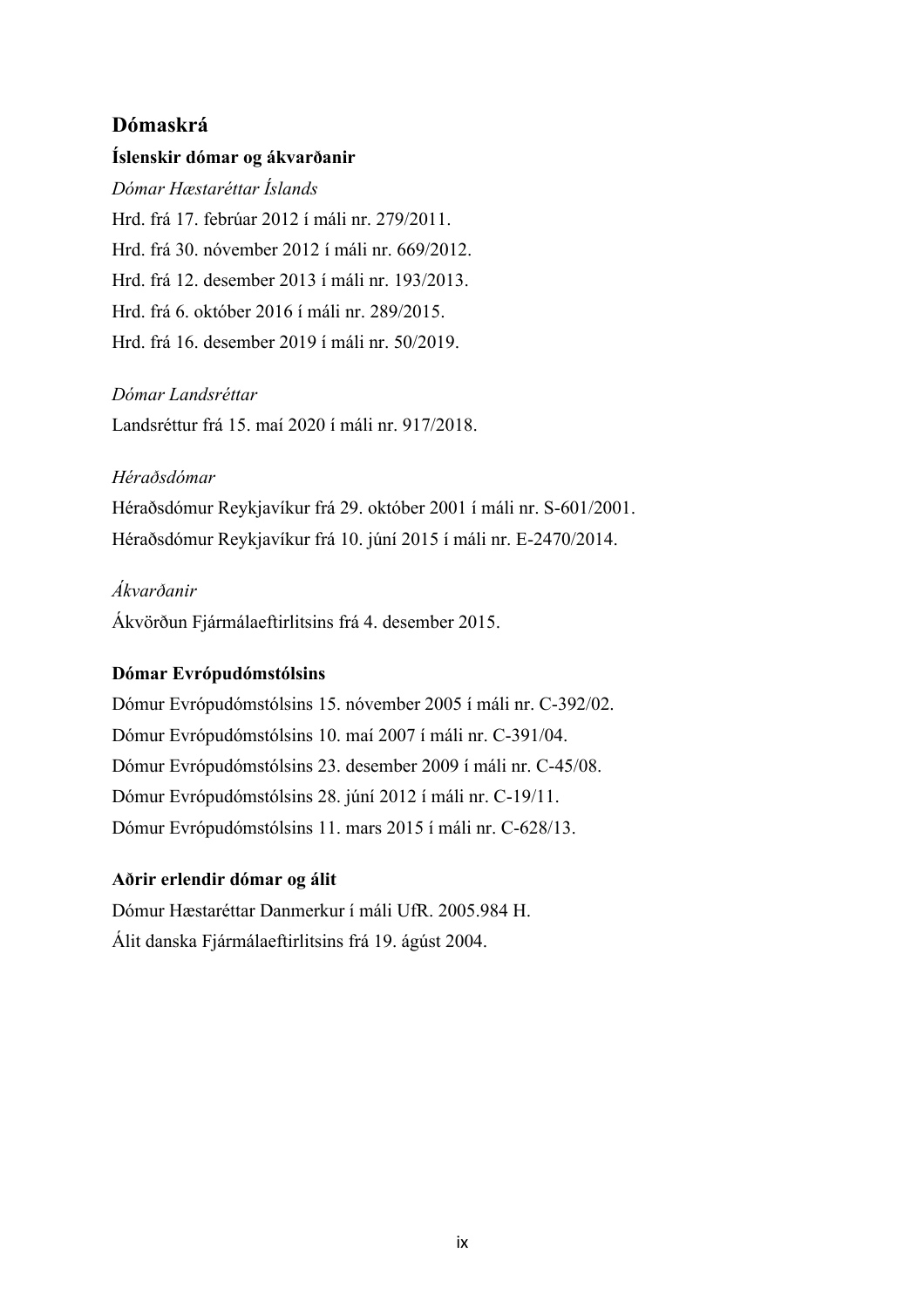## **1. Inngangur**

Traust er forsenda tilvistar virks fjármálamarkaðar. Til að tryggja fyrirtækjum og stofnunum fullnægjandi aðgang að fjármagni þarf að ríkja á fjármálamarkaði traust.<sup>1</sup> Til þess að viðhalda slíku trausti hafa verið settar á skýrar leikreglur er gilda um viðskipti innherja, en þær eru settar á til að stuðla að því að allir fjárfestar sitji við sama borð. <sup>2</sup> Þessar leikreglur má finna í lögum ríkja um viðskipti innherja og gegna bær mikilvægu hlutverki til bess að tryggja jafnræði á mörkuðum. Þar sem markaðurinn er í sífelldum breytingum þá er til staðar sífelld þörf til að reyna markvisst að breyta og efla löggjöfina. Evrópusambandið (hér eftir einnig "*ESB*") hefur undanfarið ár gefið út fjölda reglugerða um markaðinn og viðskipti innherja á honum og hefur fjöldi þeirra reglna sem þar er að finna verið innleidd í íslensk lög. 3

Fyrsta ákvæði íslenskra laga er kvað á um bann við innherjasvikum<sup>4</sup> var að finna í 2. mgr. 2. gr. laga nr. 20/1989 um verðbréfaviðskipti og verðbréfasjóði. Frá þeim tíma hefur ákvæðið tekið þó nokkrum breytingum. Fyrir breytingarlög nr. 39/2002 var gerð krafa um að innherji nýti innherjaupplýsingar til öflunar verðbréfa svo hann geti gerst sekur um innherjasvik. Með lögum nr. 39/2002, sem breyttu nr. 13/1996 um verðbréfaviðskipti, var skilyrðið um nýtingu tekið út. Þessar lagabreytingar voru gerðar í kjölfar túlkunar héraðsdóms Reykjavíkur á ákvæðinu í *Skeljungs-málinu*<sup>5</sup> svokallaða. Frá 2002 og fram að nýjustu lagabreytingunum árið 2021 var ekki að finna með berum orðum í ákvæðinu að notkun innherjaupplýsinga væri skilyrði innherjasvika. Af orðalagi ákvæðisins mætti halda að skilyrðið um notkun innherjaupplýsinga hafi verið tekið burt við lagabreytingarnar. En þrátt fyrir að ekki komi fram með berum orðum að notkun innherjaupplýsinga sé skilyrði innherjasvika sýna lögskýringargögn sem og túlkun dómstóla og annarra stjórnvalda hér á landi fram á annað.

Lög nr. 60/2021 um aðgerðir gegn markaðssvikum tóku gildi hér á landi 1. september 2021<sup>6</sup> og voru þau sett á til að innleiða í íslenskan rétt reglugerð ESB um markaðssvik<sup>7</sup> (hér eftir *"MAR"*). Með lögunum var fellt úr gildi fyrra innherjasvikaákvæði 1. mgr. 123. gr. laga nr.

<sup>1</sup> Aðalsteinn E. Jónasson, *Markaðssvik* (Bókaútgáfan Codex 2017) 23.

<sup>&</sup>lt;sup>2</sup> ESMA, "Questions and Answers On the Market Abuse Regulation (MAR)" (2021)

<sup>&</sup>lt;https://www.esma.europa.eu/sites/default/files/library/esma70-145-111\_qa\_on\_mar.pdf> skoðað 20. október 2021.

<sup>&</sup>lt;sup>3</sup> Aðalsteinn E. Jónasson, "Þróun löggjafar um verðbréfaviðskipti: einkavæðing, alþjóðavæðing og vöxtur fjármálamarkaða" (2008) 5 Tímarit Lögréttu 111, 113.

<sup>&</sup>lt;sup>4</sup> Á ensku: "Insider dealing" eða "insider trading".

<sup>&</sup>lt;sup>5</sup> Dómur Héraðsdóms Reykjavíkur frá 29. október 2001 í máli nr. S-601/2001 (hér eftir "Skeljungs-málið")

<sup>6</sup> Sjá 20. gr. laga nr. 60/2021 um aðgerðir gegn markaðssvikum.

<sup>7</sup> Reglugerð Evrópuþingsins og ráðsins nr. 596/2014/ESB frá 16. apríl 2014 um markaðssvik (reglugerð um markaðssvik) og um niðurfellingu tilskipun Evrópuþingsins og ráðsins nr. 2003/6/EB og tilskipanir

framkvæmdastjórnarinnar nr. 2003/124/EB, nr. 2003/125/EB og nr. 2004/72/EB [2014] OJ L173/1 (hér eftir *"MAR"*).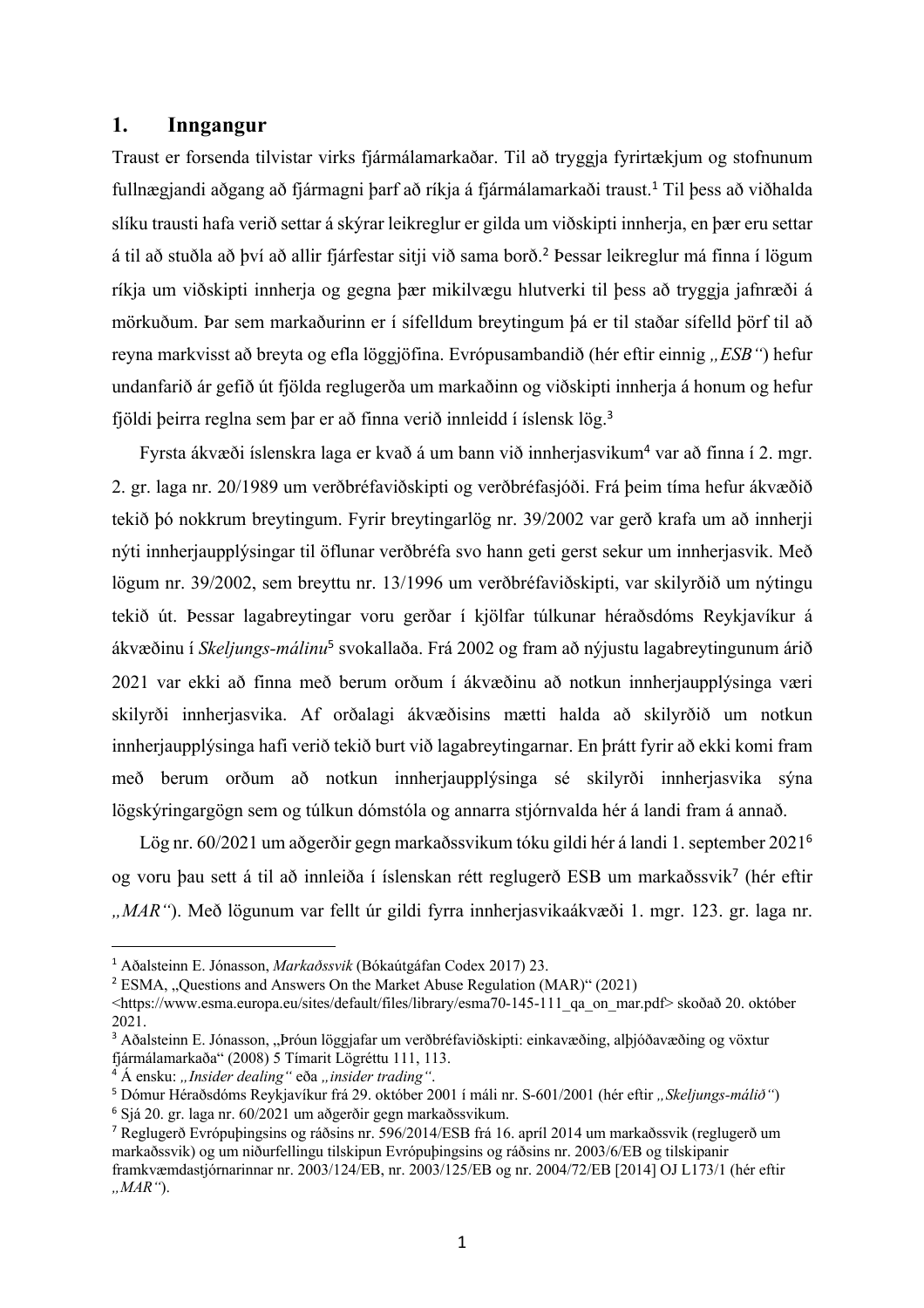108/2007 um verðbréfaviðskipti (hér eftir "*þágildandi vvl.* "),<sup>8</sup> en það kvað á um að innherjum væri óheimilt að stunda viðskipti með fjármálagerninga á meðan þeir búa yfir innherjaupplýsingum.<sup>9</sup> Nú er ákvæði um innherjasvik að finna í 8. gr. MAR, en þar segir að aðili sem býr yfir innherjaupplýsingum má ekki nota slíkar upplýsingar til að eiga viðskipti. Ákvæðið tók þannig breytingum við innleiðingu MAR hér á landi, en skilyrðið um notkun innherjaupplýsinga er nú aftur orðinn hluti af verknaðarlýsingu ákvæðisins.<sup>10</sup>

Megintilgangur ritgerðarinnar er að svara því hvaða þýðingu breytt orðalag á skilgreiningu innherjasvika um notkun innherjaupplýsinga, með tilkomu MAR, hefur á það hvaða háttsemi telst til innherjasvika. Jafnframt er leitast við að svara því hvort notkun hafi nú þegar verið forsenda innherjasvika þrátt fyrir að orðalag bannsins kveði ekki með berum orðum á um slíkt. Í því skyni að ná markmiði ritgerðarinnar og að geta svarað rannsóknarspurningunni hennar þá er rannsökuð sú þróun sem hefur átt sér stað á innherjasvikaákvæðinu sem og skoðað nánar núgildandi ákvæði. Farið er nánar ofan í skilyrðið notkun og er leitast eftir því að svara hvaða lagalegu þýðingu breytt orðalag um notkun innherjaupplýsinga hefur á það hvaða háttsemi fellur undir ákvæðið. Leitast er eftir því að svara rannsóknarspurningu ritgerðar þessarar með fræðilegri lagalegri aðferðafræði,<sup>11</sup> en slík aðferðafræði er aðallega notuð til þess að bera kennsl á, greina og mynda innihald gildandi laga.<sup>12</sup>

Uppbygging ritgerðarinnar er hagað þannig að í öðrum kafla er gerð grein fyrir því hvað séu innherjasvik. Þar er fjallað almennt um innherjasvik, gerð grein fyrir gildissviði bannsins og í stuttu máli vikið að banninu sjálfu. Í þriðja kafla er fjallað um þá þróun sem hefur orðið á skilyrðinu um notkun innherjaupplýsinga, bæði innan ESB og á Íslandi. Skoðað er hvernig og þá hvaða afleiðingar lagabreytingar og ákveðnir grundvallardómar höfðu á túlkun ákvæðisins. Einnig er greint frá því hvaða þýðingu Evrópuréttur hefur fyrir Ísland. Megin umfjöllunarefni og kjarni ritgerðarinnar má finna í fjórða og fimmta kafla, en í fjórða kafla er leitast eftir að gera grein fyrir því hvaða háttsemi fellur undir bannið við innherjasvikum, eftir gildistöku MAR. Nánar er farið ofan í hugtakið notkun og skoðað er hvort að notkun hafi nú þegar verið forsenda innherjasvika þrátt fyrir orðalag fyrri ákvæða. Þá er fimmti kafli tileinkaður umfjöllun um þá háttsemi sem telst ekki vera notkun innherjaupplýsinga í skilningi MAR. Þar er nánar

<sup>8</sup> Sjá 21. gr. laga nr. 60/2021 um aðgerðir gegn markaðssvikum.

<sup>&</sup>lt;sup>9</sup> Sjá 1. mgr. 123. gr. þágildandi laga nr. 108/2007 um verðbréfaviðskipti (hér eftir einnig " þágildandi vvl."). Í kjölfar innleiðingar Íslands á fjölda reglugerða og tilskipana Evrópusambandsins, þ.m.t. MAR, þá var lögum nr. 108/2007 breytt og heita lögin nú "lög um yfirtökur". Í ritgerð þessari er þó vísað til laganna sem þágildandi lög nr. 108/2008 um verðbréfaviðskipti eða þágildandi vvl.

<sup>10</sup> Sjá samanburð á 8. gr. MAR og 1. mgr. 123. gr. þágildandi vvl.

<sup>&</sup>lt;sup>11</sup> Á ensku: "*doctrinal method"*.

<sup>12</sup> Dawn Watkins og Mandy Burton (ritstj.), *Research methods in law* (Second edition, Routledge 2018) 13.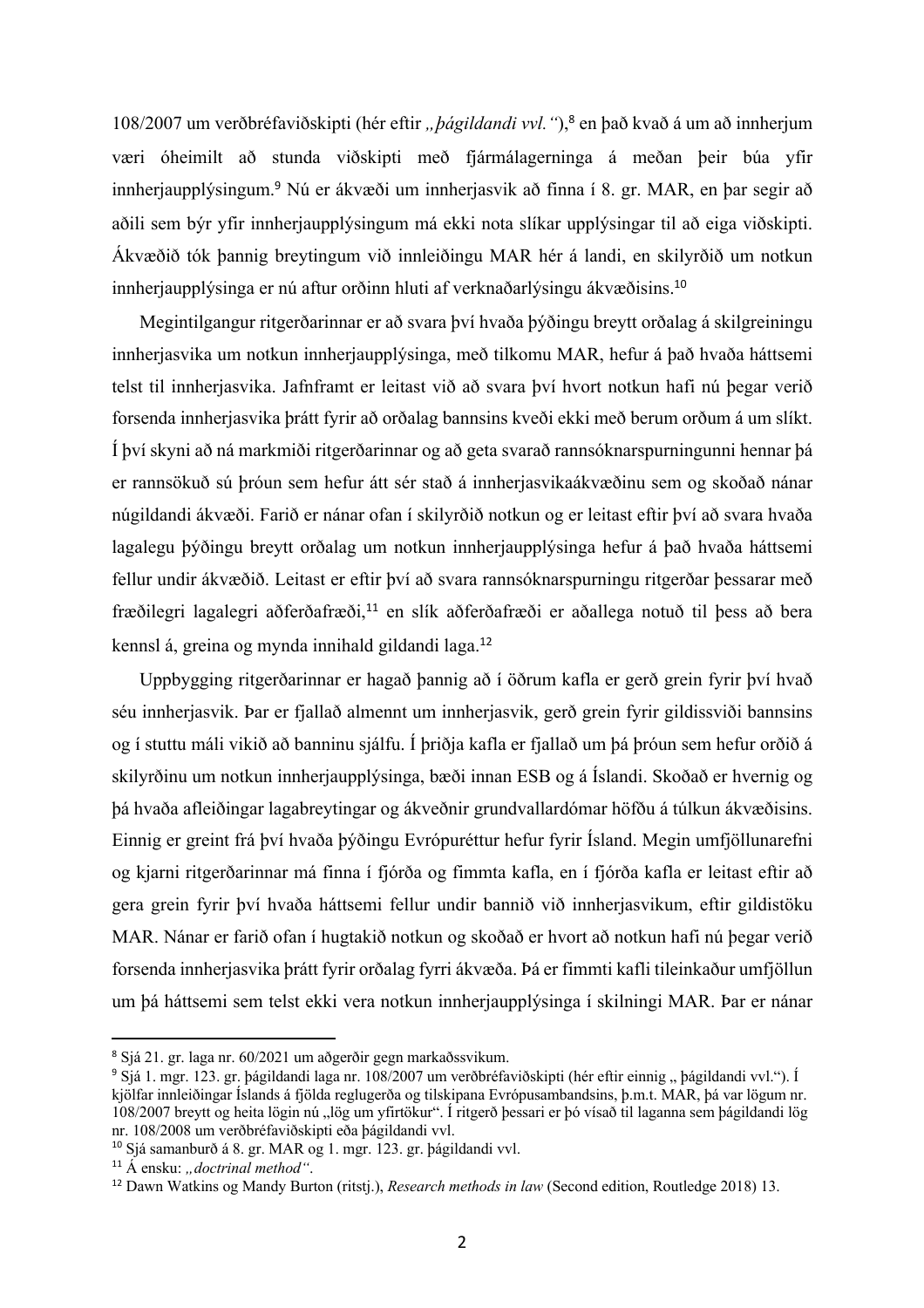farið í lögbundnar undanþágur sem og aðra háttsemi sem telst ekki fara gegn tilgangi bannsins. Í sjötta kafla er leitast við að svara rannsóknarspurningu ritgerðar þessarar um hvort breytt orðalag um notkun hafi þýðingu á það hvaða háttsemi fellur undir bannið við innherjasvikum.

Að lokum eru helstu niðurstöður ritgerðarinnar dregnar saman í sjötta kafla. Við ritgerðarskrifin er helst stuðst við innlenda löggjöf um verðbréfaviðskipti og þær reglur Evrópuþings og -ráðsins sem innlend löggjöf hefur að mestu leyti mótast af. Jafnframt er stuðst við skrif fræðimanna, innlenda sem erlenda ásamt því að líta til dómaframkvæmdar eftir því sem við á.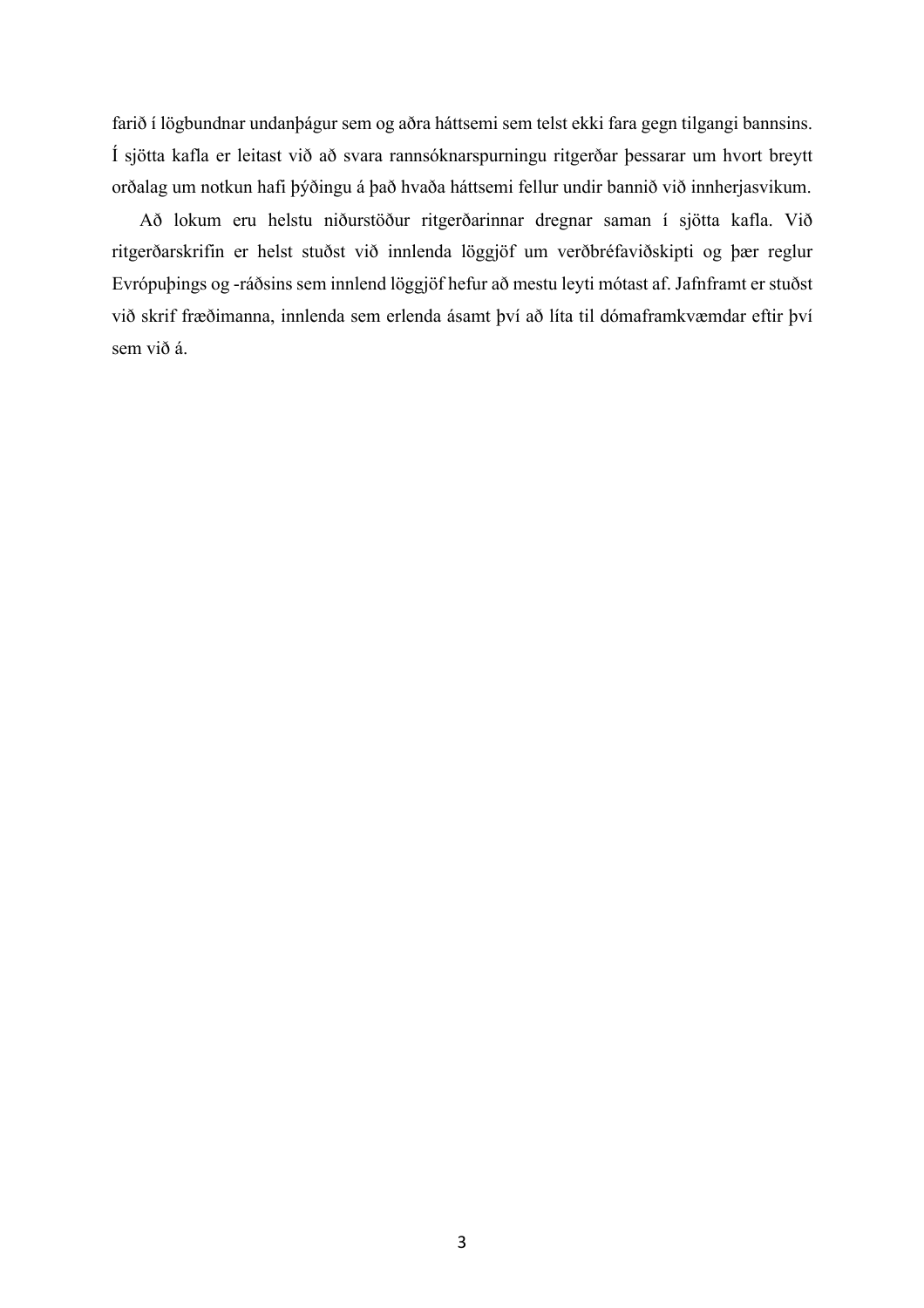#### **2. Hvað eru innherjasvik?**

#### **2.1 Gildissvið bannsins**

Í 2. gr. MAR er fjallað um gildissvið bannsins við innherjasvikum. Í ákvæðinu er í fyrsta lagi kveðið á um að bannið taki til fjármálagerninga sem teknir hafa verið til viðskipta á ákveðnum viðskiptavettvöngum eða óskað er eftir að teknir verði til viðskipta á ákveðnum viðskiptavettvöngum. Með fjármálagerningi er átt við verðbréf, peningamarkaðsgengi, hlutdeildarskírteini, afleiður eða losunarheimildir í formi eininga í skilningi laga um loftslagsmál.<sup>13</sup> Undir bannið falla þannig þeir fjármálagerningar sem teknir hafa verið til viðskipta á skipulegum markaði<sup>14</sup>, markaðstorgi fjármálagerninga<sup>15</sup> (hér eftir *"MTF"*) og skipulegu markaðstorgi<sup>16</sup> (hér eftir "*OTF"*) eða óskað hefur verið eftir að teknir verði til viðskipta á skipulegum markaði og MTF.<sup>17</sup> Hefur þannig orðið breyting frá því sem áður var, en undir gildissvið Markaðssvikatilskipun Evrópuþingsins og ráðsins nr. 2006/6/EB<sup>18</sup> (hér eftir *"MAD"*) féllu einungis fjármálagerningar sem teknir voru eða óskað var eftir að teknir væru til viðskipta á skipulegum markaði.<sup>19</sup> Það sama á við um þágildandi vvl. en þar undir féllu einungis fjármálagerningar sem teknir voru til viðskipta á MTF.<sup>20</sup>

Gildissvið bannsins nær í öðru lagi til þeirra fjármálagerninga sem ekki hafa verið teknir til viðskipta eða óskað eftir að verði teknir til viðskipta á framangreindum viðskiptavettvöngum, 21 en verð eða virði þeirra er háð eða hefur áhrif á virði slíkra fjármálagerninga. <sup>22</sup> Er þetta ekki

<sup>13</sup> Fjármálagerningar eru skilgreindir í MiFID II .Sú skilgreining hefur verið innleidd í 16. tölul. 1. mgr. 4. gr. laga nr. 115/2021 um markaði fyrir fjármálagerninga.

<sup>&</sup>lt;sup>14</sup> Á ensku: "*regulated markets"*. Hugtakið skipulegur markaður er skilgreint í 56. tölul. 1. mgr. 4. gr. laga nr. 115/2021 um markaði fyrir fjármálagerninga og er skilgreiningin byggð á 21. tölul. 1. mgr. 4. gr. tilskipunar Evrópuþingsins og ráðsins nr. 2014/65/ESB frá 15. maí 2014 um markaði fyrir fjármálagerninga og um breytingu á tilskipun nr. 2002/92/EB og tilskipun nr. 2011/61/ESB (endurútgefin) [2014] OJ L173/349 (hér eftir "*MiFID II"*)

<sup>&</sup>lt;sup>15</sup> Á ensku: "*multilateral trading facilities*" eða "*MTF"*). Hugtakið markaðstorg fjármálagerninga er skilgreint í 37. tölul. 1. mgr. 4. gr. laga nr. 115/2021 um markaði fyrir fjármálagerninga og er skilgreiningin byggð á 22. tölul. 1. mgr. 4. gr. MiFID II.

<sup>&</sup>lt;sup>16</sup> Á ensku: "organized trading facilities" eða "OTF"). Hugtakið skipulegt markaðstorg (OTF) er skilgreint í 55. tölul. 1. mgr. 4. gr. laga nr. 115/2021 um markaði fyrir fjármálagerninga og er skilgreiningin byggð á 23. tölul. 1. mgr. 4. gr. MiFID II.

<sup>17</sup> Sjá 1. mgr. 2. gr. MAR. Þetta er breyting frá fyrrum reglum. Undir gildissvið MAD féllu einungis fjármálagerninga sem teknir voru eða óskað var eftir að teknir verði til viðskipta á skipulegum markaði en undir þágildandi vvl. féllu einnig fjármálagerningar sem verslað var með á MTF.

<sup>18</sup> Tilskipun Evrópuþingsins og ráðsins nr. 2003/6/EB frá 28. janúar 2003 um innherjaviðskipti og markaðsmisnotkun (markaðssvik) [2003] OJ L96/16 (hér eftir "MAD")

<sup>19</sup> Sjá 9. gr. MAD.

<sup>20</sup> Sjá 115. og 119. gr. þágildandi vvl.

<sup>21</sup> Samkvæmt 68. tölul. 1. mgr. 4. gr. laga nr. 115/2021 um markaði fyrir fjármálagerninga er með viðskiptavettvöngum átt við skipulegan markað, MTF eða OTF.

 $^{22}$  Sjá d-lið 1. mgr. 2. gr. MAR. Sjá einnig Alþt. 2020-2021, A-deild, þski. 992 – 584. mál.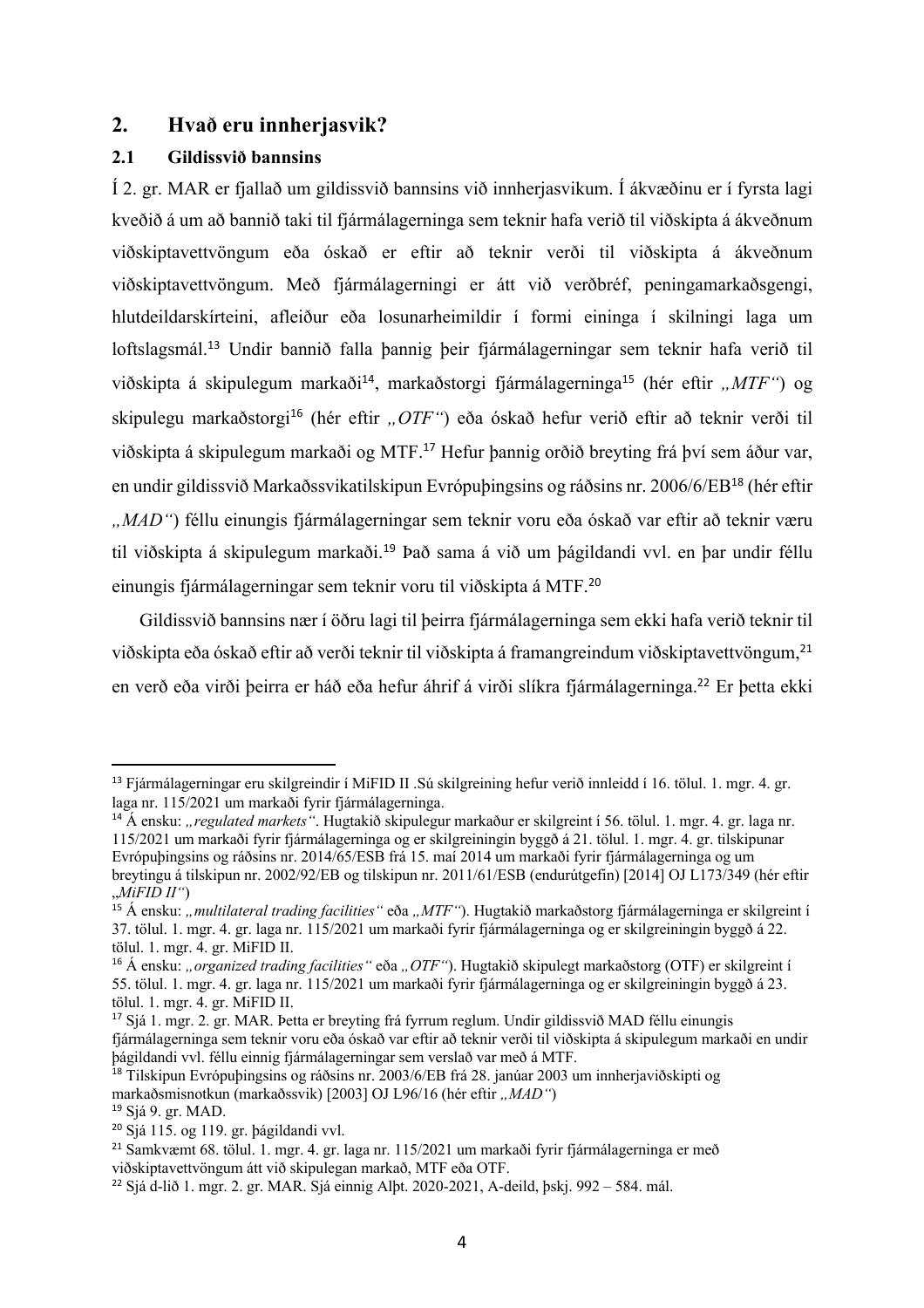mikil breyting frá því sem áður var, en gildissvið MAD og þágildandi vvl. náði með sambærilegum hætti til tengdra fjármálagerninga.<sup>23</sup>

Undir gildissvið bannsins falla í þriðja lagi öll viðskipti, fyrirmæli og hegðun sem varðar hvers kyns fjármálagerninga sem um getur í 1. mgr. 2. gr. MAR, án tillits til þess hvort slík viðskipti eigi sér stað, fyrirmæli séu gefin eða hegðun eigi sér stað á viðskiptavettvangi.<sup>24</sup> Gildissvið MAR á þannig bæði við um háttsemi sem á sér stað á framangreindum viðskiptavettvangi sem og sú háttsemi sem á sér stað utan þeirra svo lengi sem það varðar framangreinda fjármálagerninga.<sup>25</sup>

Í fjórða lagi nær bannið einnig til hegðunar eða viðskipta sem framkvæmd eru í tengslum við uppboð á uppboðsvettvangi, sem hefur starfsleyfi sem skipulegur markaður með losunarheimildir<sup>26</sup> eða aðrar uppboðsvörur sem grundvallast á þeim. Undir gildissvið bannsins falla þannig bæði uppboðsvörur sem eru fjármálagerningar sem og þær uppboðsvörur sem ekki teljast fjármálagerningar. Þetta er nýjung sem hvorki var áður að finna í MAD né í íslenskum lögum sem gilda um verðbréfaviðskipti. 27

Samkvæmt framangreindu hefur gildissvið MAR víkkað síðan MAD var í gildi, en víkkunina má rekja til þess að viðskipti með fjármálagerninga og aðra gerninga á öðrum mörkuðum en MAD kvað á um, hafði færst í aukana og til þess að tryggja áfram jafnræði milli fjárfesta þá var talið nauðsynlegt að sömu reglur ættu að gilda um alla markaðina.<sup>28</sup>

#### **2.2 Almennt um bannið við innherjasvikum**

Áður en farið er nánar í bannið við innherjasvikum er nauðsynlegt að skilgreina hugtakið aðili, þar sem hugtakið gegnir mikilvægu hlutverki í skilgreiningu innherjasvika. Með hugtakinu aðili er átt við einstakling eða lögaðila sem búa yfir innherjaupplýsingum. <sup>29</sup> Hugtakið kom nýtt inn í skilgreiningu bannsins með tilkomu MAR, en áður hafði verið notast við hugtakið

<sup>23</sup> Sjá í þessu sambandi m.a. 2. tölul. 1. mgr. 115. gr. og 2. tölul. 1. mgr. 119. gr. þágildandi vvl.

<sup>24</sup> Sjá 3. mgr. 2. gr. MAR.

<sup>25</sup> Alþt. 2020-2021, A-deild, þskj. 992 – 584. mál.

<sup>&</sup>lt;sup>26</sup> Á ensku: *"emission allowance"*.

<sup>27</sup> Sjá seinni málsl. 1. mgr. 8. gr. MAR. Sjá einnig Reglugerð framkvæmdastjórnarinnar nr. 1031/2010/ESB frá 12. nóvember 2010 um tímasetningu, stjórnun og aðra þætti í tengslum við uppboð á heimildum til losunar gróðurhúsalofttegunda samkvæmt tilskipun Evrópuþingsins og ráðsins nr. 2003/87/EB um að koma á fót kerfi fyrir viðskipti með heimildir til losunar gróðurhúsalofttegunda innan Bandalagsins [2010] OJ L302/1.

<sup>&</sup>lt;sup>28</sup> Sjá í þessu sambandi vinnuskýrslu framkvæmdastjórnarinnar: Commission, "Commission Staff Working Paper Impact Assessment" (20. október 2011) SEC(2011) 1217, final 28.

<sup>&</sup>lt;sup>29</sup> Sjá 4. mgr 8. gr. MAR, en þar eru þeir aðilar sem falla undir innherjasvikaákvæðið skilgreindir.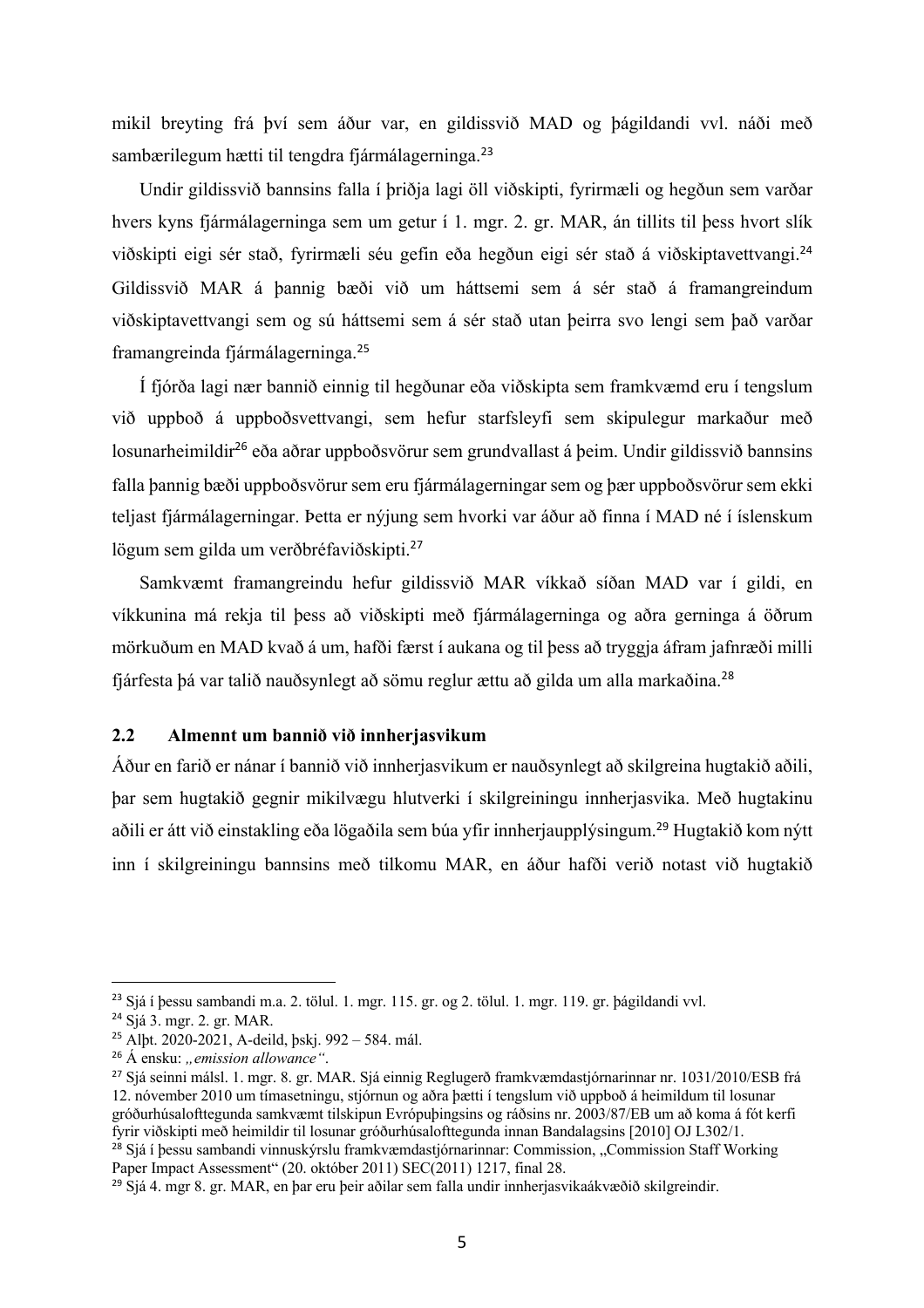innherji.<sup>30</sup> Almennt gildir sú regla að öllum er frjálst að eiga viðskipti með fjármálagerninga en hins vegar ef aðilar búa yfir innherjaupplýsingum þá er heimild þeirra til að eiga viðskipti sett ákveðin takmörk.

Þessi takmörk má finna í 8. gr. MAR, sbr. 14. gr. MAR en þar er skilgreint hvers konar háttsemi fellur undir bannið við innherjasvikum. Í fyrsta lagi er í 1. mgr. 8. gr. MAR, sbr. a-lið 14. gr. MAR að finna ákvæði er kveður á bann við innherjasvikum. Samkvæmt ákvæðunum er aðila sem býr yfir innherjaupplýsingum bannað að nota slíkar upplýsingar til að kaupa, selja, breyta eða afturkalla, fyrir eigin reikning eða reikning þriðja aðila, beint eða óbeint, fjármálagerning sem þær upplýsingar varða.<sup>31</sup> Í öðru lagi er í 3. mgr. 8. gr. MAR, sbr. a-lið 14. gr. MAR einnig að finna ákvæði er kveður á um bann við innherjasvikum. Samkvæmt ákvæðunm telst það innherjasvik ef aðili fer eftir ráðleggingum eða hvatningu<sup>32</sup> sem um er getið í 2. mgr. 8. gr. MAR, ef aðilinn sem fór eftir ráðleggingunni eða hvatningunni vissi eða mátti vita að ráðleggingin eða hvatningin grundvallaðist á innherjaupplýsingum.<sup>33</sup> Þannig felur 2. mgr. 8. gr. MAR ekki í sér bann við innherjasvikum, heldur er um sjálfstætt brot að ræða þar sem brotið felst í því að ráðleggja eða hvetja annan aðila til að taka þátt í innherjasvikum.<sup>34</sup> Reglugerðin fjallar þannig með aðskildum hætti um ráðleggingu eða hvatningu innherja til þriðja aðila í 2. mgr. 8. gr. MAR og um ólögmæta miðlun innherjaupplýsinga í 10. gr. MAR, þar sem þau eru bæði sjálfstæð brot en ekki partur af innherjasvikaákvæðinu eins og var áður í þágildandi vvl.<sup>35</sup>

Takmörkunin lýsir sér því þannig að aðili má ekki nota upplýsingarnar til að eiga viðskipti, þar sem slík viðskipti fara gegn banninu við innherjasvikum. Það eitt að aðili búi yfir innherjaupplýsingum á meðan viðkomandi á viðskipti telst ekki sjálfkrafa fela í sér notkun innherjaupplýsinganna. Aðili telst einungis hafa notað upplýsingarnar ef viðskiptin fara gegn tilgangi bannsins um að vera öðrum óupplýstum aðilum í óhag.<sup>36</sup> Takmörkun þessi byggir

<sup>30</sup> Hugtakið innherji var skilgreint áður í 121. gr. þágildandi vvl. Í MAR er hugtakið innherji ekki lengur notað, en samkvæmt greinargerð með lögum nr. 60/2021 eru þeir aðilar sem falla undir innherjasvikaákvæðið og skilgreindir eru í 4. mgr. 8. gr. MAR þeir sömu og hefur í íslenskum lögum verið skilgreindir sem innherjar. <sup>31</sup> Sjá 1. mgr. 8. gr MAR, sbr. a-lið 14. gr. MAR.

<sup>&</sup>lt;sup>32</sup> Á ensku: "use of the reccommendations or inducements".

<sup>33</sup> Sjá 3. mgr. 8. gr. MAR, sbr. a-lið 14. gr. MAR.

<sup>&</sup>lt;sup>34</sup> Sjá Jesper Lau Hansen, "Article 14: Prohibition of insider dealing and of unlawful disclosure of inside information" í Marco Ventoruzzo og Sebastian Mock (ritstj.), *Market Abuse Regulation: Commentary and Annotated Guide* (Oxford University Press 2017) 329.

<sup>35</sup> Hér eftir þegar talað er um innherjasvik í ritgerð þessari, þá er verið að vísa til innherjasvikaákvæði 1. tölul. 1. mgr. 123. gr. þágildandi vvl., en ekki alls ákvæðisins 1. mgr. 123. gr. þágildandi vvl.

<sup>36</sup> Sjá 23-24. tölul. formála MAR. Sjá einnig 37-38. mgr. dómsins í Máli C-391/04 *Ypourgos Oikonomikon & Proïstamenos DOY Amfissas gegn Charliaos Georgakis* ECLI:EU:C:2007:272, [2007] ECR I-03741 (hér eftir "*Georgakis-málið"*); og 48. mgr. og 1. tölul. 78. mgr. dómsins í Máli C-45/08 *Spector Photo Group NV, Chris*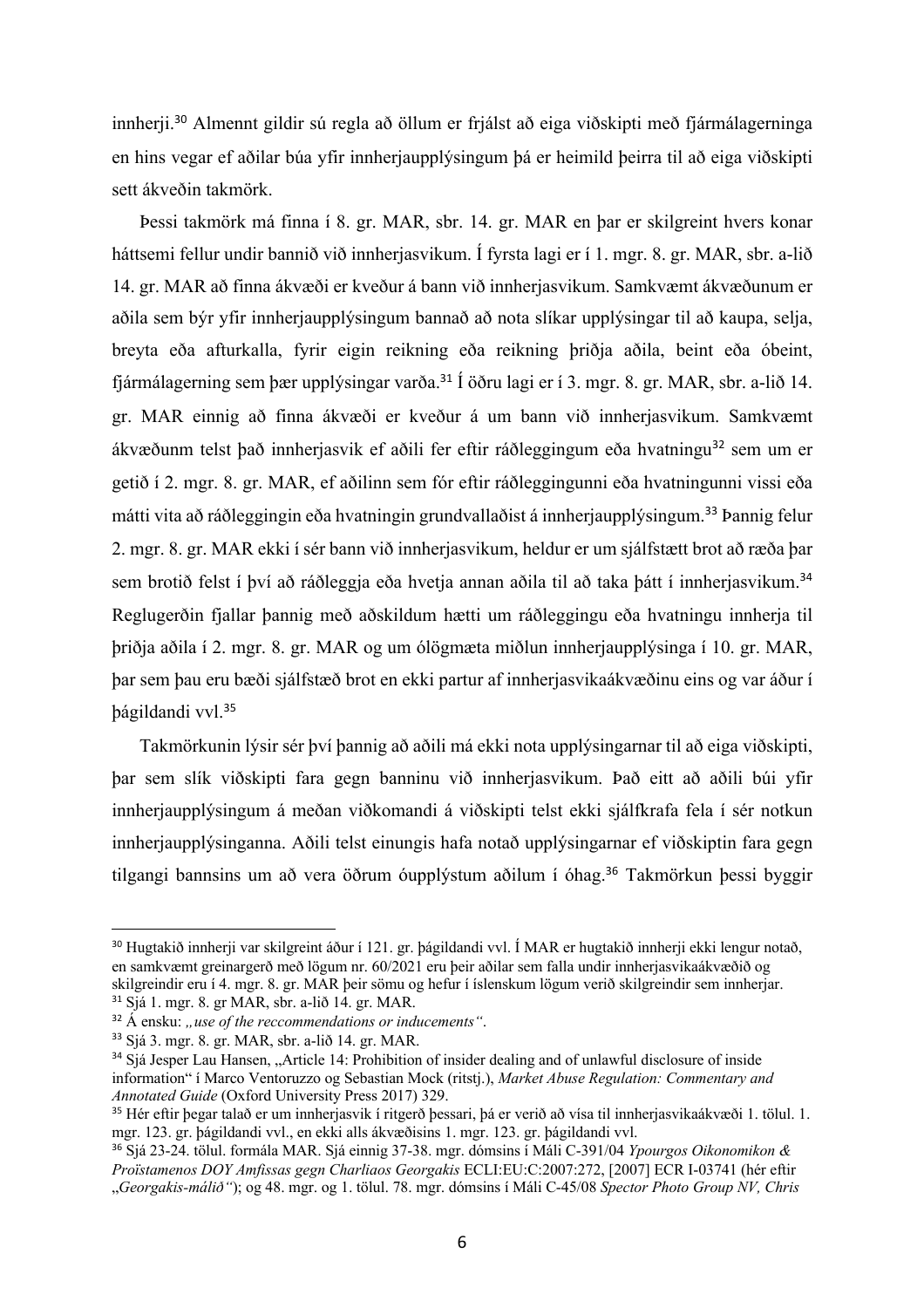þannig á þeim rökum að aðila er óheimilt að nýta sér þá yfirburðarstöðu, að hafa aðgang að innherjaupplýsingum til að eiga viðskipti á kostnað annarra óupplýstra aðila.<sup>37</sup> Slík viðskipti rýra trúverðugleika og traust fjárfesta á markaðnum, þar sem þau fara gegn markmiði MAR um að tryggja jafnræði milli aðila á markaðnum.<sup>38</sup>

Samkvæmt framangreindu er notkun forsenda innherjasvika. Til þess að aðili gerist sekur um brot gegn bannákvæðum, þá þurfa allir efnisþættir verknaðarlýsingar bannákvæðisins að vera hlutrænt séð komnir fram.<sup>39</sup> Þar sem notkun innherjaupplýsinga er forsenda innherjasvika, þá þarf aðili að hafa notað innherjaupplýsingarnar eða ráðleggingu eða hvatningu sem byggð er á innherjaupplýsingum, til að eiga viðskiptin svo hann geti gerst sekur um brot gegn banninu.<sup>40</sup>

## **3. Þróun á skilyrðinu um notkun innherjaupplýsinga**

#### **3.1 Almennt um þróunina**

Í kjölfar mikillar þróunar í samfélaginu hefur almenningur fengið aukinn aðgang að fjármálamarkaðinum. Til að halda við þá þróun hafa reglur er gilda um viðskipti innherja þurft að breytast í takt við þá þróun. Innherjasvikaákvæðið er eitt þeirra ákvæða sem hefur þurft að taka slíkum breytingum og hefur ákvæðið breyst töluvert hér á landi sem og erlendis. Sú breyting sem hefur hvað mest áhrif á skilgreiningu innherjasvika og fjallað verður aðallega um í ritgerð þessari, er breytingin ákvæðisins er varðar skilyrðið um notkun innherjaupplýsinga. Fyrstu ákvæði ESB er fjölluðu um bann við innherjasvikum kváðu á um bann við að aðilar hagnýti sér innherjaupplýsingar. Síðan þá hefur orðalagið þróast þannig að það kveður nú á um að aðilar noti innherjaupplýsingar til að eiga viðskipti. Þrátt fyrir þessa orðalagsbreytingu á ákvæðinu hefur engin efnisleg breyting átt sér stað á ákvæðinu. Með breytingunni á orðalagi ákvæðisins var einungis verið að skýra fyrri ákvæði um innherjasvik og taka þar með af öll

*Van Reamdonck gegn Commissie voor het Bank-, Financie- en Aussurantiewezen (CBFA)* ECLI:EU:C:2009:806, [2009] ECR I-12073 (hér eftir "Spector-málið")

<sup>37</sup> Sjá 23. tölul. formála MAR. Sjá einnig Alþt. 2020-2021, A-deild, þskj. 992 – 584. mál.

<sup>&</sup>lt;sup>38</sup> Sjá umfjöllun hjá Jesper Lau Hansen, "Article 8: Insider Dealing" í Marco Ventoruzzo og Sebastian Mock (ritstj.), *Market Abuse Regulation: Commentary and Annotated Guide* (Oxford University Press 2017) 227; og Sebastian Mock, "Article 1: Subject matter" í Marco Ventoruzzo og Sebastian Mock (ritstj.), *Market Abuse Regulation: Commentary and Annotated Guide* (Oxford University Press 2017) 118.

<sup>39</sup> Um fullframningarstig sjá Jónatan Þórmundsson, *Afbrot og refsiábyrg I* (2. útg., Háskólaútgáfan 1999) 103. <sup>40</sup> Sjá 1. og 3. mgr. 8. gr. MAR, sbr. a-lið 14. gr. MAR. Sjá einnig Alþt. 2020-2021, A-deild, þskj. 992 – 584. mál.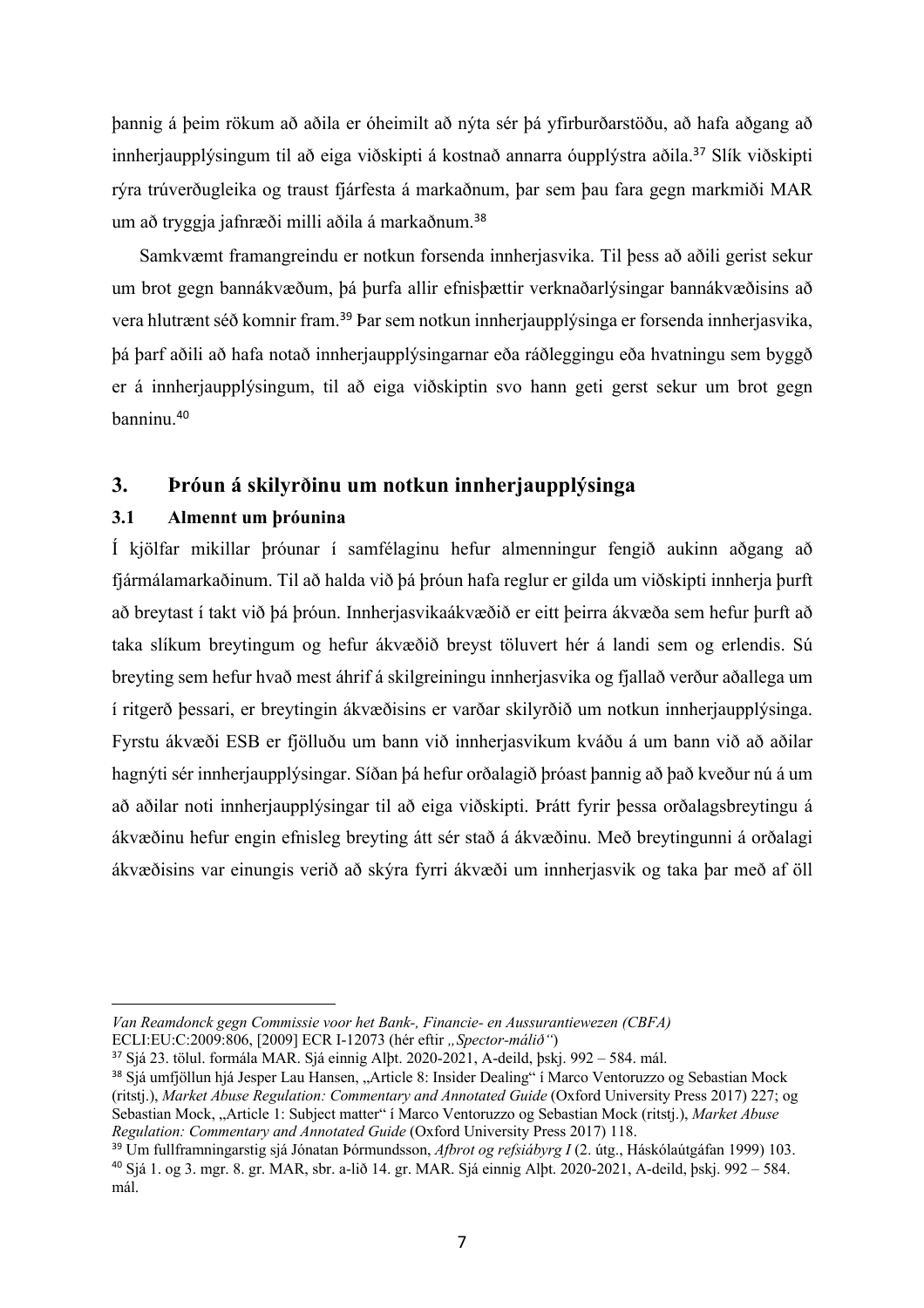tvímæli ákvæðisins til einungis tilgangs eða ásetnings, en ákvæðið átti einnig að ná til brota sem framin eru af gáleysi. 41

Íslensku innherjasvikaákvæðin hafa að miklu leyti verið mótað af ákvæðum ESB um innherjasvik. Fyrsta ákvæðið um innherjasvik var að finna í lögum nr. 20/1989 um verðbréfaviðskipti og verðbréfasjóði og var það sett í samræmi við gildandi löggjöf ESB á þeim tíma. Í fyrstu ákvæðum um innherjasvik hér á landi var kveðið á um að mönnum væri óheimilt að nýta sér trúnaðarupplýsingar til öflunar eða ráðstöfunar verðbréfa.<sup>42</sup> Því næst var tekið út skilyrðið um að viðskiptin þyrftu að vera innherja eða öðrum til hagsbóta.<sup>43</sup> Í kjölfar túlkunar dómstóla hér á landi á dómi sem nánar er rakinn hér að aftan í 3.3.4 kafla, var gerð enn og aftur breyting á ákvæðinu og var skilyrði um nýtingu innherjaupplýsinga tekið úr lagaákvæðinu til þess taka af öll tvímæli að áskilinn væri ákveðin huglæg afstaða innherja til brotsins.<sup>44</sup> Ákvæði þetta breyttist svo ekkert efnislega fyrr en með lögum nr. 60/2021 um aðgerðir gegn markaðssvikum, en það eru lögin sem innleiddu MAR í landsrétt okkar. Þrátt fyrir að tilskipanir ESB hafi á þessum tíma kveðið með skýrum hætti á um að notkun innherjaupplýsinga væri forsenda innherjasvika, þá rataði slíkur áskilnaður ekki orðrétt inn í íslensk lög. Þrátt fyrir að slíkt hafi ekki ratað orðrétt inn í lögin, þá sýna lögskýringargögn og dómar fram á annað. Er nánar farið út í þessa þróun á skilyrðinu um notkun innherjaupplýsinga í köflunum hér að aftan.

#### **3.2 Þróun á skilyrðinu um notkun innan ESB**

Bandaríkin er það land sem komið er hvað lengst í þróun löggjafar á sviði verðbréfamarkaðsréttar, en löggjöf þeirra er miklu eldri en þá sem er að finna í Evrópu.<sup>45</sup> Til að mynda eru verðbréfaviðskiptalög Bandaríkjanna frá árinu 1933<sup>46</sup> og kauphallarlögin þeirra frá 1934. <sup>47</sup> Fyrsta löggjöf ESB er kvað á um bann við innherjasvikum kom hins vegar ekki fyrr en í kringum 1989 eða tæpri hálfri öld síðar. <sup>48</sup> Á þeim tíma fór einkavæðingin að gera vart við sig í Evrópu og í kjölfarið fór að færast í aukana að almenningur fjárfesti fjármunum sínum í

<sup>&</sup>lt;sup>41</sup> David Moalem og Jesper Lau Hansen, "Insider Dealing and Parity of information: is Georgakis still Valid?" (2008) 19 European Business Law Review 949, 958.

<sup>&</sup>lt;sup>42</sup> Sjá 2. mgr. 2. gr. laga nr. 20/1989 um verðbréfaviðskipti og verðbréfasjóði og 1. mgr. 23. gr. laga nr. 9/1993 um verðbréfaviðskipti. Í fyrstu ákvæðunum var talað um trúnaðarupplýsingar en því var síðar breytt í innherjaupplýsingar.

<sup>43</sup> Sjá 1. mgr. 31. gr. laga nr. 13/1996 um verðbréfaviðskipti, eftir breytingu með lögum nr. 163/2000.

<sup>44</sup> Sjá 1. tölu. 1. mgr. 31. gr. laga nr. 13/1996, eftir breytingu með lögum nr. 39/2002.

<sup>45</sup> Marco Ventoruzzo, "The Concept of Insider Dealing" í Marco Ventoruzzo og Sebastian Mock (ritstj.), *Market Abuse Regulation: Commentary and Annotated Guide* (Oxford University Press 2017) 17.

<sup>&</sup>lt;sup>46</sup> The Securities Act of 1993 (US).

<sup>47</sup> The Securities Exchange Act (SEA) of 1934 (US).

<sup>&</sup>lt;sup>48</sup> Jesper Lau Hansen, "The Trinity of Market Regulation: Disclosure, Insider Trading and Market Manipulation" (2003) 1 (1) International Journal of Disclosure and Governance 64, 70.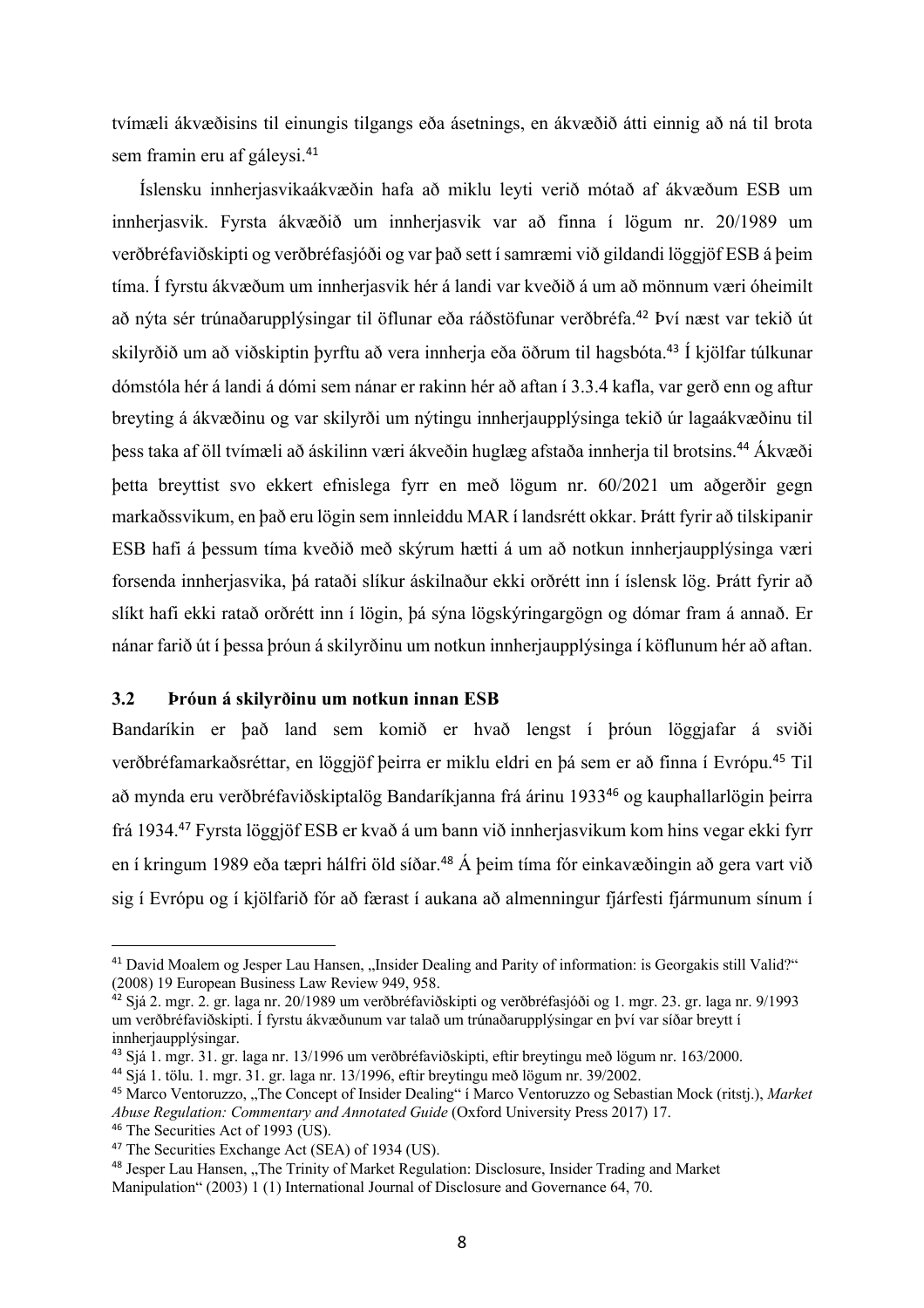fyrirtæki. Til þess að verðbréfamarkaðurinn myndi virka sem á skyldi taldi ESB að nauðsynlegt væri að setja á skýrar leikreglur svo hægt væri að tryggja jafnræði fjárfesta á markaðnum og koma þannig í veg fyrir að fjárfestar misnoti aðstöðu sína á kostnað annarra. Slík misnotkun fælir fjárfesta sem og fjármagn af markaðnum.<sup>49</sup>

Á þessum tíma voru ekki í gildi samræmdar reglur um verðbréfaviðskipti meðal aðildarríkja ESB, en aðildarríkin höfðu sum hver sett í landsrétt sinn reglur um viðskipti innherja. Því var talið nauðsynlegt að settar yrðu á samræmdar leikreglur milli aðildarríkjanna. Þörfin á samræmdum reglum varð til þess að á undanförnum árum og áratugum hefur mikill fjöldi tilskipana og reglugerða verið komið á innan ESB á þessu sviði.<sup>50</sup>

#### *3.2.1 Innherjatilskipunin frá 1989*

Þann 13. nóvember 1989 tók Innherjatilskipunin<sup>51</sup> (hér eftir "Innherjatilskipun") gildi innan ESB. Í henni var að finna fyrstu leikreglur ESB um viðskipti innherja. Þar sem fjármálamarkaðurinn er mikilvægur þáttur í fjármögnun félaga þá var talið nauðsynlegt að þessar leikreglur yrðu settar á, svo að markaðurinn gæti starfað með sem eðlilegustum hætti og áttu reglurnar að stuðla að auknu trausti fjárfesta á markaðnum. Því var talið nauðsynlegt að fjárfestarnir byggju yfir sömu réttindum og fengu sömu vernd fyrir því að aðrir misnoti innherjaupplýsingar. Reglurnar voru þannig settar fram til að koma í veg fyrir að fjárfestar misnotuðu upplýsingarnar á kostnað annarra óupplýstra aðila. <sup>52</sup> Á þessum tíma hafði ESB ekki sett á neinar sameiginlegar reglur um viðskipti innherja<sup>53</sup> og var því talið nauðsynlegt að settar yrði á samræmdar reglur milli aðilarríkja sambandsins. Innherjatilskipunin var því sett á og í henni var lögð skylda á herðar aðildarríkja ESB að laga löggjöf sína að tilskipuninni fyrir 1. júní 1992.<sup>54</sup>

Í 2. gr. Innherjatilskipunarinnar var kveðið á um skyldu aðildarríkjanna til að banna aðilum er búa yfir innherjaupplýsingum, að nýta sér þær til að eiga viðskipti með fjármálagerninga. 55 Í tilskipuninni kom einnig fram að aðildarríkin mættu taka upp strangari ákvæði en kveðið var

<sup>49</sup> Sjá umfjöllun hjá: Aðalsteinn E. Jónasson, *Viðskipti með fjármálagerninga* (Bókaútgáfan Codex 2009) 35–36. <sup>50</sup> Sjá í þessu samhengi m.a. Aðalsteinn E. Jónasson, *Markaðssvik* (n. 1) 36–38.

<sup>51</sup> Tilskipun Evrópuráðsins nr. 89/592/EBE frá 13. nóvember 1989 um samræmingu á reglum um innherjaviðskipti [1989] OJ L334/30 (hér eftir "Innherjatilskipunin")

<sup>52</sup> Sjá inngang Innherjatilskipunarinnar, en þar er greint frá því að traust sé forsenda tilvistar virkst fjármálamarkaðar.

<sup>&</sup>lt;sup>53</sup> Sjá ummæli í formála Innherjatilskipunarinnar frá 1989: "Í nokkrum aðildarríkjum eru engar reglur eða *reglugerðir sem banna innherjaviðskipti og þær reglur og reglugerðir, sem eru til, eru verulega ólíkar eftir aðildarríkjum"*.

<sup>54</sup> Sjá 14. gr. Innherjatilskipunarinnar.

<sup>&</sup>lt;sup>55</sup> Siá 2. gr. Innherjatilskipunarinnar.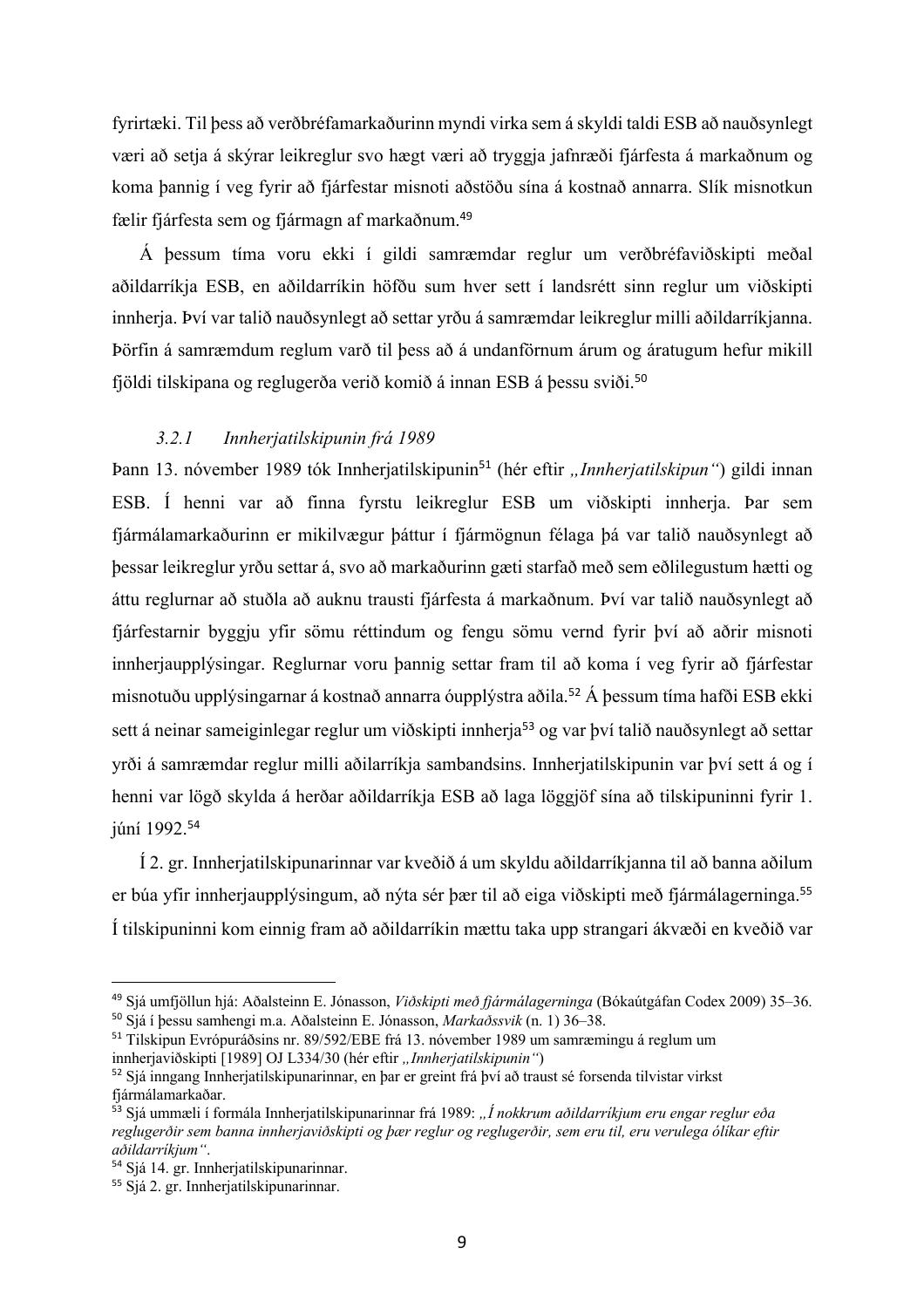á um í tilskipuninni, ef þau gilda almennt jafnt um alla.<sup>56</sup> Í *forúrskurði Evrópudómstólsins frá 10. maí 2007 í Georgakis-málinu* sem reifaður er nánar í 4.3.1 kafla, staðfesti dómstólinn það að bannið við innherjasvikum sem var að finna í 1. mgr. 2. gr. Innherjatilskipunarinnar byggði á tvennum skilyrðum, annars vegar að aðili búi yfir innherjaupplýsingum og hins vegar að aðili nýti þær til að eiga viðskipti.<sup>57</sup> Skilyrðið um notkun eða nýtingu skuli síðan skoðast með hliðsjón af tilgangi bannsins, en þar sem aðilarnir í þessu máli bjuggu yfir sömu innherjaupplýsingunum þá taldi Evrópudómstólinn aðilana ekki hafa nýtt sér upplýsingarnar til að eiga viðskipti á kostnað annarra óupplýstra aðila. 58

#### *3.2.2 Markaðssvikatilskipunin frá 2003*

Árið 2000 setti Evrópuráðið á fót sérstaka nefnd sem samanstóð af sérfræðingum á sviði verðbréfamarkaðsréttar. Nefndin var kölluð nefnd vísidómsmanna<sup>59</sup> og átti hún að meta skilvirkni í lagasetningu á verðbréfamarkaði.<sup>60</sup> Árið 2001 skilaði nefndin af sér skýrslu, sem þekkt er innan Evrópu sem Lamfalussy-skýrslan.<sup>61</sup> Það var tvennt sem stóð upp úr skýrslunni. Annars vegar var gagnrýnt hversu hefðbundin og hægvirk fyrri lagasetning hafi verið, en slíkt hafði orðið til þess að brugðist var seint og illa við framþróun og breytingum á markaðnum. Því til framdráttar voru lagðar fram tillögur að nýjum verkferlum sem áttu að hraða lagasetningarferlinu innan ESB, svo það myndi halda við þá hröðu þróun sem ætti sér stað í nútíma samfélagi í Evrópu.<sup>62</sup> Hins vegar var einnig bent á að reynslan af tilskipunum ESB hafi leitt í ljós að ekki hafði verið gengið nægilega langt í samræmingu á leikreglum er gilda um viðskipti innherja. En tilskipanir ESB eru aðeins bindandi er varðar markmið þeirra og hafa stjórnvöld því í hverju ríki ákveðið svigrúm til að ákveða í hvaða formi og með hvaða aðferðum

<sup>61</sup> Siá Committee of the Wise Men, ...Initial Report of the Committee of Wise Men on the Regulation of European Securities Market." (European Commission 9. nóvember 2000)

<sup>56</sup> Sjá 6. gr. Innherjatilskipunarinnar.

<sup>57</sup> Sjá 36. mgr. dómsins í Georgakis-málinu.

<sup>58</sup> Sjá 37.-39. mgr. og 45. mgr. dómsins í Georgakis-málinu.

<sup>&</sup>lt;sup>59</sup> Á ensku: *"Committee of Wise Men on the Regulation of European Securities Markets*".

 $60$  Alþt. 2004-2005, A-deild, þskj. 767 – 503. mál, athugasemdir við lagafrumvarpið – Lamfalussy ferlið.

<sup>&</sup>lt;https://www.esma.europa.eu/sites/default/files/library/2015/11/lamfalussy\_report.pdf> skoðað 1. október 2021; og Committee of the Wise Men, "Final Report of the Comittee of Wise men on the Regulation of European Securities Markets" (European Commission 15. febrúar 2001)

<sup>&</sup>lt;https://www.esma.europa.eu/sites/default/files/library/2015/11/lamfalussy\_report.pdf> skoðað 1. október 2021 (hér eftir: *"Lamfalussy Report")*. Alexandre Lamfalussy var formaður nefndar vísdómsmannanna og ber skýrslan því þetta heiti.

 $62$  Sjá Commission, "Implementing the Framework for Financial Markets: Action Plan" (Communication) COM(1999) 232 final 17- Financial Services Action Plan.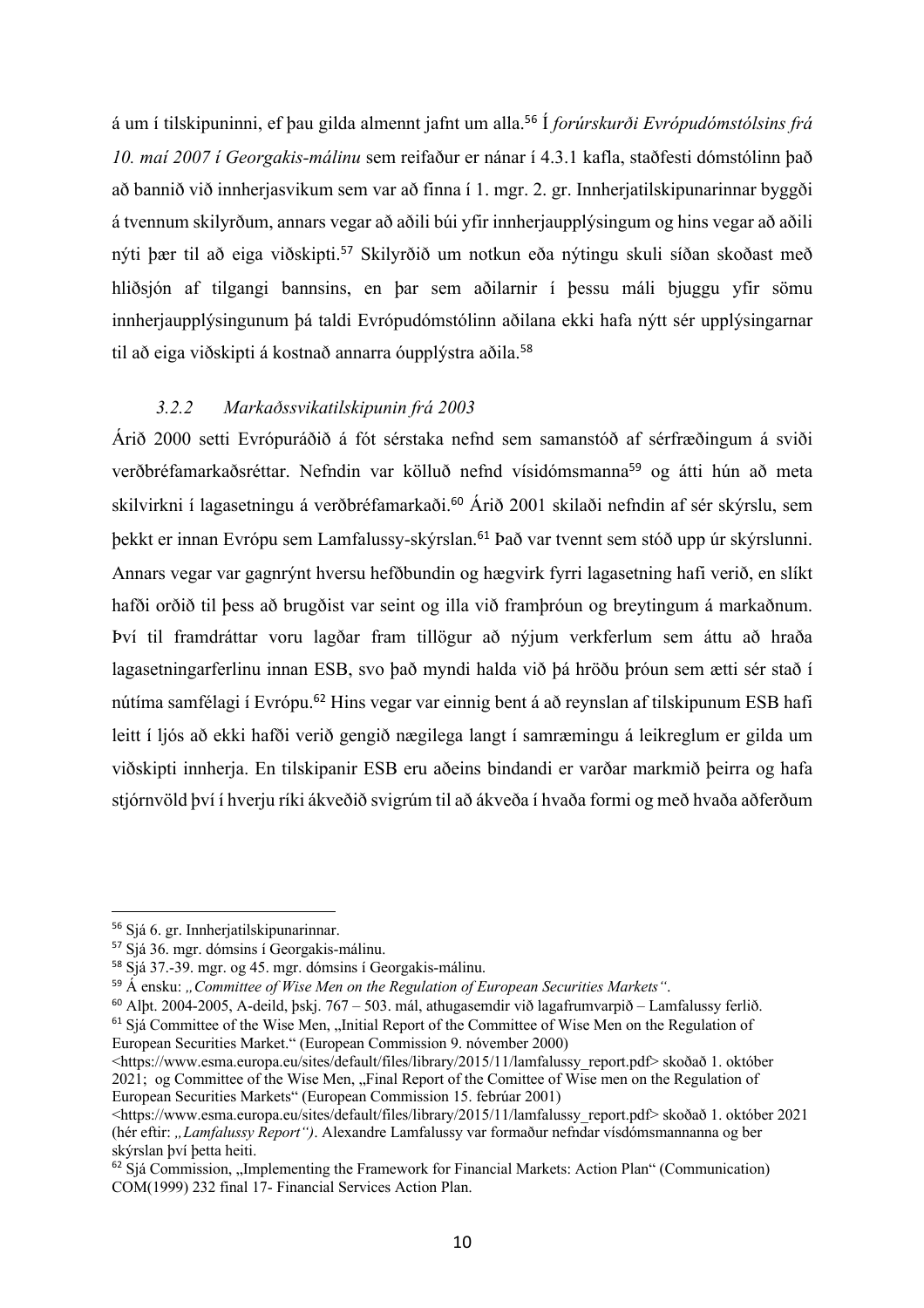tilskipunin er innleidd.<sup>63</sup> Það svigrúm sem aðildarríkjum var veitt til að setja strangari ákvæði en kveðið var á um í Innherjatilskipuninni hafi verið of mikið, <sup>64</sup> sem hafði þær afleiðingar að löggjöf aðildarríkja ESB var ekki nægilega samræmd.<sup>65</sup>

Skýrslan lagði þannig til að breytingar yrðu á undirbúningi og setningu reglna með nýju lagasetningarferli, sem nefnt hefur verið Lamfalussy-ferlið.<sup>66</sup> Markmiðið með nýja ferlinu var að gera ferlið skilvirkara, auka einsleitni og samræmi í starfsemi verðbréfamarkaða, bæta samkeppnishæfni fjármálafyrirtækja og fjármagnsmarkaða sem og stuðla að auknum hagvexti og atvinnu. Til þess að ná nýju markmiði var áherslan færð frá fyrra horfi um gagnkvæma viðurkenningu yfir í inngrip í reglur og framkvæmd aðildarríkjanna á þessu sviði.<sup>67</sup> Lamfalussy-skýrslan var svo samþykkt á fundi ráðsins í Stokkhólmi árið 2001. Evrópuþingið lýsti í upphafi yfir efasemdum um að nýjar tillögurnar tryggðu ekki nægjanlegt gagnsæi og samráð stofnana ESB. Þrátt fyrir þessar efasemdir þá samþykkti Evrópuþingið árið 2002 að ganga enn lengra í samræmingu reglna, með því að setja fram ítarlegri reglur þannig að svigrúm aðildarríkjanna til að setja sér sérreglur yrði minna.<sup>68</sup> Í samræmi við nýtt ferli var samþykkt innan ESB ný tilskipun Evrópuþingsins og ráðsins nr. 2003/6/EB<sup>69</sup> (hér eftir *"MAD"*) ásamt þremur undirtilskipunum framkvæmdastjórnarinnar nr. 2003/124/EB, <sup>70</sup> nr. 2003/125/EB, <sup>71</sup> nr. 2004/72/EB<sup>72</sup> og einni reglugerð nr. 2273/2003/EB. 73

<sup>63</sup> Sjá 3. mgr. 288. gr. Consolidated version of the Treaty on the Functioning of the European Union [2012] OJ C326/47 (hér eftir *"sáttmálinn um framkvæmd Evrópusambandsins")*; sjá einnig: Davíð Þór Björgvinsson, *EESréttur og landsréttur* (Bókaútgáfan Codex 2006) 87.

<sup>64</sup> Sjá 6. gr. Innherjatilskipunarinnar.

<sup>65</sup> Alþt. 2004-2005, A-deild, þskj. 767 – 503. mál, athugasemdir við lagafrumvarpið – Lamfalussy ferlið.

<sup>&</sup>lt;sup>66</sup> Sjá góða umfjöllun um Lamfalussy-ferlið hjá: Andri Fannar Bergþórsson, "Hver er kjarni markaðsmisnotkunar?" (2018) 14 (2. tbl.) Tímarit Lögréttu 238, 245–249.

 $67$  Alþt. 2004-2005, A-deild, þskj. 767 – 503. mál, athugasemdir við lagafrumvarpið – Lamfalussy ferlið. <sup>68</sup> Sama heimild.

<sup>69</sup> Tilskipun Evrópuþingsins og ráðsins nr. 2003/6/EB frá 28. janúar 2003 um innherjaviðskipti og markaðsmisnotkun [2003] OJ L96/16 (hér eftir "MAD")

<sup>70</sup> Tilskipun framkvæmdastjórnarinnar nr. 2003/124/EB frá 22. desember 2003 um framkvæmd tilskipunar Evrópuþingsins og ráðsins nr. 2003/6/EB að því er varðar skilgreiningu og birtingu á innherjaupplýsingum og skilgreiningu á markaðsmisnotkun [2003] OJ L339/70.

<sup>71</sup> Tilskipun framkvæmdastjórnarinnar nr. 2003/125/EB frá 22. desember 2003 um framkvæmd tilskipunar Evrópuþingsins og ráðsins nr. 2003/6/EB að því er varðar óhlutdræga kynningu ráðlegginga um fjárfestingu og birtingu upplýsinga um hagsmunaárekstra [2003] OJ L339/73.

<sup>72</sup> Tilskipun framkvæmdastjórnarinnar nr. 2004/72/EB frá 29. apríl 2004 um framkvæmd tilskipunar Evrópuþingsins og ráðsins nr. 2003/6/EB að því er varðar viðurkenndar markaðsvenjur, skilgreiningu á innherjaupplýsingum í tengslum við afleidd vöruskuldaskjöl, samningu innherjaskráar, tilkynningu um viðskipti stjórnenda og tilkynningu um grunsamleg viðskipti [2004] OJ L162/70.

<sup>73</sup> Reglugerð framkvæmdastjórnarinnar nr. 2273/2003/EB frá 22. desember 2003 um framkvæmd tilskipunar Evrópuþingsins og ráðsins nr. 2003/6/EB að því er varðar undnaþágur fyrir endurkaupaáætlanir og verðjöfnun fjármálagerninga.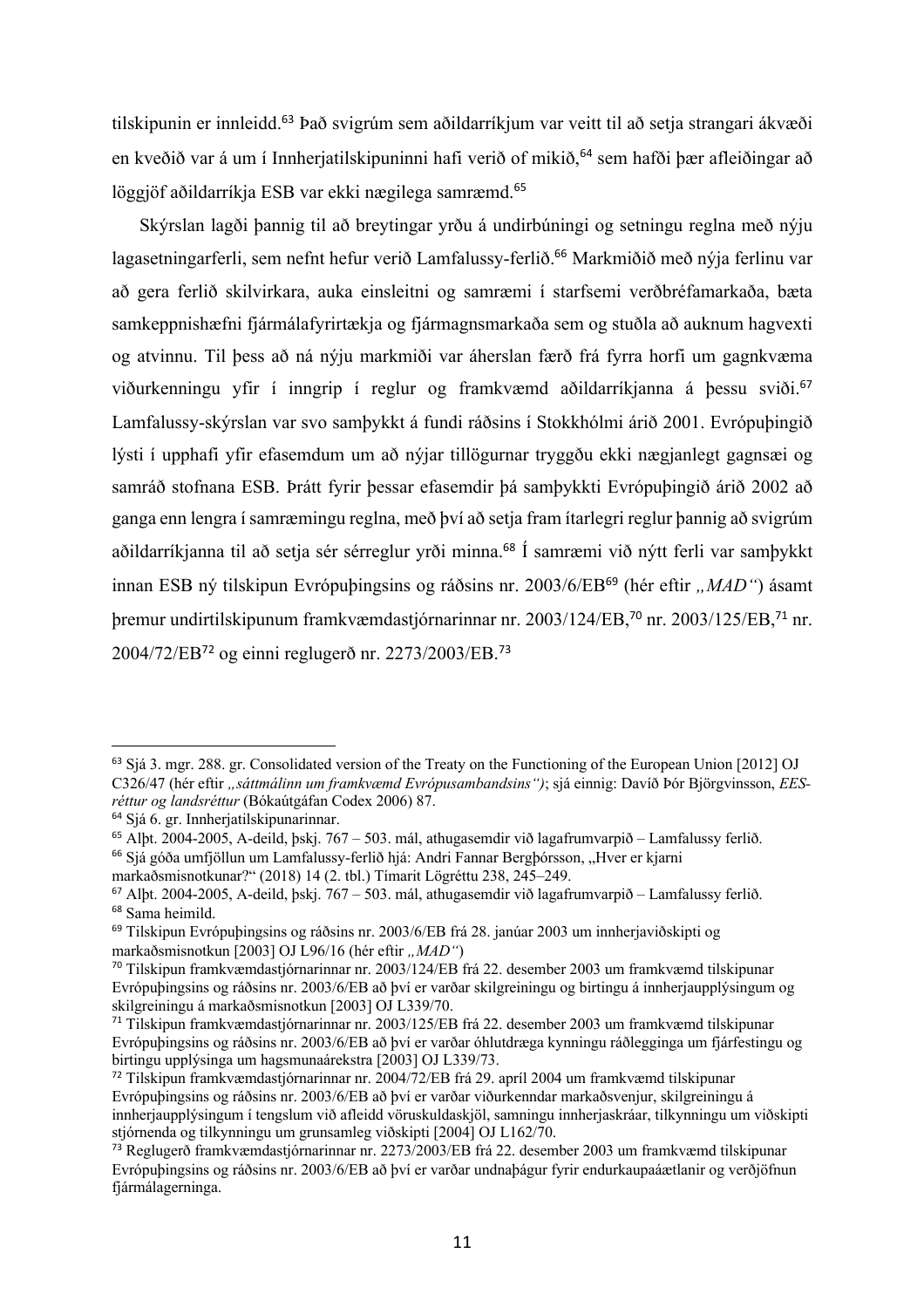MAD tók gildi 28. janúar 2003 og leysti af hólmi Innherjatilskipunina frá 1989. MAD var sett á til að koma í veg fyrir að aðilar geti nýtt sér þær smugur sem var að finna í Innherjatilskipuninni frá 1989, sér til ólögmæts athæfis.<sup>74</sup> Þrátt fyrir að nýtt innleiðingarferli hafi verið komið á með MAD þá urðu ekki miklar efnislegar breytingar á lagaákvæðum tilskipunarinnar, að undanskildu orðalagi ákvæðis Innherjatilskipunarinnar um innherjasvik.<sup>75</sup> Orðalag bannsins við innherjasvikum var breytt úr *"taking advantage of that information with full knowledge of the facts* "*yfir i , prohibit....from using that information* " með 1. mgr. 2. gr. MAD. Þar með var aðilum er búa yfir innherjaupplýsingum bannað að nota slíkar upplýsingar til að eiga viðskipti. 76

Í kjölfar þess að orðalag ákvæðisins breyttist frá *"að hagnýta sér"* í *"að nota"* þá vöknuðu upp ýmis álitamál um hvort breytingin á orðalagi hefði áhrif á gildissvið bannsins. Þrátt fyrir þessar orðalagsbreytingar þá breyttist gildissvið bannsins ekki. Tilgangur breytinganna var að fjarlægja alla tilvísun ákvæðisins til einungis tilgangs eða ásetnings, en ákvæðið átti einnig að ná til brota sem framin væru af gáleysi. <sup>77</sup> Þessi áætlun löggjafans var staðfest með *forúrskurði Evrópudómstólsins í Spector-málinu*, en í þeim dómi var framangreindri efnisbreytingu tilskipunarinnar gerð góð greinaskil. Fjallað er nánar um þessa breytingu á skilyrðinu um notkun í 4.3 kafla. Í málinu benti Evrópudómstólinn á að breytingar hafi verið gerðar á ákvæðinu vegna þess að upp komst að sum aðildarríkin höfðu ranglega túlkað orðalag bannsins í Innherjatilskipuninni frá 1989 sem svo að ákvæðið gerði kröfu um að brot væri framið af ásetningi. Þar sem aðildarríkin höfðu gert kröfur um tiltekna huglæga afstöðu innherjans til brotsins þá hafi framangreindar orðalagsbreytingar verið nauðsynlegar, til að taka allan vafa af og tryggja að bannið yrði ekki túlkað áfram með þeim hætti.<sup>78</sup>

## *3.2.3 Markaðssvikareglugerðin frá 2014*

Haustið 2008 varð í Evrópu mikil fjármálakreppa og í kjölfar hennar þótti framkvæmdastjórn ESB nauðsynlegt að löggjöf sambandsins á fjármálamarkaði yrði tekin til heildarskoðunar. Fyrri leikreglur ESB um viðskipti innherja höfðu ekki verið að skila þeim árangri sem vænst var, en reglurnar höfðu verið settar í tilskipanir sem þýddi að aðildarríkin höfðu frjálst val um

<sup>74</sup> Sjá 13. tl. formála MAD

<sup>75</sup> Moalem og Hansen (n. 41) 958.

<sup>76</sup> Sjá samanburð á 2. og 4. gr. Innherjatilskipunarinnar og 2. og 4. gr. MAD.; Sjá einnig umfjöllun um breytinguna hjá sama heimild 962–963.

<sup>77</sup> Sjá 18. og 20. tölul. formála MAD.

<sup>78</sup> Sjá 34. mgr. dómsins í Spector-málinu. Sjá einnig umfjöllun hjá Moalem og Hansen (n. 41) 963; og Jesper Lau Hansen, "Insider Dealing Defined: The EU Court's Decision in Spector Photo Group" (2010) 7 European Company Law 98, 101.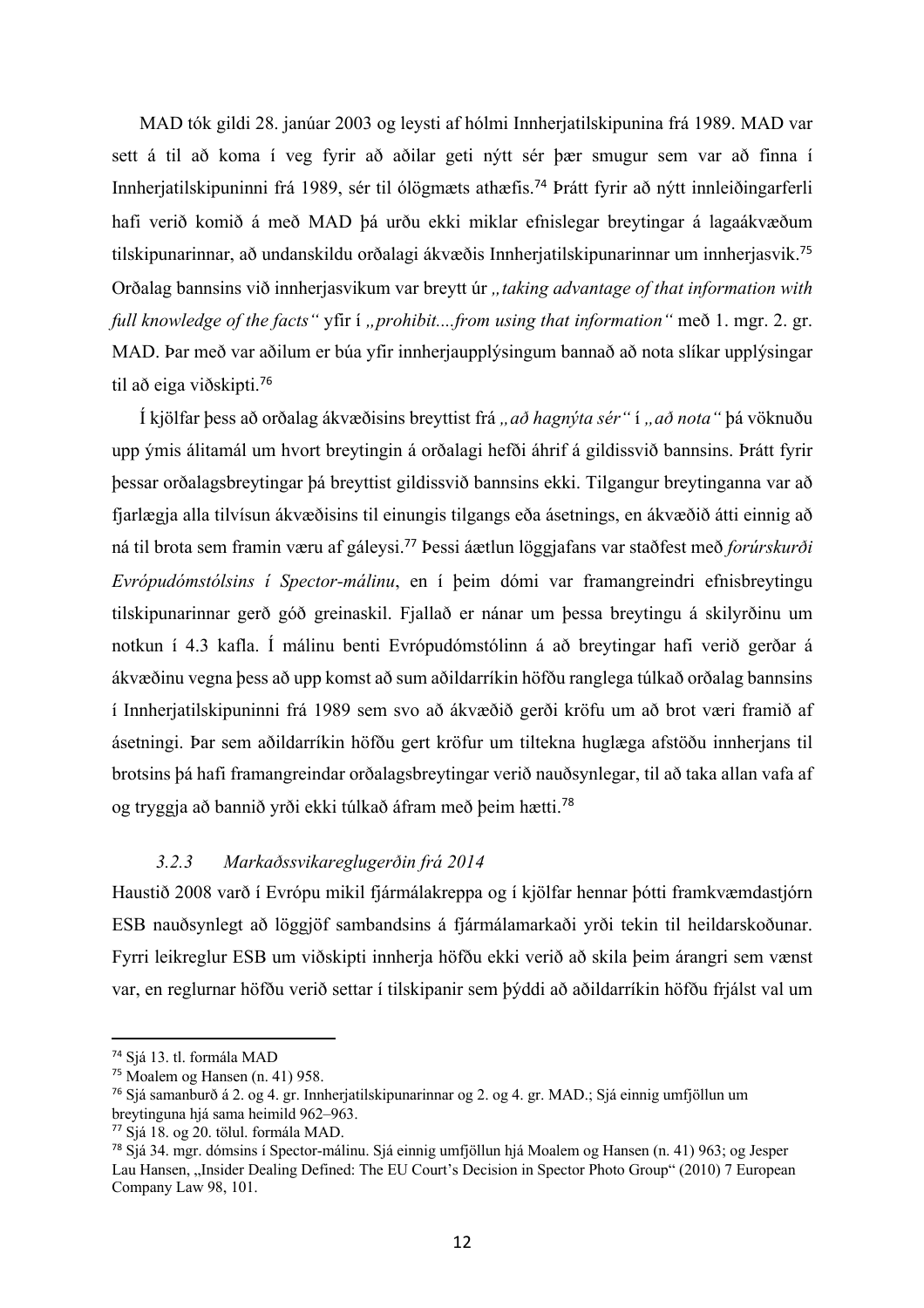hvernig tilskipanirnar yrðu innleiddar svo lengi sem markmiði tilskipunarinnar yrði náð. Hafði það þær afleiðingar að aðildarríkin lögfestu misstrangar reglur og því var ósamræmi á milli reglna innan ESB. Því var talið nauðsynlegt að reglurnar yrðu festar í reglugerð svo að sömu reglur myndu gilda hjá öllum aðildarríkjum ESB. Reglugerðir fela nefnilega í sér bindandi lagatexta sem verður sjálfkrafa hluti af lögum aðildarríkjanna án sérstakra ráðstafana af hálfu löggjafarstofnana aðildarríkjanna.<sup>79</sup> Með því að festa slíkar reglur í reglugerð þá fá ríkin ekki lengur val um hvernig ákvæðin yrðu tekin upp í landsrétt sinn.

Í nóvember 2008 skipaði framkvæmdastjórn ESB sérstaka nefnd, sem kölluð hefur verið Larosiére-nefndin.<sup>80</sup> Hlutverk nefndarinnar var að leggja fram tillögur að umbótum á reglunum. Nefndin skilaði skýrslu sinni 25. febrúar 2009 og í henni var fjallað um orsakir fjármálakreppunnar, hugsanlegar breytingar á regluverkinu og eftirlit með fjármálamörkuðum. <sup>81</sup> Í kjölfarið gaf framkvæmdastjórinn út orðsendingu, þar sem gert var grein fyrir áætlunum um endurskoðun á umræddu regluverki að teknu tilliti til athugasemda og tillagna Larosiére-skýrslunnar. Eitt af því sem orðsendingin lagði til var endurskoðun á MAD.<sup>82</sup> Í kjölfarið fór fram mikil umræða innan ESB um hvernig framkvæma ætti breytingar á regluverkinu um markaðssvik, þannig að tekið væri á því sem Larosiére-nefndin hafði bent á. Mikil vinna var lögð í það að koma á breyttu regluverki og var það ekki fyrr en 20. október 2011 sem framkvæmdastjórn ESB lagði fram nýjar tillögur að reglugerð um innherjasvik og markaðsmisnotkun, sem og tilskipun um viðurlög við slíkum brotum. Þann 12. júní 2014 birtist síðan í stjórnartíðindum ESB reglugerð Evrópuþingsins og ráðsins nr. 596/2014/ESB (hér eftir *"MAR*") og varð hún bindandi í ríkjum ESB þann 3. júlí 2016.<sup>83</sup> MAR hefur sama gildi og almenn lög í aðildarríkjum ESB og bindur þannig hendur aðildarríkja á þann veg að þeim er óheimilt að setja lög eða önnur fyrirmæli sem ganga gegn henni, nema frávik séu sérstaklega heimiluð í lögum.<sup>84</sup>

<sup>79</sup> Sjá umfjöllun um réttaráhrif tilskipana og reglugerða hjá Davíð Þór Björgvinsson (n. 63) 87; sjá einnig Sigurður Líndal og Skúli Magnússon, *Réttarkerfi Evrópusambandsins og evrópska efnahagssvæðisins: megindrættir* (Hið íslenska bókmenntafélag 2011) 70.

<sup>80</sup> Larosiére-nefndin dró nafn sitt að forseta nefndarinnar Jacques de Larosiére

<sup>81</sup> Sjá The High-Level Group on Financial Supervision, "De Larosiére Report" (Commission 25. febrúar 2009) <https://ec.europa.eu/economy\_finance/publications/pages/publication14527\_en.pdf>.

<sup>82</sup> Sjá orðsendingu framkvæmdastjórnar Evrópuráðsins: Commission, "Driving European Recovery" COM(2009) 114 final Vol 1 . 7.

<sup>&</sup>lt;sup>83</sup> Sjá 87. og 88. tölul. formála MAR. Sjá einnig; Páll Friðriksson, "Nýjar lagareglur um innherja og meðferð innherjaupplýsinga" (2015) 4 (1) Vefrit Fjármálaeftirlitsins <https://www.fme.is/media/utgefid-efni/Fjarmal-27 april--2015.pdf> skoðað 23. september 2021.

<sup>&</sup>lt;sup>84</sup> Sjá 5. tölul. formála MAR og 2. mgr. 288. gr. sáttmálans um framkvæmd Evrópusambandsins. Sjá einnig; Sigurður Líndal og Skúli Magnússon (n. 79) 57.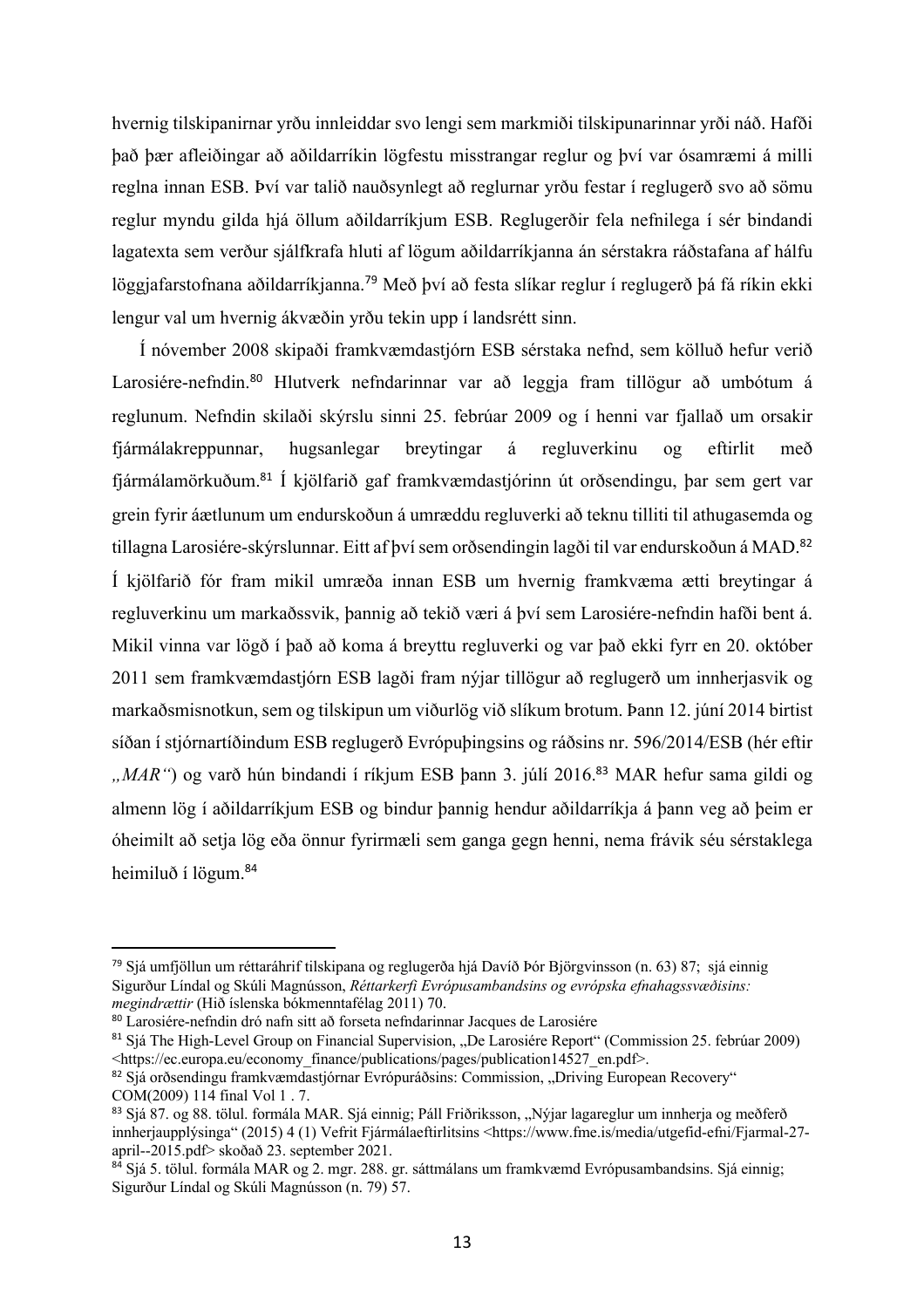Innherjasvikaákvæði reglugerðarinnar er að finna í 1. og 3. mgr. 8. gr. MAR, sbr. a-lið 14. gr. sömu reglugerðar. Samkvæmt ákvæðunum er aðilum er búa yfir innherjaupplýsingum óheimilt að nota slíkar innherjaupplýsingar til að kaupa, selja, breyta eða afturkalla fjármálagerninga. Ekki urðu miklar efnislegar breytingar á orðalagi ákvæðisins að öðru leyti en að gildissvið bannsins var með MAR fært út. Í 1. og 3. mgr. 8. gr. MAR er að finna ákvæði er fjalla um innherjasvik, og eru þau svohljóðandi:

1. Að því er varðar þessa reglugerð telst það innherjasvik, ef aðili býr yfir innherjaupplýsingum og notar þær til að kaupa eða selja, fyrir eigin reikning eða reikning þriðja aðila, beint eða óbeint, fjármálagerninga sem þær upplýsingar varða. Notkun innherjaupplýsinga til að afturkalla eða breyta fyrirmælum í tengslum við fjármálagerning sem upplýsingarnar varða telst einnig innherjasvik ef fyrirmælin voru lögð fram áður en hlutaðeigandi aðili bjó yfir innherjaupplýsingum. Í tengslum við uppboð á losunarheimildum eða öðrum uppboðsvörum sem grundvallast á þeim sem eru haldin samkvæmt reglugerð (ESB) nr. 1031/2010 felur það einnig undir notkun innherjaupplýsinga að aðili leggi fram, breyti eða afturkalli kauptilboð fyrir eigin reikning eða fyrir reikning þriðja aðila.

2. [...]

3. Sé farið að ráðleggingum eða hvatningu eins og um getur í 2. mgr. telst það innherjasvik í skilningi þessarar greinar ef aðilinn sem fer eftir ráðleggingunni eða hvatningunni veit eða ætti að vita að hún grundvallast á innherjaupplýsingum.

Samkvæmt ákvæðinu er notkun innherjaupplýsinga skilyrði innherjasvika, þ.e. að aðili hafi átt í viðskiptum á meðan hann bjó yfir innherjaupplýsingum og notað slíkar upplýsingar til að eiga viðskiptin. Skilgreining MAR og MAD á innherjasvikum er því sambærileg að mörgu leyti. 85 Engar efnislegar breytingar hafa orðið á ákvæðinu og má því ætla að sömu reglur gilda áfram um túlkun ákvæðisins. Nánar er í 4. kafla fjallað um núgildandi innherjasvikaákvæði MAR.

#### **3.3 Þróun á skilyrðinu um notkun á Íslandi**

Eins og fjallað er um í byrjun 3. kafla hefur íslenska innherjasvikaákvæðið einnig tekið breytingum. Ástæða þess er aðallega sú að við höfum verið að aðlaga okkur að löggjöf ESB, vegna aðildar okkar að Evrópska efnahagssvæðinu (hér eftir "*EES*"). Þrátt fyrir að löggjöf okkar hafi að miklu leyti mótast af löggjöf ESB á þessu sviði, þá hefur löggjöf okkar ekki alltaf farið eftir þeim. Við gildistöku MAD var orðalag ákvæðisins er kvað á um bann við innherjasvikum breytt þannig að *"notkun"* innherjaupplýsinga var tekið upp í verknaðarlýsingu bannsins. Þegar Ísland innleiddi MAD í íslenskan rétt fylgdi orðalag MAD um notkun ekki inn í íslensku lögin. Þrátt fyrir slíkt var ákvæðið túlkað af dómstólum landsins þannig að það gerði kröfu um notkun. Nú hefur MAR verið innleitt í íslenskan rétt og hefur því skilyrðið um notkun innherjaupplýsinga verið aftur tekið upp í verknaðarlýsingu íslenska innherjasvikaákvæðisins.

<sup>85</sup> Sjá samanburð á 1. tölul. 8. gr., sbr. a-lið 14. gr. MAR og 1. mgr. 2. gr. MAD.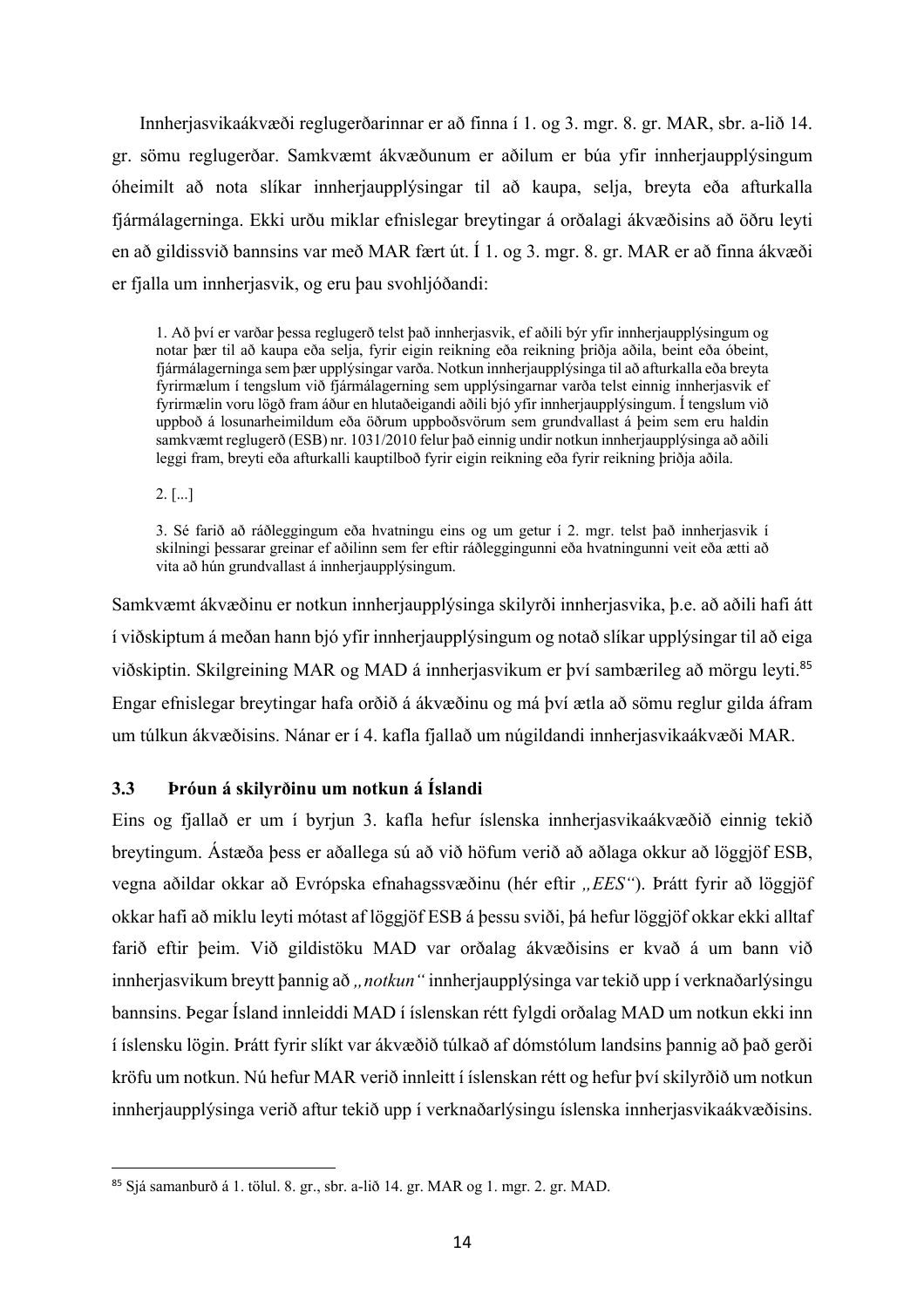#### *3.3.1 Þýðing Evrópuréttar*

Fyrstu heildstæðu lög á Íslandi um verðbréfaviðskipti voru sett árið 1986, með lögum nr. 27/1986 um verðbréfamiðlun. Fjallaði löggjöfin eingöngu um verðbréfamiðlun og var ekkert komið inn á innherjaviðskipti eða innherjasvik í þeim lögum.<sup>86</sup> Síðan hefur orðið gríðarleg þróun á löggjöfinni og leiðir það aðallega af aðild okkar að samningum um Evrópska Efnahagssvæðið (hér eftir "*EES-samningurinn*").<sup>87</sup> Fyrir þann tíma litum við samt sem áður mikið til þeirra og litaðist löggjöf okkar mikið af þeim.

Í lögum nr. 20/1989 um verðbréfaviðskipti og verðbréfasjóði, var í fyrsta skipti sett sérstakt ákvæði í íslensk lög er fjallaði um innherjaviðskipti. <sup>88</sup> Af athugasemdum með frumvarpi til þeirra laga má sjá að aukin umsvif innherjaviðskipta hjá ESB og nágrannaríkjum okkar hafði áhrif á setningu ákvæðisins hér á landi.<sup>89</sup> Á árunum 1980-1990 urðu svo miklar sviptingar á verðbréfamörkuðum í Evrópu vegna einkavæðingarinnar og var í kjölfarið gerðar breytingar á reglunum til að stuðla aukinni þáttöku almennings í atvinnurekstri. Rötuðu áhrif einkavæðingarinnar í kjölfarið inn í íslensk lög. Með lögum nr. 9/1993 um verðbréfaviðskipti var fyrsta skrefið tekið í aðlögun íslensks réttar að löggjöf ESB á þessu sviði vegna komandi aðildar Íslands að EES-samningum, sbr. lög nr. 2/1993 um Evrópska Efnahagssvæðið. Í samningu frumvarps laga nr. 9/1993 var haft hliðsjón af löggjöf nágrannalanda okkar, einkum danskri og norskri, en löggjöf þessara landa hafði verið aðlöguð að reglum ESB að mestu leyti. Auk þess var litið til reglna ESB sem gilda áttu innan EES þegar það tæki gildi hér á landi. 90 Þannig vorum við farin að miða löggjöf okkar að alþjóðlegri löggjöf áður en við formlega gerðust aðilar að EES.

EES var síðan stofnað árið 1994 með samningi milli EFTA-ríkjanna og ESB. Með aðild að þessum samningi skuldbundu EFTA-ríkin sig til þess að innleiða réttarreglur ESB á þeim sviðum sem samningurinn nær til.<sup>91</sup> Þar sem Ísland er aðili að EES-samningum þá höfum við þurft að innleiða hér á landi fjölda tilskipana og reglugerða ESB. Frá gildistöku samningsins hér á landi hefur smíði á reglum færst að stórum hluta frá Íslandi, sérstaklega þær reglur sem gilda um viðskipti á fjármálamarkaði. Þær breytingar sem hafa verið gerðar á innlendri löggjöf á þessu sviði hafa nánast eingöngu verið vegna skyldu okkar til að innleiða tilskipanir og reglugerðir sem samþykktar hafa verið af hálfu ESB og sameiginlegu EES-nefndarinnar um að

<sup>86</sup> Sjá Lög nr. 27/1986 um verðbréfamiðlun

<sup>&</sup>lt;sup>87</sup> Jóhann Pétur Harðarson, "Keppt um traustið" (2001) 54 Úlfljótur 155, 163.

<sup>88</sup> Sjá 2. mgr. 2. gr. laga nr. 20/1989 um verðbréfaviðskipti og verðbréfasjóði.

<sup>&</sup>lt;sup>89</sup> Alþt. 1988-1989, A-deild, þskj.  $1 - 1$ . mál, athugasemdir við 2. gr.

<sup>90</sup> Alþt. 1992-1993, A-deild, þskj. 11 – 11. mál.

<sup>91</sup> Sigurður Líndal og Skúli Magnússon (n. 79) 171.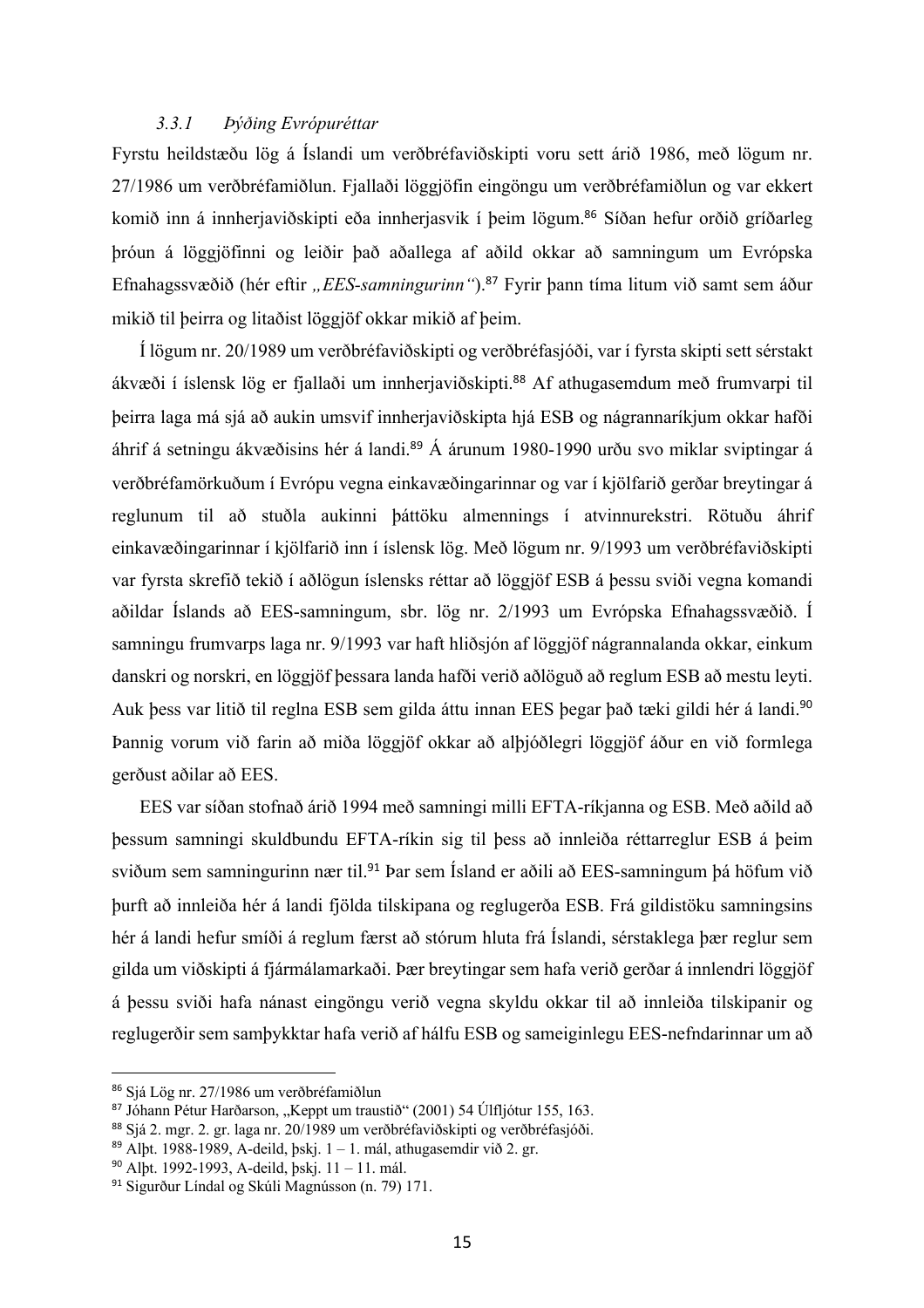verði teknar upp í EES-samninginn. <sup>92</sup> Sé tilskipun tekin upp í EES-samninginn erum við aðeins skuldbundin til að innleiða markmið tilskipunarinnar en stjórnvöld hafa svigrúm til að ákveða í hvaða formi og með hvaða aðferðum tilskipunin verði innleidd. Sé reglugerð tekin upp í EESsamninginn erum við skuldbundin til að leiða þær í lög, hvort sem er almenn lög eða almenn stjórnsýslufyrirmæli, sbr. 7. gr. laga nr. 2/1993. Texti reglugerðarinnar er þýddur á íslensku og lögfestur í heild sinni í landsrétt, yfirleitt með því að vísa til reglugerðarinnar í lögunum með svokallaðri tilvísunaraðferð.<sup>93</sup> Við höfum lítið sem ekkert svigrúm til þess að laga reglugerð efnislega að landsrétti okkar.<sup>94</sup>

Þannig þegar skoða á löggjöf Íslands er gildir um viðskipti með fjármálagerninga þá er nauðsynlegt að leita víðar en bara í íslenska löggjöf og dóma- og stjórnsýsluframkvæmd. Þar sem flestar reglur eru að rekja til ESB þá er nauðsynlegt að kynna sér einnig þær frumheimildir sem er að finna í löggjöf ESB, ásamt þeim lögskýringargögnum er liggja þeim til grundvallar sem og dóma Evrópudómstólsins. Þar sem greint hefur verið frá þeirri þróun sem hefur átt sér stað innan ESB á ákvæðinu um bann við innherjasvikum, þá er einnig gert grein fyrir þeirri þróun sem hefur átt sér stað á ákvæðinu á Íslandi, hér beint að aftan.

#### *3.3.2 Skilyrði um hagnýtingu innherjaupplýsinga*

Með lögum nr. 20/1989 um verðbréfaviðskipti og verðbréfasjóði var í fyrsta sinn lögfest hér á landi ákvæði er fjallaði um innherjasvik<sup>95</sup> og var ætlunin með lögfestingu ákvæðisins að koma í veg fyrir að menn notfæru sér trúnaðarupplýsingar, sem þeir eiga aðgang að til þess að afla sér hagnaðar eða til að forðast fjárhagslegt tjón.<sup>96</sup> Ákvæðið byggði þannig á skilyrðinu um misnotkun trúnaðarupplýsinga. Í athugasemdum við lagaákvæðið má sjá að ákvæðinu var ætlað að banna notkun trúnaðarupplýsinga, þar sem tekið er fram í athugasemdum við frumvarpið að ákvæðið tæki til þeirra aðila *"sem nota í viðskiptum sínum trúnaðarupplýsingar"*. <sup>97</sup> Orðalag 2. mgr. 2. gr. laga nr. 20/1989 var í samræmi við þágildandi ákvæði danskra og norskra laga um verðbréfaviðskipti, en litið var til þeirra við gerð frumvarps þessara laga.<sup>98</sup>

Með lögfestingu á lögum nr. 9/1993 um verðbréfaviðskipti var fyrsta skrefið tekið að aðlögun á þessu sviði. Við gerð frumvarpsins sem varð að lögum nr. 9/1993 var litið bæði til

<sup>92</sup> Sjá 7. gr. laga nr. 2/1993 um Evrópska Efnahagssvæðið. Sjá einnig Aðalsteinn E. Jónasson, *Viðskipti með fjármálagerninga* (n. 49) 37–39.

<sup>&</sup>lt;sup>93</sup> Á ensku: "*incorporation"*.

<sup>94</sup> Sigurður Líndal og Skúli Magnússon (n. 79) 171.

<sup>95</sup> Sjá 2. mgr. 2. gr. laga nr. 20/1989 um verðbréfaviðskipti og verðbréfasjóði

<sup>&</sup>lt;sup>96</sup> Alþt. 1988-1989, A-deild, þskj.  $1 - 1$ . mál, athugasemd við 2. gr.

<sup>&</sup>lt;sup>97</sup> sama heimild.

<sup>98</sup> sama heimild.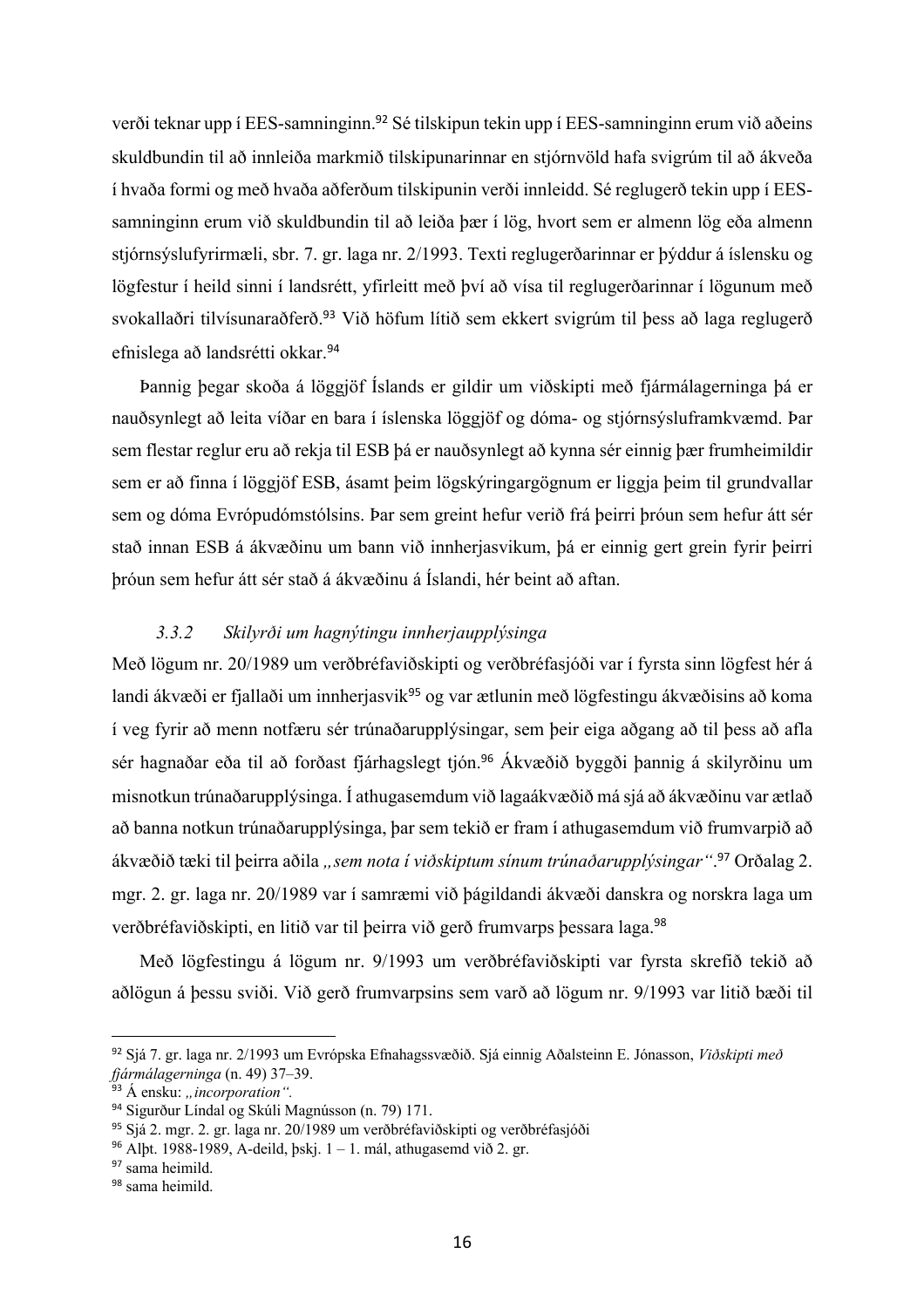löggjafa nágrannalanda okkar en löggjöf þeirra hafi verið aðlöguð að reglum ESB að miklu leyti sem og til tveggja tilskipana ESB sem áttu eftir að taka gildi innan EES.<sup>99</sup> Með lögum nr. 9/1993 var íslensk löggjöf löguð að Innherjatilskipun ESB frá 1989. Þrátt fyrir að á þessum tíma hafði tilskipunin ekki verið búin að taka formlega gildi hér á landi þá var haft hliðsjón af henni við lagasetninguna. Samkvæmt 1. mgr. 2. gr. Innherjatilskipunarinnar þurfa aðildarríki að lögfesta í löggjöf sína ákvæði er bannar innherjum sem búa yfir innherjaupplýsingum að misnota þær. Í samræmi við ákvæði Innherjatilskipunarinnar var lögfest hér á landi ákvæði í lög nr. 9/1993, er bannaði aðilum að nýta sér innherjaupplýsingar beint eða óbeint, til öflunar eða ráðstöfunar verðbréfa.<sup>100</sup>

Árið 1996 voru ný heildarlög sett á með lögum nr. 13/1996 um verðbréfaviðskipti og tóku þau við af lögum nr. 9/1993. Reglur laganna um bann við innherjasvikum voru að mestu óbreyttar frá fyrri lögum og varð 1. mgr. 27. gr. laganna efnislega samhljóða 1. mgr. 23. gr. laga nr. 9/1993.

### *3.3.3 Brottfall skilyrðisins um að "nýta sjálfum sér eða öðrum til hagsbóta"*

Með lögum nr. 163/2000 um breytingu á lögum nr. 13/1996 voru gerðar talsverðar breytingar á reglum er gilda um viðskipti innherja og voru m.a. gerðar breytingar á innherjasvikaákvæði laganna. Í nýja innherjasvikaákvæðinu var áfram kveðið á um að innherjum væri óheimilt að nýta sér innherjaupplýsingar til öflunar eða ráðstöfunar verðbréfa, sbr. 1. mgr. 31. gr. laga nr. 13/1996. Hins vegar var í nýja ákvæðinu tekið út skilyrðið um að viðskiptin þurfi að vera innherjanum eða öðrum til hagsbóta.<sup>101</sup> Var þessi breyting gerð á ákvæðinu í kjölfar tillögu meirihluta efnahags- og viðskiptanefndar um að bann við innherjaviðskiptum á grundvelli innherjaupplýsinga átti að gilda óháð því hvort verð bréfanna breyttist eður ei. Var það gert á þeim rökum að þrátt fyrir að verðbreytingar gefi vísbendingu um hvort sé að ræða verðmótandi upplýsingar þá kunni innherjaviðskipti að vera ólögmæt þótt enginn hagnist á þeim. Var það mat meirihlutar nefndarinnar að orðalag ákvæðisins væri villandi og var því lagt til að skilyrðið um hagnað yrði fellt á brott, sem var gert. 102

<sup>99</sup> Alþt. 1992-1993, A-deild, þskj. 11 – 11. mál, athugasemd við 23. gr.; Sjá einnig Tilskipun Evrópuráðs nr. 93/22/EBE4 frá 10. maí 1993 um fjárfestingarþjónustu á sviði verðbréfaviðskipta [1993] OJ L141/27 og Tilskipun Evrópuráðs nr. 93/6/EBE frá 15. mars 1993 um eiginfjárkröfur fjárfestingarfyrirtækja og lánastofnana [1993] OJ L141/1.

<sup>100</sup> Sjá 1. mgr. 23. gr. laga nr. 9/1993.

<sup>101</sup> Sjá 1. mgr. 31. gr. laga nr. 13/1996 um verðbréfaviðskipti, eftir breytingu með lögum nr. 163/2000.

<sup>102</sup> Alþt. 2000-2001, A-deild, þskj. 581 – 233. mál, nefndarálit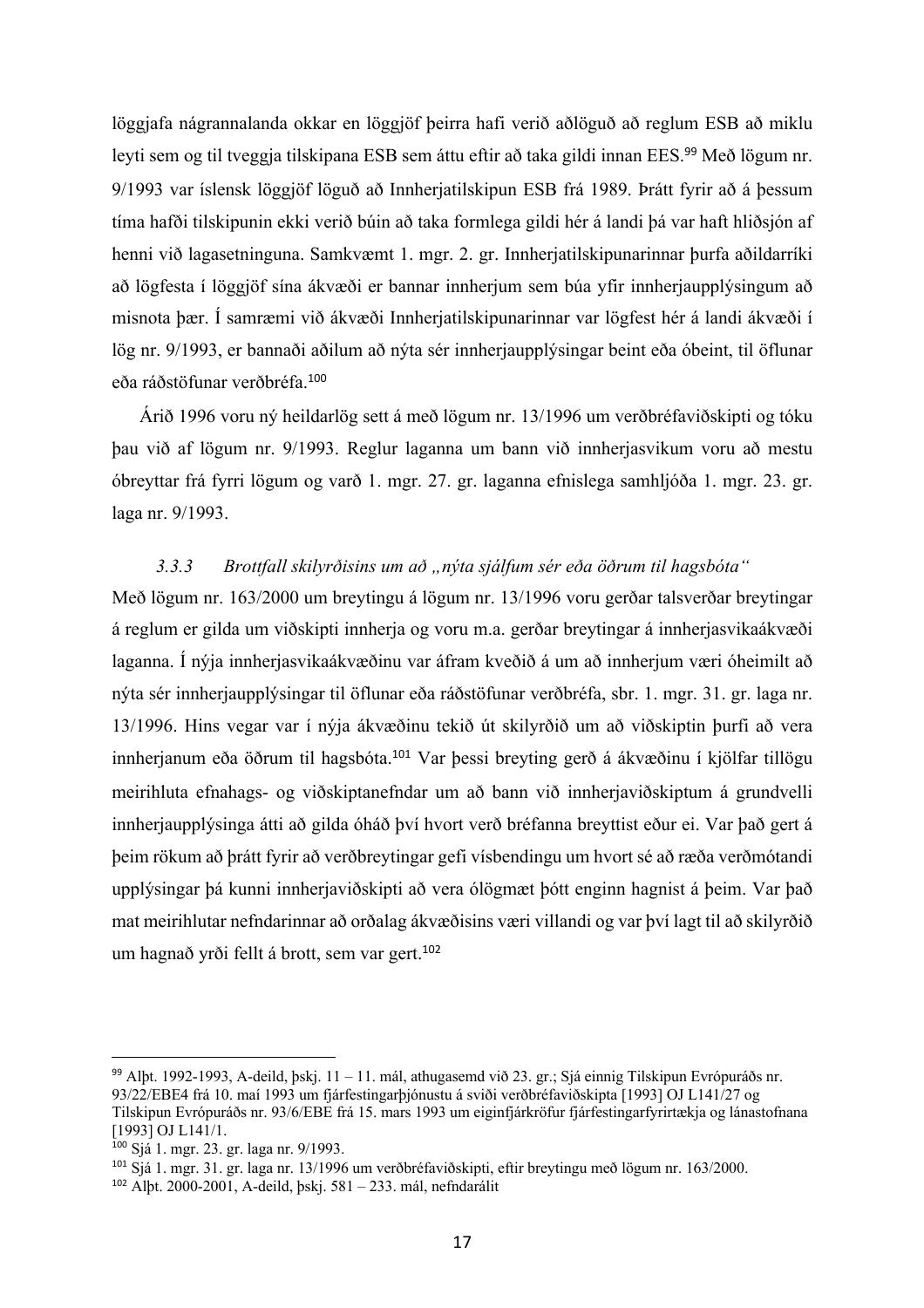#### *3.3.4 Skeljungsmálið*

Þann 29. október 2001 féll dómur Héraðsdóms Reykjavíkur í máli S-601/2001 svokölluðu *Skeljungs-máli.* Þessi dómur gegndi mikilvægu hlutverki í þróun innherjasvikaákvæðis hér á landi, en í kjölfar dómsins urðu miklar breytingar á ákvæðinu. Atvik málsins áttu sér stað í gildistíð laga nr. 13/1996 áður en breytingarlög nr. 163/2000 tóku gildi.

Í málinu var G, stjórnarformaður í Skeljungi hf., gefið sök að hafa nýtt sér innherjaupplýsingar, sem hann bjó yfir vegna starfs síns sem stjórnarformaður til að afla sér fjármálagerninga og þannig gerst sekur um innherjasvik skv. 1. tölul. 1. mgr. 31. gr. laga nr. 13/1996. G sat stjórnarfund þann 24. júní 1999 þar sem afkoma félagsins var kynnt og sýndi hún að afkoma Skeljungs væri talsvert betri en áætlanir gerður ráð fyrir. Þann 7. júlí 1999 keypti G svo hlutabréf í Skeljungi að samtals nafnvirði 650.000 krónur, en á þeim tíma höfðu upplýsingarnar um bætta afkomu ekki verið birtar. Upplýsingarnar voru birtar 10. ágúst 1999 og hækkuðu bréfin í Skeljungi töluvert í kjölfarið, en bréfin höfðu hækkað um 20,21% frá því að G keypti sín bréf þann 7. júlí 1999. Bréfin héldu áfram að hækka og í kjölfarið ákvað G að selja hluta bréfanna sinna í Skeljungi og þann 15. október 1999 seldi hann bréfin að nafnvirði 300.000 krónur og þann 22. október 1999 seldi hann aftur bréf á nafnvirði 87.000 krónur. Hafði gengi bréfanna hækkað um 32,95% frá því að hann keypti bréfin sín þann 7. júlí 1999.

G var ákærður fyrir brot gegn 1. tölul. 1. mgr. 31. gr. laga nr. 13/1996 eftir breytingar á lögunum með lögum nr. 163/2000, þar sem hann hafi búið yfir innherjaupplýsingum sem hann öðlaðist á umræddum stjórnarfundi, á meðan hann átti viðskiptin. Umræddar upplýsingar voru innherjaupplýsingar en þær voru um óvænta og bætta afkomu félagsins og voru þær því líklegar til að hafa áhrif til hækkunar á markaðsverði hlutabréfanna þegar þær yrðu gerðar opinberar. G neitaði sök og taldi kaup sín á bréfunum ekki brjóta gegn neinu ákvæði þágildandi vvl. G bar fyrir sig að upplýsingarnar um afkomu félagsins fyrstu 5 mánuði ársins hefðu ekki geta talist innherjaupplýsingar. Ef þær teldust vera innherjaupplýsingar þá byggði hann kaupin sín ekki á þeim, heldur hafði hann skömmu fyrir kaupin fengið greiddar slysabætur frá tryggingafélagi. Hann hafi ákveðið að fjárfesta hluta af slysabótunum með kaupum á bréfum í Skeljungi, enda þótti honum eðlilegt að eiga hlut í félaginu þar sem hann starfaði sem stjórnarmaður þar. Hinn hluta slysabótanna setti hann svo í fyrirtæki sonar síns. Þegar halla fór á fyrirtæki sonar hans hafi hann því ákveðið að selja hlutabréfin sín aftur í Skeljungi svo hann gæti útvegað fyrirtæki sonar síns meira fé. Gögn málsins staðfestu þessa frásögn. Var því uppi ágreiningur í málinu um annars vegar hvort upplýsingarnar teldust innherjaupplýsingar og hins vegar hvort hann hafi notað þær þannig að það varði broti gegn banninu við innherjasvikum.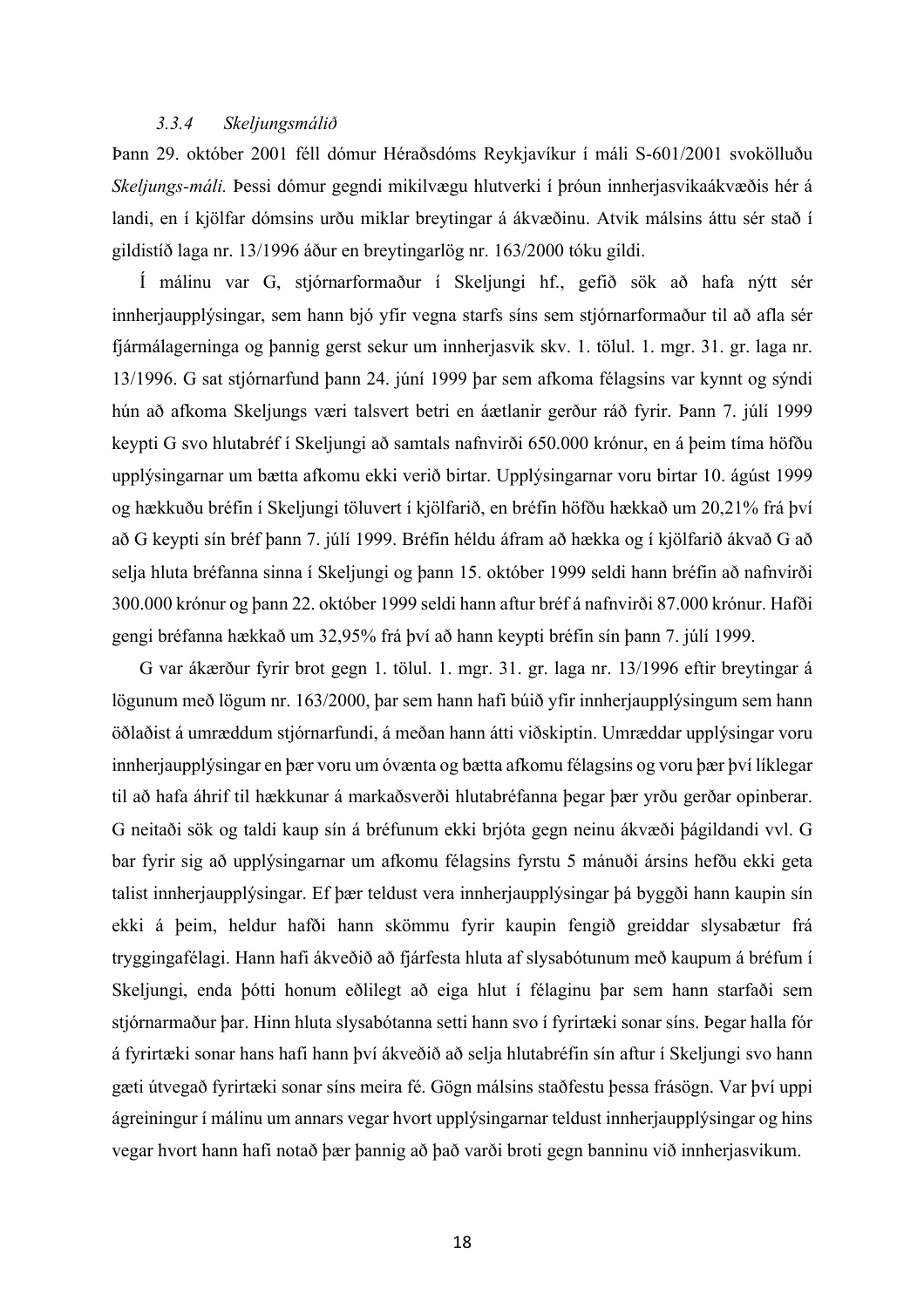Dómurinn staðfesti að upplýsingarnar teldust innherjaupplýsingarnar. Þegar atvik málsins átti sér stað var ákvæði 1. tölul. 1. mgr. 27. gr. laga nr. 13/1996 fyrir breytingarlög nr. 163/2000 í gildi, en hann var samt sem áður ákærður fyrir brot gegn 1. tl. 1. mgr. 31. gr. laga nr. 13/1996 eftir breytingar laganna. Í 1. tölul. 1. mgr. 27. gr. laganna er gerð krafa um að tvenn skilyrði séu uppfyllt til þess að aðili gerist brotlegur gegn ákvæðinu, þ.e annars vegar að aðilinn hafi búið yfir innherjaupplýsingum og notað þær til að eiga viðskipti og hins vegar að hann eða aðrir hafi hagnast á þeim viðskiptum. Dómurinn þurfti að leita í lögskýringargögn við túlkun 1. tölul. 1. mgr. 31. gr. laganna. Dómurinn taldi að álit efnahags- og viðskiptanefndar Alþingis gæfi ekki nægilega skýra mynd um það hvað vakti yfir meirihlutanum þegar huglæga skilyrðið *til hagsbóta* var fellt úr ákvæðinu. Dómurinn taldi að þrátt fyrir að breyting hafi verið gerð á lögunum væri enn fyrir hendi það refsiskilyrði í ákvæðinu að innherjaupplýsingarnar verði að vera ákvörðunarástæða fyrir viðskiptunum og yrðu því innherjaupplýsingar samkvæmt orðalaginu um að *nýta...til öflunar* að vera ákvörðunarástæða fyrir viðskiptunum. Dómurinn tók fram að þrátt fyrir að refsiskilyrðið hafi verið fellt úr ákvæðinu hljóti það nokkru leyti að felast í eða vera forsenda þess skilyrðis sem eftir stóð. Orðalag ákvæðisins yrði ekki skilið á annan veg en að það gerði áskilnað til beins og eindregins ásetnings innherja. Innherjaupplýsingarnar þurfa því að vera ákvörðunarástæða fyrir viðskiptunum til þess að hægt sé að segja að aðili hafi nýtt þær. G var því sýknaður af ákæru um brot gegn ákvæðinu, þar sem hann gat gefið skýringu á hlutabréfakaupunum og taldist því ekki hafa notað upplýsingarnar til að kaupa hlutabréfin sem hann hagnaðist á.

Dómstólinn í þessu máli ályktar að þrátt fyrir að ekki komi fram með berum orðum í ákvæðinu að krafist sé ásetnings til sakfellis á innherjasvikum sé það ljóst af orðalagi ákvæðisins að það geri óbeint kröfu til ásetnings, þar sem að *nýta..til öflunar* þurfi að vera ákvörðunarástæða fyrir viðskiptunum. Færa má rök fyrir því að dómstólinn fari með þessu gegn túlkun Evrópudómstólsins á 1. mgr. 2. gr. Innherjatilskipunarinnar frá 1989 um að ákvæðið geri ekki eingöngu áskilnað til ásetnings eða tilgangs heldur nái ákvæðið einnig til brota sem framin eru af gáleysi.<sup>103</sup> Túlkun dómstólsins á ákvæðinu fer þannig gegn hliðstæðum ákvæðum nágrannaríkja okkar að því leyti að þau gera ekki einungis áskilnað til ásetnings, heldur skiptir samkvæmt þeim huglæg afstaða innherjans ekki máli.<sup>104</sup> Þykir því áhugavert að niðurstöðu dómsins hafi ekki verið áfrýjað til Hæstaréttar.

<sup>103</sup> Sjá í þessu sambandi túlkun Evrópudómstólsins í Georgakis-málinu.

<sup>104</sup> Sjá í þessu sambandi m.a. 1. mgr. 35. gr. dönsku verðbréfaviðskiptalaganna nr. 168/2001, en þar segir orðrétt: *"Köb, salg og tilskyndelse til köb eller salg af et værdipapir må ikke foretages af nogen, der har intern viden, som kan være af betydning for handelen"*.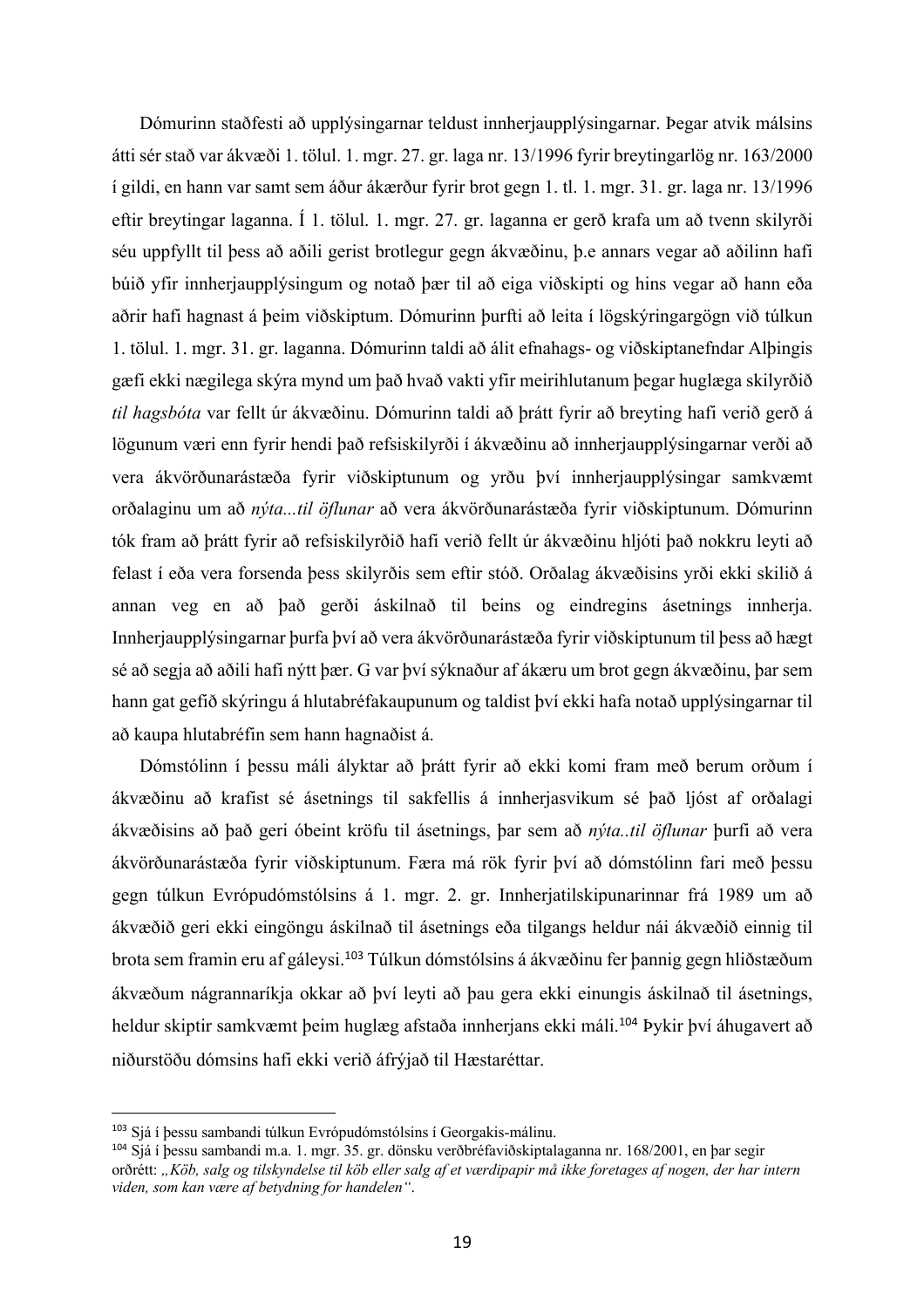#### *3.3.5 Breytingar á ákvæðinu í kjölfar Skeljungsmálsins*

Skeljungs-málið féll í gildistíð laga nr. 13/1996, þar sem orðalag innherjasvikaákvæðisins kvað á um að innherji þurfti að hafa *nýtt upplýsingarnar til öflunar* verðbréfa til þess að gerast sekur um innherjasvik.<sup>105</sup> Eftir uppkvaðningu dómsins hófst talsverð umræða um þýðingu dómsins og þær reglur er gilda um viðskipti innherja. Það þykir áhugavert að í kjölfar umræðunnar hafi dóminum ekki verið áfrýjað til Hæstaréttar heldur hafi verið gerðar lagabreytingar með lögum nr. 39/2002, þar sem skilyrðið um nýtingu innherjaupplýsinga var tekið út úr ákvæðinu. Eftir breytinguna kvað ákvæðið um að innherjum væri óheimilt að afla eða ráðstafa verðbréfum, fyrir eigin reikning eða annarra, búi þeir yfir innherjaupplýsingum.<sup>106</sup> Frumvarpið var lagt fram til þess að taka af öll tvímæli um að ákvæðið gerði einungis kröfu um ásetning, heldur nái það einnig til brota sem framin eru af gáleysi.<sup>107</sup> Í frumvarpinu með lögunum var greint frá því að það hafi ekki verið ætlun löggjafans að mæla fyrir um undantekningu frá meginreglunni um að gáleysi nægi til refsinæmis vegna brota á sérlögum. Þvert á móti hafi það verið ætlun löggjafans að fylgja þeirri þróun sem hefur átt sér stað hjá nágrannaríkjum okkar, þar sem huglæg afstaða innherja skiptir ekki máli, þ.e. að gáleysi sé nægileg forsenda refsinæmis.<sup>108</sup> Þannig er lögð á víðtækari refsiábyrgð sem auðveldar ákæruvaldinu að sanna brot innherja.

Ný heildarlög nr. 33/2003 um verðbréfaviðskipti tóku gildi 1. júlí 2003 og leystu þau af hólmi lög nr. 13/1996. Þrátt fyrir þessar breytingar hélst ákvæðið um innherjasvik óbreytt. Með lögum nr. 31/2005 um breytingu á lögum nr. 33/2003 voru hins vegar gerðar ýmsar þýðingarmiklar breytingar á lögunum. Efnisákvæði MAD voru tekin upp í þessi lög, ásamt þremur undirtilskipunum og reglugerðum framkvæmdastjórnar ESB. Ákvæði laganna um innherjasvik færðist úr 44. gr. laganna yfir í 60. gr. laganna. Þrátt fyrir þennan flutning varð engin efnisbreyting á ákvæðinu um innherjasvik að öðru leyti en að orðunum *"með beinum eða óbeinum hætti"* var bætt inn í ákvæðið til að skýra betur hvað felst í innherjasvikum. 109 Með þessum breytingum átti að færa orðalag ákvæðisins nær 1. mgr. 2. mgr. MAD, en þar er lögð sú skylda á aðildarríkin að lögfesta í landsrétt sinn ákvæði er bannar innherjum að nota

<sup>105</sup> Alþt. 2001-2001, A-deild, þskj. 527 – 363. mál. Sjá einnig í þessu sambandi 1. tölul. 1. mgr. 31. gr. laga nr. 13/1996, með síðari breytingum.

<sup>106</sup> Sjá 1. tölul. 1. mgr. 31. gr. laga nr. 13/1996 eftir breytingarnar er fólust í lögum nr. 39/2002.

<sup>107</sup> Alþt. 2001-2002, A-deild, þskj. 527 – 363. mál, athugasemdir við lagafrumvarpið.

<sup>108</sup> Sama heimild.

<sup>109</sup> Alþt. 2004-2005, A-deild, þskj. 767 – 503. mál, athugasemdir við 14. gr.; Sjá einnig í þessu sambandi samanburð á 44. gr. laga nr. 33/2003 fyrir breytingarlög nr. 31/2005 og 60. gr. laganna eftir að breytingarlögin tóku gildi.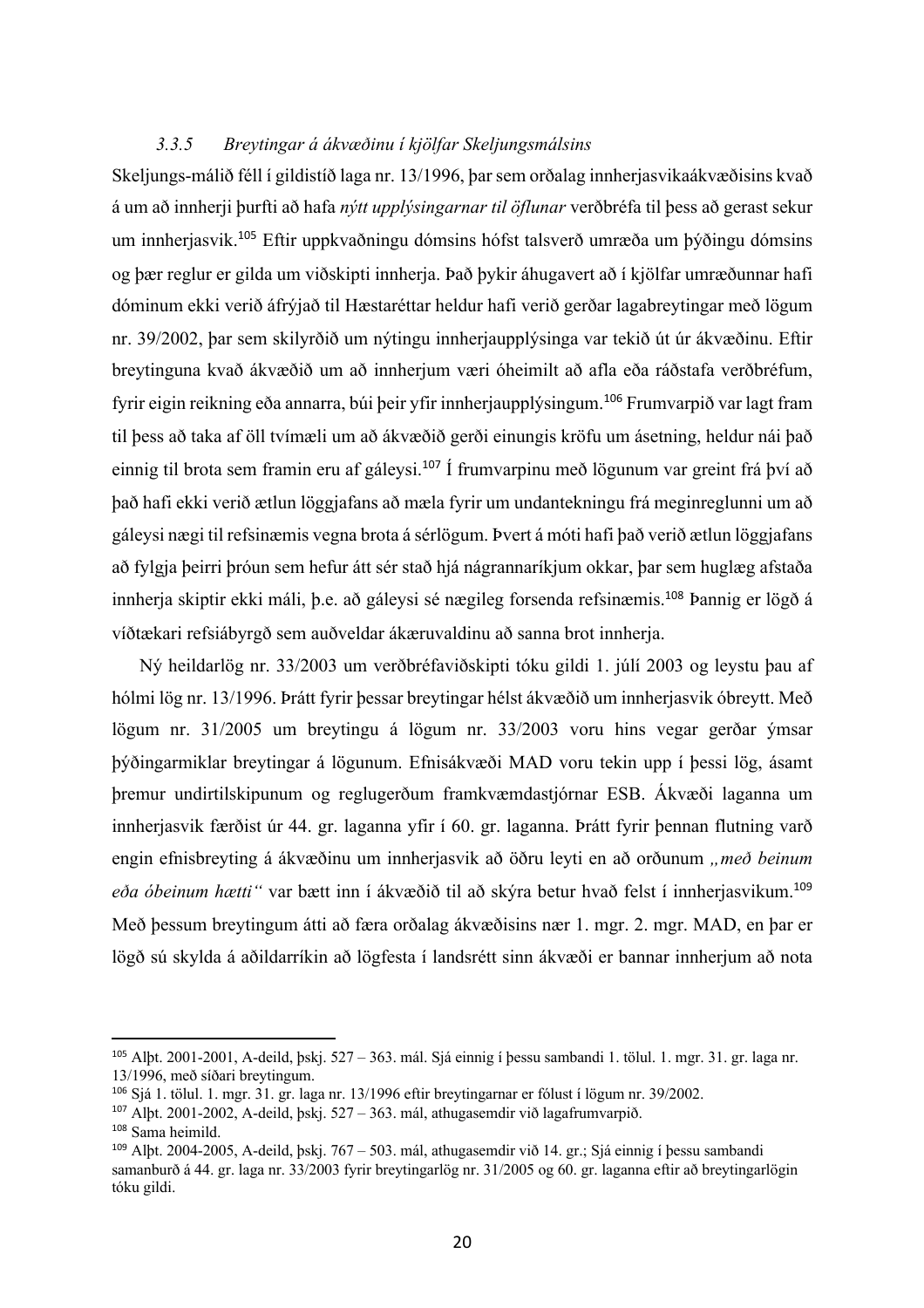innherjaupplýsingar sem þeir búa yfir.<sup>110</sup> Þrátt fyrir þann áskilnað var ekki kveðið á um í orðalagi bannsins að notkun væri skilyrði innherjasvika. Verður því ekki betur séð en að misræmi sé á orðalagi hins íslenska innherjasvikaákvæðis<sup>111</sup> og þess sem er að finna í 1. mgr. 2. gr. MAD. 112

Árið 2007 tóku í gildi ný heildarlög um verðbréfaviðskipti nr. 108/2007 og tóku þau við af lögum nr. 33/2003. Í lögunum voru gerðar nokkrar breytingar, en þó hélst innherjasvikaákvæði laganna óbreytt.<sup>113</sup> Í kjölfar þessarar lagasetningar var í fyrsta sinn sakfellt fyrir innherjasvik hér á landi og var það gert með *dómi Hæstaréttar frá 17. febrúar 2012 í máli nr. 279/2011* (hér eftir "*Ráðuneytisstjóra-málið"*). Í þeim dómi var B, ráðuneytisstjóri í fjármálaráðuneytinu, ákærður fyrir innherjasvik með því að hafa selt hlutabréf sín í Landsbanka Íslands hf. þrátt fyrir að hafa búið yfir innherjaupplýsingum um bankann, sem hann varð áskynja um í starfi sínu sem ráðuneytisstjóri fjármálaráðuneytisins og einkum vegna setu sinnar í samráðshópi stjórnvalda um fjármálastöðugleika og viðbúnað. B krafðist sýknu á grundvelli þess að upplýsingarnar hefðu ekki verið ástæða sölu hlutanna, heldur hefði hann annars vegar selt hluti sína stöðu sinnar vegna þar sem óheppilegt væri að eiga hluti í bankanum á meðan hann gegndi starfi ráðuneytisstjóra fjármálaráðuneytisins. Hins vegar hefði ákvörðun um söluna byggst á upplýsingum sem væru opinberar, en almenningur var vel var við það ástand sem ríkti í samfélaginu á þessum tíma. Þessum rökum var hafnað og var B í kjölfarið sakfelldur fyrir innherjasvik á grundvelli 1. tölul. 1. mgr. 123. gr. þágildandi vvl þar sem ósannað þótti að viðkomandi hefði notað innherjaupplýsingarnar til að hagnast á viðskiptunum. 114

Við fyrstu sýn virðist sem brottfall orðalagsins "*að nýta...til öflunar"* hafi skilað árangri, þar sem huglæg afstaða innherjans skipti ekki lengur máli. Hins vegar má sjá af þessum dómi að ekki hafi í raun og veru verið tekið tillit til þess hvort viðkomandi hafi notað upplýsingarnar þannig að það fari gegn tilgangi bannsins. Í þessu máli hafi ekki verið gætt að löglíkindareglunni, en Hæstiréttur taldi sönnunarbyrðina um notkun vera í höndum ákæruvaldsins en ekki í höndum ákærða eins og löglíkindareglan kveður á um. Túlkun Hæstaréttar í *Ráðuneytisstjóra-málinu* var þannig ekki í samræmi við túlkun Hæstiréttur á ákvæðinu í *dómi sínum þann 12. desember 2013 í máli nr. 193/2013* (hér eftir *"mál forstöðumanns millibankaborðs"*), en þar taldi Hæstiréttur ákærða hafa notað

<sup>110</sup> Sjá 1. mgr. 2. gr. MAD.

<sup>111</sup> 1. tölul. 1. mgr. 60. gr. laga nr. 33/2003 með síðari breytingum

<sup>&</sup>lt;sup>112</sup> Aðalsteinn E. Jónasson, ""Nýta...til öflunar..." : misnotkun sem skilyrði innherjasvika" (2007) 57 Tímarit lögfræðinga 267, 267–274.

<sup>113</sup> Sjá 1. tölul. 1. mgr. 123. gr. þágildandi vvl.

<sup>114</sup> Hrd. frá 17. febrúar 2012 í máli nr. 279/2011 (hér eftir *"Ráðuneytisstjóra-málið"*)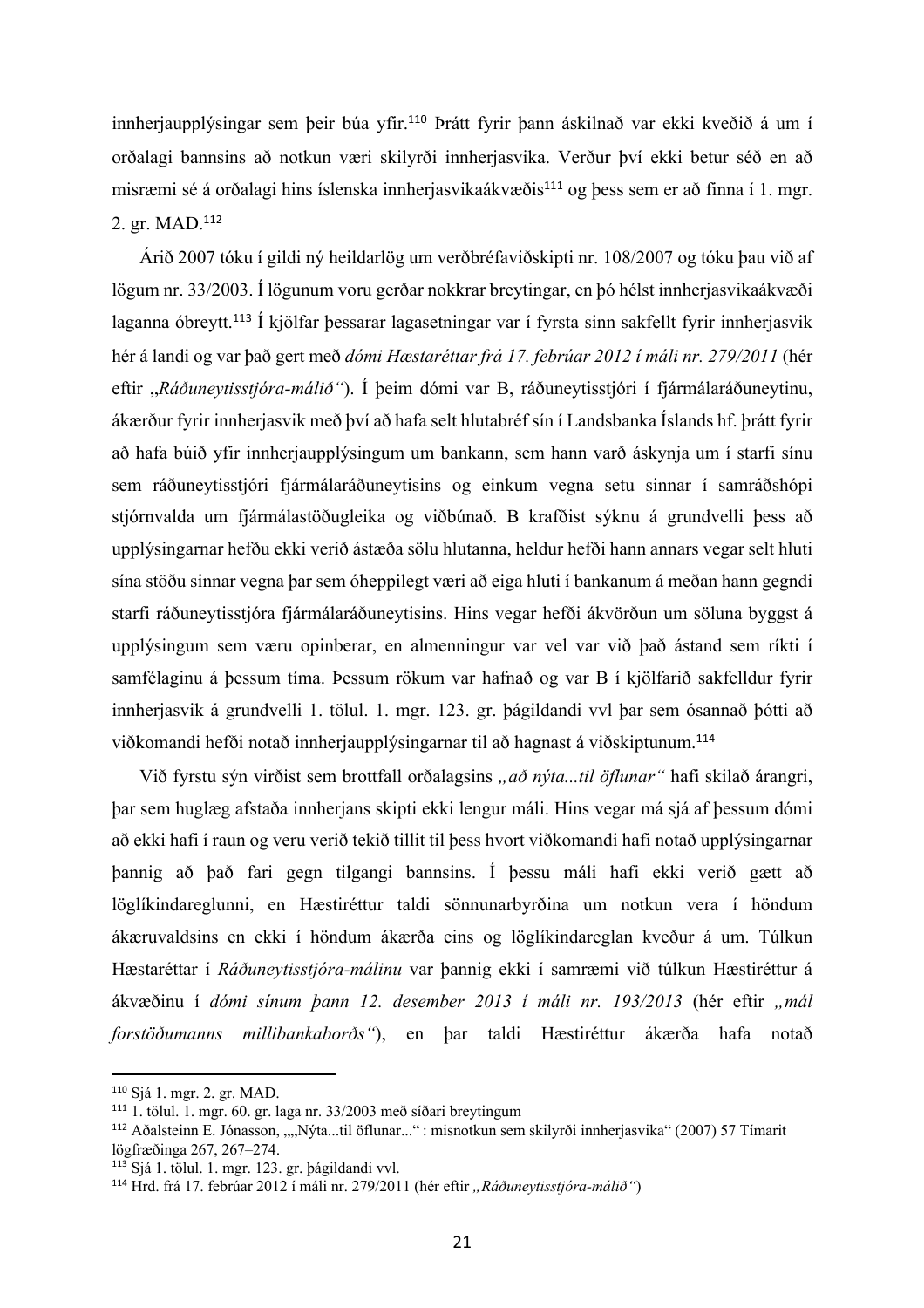innherjaupplýsingar um slæma lausafjárstöðu bankans til að eiga viðskipti, þrátt fyrir að ákæruvaldið hafi ekki lagt fram sönnun um að aðilinn hafi notað upplýsingarnar. Það væri hlutverk ákærða að sýna fram á að viðkomandi hafi ekki notað upplýsingarnar.<sup>115</sup>

## *3.3.6 Núgildandi ákvæði um innherjasvik*

Innherjasvikaákvæðið hélst óbreytt þar til 1. september 2021, þegar lög nr. 60/2021 um aðgerðir gegn markaðssvikum tóku gildi.<sup>116</sup> Með lögunum var MAR veitt lagagildi hér á landi og gilda því sömu reglur um aðgerðir gegn markaðssvikum innan alls EES. <sup>117</sup> Lögin felldu úr gildi ýmis ákvæði þágildandi laga nr. 108/2007 um verðbréfaviðskipti, þar á meðal ákvæði 1. mgr. 123. gr. laganna um innherjasvik.<sup>118</sup> Þrátt fyrir að það ákvæði var byggt á 1. mgr. 2. gr. MAD rataði áskilnaður MAD um notkun innherjaupplýsinga sem skilyrði innherjasvika ekki inn í verknaðarlýsingu ákvæðisins.<sup>119</sup> Með lögfestingu MAR hér á landi varð "*nota"* aftur hluti af verknaðarlýsingu bannsins við innherjasvikum.<sup>120</sup> Nánar er í 4. kafla farið ofan í núgildandi innherjasvikaákvæði MAR.

# **4. Hvaða háttsemi fellur undir bannið við innherjasvikum við gildistöku MAR?**

## **4.1 Almennt**

Í 1. mgr. 8. gr. MAR er að finna skilgreiningu á því hvaða háttsemi telst til innherjasvika. Af verknaðarlýsingu ákvæðisins má sjá að skilgreiningin feli í sér tvö hlutlæg skilyrði, sem uppfylla þarf til þess að gerast brotlegur gegn banninu. Annars vegar að þarf aðili að hafa búið yfir innherjaupplýsingum á þeim tímapunkti þegar viðkomandi átti viðskipti með fjármálagerning er upplýsingarnar varða.<sup>121</sup> Hins vegar þarf viðkomandi aðili að hafa notað þær upplýsingar til að eiga viðskipti, fyrir eigin reikning eða reikning þriðja aðila, beint eða óbeint, fjármálagerning sem þær upplýsingar varða. Í ensku útgáfunni á MAR er talað um aðili hafi notað slíkar upplýsingar með því að *"acquiring, disposing, cancelling or amending"* og

<sup>115</sup> Hrd. frá 12. desember 2013 í máli nr. 193/2013 (hér eftir *"Mál forstöðumanns millibankaborðs"*)

<sup>116</sup> Sjá 20. gr. laga nr. 60/2021 um aðgerðir gegn markaðssvikum.

<sup>117</sup> Alþt. 2020-2021, A-deild, þskj. 992 – 584. mál.

<sup>118</sup> Sjá 21. gr. laga nr. 60/2021 um aðgerðir gegn markaðssvikum.

<sup>119</sup> Sjá 2. gr. MAD

<sup>120</sup> Sjá 8. gr. MAR, sbr. a-lið 14. gr. MAR.

<sup>121</sup> Sjá 7. gr. MAR, en þar er skilgreint hvaða upplýsingar eru innherjaupplýsingar; Sjá einnig eftirfarandi rit þar sem skilgreining á innherjaupplýsingum er gerð góð skil Marco Ventoruzzo og Chiara Picciau, "Article 7: Inside information" í Marco Ventoruzzo og Sebastian Mock (ritstj.), *Market Abuse Regulation: Commentary and Annotated Guide* (Oxford University Press 2017); og Andri Fannar Bergþórsson, "Hvaða upplýsingar ber útgefanda að birta?: hugtakið innherjaupplýsingar í tengslum við upplýsingaskyldu útgefanda." (2019) 69 (1. tbl.) Tímarit lögfræðinga 3.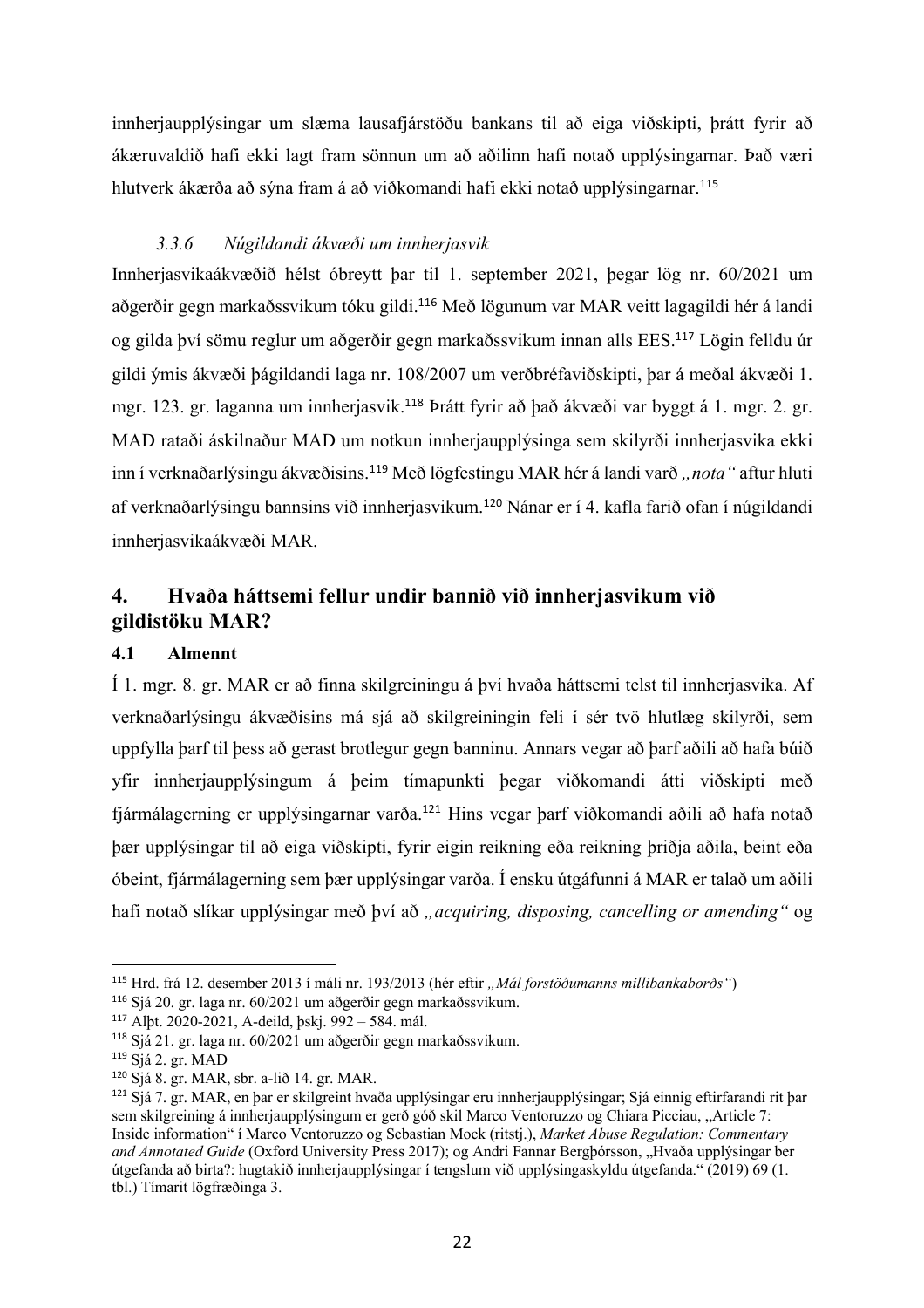hefur það verið þýtt í íslensku útgáfunni af MAR sem aðili noti slíkar upplýsingar til að "kaupa, *selja, breyta eða afturkalla fjármálagerningum"*. <sup>122</sup> Ætla má að slíkt orðalag um kaup og sölu gefi ekki rétta mynd á vilja löggjafa ESB með þessu orðalagi. Fær má rök fyrir því að íslenska þýðingin *"afla og ráðstafa"* eins og 1. tölul. 1. mgr. 123. gr. þágildandi vvl. mælti fyrir um, eigi betur við þar sem það nær utan um alla öflun og ráðstöfun fjármálagerninga en ekki einungis kaup og sölu.<sup>123</sup>

Þau rök sem liggja á bak við skilyrði innherjaákvæðisins um notkun innherjaupplýsinga, eru þau að innherjaupplýsingar eru upplýsingar sem ekki eru aðgengilegar öllum og getur þannig notkun þeirra veitt aðilanum forskot á kostnað annarra fjárfesta. Þannig getur aðili sem býr yfir innherjaupplýsingum og notað þær til að eiga viðskipti, átt viðskipti með litla sem enga áhættu. Slíkt getur valdið öðrum aðilum tjóni sem og grafið undan heillindum markaðarins. Því hafa verið settar reglur um takmörkun á viðskipti aðila á meðan þeir búa yfir innherjaupplýsingum.<sup>124</sup> Nánar er vikið að skilyrðum innherjasvika í 4.2 og 4.3 kafla. Farið er ofan í hvaða upplýsingar eru innherjaupplýsingar og hvenær aðili telst hafa notað slíkar upplýsingar þannig að það valdi broti á banninu við innherjasvikum.

#### **4.2 Skilyrði um að búa yfir innherjaupplýsingum**

Til þess að gerast brotlegur gegn banninu við innherjasvikum þarf aðili í fyrsta lagi að hafa búið yfir innherjaupplýsingum á þeim tímapunkti þegar hann átti viðskipti með fjármálagerning er upplýsingarnar varða.<sup>125</sup> Mikilvægt er fyrir bannið við innherjasvikum að skilgreina hvaða upplýsingar teljast vera innherjaupplýsingar, þar sem skilgreining þeirra sker úr um hvort aðili megi nota tilteknar upplýsingar til grundvallar ákvörðun sinni um viðskipti í tilteknum fjármálagerningum, eða ekki.<sup>126</sup> Ef upplýsingar teljast ekki vera innherjaupplýsingar er aðilum frjálst að byggja fjárfestingarákvörðun sína á þeim. Hins vegar ef upplýsingar teljast innherjaupplýsingar er aðilanum óheimilt að nota slíkar upplýsingar. Er því mikilvægt að skilgreina hvaða upplýsingar eru innherjaupplýsingar og hverjar eru það ekki. Svo að upplýsingar teljist innherjaupplýsingar þurfa þær að uppfylla skilyrði a-liðar 1. mgr. 7. gr. MAR um að vera (a) nægjanlega tilgreindar, (b) óopinberar upplýsingar sem (c) varða beint

<sup>122</sup> Sjá 1. mgr. 8. gr. MAR.

<sup>123</sup> Sjá í þessu sambandi samanburð á ensku og íslensku útgáfu 1. mgr. 8. gr. MAR. Sjá einnig 1. tölul. 1. mgr. 123. gr. þágildandi vvl.

 $124$  Jesper Lau Hansen, "The Danish Green Paper on Insider Dealing" (2011) 12 European Business Organization Law Review 251, 256.

<sup>125</sup> Sjá 1. mgr. 8. gr. og 24. tölul. formála MAR.

<sup>126</sup> Hansen, "Article 8: Insider Dealing" (n. 38) 226; Sjá einnig 50. mgr. dómsins í Spector-málinu.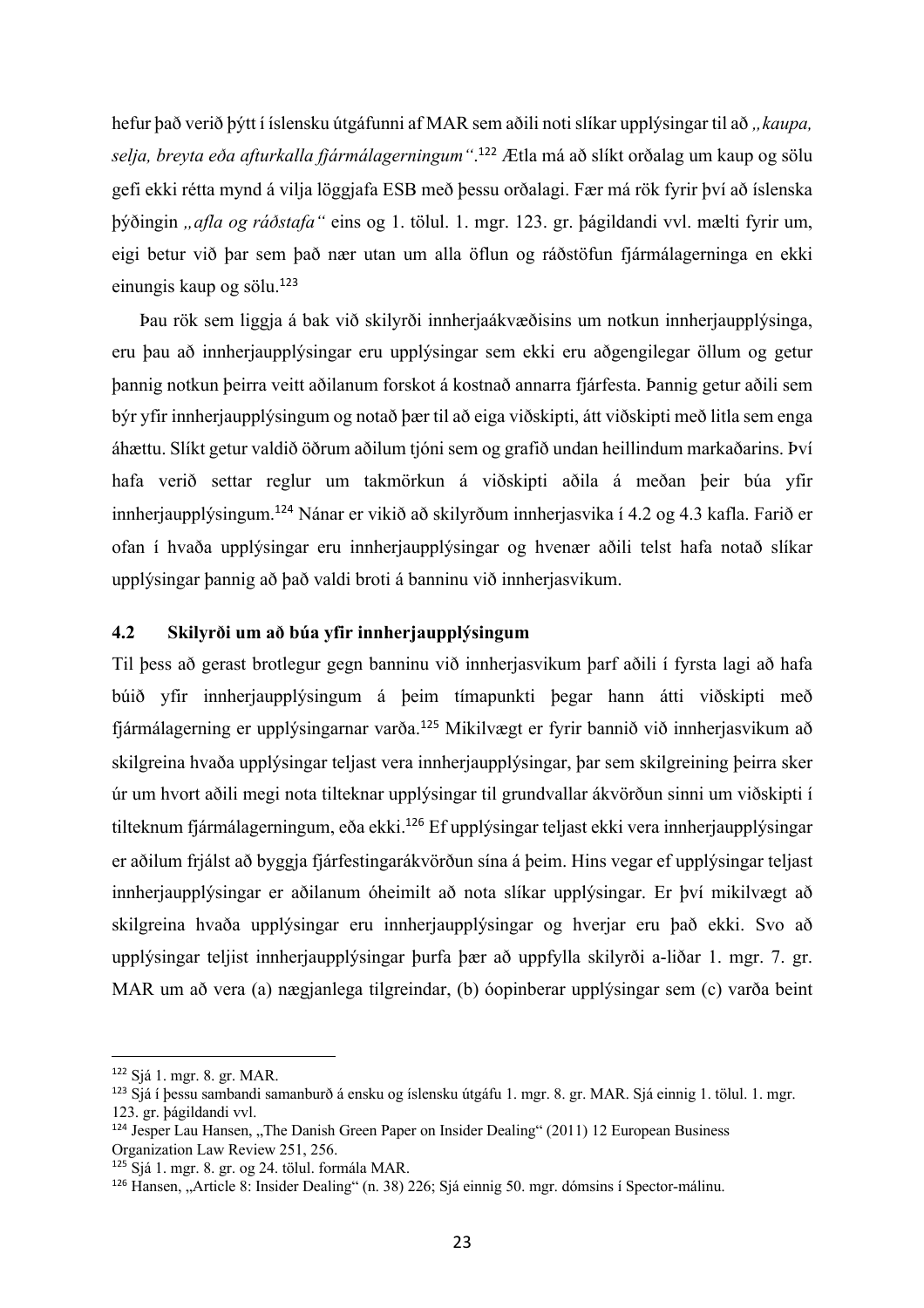eða óbeint, útgefendur eða fjármálagerninga og (d) hafa marktæk áhrif á verð fjármálagerningana eða verð tengdra afleiddra fjármálagerninga, ef opinberar verða gerðar. 127

#### *4.2.1 Nægjanlega tilgreindar upplýsingar*

Í fyrsta lagi gerir a-liður 1. mgr. 7. gr. MAR kröfu um að upplýsingarnar séu nægjanlega tilgreindar<sup>128</sup> svo til greina komi að flokka upplýsingarnar sem innherjaupplýsingar. Upplýsingarnar þurfa að uppfylla tvenn skilyrði til þess að teljast vera nægjanlega tilgreindar upplýsingar.<sup>129</sup> Fyrra skilyrðið gerir kröfu um að upplýsingarnar verða að gefa til kynna aðstæður sem eru fyrir hendi eða sem ætla má að verði fyrir hendi eða atburður sem hefur átt sér stað eða sem ætla má að muni eiga sér stað.<sup>130</sup> Er hér annars vegar átt við upplýsingar um liðinn atburð eða aðstæður og hins vegar upplýsingar um komandi atburð eða aðstæður sem raunhæfar líkur eru á að eigi sér stað eða gangi eftir.<sup>131</sup> Sú síðarnefnda er algengari, þ.e. upplýsingar um komandi atburð eða aðstæður. Er þetta skilyrði frekar vítt þar sem það nær utan um gríðarlegt magn af upplýsingum.

Hérna undir falla ekki einungis einstaka atburðir eða aðstæður þar sem einungis einn möguleiki er til staðar, þ.e. hækkun eða lækkun, heldur má sjá af *dómi Héraðsdóms Reykjavíkur frá 10. júní 2015 í máli nr. E-2470/2014* (hér eftir *"Icelandair-málið"*) að upplýsingar geta talist nægjanlega tilgreindar þótt aðstæður eða atburður bendi til fleiri en eins möguleika. Í málinu voru upplýsingar um ákvörðun stjórnar félagsins um að ganga til samninga við annaðhvort Airbus eða Boeing um kaup á nýjum vélum taldar vera nægjanlega tilgreindar, þar sem að meira en helmingslíkur voru á því að gengið yrði til samninga við annað hvort félagið. Skiptir í því sambandi ekki máli hvaða félag yrði gengið til samninga við, þar sem að við báðar aðstæður yrðu upplýsingarnar taldar vera innherjaupplýsingar.<sup>132</sup>

Hérna undir hafa einnig einstaka atburðir eða aðstæður í þrepaskiptu ferli sem og ferlið sjálft verið talið falla undir sem nægjanlega tilgreindar upplýsingar, ef ferlinu er ætlað að koma

<sup>127</sup> a-liður 1. mgr. 7. gr. MAR.

<sup>&</sup>lt;sup>128</sup> Á ensku: "*information of a precise nature*".

<sup>129</sup> Sjá 2. mgr. 7. gr. MAR

<sup>130</sup> Sjá 1. málsl. 2. mgr. 7. gr. MAR.

<sup>131</sup> Sjá 56. mgr. dómsins í Máli C-19/11 *Markus Geltl gegn Daimler AG* ECLI:EU:C:2012:397 (hér eftir *"Daimler-málið"*), en þar útskýrir dómstólinn að engin sérstök viðmið séu til staðar þegar meta á raunhæfar líkur, heldur þarf að meta það í hverju máli fyrir sig.; Sjá einnig umfjöllun hjá Lars Klöhn, "Inside Information without an Incentive to Trade? What's at Stake in "Lafonta v AMF"" (2015) 10 Capital Markets Law Journal 162, 165.

<sup>132</sup> Dómur Héraðsdóms Reykjavíkur frá 10. júní 2015 í máli nr. E-2470/2014 (hér eftir *"Icelandair-málið"*)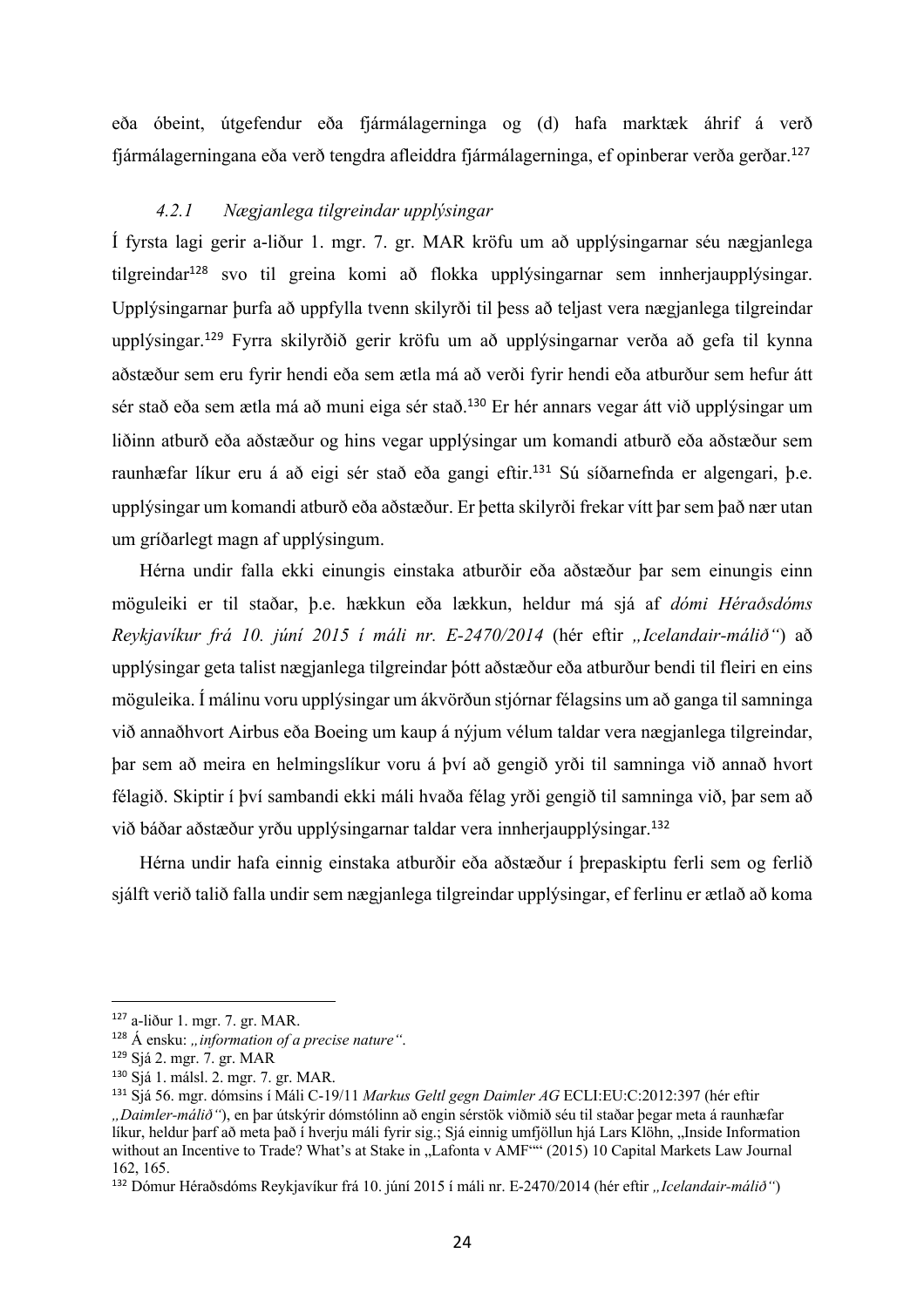á eða leiða til ákveðins atburðar eða aðstæðna.<sup>133</sup> Er það í samræmi við niðurstöðu *Hæstaréttar frá 16. desember 2019 í máli nr. 50/2019* (hér eftir *"Eimskips-málið"*) þar sem dómurinn taldi að uppgjörsvinna félags, þar með talin drög að uppgjörsvinnu félagsins teljist innherjaupplýsingar. Dómurinn taldi í þessu máli að drög Eimskips hf. að ársfjórðungsuppgjöri sem lágu fyrir 6 dögum fyrir birtingu þess, vera innherjaupplýsingar þrátt fyrir að þær hafi ekki innihaldið endanlegar upplýsingar. Þeim hafi því ekki verið heimilt að bíða í 6 daga með birtingu þess til að vera í samræmi við dagatal fyrirtækisins, heldur bar þeim að birta drögin eins fljótt og auðið var, þegar fyrstu drög að ársfjórðungsuppgjörinu lágu fyrir.<sup>134</sup>

Seinna skilyrðið gerir kröfu um að upplýsingarnar verði að vera nægilega nákvæmar til að unnt sé að draga ályktun um möguleg áhrif þeirra aðstæðna eða atburða á verð fjármálagerninga eða afleiddra gerninga sem þeim tengjast.<sup>135</sup> Með mögulegum áhrifum er aðallega átt við hækkun eða lækkun verðs fjármálagernings. Orðin *"möguleg áhrif"* gera bó ekki einungis kröfu um sérstaka verðhreyfingu í aðra hvora áttina, heldur geta upplýsingarnar verið þess efnis að þær staðfesta væntingar markaðarins og hafi þannig annaðhvort engin marktæk áhrif á verðið eða að breytingin fylgir þeirri verðþróun sem þegar hefur átt sér stað.<sup>136</sup> Samkvæmt *dómi Evrópudómstólsins frá 11. mars 2015 í máli nr. C-628/13* (hér eftir *"Lafonta-málið"*) er ekki gerð krafa um að aðilar þurfi að sýna fram á að upplýsingarnar myndu leiða til hækkunar eða lækkunar á verði fjármálagerningins, heldur er nóg að þær séu þannig gerðar að hægt sé að hagnast á þeim, þrátt fyrir að ekki sé vitað í hvor áttina verðið myndi fara, t.d. með kaup- eða söluréttarsamningum.<sup>137</sup>

#### *4.2.2 Óopinberar upplýsingar*

Í öðru lagi gerir a-liður 1. mgr. 7. gr. MAR kröfu um að upplýsingarnar megi ekki hafa verið gerðar opinberar. Hafi þær verið gerðar opinberar í skilningi ákvæðisins þá geta þær eðli máls samkvæmt ekki talist vera innherjaupplýsingar.<sup>138</sup> Sem gott dæmi um slíkt má nefna það ef farþegi um borð í lest sér út um glugga á lestinni að kviknað hefur í verksmiðju. Í kjölfarið

<sup>133</sup> Sjá 2. og 3. mgr. 7. gr. MAR. Sjá einnig umfjöllun hjá Ventoruzzo og Picciau (n. 121) 190; og Peer Schauburg-Müller, "Disclosure of Price-sensitive Information: What Effect do "Intermediate Steps" Have on the Statutory Disclosure Date?" (2013) 10 European Company Law 7, 7–10.

<sup>&</sup>lt;sup>134</sup> Hrd. frá 16. desember 2019 í máli nr. 40/2019 (hér eftir "Eimskips-málið")

<sup>135</sup> Sjá 2. málsl. 2. mgr. 7. gr. MAR.

<sup>&</sup>lt;sup>136</sup> Sjá Ventoruzzo og Picciau (n. 121) 192–193; og Jesper Lau Hansen, "Issuers' Duty to Disclose inside Information" (2017) 18 ERA Forum 21, 16–17.

<sup>137</sup> Sjá 34. mgr. dómsins í Máli C-628/13 Jean-Bernard Lafonta gegn Autorité des marchés financiers ECLI:EU:C:2015:162 (hér eftir ..Lafonta-málið").; Sjá einnig Hansen, ..Issuers' Duty to Disclose inside Information" (n. 136) 30.

<sup>138</sup> Sjá a-lið 1. mgr. 7. gr. MAR.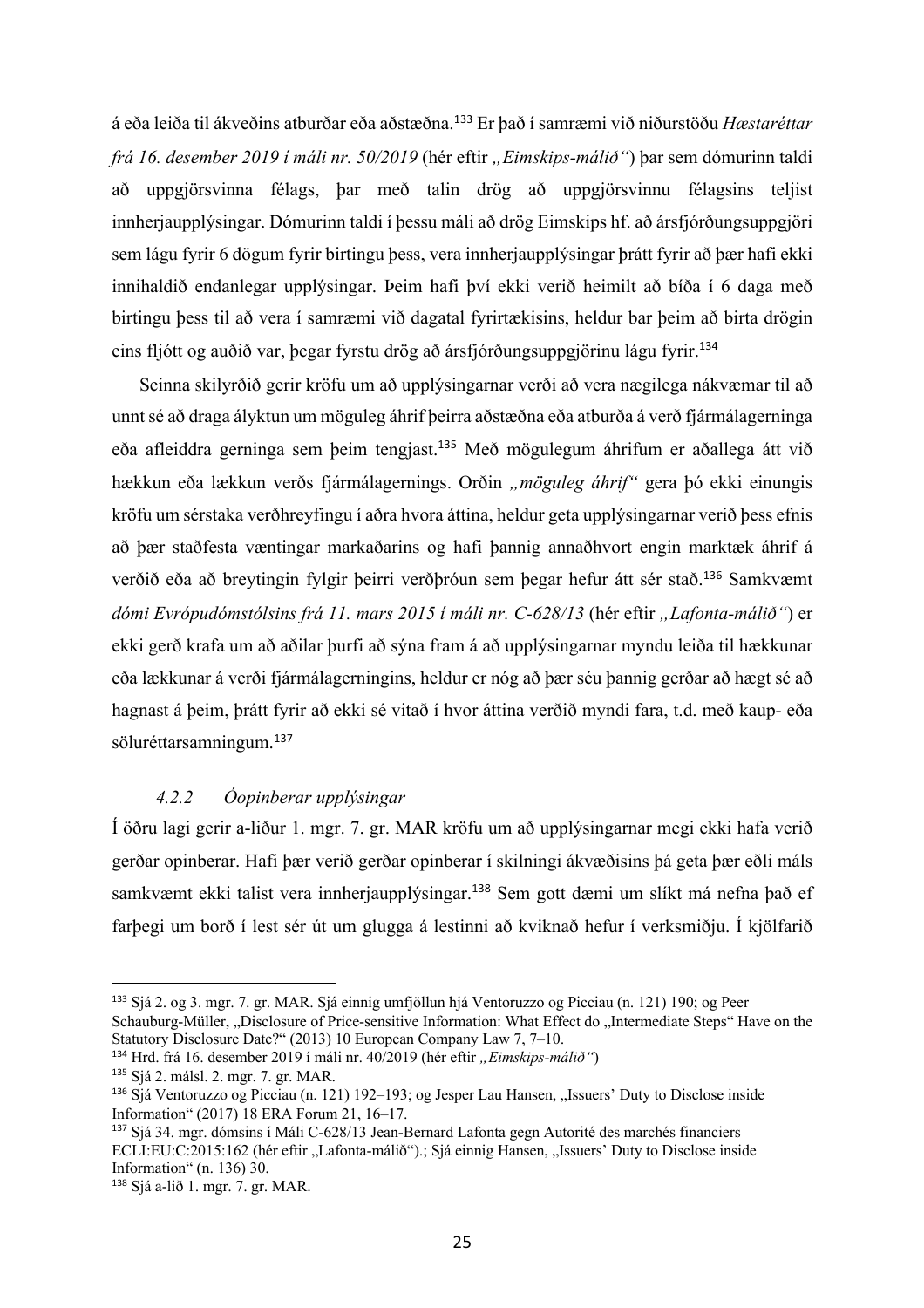hringir hann í verðbréfamiðlara og gefur honum fyrirmæli um að selja hluti sína hjá útgefanda verksmiðjunnar. Við slíkar aðstæður telst aðilinn ekki vera nota upplýsingarnar í skilningi bannsins þrátt fyrir að hann byggi fjárfestingarákvörðun sína á þessum upplýsingum. Það er vegna þess að upplýsingarnar eru opinberar og aðgengilegar hverjum sem er og því teljast þær hafa þær misst stöðu sína sem innherjaupplýsingar. <sup>139</sup> Hins vegar ef farþeginn hefði vitað að kveikja ætti í verksmiðjunni og hafi notað upplýsingar um slíkt til þess að eiga viðskipti áður en kveikt væri í verksmiðjunni, þá hefði farþeginn notað óopinberar upplýsingar til að eiga viðskiptin og þar með gerst sekur um brot gegn banninu.

Reglan um bann við innherjasvikum var sett á til að takmarka að aðilar noti innherjaupplýsingar til að eiga viðskipti. Með reglunni er ætlað að tryggja að allir fjárfestar standi jafnir á markaðnum. Eðli máls samkvæmt þurfa upplýsingarnar að vera óopinberar svo að ákvæðið eigi við. Rökin á bak við þessa reglu er þau að þegar innherjaupplýsingarnar hafa verið gerðar opinberar þá standa fjárfestar jafnir á markaðnum og enginn nær þannig að nota upplýsingarnar á kostnað annarra. Því sé óþarfi að takmarka heimildir aðila til að eiga viðskipti, þar sem viðskipti með opinberar upplýsingar fara ekki gegn tilgangi bannsins. <sup>140</sup> En hvenær teljast upplýsingar birtar opinberlega, þannig að þær hætti að teljast vera innherjaupplýsingar?

Í MAR er ekki að finna neina reglur er kveða með skýrum hætti á um hvernig innherjaupplýsingar skulu gerðar opinberar til að þær missi stöðu sína sem innherjaupplýsingar. <sup>141</sup> Þó er ýmsar reglur að finna í III. kafla MAR sem kveða á um hvar og hvenær skuli birta innherjaupplýsingar.

Annars vegar teljast upplýsingar vera opinberar þegar útgefandi fjármálagerninga hefur birt almenningi þær innherjaupplýsingar sem varða beint þann útgefanda. <sup>142</sup> Samkvæmt 1. mgr. 17. gr. MAR skal útgefandi sjá til þess að innherjaupplýsingar er varða hann beint séu gerðar opinberar á þann hátt sem gerir almenningi kleift að fá skjótan aðgang að upplýsingunum. Útgefandi skal leggja fullt, rétt og tímanlegt mat á þær og eftir atvikum birta þær í samræmi við 35. gr. laga nr. 20/2021 um upplýsingarskyldu útgefanda verðbréfa og flöggunarskyldu.<sup>143</sup>

<sup>&</sup>lt;sup>139</sup> Sjá United Kingdom's Financial Conduct Authority (FCA), "Handbook on Market Conduct" (nóvember 2021) k 1.2 <https://www.handbook.fca.org.uk/handbook/MAR/1/2.pdf>.

<sup>140</sup> Ventoruzzo og Picciau (n. 121) 197.

<sup>141</sup> Sjá a-lið 1. mgr. 7. gr. MAR, sjá einnig forvera ákvæðisins í 1. mgr. 2. gr. MAD, þar sem ekki heldur er að finna slíkt ákvæði.

<sup>142</sup> Í 1. málsl. 1. mgr. 17. gr. MAR kemur skýrt fram að upplýsingaskyldan taki aðeins til innherjaupplýsinga "which directly concerns that issuer". Á ekki við um upplýsingar er varða útgefandann óbeint. Sjá einnig; Hansen, "Issuers' Duty to Disclose inside Information" (n. 136) 25.

<sup>143</sup> Sjá í þessu sambandi 9. gr. reglugerðar nr. 1267/2021 um upplýsingagjöf og tilkynningarskyldu samkvæmt lögum nr. 20/2021 um upplýsingaskyldu útgefanda og verðbréfa og flöggunarskyldu. Sjá einnig 35. gr. laga nr. 20/2021 um upplýsingarskyldu útgefanda verðbréfa og flöggunarskyldu. Ákvæði þetta innleiðir hér á landi 1.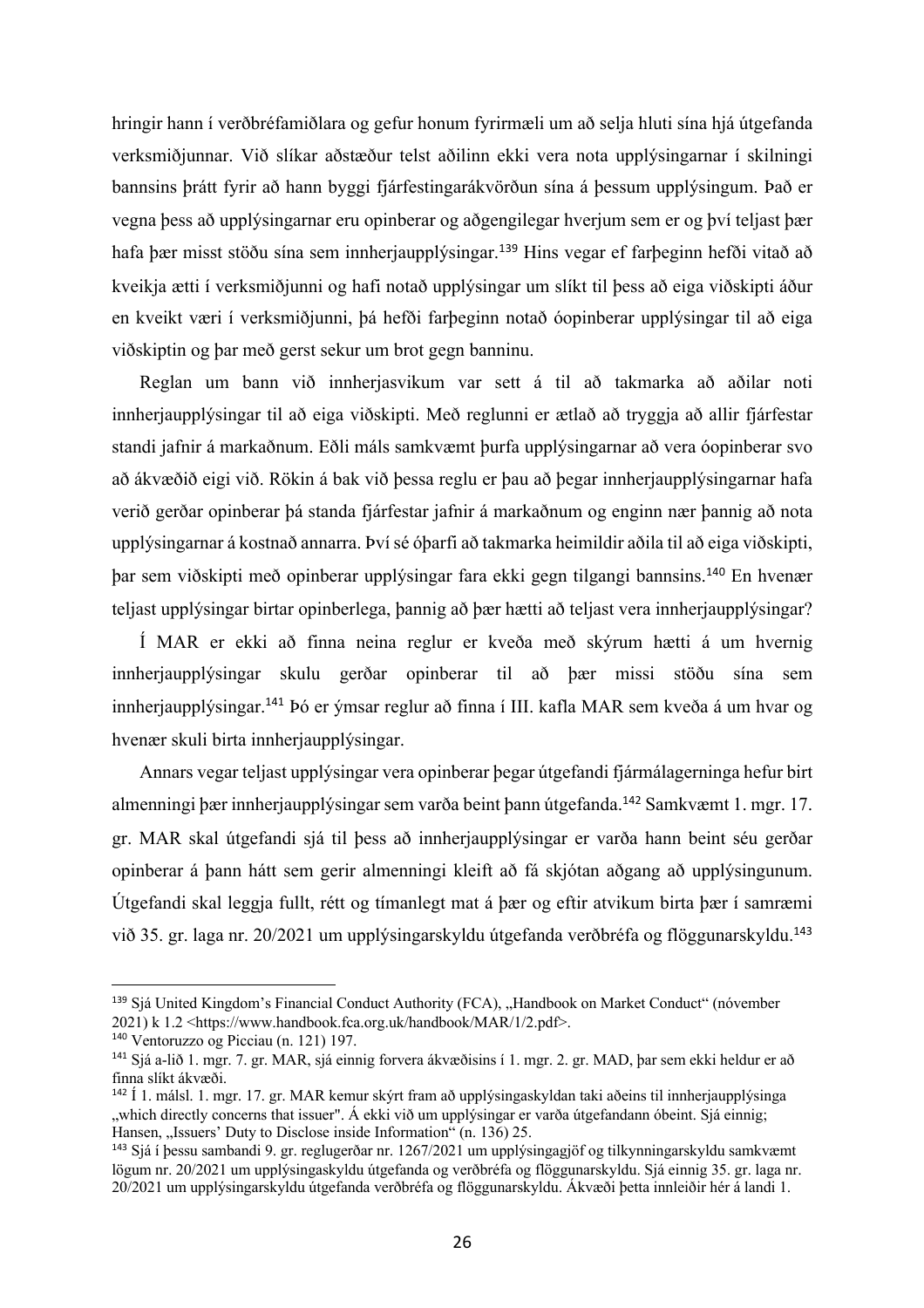Samkvæmt því ber útgefanda að birta almenningi á EES allar innherjaupplýsingar er varða hann beint<sup>144</sup> eins fljótt og auðið er og á jafnræðisgrundvelli, ásamt því að senda á Fjármálaeftirlitið sömu upplýsingar. <sup>145</sup> Útgefandinn þarf að sjá til þess að upplýsingunum sé dreift með þeim hætti að þær nái til eins margra og kostur er í öllum ríkjum á EES samtímis.<sup>146</sup> Einnig þarf útgefandinn að birta upplýsingarnar á heimasíðu sinni á íslensku og eftir tilvikum á ensku eða á öðru öðru tungumáli, og hafa þær aðgengilegar þar í a.m.k. 5 ár.<sup>147</sup> En til þess að verndarhagsmunum sem 8. gr. MAR kveður á um séu tryggð, þá dugar ekki einungis að birta upplýsingarnar samkvæmt því sem að framan hefur verið greint, heldur þarf útgefandinn einnig að birta upplýsingarnar í fjölmiðlum og ber hann ábyrgð á því að upplýsingarnar komi þar fram með réttum hætti. <sup>148</sup> Þessi krafa um dreifingu upplýsinga í fjölmiðla, er sett fram svo að allir aðilar innan ESB hafi jafnan möguleika á því að nálgast upplýsingarnar. Ef þessu er fylgt eftir þá teljast upplýsingarnar ekki lengur innherjaupplýsingar, þar sem þær hafa verið birtar almenningi.

Hins vegar geta innherjaupplýsingar talist opinberar ef að þær hafa verið birtar með öðrum hætti en því sem greint hefur verið frá hér að framan. Birting af hálfu útgefanda er ekki eini birtingarmáti innherjaupplýsinga, heldur getur annars konar birting einnig talist fullnægjandi. Þannig geta innherjaupplýsingar sem birtar eru hjá öðrum en útgefanda talist fullnægjandi birtar, þannig að þær missi stöðu sína sem innherjaupplýsingar. <sup>149</sup> Upplýsingar geta þannig talist opinberar í skilningi ákvæðisins ef fjölmiðlar hafa fjallað um efni upplýsinganna og skiptir ekki máli hvort slík umfjöllun hafi verið af frumkvæði útgefandans eða annars aðila. Á þetta reyndi meðal annars í *Ráðuneytisstjóra-málinu* en í því máli hafði ráðuneytisstjórinn verið ákærður fyrir innherjasvik með því að hafa notað innherjaupplýsingar til að eiga viðskipti. Var hann sakfelldur í nokkrum liðum ákærunnar fyrir innherjasvik. Hann var hins vegar sýknaður af þriðja ákærulið, um að hafa notað innherjaupplýingar um slæma stöðu tryggingasjóðs

<sup>146</sup> Sjá 1. mgr. 9. gr. reglugerðar nr. 1267/2021.

mgr. 21. gr. Tilskipunar Evrópuþingsins og ráðsins nr. 2004/109/EB frá 15. desember 2004 um samhæfingu krafna um gagnsæi í tengslum við upplýsingar um útgefendur verðbréfa sem eru skráð á skipulegan markað og um breytingu á tilskipun nr. 2001/34/EB [2004] OJ L390/38 (hér eftir "Gagnsæistilskipun").

<sup>144</sup> Upplýsingar er varða útgefanda beint, eru upplýsingar á borði við óvæntan hagnað félagsins, fjárhagslega erfiðleika, stórar skipulagsbreytingar, fjöldauppsagnir eða aðrar upplýsingar sem ætla má að hafi marktæk áhrif á markaðsverð verðbréfanna.

<sup>145</sup> Sjá 35. gr. laga nr. 20/2021 um upplýsingaskyldu útgefanda verðbréfa og flöggunarskyldu. Sambærilegt ákvæði var áður í 120. gr. og 122. gr. þágildandi vvl., sbr. 11. gr. reglugerðar nr. 707/2008 um upplýsingagjöf og tilkynningarskyldu samkvæmt lögum nr. 108/2007 um verðbréfaviðskipti.

<sup>147</sup> Sjá 1. mgr. 17. gr. MAR.

<sup>148</sup> Sjá 2-4. mgr. 9. gr. reglugerðar nr. 1267/2021.

<sup>&</sup>lt;sup>149</sup> Sjá umfjöllun hjá Ventoruzzo og Picciau (n. 121) 196–197; og Hansen, "Issuers' Duty to Disclose inside Information" (n. 136) 26.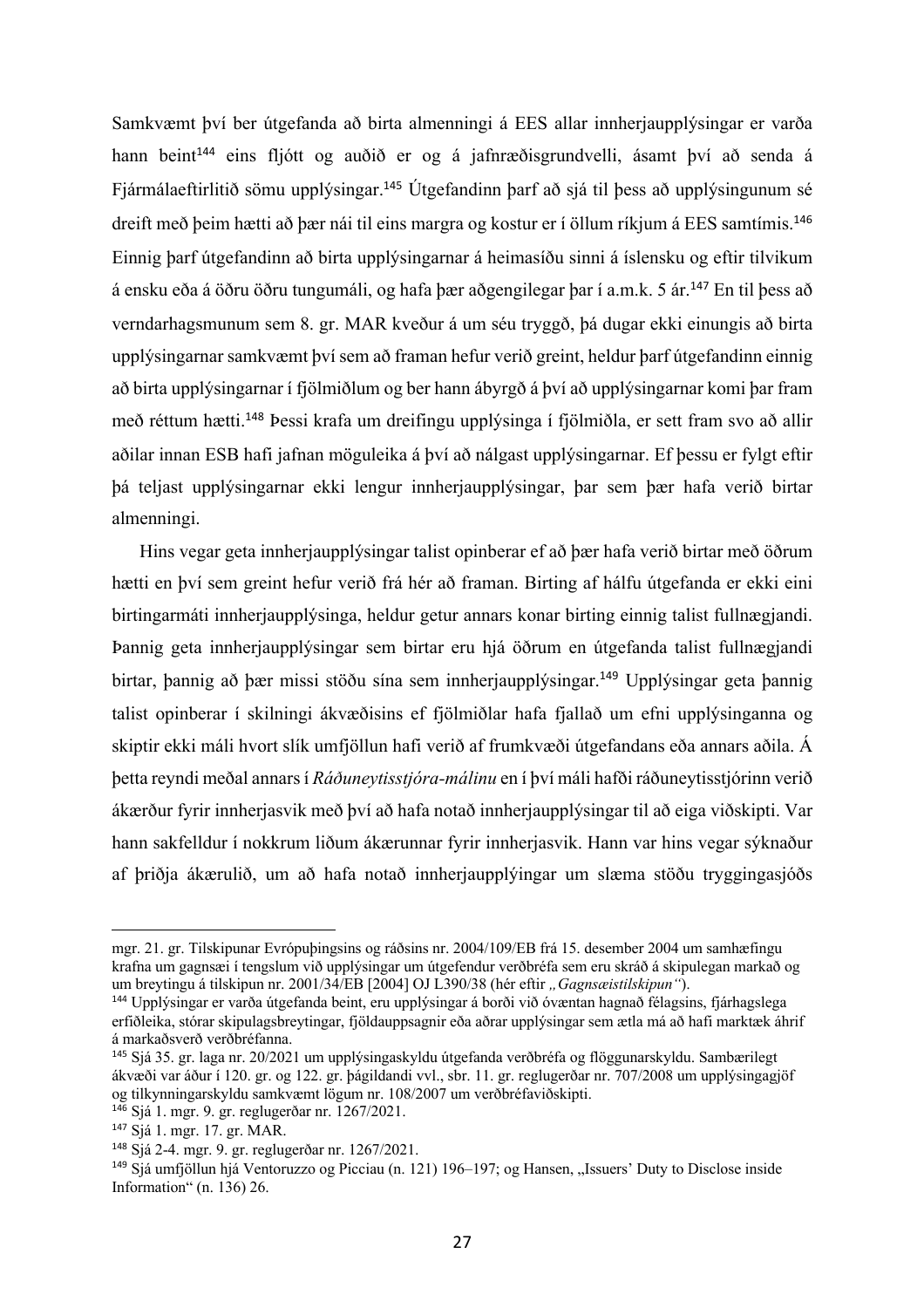innistæðueigenda. Upplýsingar þessar voru opinberar og aðgengilegar öllum á netinu, en sjóðnum bar samkvæmt lögum að sýna hvernig sjóðurinn fjármagnaði sig og bar sjóðnum að hafa slíkar upplýsingar aðgengilegar á netinu.<sup>150</sup> Var ráðuneytisstjórinn því sýknaður af þriðja ákærulið því upplýsingarnar töldust ekki innherjaupplýsingar og honum því heimilt að byggja fjárfestingarákvörðun sína á slíkum upplýsingum.<sup>151</sup>

*4.2.3 Upplýsingar er varða, beint eða óbeint, útgefendur eða fjármálagerninga* Í þriðja lagi gerir a-liður 1. mgr. 7. gr. MAR kröfu um að upplýsingarnar varði, beint eða óbeint, einn eða fleiri útgefendur eða einn eða fleiri fjármálagerninga. Upplýsingar er varða beint einn eða fleiri útgefendur eða einn eða fleiri fjármálagerninga, eru upplýsingar á borð við rekstur félagsins, breytingar á stjórn eða öðrum mikilvægum innviðum, ákvörðun um hækkun eða lækkun hlutafjár, stórar skipulagsbreytingar, beiðni um gjaldþrotaskipti, samruna, fyrirhuguð kaup eða sala á eignarhlutum í tilteknum útgefendum fjármálagerninga svo eitthvað sé nefnt. 152 Þetta ákvæði á einnig við upplýsingar er varða óbeint einn eða fleiri útgefanda eða einn eða fleiri fjármálagerninga.<sup>153</sup> Ákvörðun stjórnvalda sem kemur í veg fyrir, takmarkar eða hefur verulega neikvæð áhrif á starfsemi útgefanda, án þess að slík ákvörðun stjórnvalda beinist að útgefandanum sjálfum, er dæmi um slíkar óbeinar upplýsingar er varða útgefendur eða fjármálagerninga sem telja má til innherjaupplýsinga.<sup>154</sup> Þetta getur verið ákvörðun Seðlabanka Íslands um hækkun eða lækkun vaxta, skýrslur og gögn stjórnvalda, ákvörðun samkeppniseftirlitsins, skattyfirvalda og annarra yfirvalda í ýmsum málum svo eitthvað sé nefnt. <sup>155</sup> Í *Ráðuneytisstjóra-málinu* taldi dómurinn að viðbrögð stjórnvalda við fjármálahruninu vera innherjaupplýsingar sem varða útgefandann óbeint.<sup>156</sup>

<sup>152</sup> Sjá leiðbeiningar CESR um það hvenær telja skuli upplýsingar sem snerta útgefanda vera innherjaupplýsingar hjá Committee of European Securities Regulators, "Level 3 - second set of CESR guidance and information on the common operation of the Directive to the market CESR/06-562b" (nóvember 2006) 7; Sjá einnig Jesper Lau Hansen, *Værdipapirhandelsloven med kommentarer* (4. udgave, Jurist- og Økonomforbundets Forlag 2008) 269; og Erik Werlauff og David Moalem, *Værdipapirhandelsloven med* 

<sup>150</sup> Skylda samkvæmt lögum nr. 98/1999 um innistæðutryggingar og tryggingarkerfi fyrir fjárfesta.

<sup>151</sup> Hrd. frá 17. febrúar 2012 í máli nr. 279/2011

*kommentarer* (1. udgave, Gjellerup 2006) 362.

<sup>153</sup> Sjá a-lið 1. mgr. 7. gr. MAR

<sup>154</sup> Ventoruzzo og Picciau (n. 121) 199.

<sup>&</sup>lt;sup>155</sup> Sjá Committee of European Securities Regulators (n. 152) 9; og Hansen, "Issuers' Duty to Disclose inside Information" (n. 136) 25; Sjá einnig Aðalsteinn E. Jónasson, *Markaðssvik* (n. 1) 77–78. <sup>156</sup> Hrd. frá 17. febrúar 2012 í máli nr. 279/2011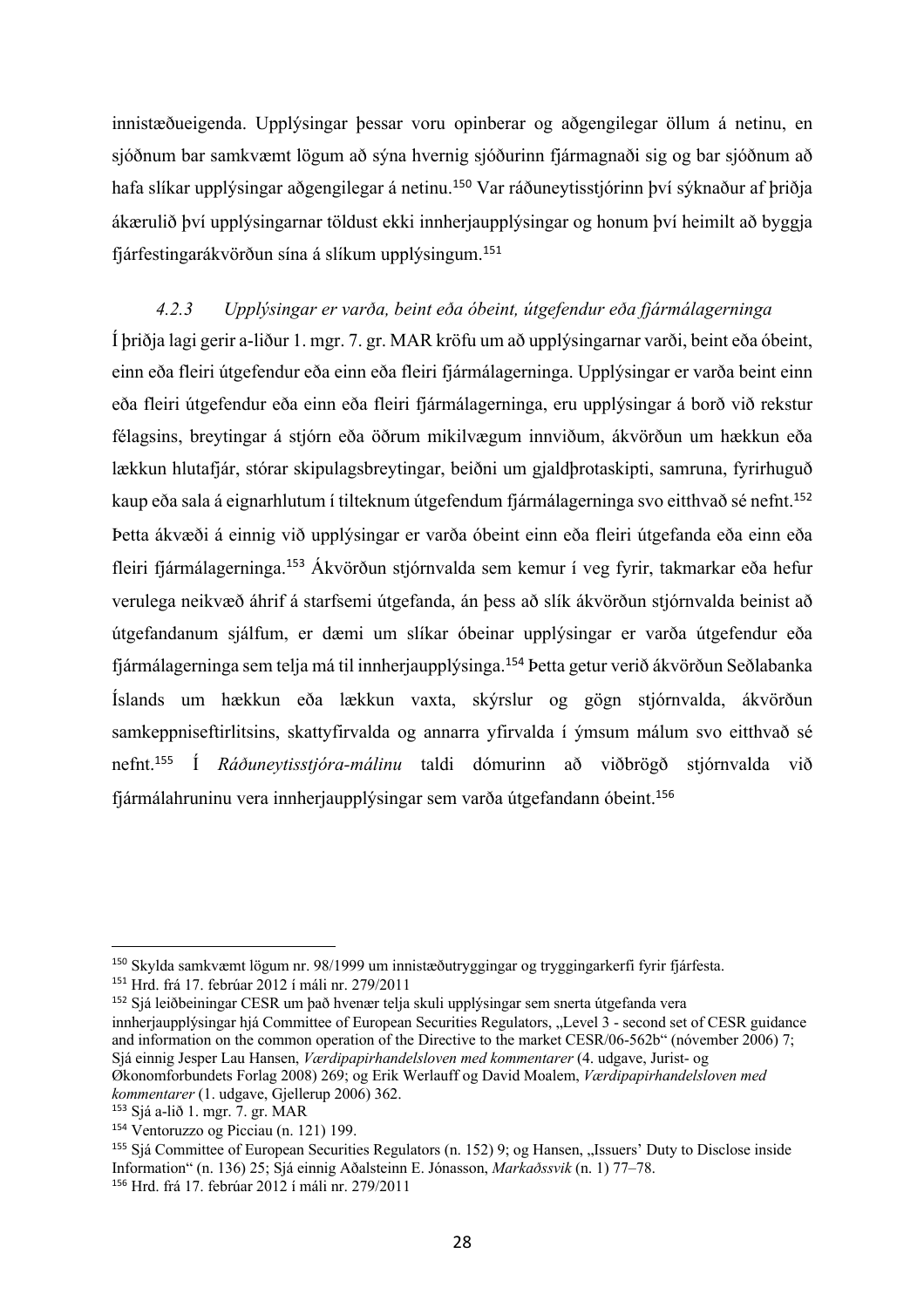### *4.2.4 Marktæk áhrif*

Í fjórða og síðasta lagi gerir a-liður 1. mgr. 7. gr. MAR kröfu um að upplýsingarnar hefðu marktæk áhrif<sup>157</sup> á verð fjármálagerninga eða verð tengdra afleiddra fjármálagerninga, ef opinberar yrðu gerðar. Við mat á því hvort upplýsingar hafi marktæk áhrif á verð fjármálagerninga er ekki litið til þess hvort að upplýsingarnar hafi haft í raun áhrif á markaðsverðið. Heldur er litið til þess hvort líkur séu á að upplýstur fjárfestir myndi nota þær sem hluta af þeim grunni sem hann byggir fjárfestingarákvarðanir sínar á.<sup>158</sup> Hvergi er skilgreint í MAR hvað sé átt við með upplýstum fjárfesti, en gera má ráð fyrir að ákvæðið vísi til hugtaksins skynsamur fjárfestir, þ.e. fjárfestir sem hugsar og hegðar sér á skynsaman og rökréttan hátt. Skynsamur fjárfestir er upplýstur um markaðinn og getur þannig greint frá því hvaða upplýsingar geti haft áhrif á markaðinn og hvaða upplýsingar hafi ekki áhrif á hann.<sup>159</sup> Ef miklar líkur eru á að skynsamur fjárfestir taki tillit til upplýsinganna má ætla að upplýsingarnar hafi marktæk áhrif á verð fjármálagerningana.<sup>160</sup> Við matið á því hvort líkur séu á að skynsamur fjárfestir taki tillit til upplýsinganna, er byggt á aðstæðum á markaðnum þegar brotið átti sér stað en ekki raunverulegum afleiðingum þess þegar upplýsingarnar voru birtar opinberlega.<sup>161</sup>

#### **4.3 Skilyrði um notkun innherjaupplýsinga**

Til þess að gerast brotlegur gegn banninu við innherjasvikum þarf aðili m.a. að uppfylla skilyrðið sem greint hefur verið frá hér að framan, þ.e. að hafa búið yfir innherjaupplýsingum á þeim tímapunkti þegar viðkomandi átti viðskipti með fjármálagerning er upplýsingarnar varða.<sup>162</sup> Samkvæmt þeirri dómaframkvæmd sem rakin er í 4.3.1 - 4.3.2 kafla telst það eitt að aðili búi yfir innherjaupplýsingum þegar hann á viðskipti ekki samsvara notkun sem ákvæðið um bann við innherjasvikum gerir ráð fyrir.<sup>163</sup> Aðilinn þarf einnig að hafa notað innherjaupplýsingarnar sem hann bjó yfir til þess að eiga viðskipti með fjármálagerning. 164 Þannig falla hérna ekki undir önnur hegðun aðila en sú þegar aðili notar

<sup>&</sup>lt;sup>157</sup> Á ensku: *"significant effect*".

<sup>158</sup> Sjá 4. mgr. 7. gr. MAR.

<sup>&</sup>lt;sup>159</sup> Sjá Committee of European Securities Regulators, "Level 2 - Implementing Measures for the proposed Market Abuse Directive, CESR/02-0989d" (2002) 10; Sjá einnig Ventoruzzo og Picciau (n. 121) 202.

<sup>160</sup> Sjá umfjöllun hjá Hansen, *Værdipapirhandelsloven med kommentarer* (n. 152) 206; og Jesper Lau Hansen, "Say When: When Must an Issuer Disclose Inside Information?" [2016] Nordic & European Company Law Working Paper 1, 17.

<sup>161</sup> Sjá 14. mgr. formála MAR

<sup>162</sup> Sjá 1. mgr. 8. gr. MAR, sbr. a-lið 14. gr. MAR.

<sup>163</sup> Sjá 45. mgr. dómsins í Spector-málinu.

<sup>164</sup> Sjá 1. mgr. 8. gr. MAR.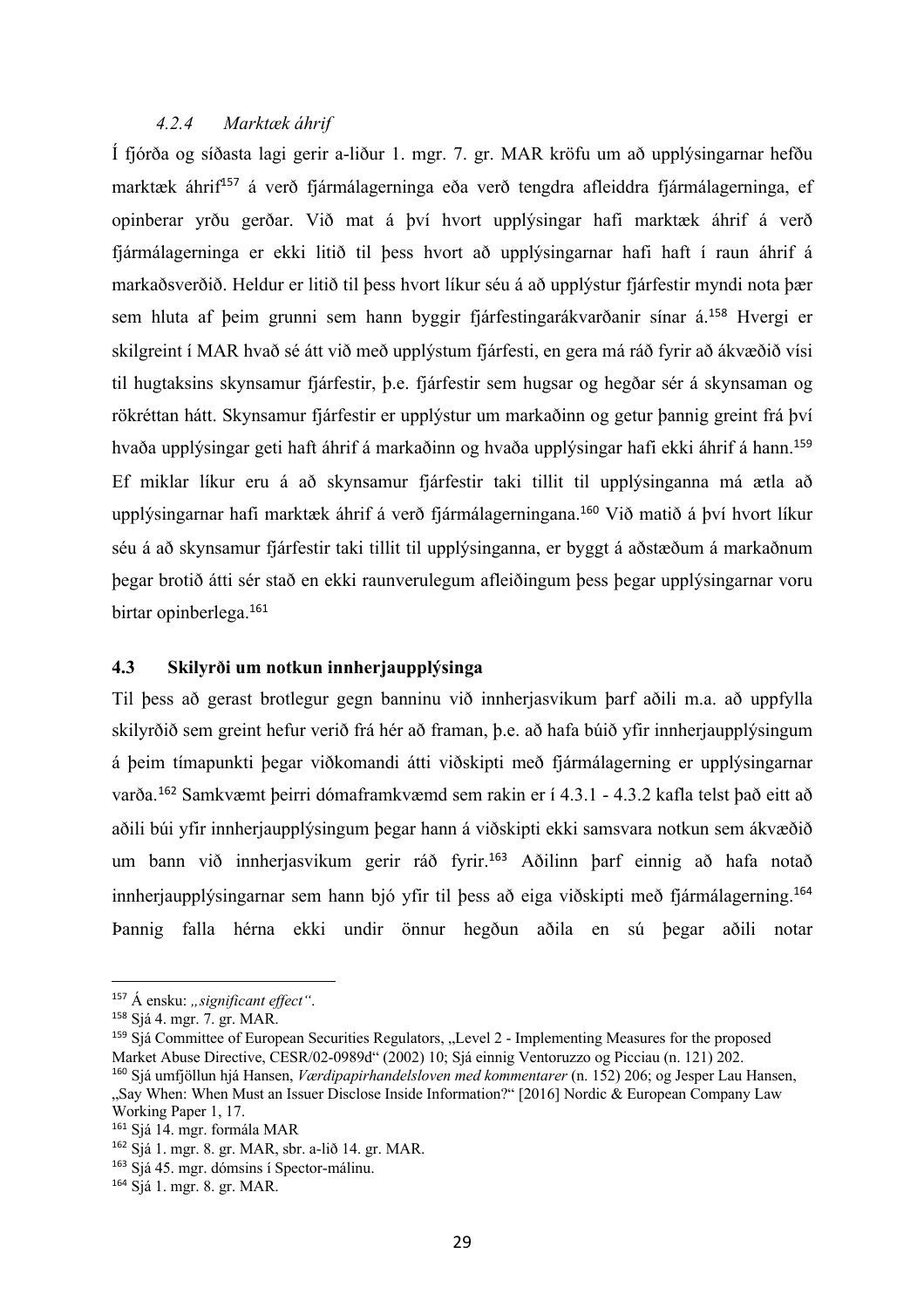innherjaupplýsingarnar. En hvað er átt með hugtakinu notkun? Hvenær telst aðili hafa notað innherjaupplýsingar þannig að það valdi broti gegn banninu við innherjasvikum? Skýrt er nánar hvað felst í skilyrðinu um notkun innherjaupplýsinga í köflunum hér beint að aftan.

#### *4.3.1 Skilyrði um notkun túlkað í samræmi við tilgang bannsins*

Með Innherjatilskipuninni frá 1989 var fyrst lagt bann við innherjasvikum og var slíkt ákvæði að finna í 1. mgr. 2. gr. tilskipunarinnar. Í því ákvæði var kveðið á um að banna skyldi aðilum sem búa yfir innherjaupplýsingum að nýta sér þær til að eiga viðskipti.<sup>165</sup> Í kjölfar lögfestingar bannsins vöknuðu upp álitamál innan aðildarríkja ESB hvernig túlka ætti ákvæðið, hvenær telst aðili hafa nýtt innherjaupplýsingarnar og hvort ákvæðið geri áskilnað til ásetnings eða gáleysis. Á þetta reyndi meðal annars í *Georgakis-málinu*, en þar var einmitt leitað til Evrópudómstólsins um hvernig túlka ætti 1. mgr. 2. gr. Innherjatilskipunarinnar.<sup>166</sup>

Evrópudómstólinn taldi í því máli að bannið við innherjasvikum byggi á tvennum skilyrðum, það er annars vegar að aðili búi yfir innherjaupplýsingum þegar hann á viðskipti og hins vegar að aðilinn hafi notað þær til að eiga viðskiptin.<sup>167</sup> Við mat á því hvenær aðili telst hafa notað upplýsingarnar er háttsemin skoðuð með hliðsjón af tilgangi bannsins. Kjarni innherjasvika, eins og þau voru skilgreind í þágildandi 1. mgr. 2. gr. Innherjatilskipunarinnar, er yfirburðarstaða aðila sem býr yfir innherjaupplýsingum. Þannig var tilgangur bannsins að tryggja að allir aðilar sem eiga viðskipti með fjármálagerninga standi jafnir í viðskiptum sínum á markaðnum. Markmið bannsins er þannig að koma í veg fyrir að aðilar nýti sér þá yfirburðarstöðu, sem þeir búa yfir vegna aðgangs að innherjaupplýsingum, til að eiga viðskipti öðrum óupplýstum aðilum í óhag. <sup>168</sup> Þar sem aðilar *Georgakis-málsins* bjuggu yfir sömu innherjaupplýsingunum þá taldi dómstólinn viðskiptin ekki fela í sér nýtingu upplýsinganna, þar sem ákvörðun aðilans um að eiga viðskipti fór ekki gegn markmiði bannsins um að vera á kostnað annarra.<sup>169</sup> Af þessu máli er ljóst að skilyrðið um notkun skuli skoðast með hliðsjón af tilgangi bannsins og telst það uppfyllt ef aðili á viðskipti á kostnað annarra óupplýstra aðila. Endurspeglar þetta einnig þá afstöðu sem framkvæmdastjórn ESB lagði upphaflega fram í tillögu sinni að Innherjatilskipuninni frá 1989.<sup>170</sup>

<sup>165</sup> Sjá 1. mgr. 2. gr. Innherjatilskipunarinnar.

<sup>166</sup> Sjá 22 og 23. mgr. dómsins í Georgakis-málinu.

<sup>167</sup> Sjá 36. mgr. dómsins í Georgakis-málinu.

<sup>168</sup> Sjá 36.-38. mgr. dómsins í Georgakis-málinu.

<sup>169</sup> Sjá 37.-39. mgr. og 45. mgr. dómsins í Georgakis-málinu.

<sup>&</sup>lt;sup>170</sup> Commission, "Proposal for a Council Directive Coordinating Regulations on Insider Trading"

<sup>(</sup>Communication) COM(87) 111 final, 2.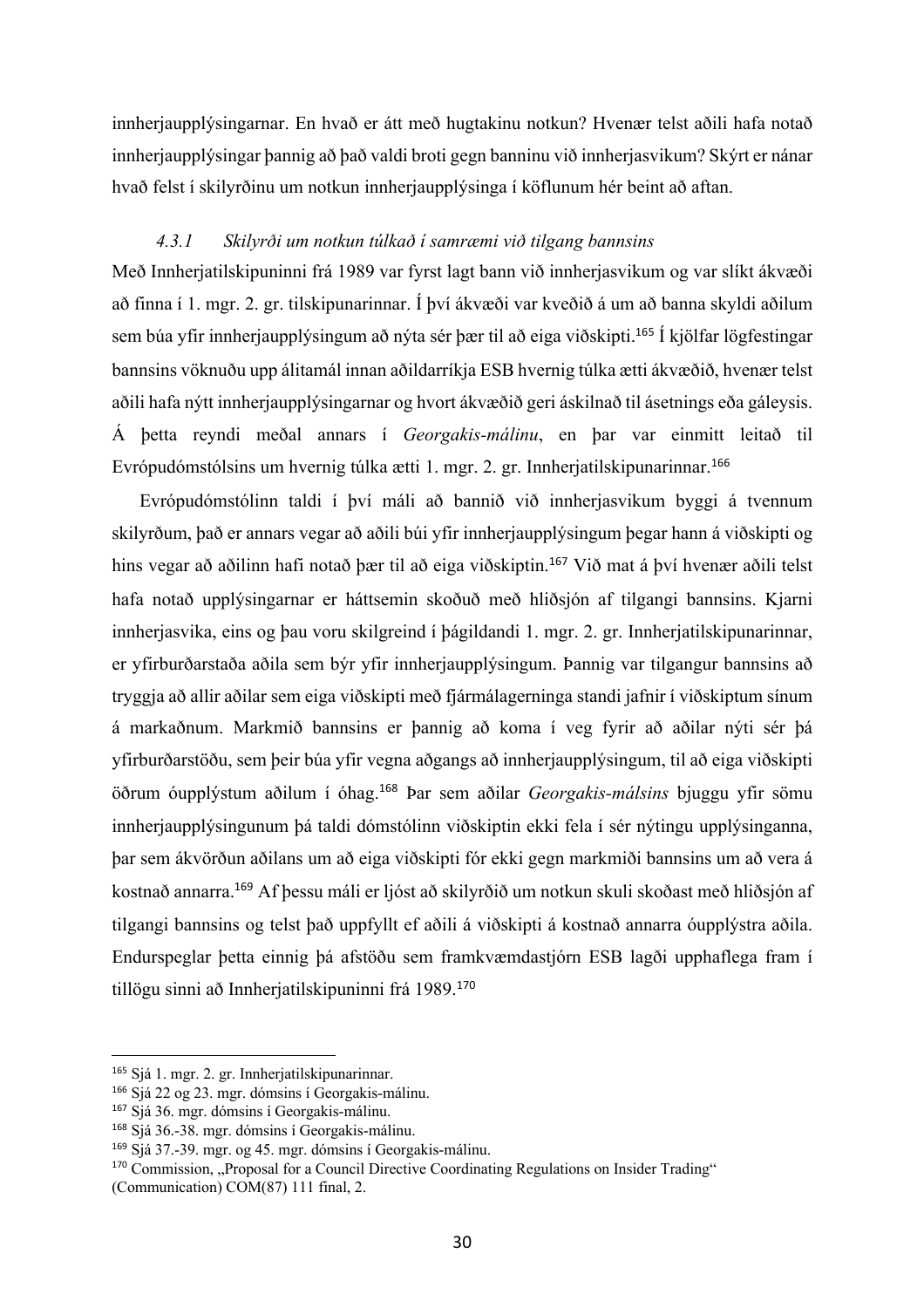Þegar MAD tók svo við af Innherjatilskipuninni var gerð breyting á orðalagi bannsins. Í MAD var kveðið á um notkun innherjaupplýsinga í stað nýtingu. <sup>171</sup> Við þessa breytingu á orðalagi fóru aðilar að velta fyrir sér hvernig túlka bæri ákvæðið og hvort breytingin hafi í för með sér að ekki væri lengur gerð krafa um vörslu og notkun innherjaupplýsinga. Framkvæmdastjórn ESB taldi svo ekki vera þar sem að í upphaflegri tillögu sinni að MAD lagði framkvæmdastjórnin til að ákvæðið myndi áfram innihalda allt það sem það hafði áður kveðið á um, að undanskildri breytingu ákvæðisins er varðar tilvísun til ásetnings. En sum aðildarríki ESB höfðu mistúlkað ákvæði 1. mgr. 2. gr. Innherjatilskipunarinnar sem svo að áskilinn væri tilgangur eða ásetningur og var þannig með orðalagsbreytingu reynt að taka af öll tvímæli um slíkt.<sup>172</sup> Af þessari tillögu framkvæmdarstjórnarinnar má ætla að engin efnisleg breyting hafi í raun og veru átt sér stað á skilgreiningu innherjasvika með tilkomu MAD, þar sem að skilyrði um að viðskiptin séu öðrum óupplýstum aðilum til óhagræðis er enn til staðar.<sup>173</sup> Er þannig bæði í Innherjatilskipuninni og MAD gerð krafa um að uppfyllt séu þessi tvö skilyrði ákvæðisins og skuli þau skoðast með hliðsjón af tilgangi bannsins.

Þetta var staðfest í *Spector-málinu*, en í því máli voru aðilar sektaðir fyrir innherjasvik fyrir að hafa átt viðskipti á meðan þeir bjuggu yfir innherjaupplýsingum.<sup>174</sup> Í málinu leitaði belgískur dómstóll eftir forúrskurði hjá Evrópudómstólnum um hvernig túlka bæri ákvæði 1. mgr. 2. gr. MAD. Meðal annars var leitað álits á hvort túlka ætti ákvæðið sem svo að sú staðreynd að aðili hafi búið yfir innherjaupplýsingum á þeim tímapunkti sem hann átti viðskipti með fjármálagerning, feli sjálfkrafa í sér notkun innherjaupplýsinga eins og ákvæðið gerir kröfu um.<sup>175</sup> Dómstólinn svaraði spurningunni neitandi og sagði ástæðu breytinganna á orðalaginu ekki vera til bess að fjarlægja notkunarskilyrðið, heldur til bess að fjarlægja allan áskilnað ákvæðisins til einungis tilgangs eða ásetnings, en mörg aðildarríkin höfðu mistúlkað ákvæðið sem svo. Það hafi ekki verið upphafleg ætlun löggjafans að láta slíkt gilda og því væri nauðsynlegt að taka af ákvæðinu öll tvímæli um slíkt, þar sem ákvæðið átti einnig að ná til brota sem framin voru af gáleysi.<sup>176</sup> Til þess að markmið bannsins yrði áfram tryggt var orðalag

<sup>175</sup> Sjá 2. tölul. 23. mgr. dómsins í Spector-málinu.

<sup>&</sup>lt;sup>171</sup> Sjá samanburð á 1. mgr. 2. gr. MAD þar sem segir orðrétt á ensku: "*prohibit...from using that information*" og 1. mgr. 2. gr. Innherjatilskipunarinnar sem segir orðrétt á ensku: *"taking advantage of that information with full knowledge of the facts"*.

<sup>172</sup> Sjá 18. og 20. tölul. formála MAD.; Sjá einnig Commission, "Proposal for a Regulation of the European Parliament and of the Council on insider dealing and market manipulation (market abuse)" COM(2011) 651 final, 7.

<sup>173</sup> sama heimild, 2.

<sup>174</sup> Þeir voru sektaðir fyrir brot gegn 1. mgr. 25. gr. belgísku verðbréfaviðskiptalaganna frá 2. ágúst 2002.

<sup>176</sup> Sjá 33. mgr. dómsins í Spector-málinu.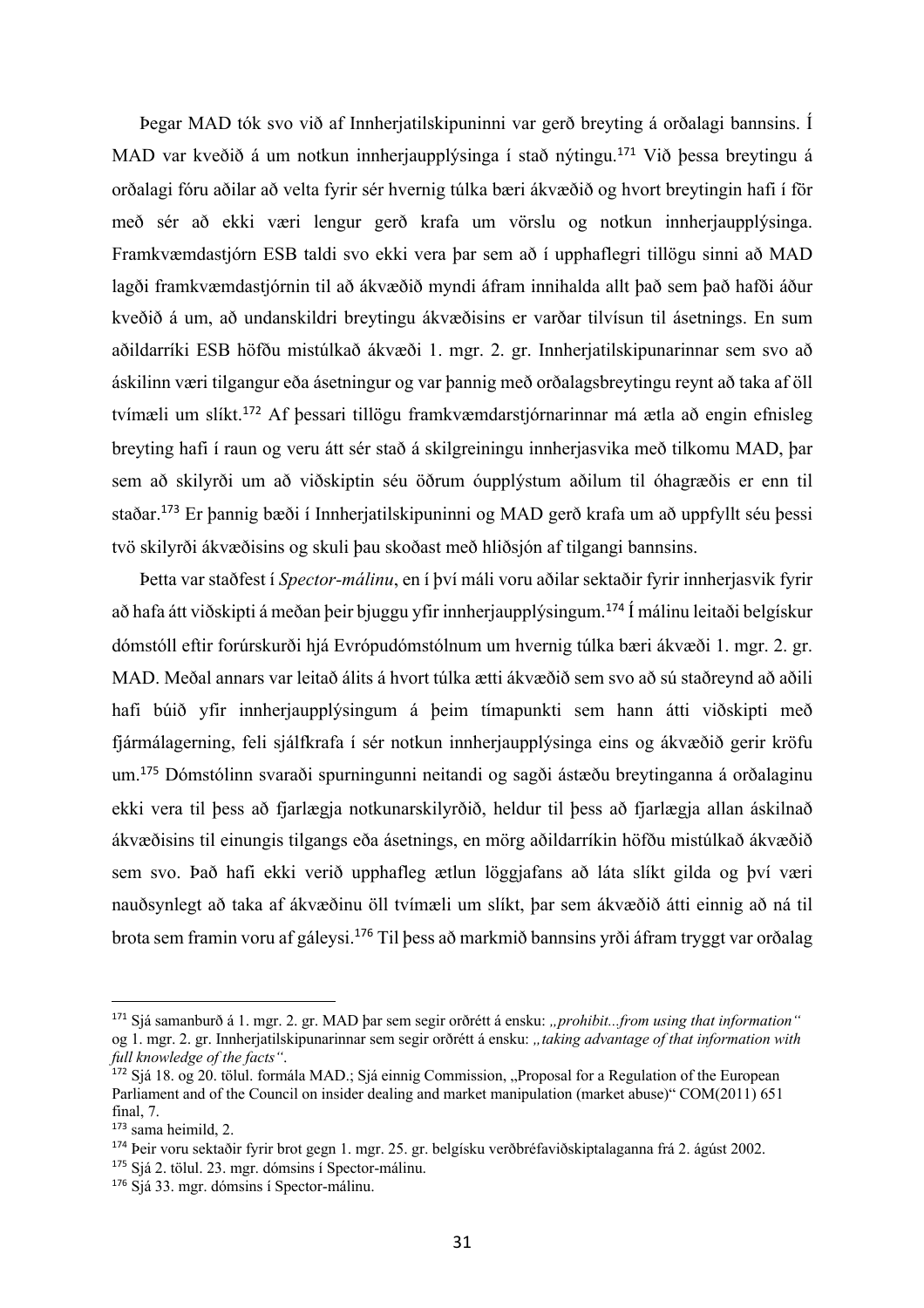ákvæðisins er vísaði til huglægs ástands tekið út. Þannig var tryggt að allir þeir sem nota innherjaupplýsingar falli undir bannið, hvort sem brotið er framið af gáleysi eða ásetningi.

Evrópudómstólinn bendir í þessu máli til þess að þrátt fyrir að orðalag bannsins kveði ekki með berum orðum á um notkun innherjaupplýsinga, þá þýðir það ekki að ákvæðið skuli túlka með þeim hætti að öll viðskipti sem viðkomandi aðili framkvæmdir á meðan hann býr yfir innherjaupplýsingum, skuli teljast til notkunar.<sup>177</sup> Evrópudómstólinn vitnar í þessu samhengi til athugasemda stjórnvalda á Ítalíu og Bretlandi um að slík túlkun hafi í för með sér hættu á að gildissvið bannsins sé víkkað umfram það sem viðeigandi og nauðsynlegt er til þess að ná fram þeim markmiðum sem stefnt var að með tilskipuninni.<sup>178</sup> Slík túlkun geti í reynd leitt til þess að ýmis viðskipti aðila sem ekki fara gegn þeim hagsmunum sem verndaðir eru af tilskipuninni yrðu bönnuð. Einungis notkun innherjaupplýsinga sé bönnuð samkvæmt 1. mgr. 2. gr. MAD og því sé nauðsynlegt að greina á milli þess hvenær aðili telst hafa notað innherjaupplýsingar og hvenær hann telst ekki hafa notað þær. <sup>179</sup> Við túlkun Evrópudómstólsins á því hvenær aðili telst hafa notað innherjaupplýsingar undirstrikar dómstólinn tilgang bannsins og vísar á hliðstæðan hátt til fyrri ákvörðunar sinnar í *Georgakis-málinu*. <sup>180</sup> Tilgangurinn sé að vernda heilleika markaðarins og efla traust fjárfesta og er slíkt háð því að allir fjárfestar séu jafnsettir í viðskiptum á markaðnum.<sup>181</sup> Tilgangur bannsins er þannig að koma í veg fyrir að aðili sem býr yfir innherjaupplýsingum noti þær til að hagnast á kostnað annarra fjárfesta sem ekki eru meðvitaðir um sömu upplýsingar, þar sem slík viðskipti grafa undan heilleika markaðarins sem og trausti fjárfestanna á markaðnum. 182

Þrátt fyrir að MAR sé nú í gildi þá er hægt að rökstyðja að sömu reglur og greint er frá í kafla þessum gildi áfram eftir gildistöku MAR. Ákvæði 1. mgr. 8. gr. MAR byggir að miklu leyti á niðurstöðu í framangreindum forúrskurði Evrópudómstólsins í *Spector-málinu*. Túlkun dómstólsins, á því að varsla aðila á innherjaupplýsingum feli ekki sjálfkrafa í sér notkun innherjaupplýsinganna í skilningi laganna heldur þurfi að uppfylla bæði skilyrði ákvæðisins,

<sup>177</sup> Sjá 45. mgr. dómsins í Spector-málinu.

<sup>178</sup> Sjá 46. mgr. dómsins í Spector-málinu.

<sup>179</sup> Sjá 45.-46. mgr. dómsins í Spector-málinu.

<sup>180</sup> Sjá 52. mgr. dómsins í Sepctor-málinu.

<sup>181</sup> Sjá 47. mgr. dómsins í Spector-málinu, en þar er vísað til 22. og 33. mgr. dómsins í Máli C-382/02 *Criminal proceedings against Knud Grøngaard og Allan Bang* ECLI:EU:C:2005:708, [2005} ECR I-09939 (hér eftir *"Grøngaard & Bang málið"*)

<sup>&</sup>lt;sup>182</sup> Sjá 48. mgr. dómsins í Spector-málinu, en þar er vísað til niðurstöðu Evrópudómstólsins í Georgakis-málinu. Sjá í því sambandi umfjöllum hjá Moalem og Hansen (n. 41), en þar er byggt á því að niðurstaða Georgakismálsins hefði verið sú sama við gildistöku MAD, þar sem tilgangurinn með innherjasvikum sé ennþá sá sami. Er það til marks um það að skilgreiningin á innherjasvikum sé efnislega óbreytt. Dómstólinn virðist hafa staðfest það í Spector-málinu. Sjá einnig 52. mgr. dómsins í Spector-málinu.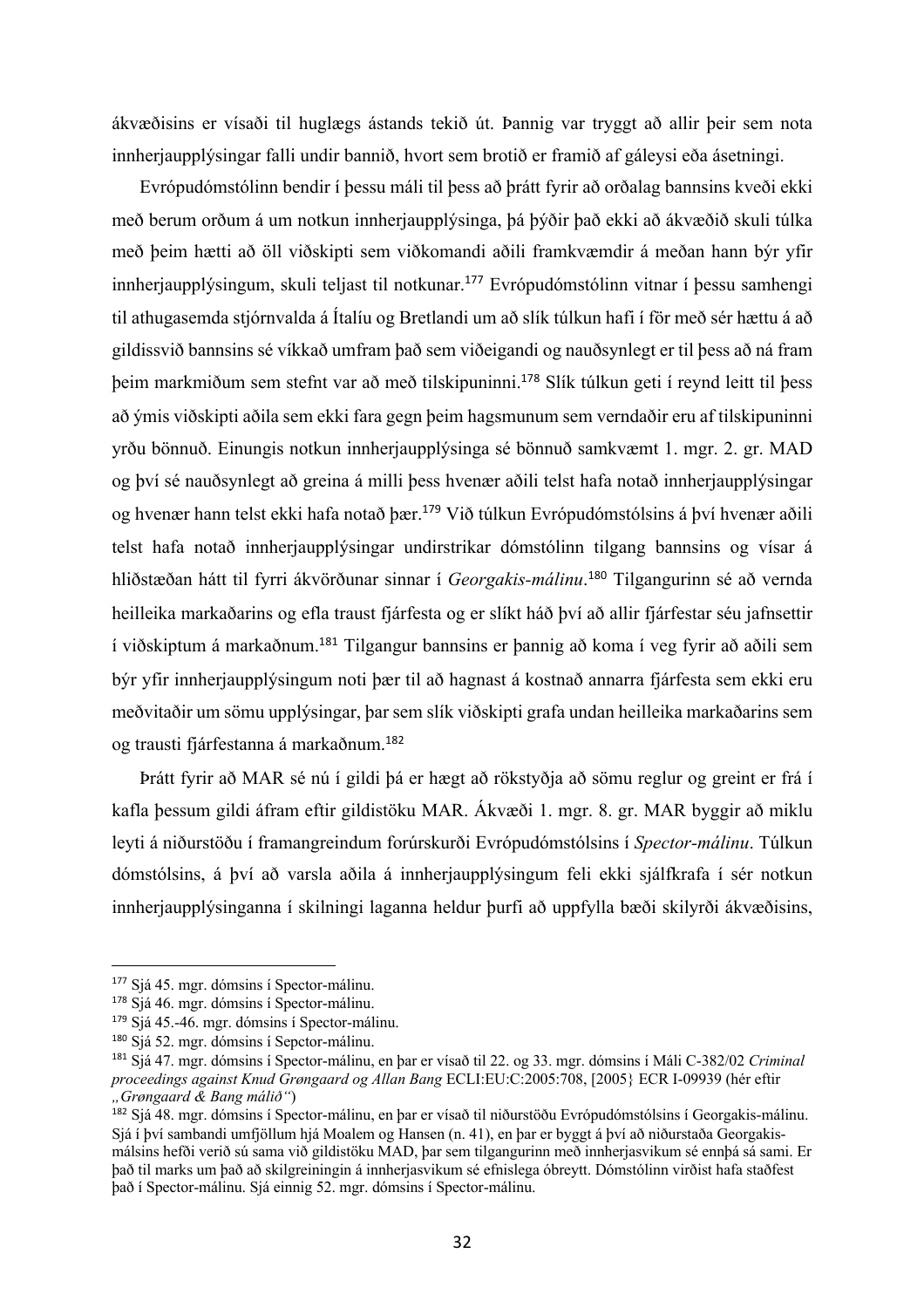hefur ratað inn í MAR.<sup>183</sup> Túlkun dómstólsins á hvað felist í hugtakinu notkun innherjaupplýsinga hefur verið efnislega tekin upp í 23. tölul. formála MAR.<sup>184</sup> Því má ætla að sömu reglur gildi áfram, þ.e. að krafa sé gerð til þess að bæði skilyrðin séu uppfyllt svo að aðili geti gerst sekur um brot gegn banninu við innherjasvikum. Skoða skuli svo skilyrðin með hliðsjón af tilgangi bannsins.

# *4.3.2 Áhrif löglíkindareglunnar á skilyrðið um notkun innherjaupplýsinga*

Í forúrskurði Evrópudómstólsins í *Spector-málinu* lagði Evrópudómstólinn fram reglu sem átti að hafa áhrif á túlkun skilyrðisins um notkun innherjaupplýsinga. Eins og greint er frá hér að framan þá leitaði belgíski dómstólinn í þessu máli eftir áliti Evrópudómstólsins á því hvernig túlka bæri 1. mgr. 2. gr. MAD. Ásamt því leitaði belgíski dómstólinn einnig álits á því hvort ákvæðið gerði kröfu um sönnun á að viðkomandi hefði nýtt upplýsingarnar af ásetningi.<sup>185</sup>

Þar sem erfitt er fyrir ákæruvaldið að sanna með afgerandi hætti að aðili hafi brotið gegn ákvæðinu með ásetningi eða gáleysi, þá lagði Evrópudómstólinn fram nýja reglu sem átti að auðvelda framgang mála er varða innherjasvik. Reglan hefur verið kölluð löglíkindareglan og átti hún að tryggja að allir þeir sem nota innherjaupplýsingar falli undir bannið. Samkvæmt löglíkindareglunni ber að líta svo á að aðili sem á viðskipti á sama tíma og hann býr yfir innherjaupplýsingum, hafi notað innherjaupplýsingarnar í skilningi laganna til að eiga viðskiptin.<sup>186</sup> Hins vegar ættu aðilar ávallt kost á því að koma fram með sönnun fyrir hinu gagnstæða, þ.e. að sýna fram á að hafa ekki notað innherjaupplýsingar til að eiga viðskiptin eða sýna fram á að viðskiptin séu í raun lögmæt. Þar sem miklu erfiðara er fyrir ákæruvaldið að sanna notkun innherjaupplýsinga þá hefur sönnunarbyrgðinni, um að aðili hafi ekki notað upplýsingarnar, verið varpað á aðilann sem sakaður er um innherjasvik. 187

Í framhaldi komu upp álitamál hvort slík regla fari gegn þeim grundvallarréttindum sem Mannréttindasáttmáli Evrópu kveður á um. Evrópudómstólinn taldi þessa túlkun sína á ákvæðinu ekki fara gegn ákvæði 2. mgr. 6. gr. Mannréttindasáttmála Evrópu, er kveður á um þann grundvallarrétt hvers manns sem borinn er sökum um refsiverða háttsemi um að verða

<sup>183</sup> Sjá í þessu samhengi 1. mgr. 8. gr. MAR og 45. mgr. dómsins í Spector-málinu.

<sup>184</sup> Í 23. tölul. formála MAR er greint frá því að aðaleinkenni innherjasvika sé ósanngjarnt forskot sem fæst með innherjaupplýsingum, öðrum óupplýstum aðilum í óhag og gafa þannig slík viðskipti undan heilleika markaðarins og tiltrú fjárfesta. Af þeim sökum telst aðili hafa notað upplýsingar ef þær fara gegn tilgangi bannsins.

<sup>185</sup> Sjá 3. tölul. 23. mgr. dómsins í Spector-málinu.

<sup>186</sup> Sjá 38. mgr. dómsins í Spector-málinu.

 $187$  Sjá Morten Kinander, "Ten years after: the Spector presumption in MAD, MAR and MAD II" (2019) 14 Capital Markets Law Journal 364, 368.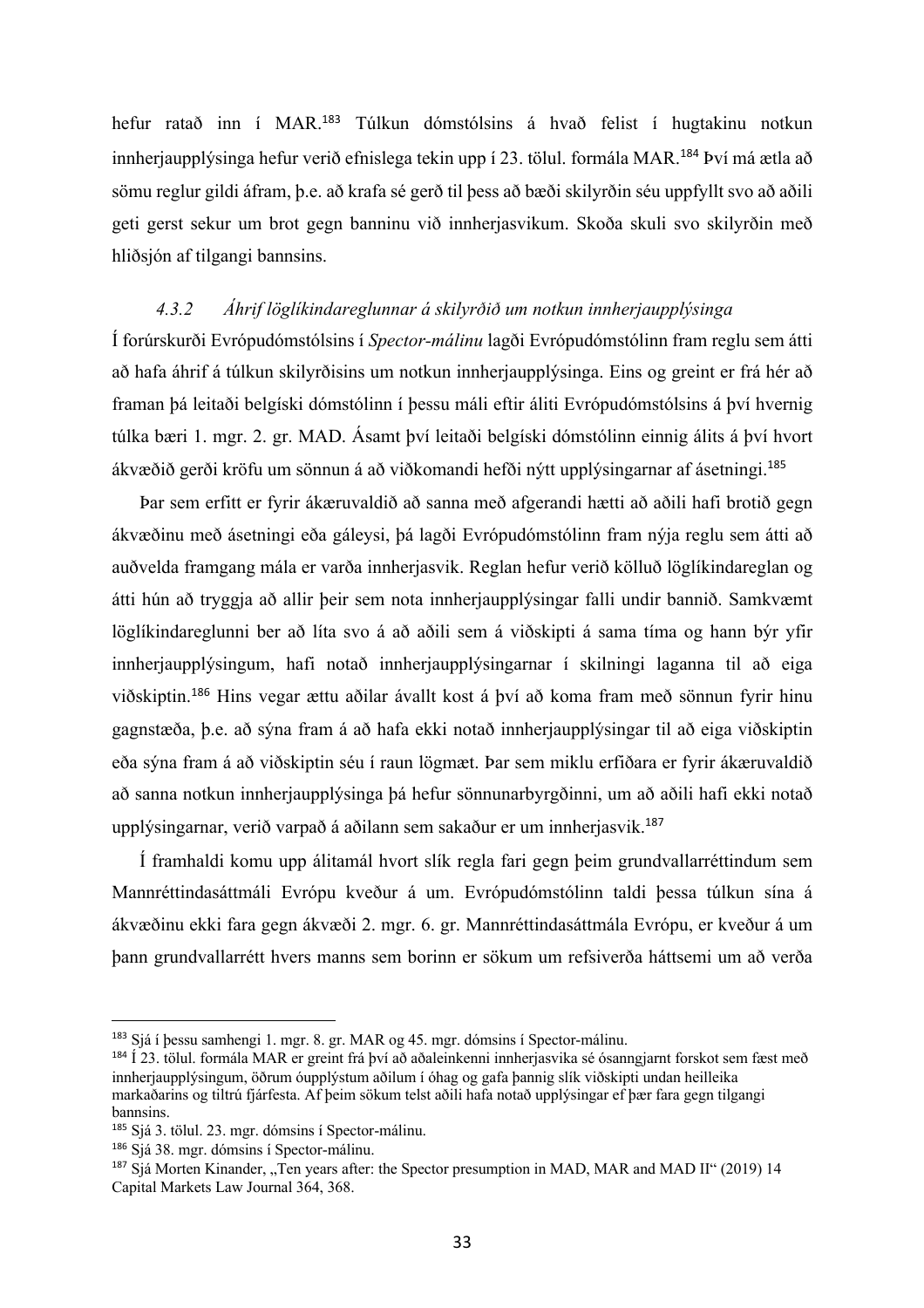talin saklaus uns sekt hans sé sönnuð.<sup>188</sup> Ef við myndum ekki gefa okkur þessa forsendu væri nánast ómögulegt að ákæra fyrir brot gegn ákvæðinu. Brot þessi varða mikla hagsmuni og því sé nauðsynlegt að tryggja að framkvæmd ákvæðisins sé áfram með þessum hætti.<sup>189</sup> Evrópudómstólinn benti í þessu sambandi á að samkvæmt dómaframkvæmd Mannréttindadómstóls Evrópu væri slík forsenda ekki útilokuð, svo framarlega sem aðilar hafi tækifæri á að leggja fram sönnun um hið gagnstæða. <sup>190</sup> Þar af leiðandi er þeim heimilt að túlka regluna sem svo að líta beri á að aðili hafi notað innherjaupplýsingarnar ef aðilinn á viðskipti á sama tíma og hann býr yfir innherjaupplýsingum, þar sem honum er frjálst að hafna þeirri forsendu og koma með sönnun um að hafa ekki notað upplýsingarnar. 191

Evrópudómstólinn benti þó á að þrátt fyrir að löglíkindareglan sé gagnleg í þessu samhengi þá gerir hún í sjálfu sér takmarkað gagn þegar kemur að innherjasvikum. Þrátt fyrir að bannið kveði ekki með beinum orðum á um huglægt ástand innherjans þýðir það ekki að ákvæðið skuli túlkað með þeim hætti að öll viðskipti, sem viðkomandi aðili framkvæmir á meðan hann býr yfir innherjaupplýsingum, skuli teljast til notkunar þannig að það sjálfkrafa feli í sér brot gegn banninu við innherjasvikum. Ávallt sé nauðsynlegt að skoða tilgang bannsins svo að löglíkindareglunni sé beitt rétt.<sup>192</sup>

Þrátt fyrir að MAR hafi nú tekið gildi er hægt að rökstyðja að sömu reglur og greint hefur verið frá í þessum kafla gildi áfram eftir gildistöku MAR. Túlkun Evrópudómstólsins á löglíkindareglunni hefur verið efnislega tekin upp í MAR og er að finna í 24. tölul. formála MAR. <sup>193</sup> Samkvæmt því ákvæði eru löglíkur á því að aðili sem býr yfir innherjaupplýsingum á þeim tímapunkti er hann á viðskipti hafi notað þær til að eiga viðskiptin. Viðkomandi aðili gerist þar með brotlegur gegn banninu við innherjasvikum nema viðkomandi geti sýnt fram á annað. Ef viðkomandi nær að sýna fram á að hann hafi ekki notað upplýsingarnar þá gerist hann ekki brotlegur gegn ákvæðinu. Skilyrði innherjasvikaákvæðisins skulu skoðast með hliðsjón af tilgangi bannsins.

<sup>188</sup> Sjá 2. mgr. 6. gr. Convention for the Protection of Human Rights and Fundamental Freedoms (European Convention on Human Rights, as amended) (Samþykktur 4. nóvember 1950, tók gildi 29. júní 1953) 231 UNTS 221 (hér eftir "Mannréttindasáttmála Evrópu"), sbr. lög nr. 62/1994 um mannréttindasáttmála Evrópu. <sup>189</sup> Sjá 37. og 38. mgr. dómsins í Spector-málinu.

<sup>190</sup> Sjá 43. mgr. dómsins í Spector-málinu.; Sjá einnig nánari umfjöllun um dómaframkvæmd

Mannréttindadómstóls Evrópu er varðar regluna um "saklaus uns sekt er sönnuð" hjá Moalem og Hansen (n. 41) 981–982.

<sup>191</sup> Sjá 44. mgr. dómsins í Spector-málinu.

<sup>192</sup> Sjá 48. mgr. dómsins í Spector-málinu.

<sup>193</sup> Sjá 24. tölul. formála MAR.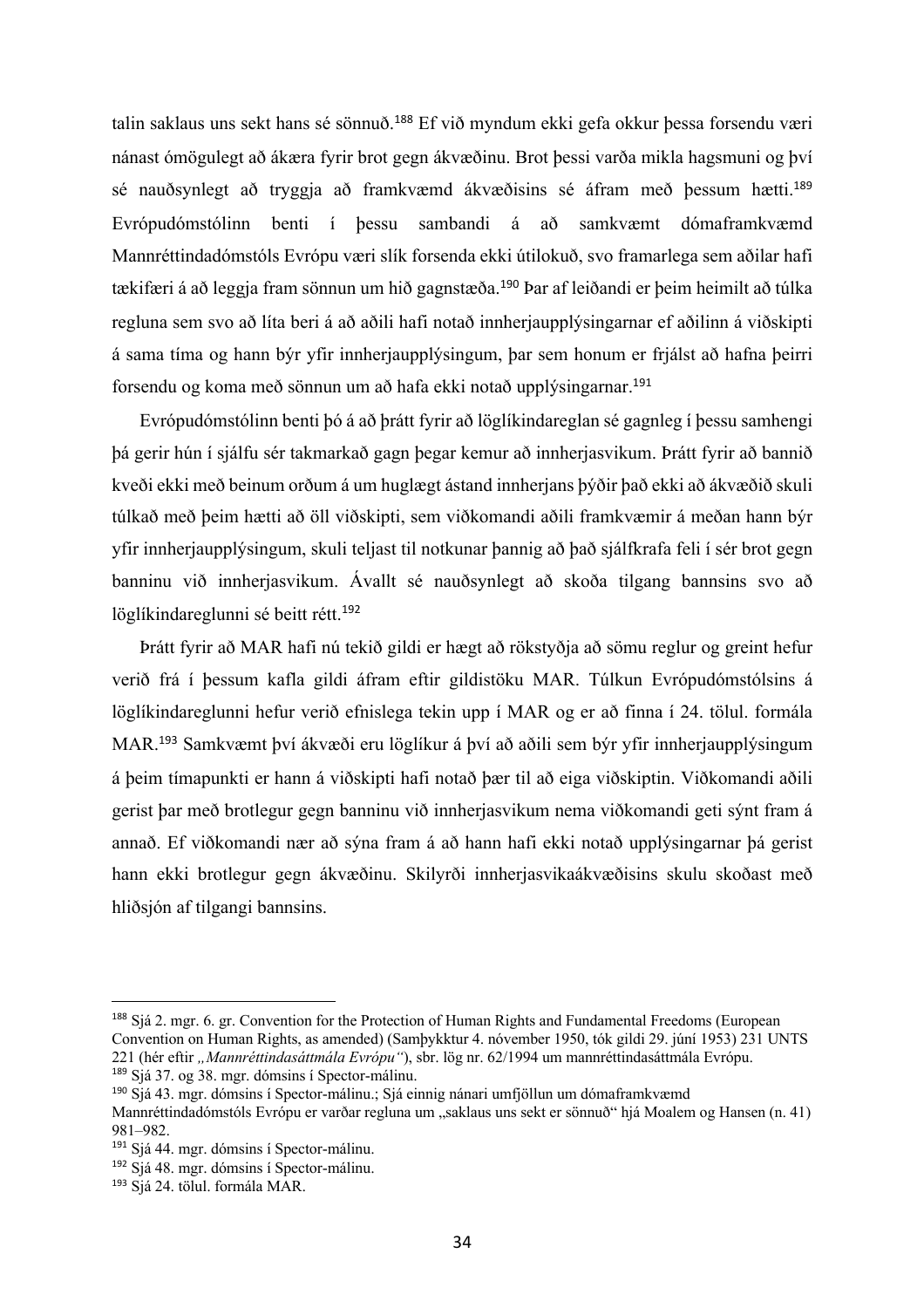## *4.3.3 Var notkun nú þegar forsenda innherjasvika fyrir gildistöku MAR?*

Í gegnum tíðina hefur íslenska innherjasvikaákvæðið tekið töluverðum breytingum og þá aðallega hvað varðar orðalag ákvæðisins um notkun innherjaupplýsinga. Fyrstu ákvæðin hér á landi kváðu á um að innherji hafi þurft að nýta sér innherjaupplýsingarnar til öflunar fjármálagerninga sér eða öðrum til hagsbóta. Eftir *Skeljungs-málið* var orðalagi ákvæðisins breytt þannig að öll viðskipti innherja á meðan innherji býr yfir innherjaupplýsingum væru ólögleg. Orðalag ákvæðisins eftir *Skeljungs-málið* gefur þannig til kynna að notkun sé ekki hluti af verknaðarlýsingu bannsins. Hins vegar sýna ýmis lögskýringargögn fram á að notkun hafi ávallt verið forsenda innherjasvika, þrátt fyrir að orðalag bannsins hafi ekki með beinum orðum kveðið á um slíkt.

Í fyrsta lagi má sjá af þeim dómum sem fallið hafa eftir gildistöku þágildandi vvl. að ávallt sé tekið tillit til skilyrðisins um notkun innherjaupplýsinga. Í flestum málum sem fallið hafa hér á landi vísa dómstólar til þess að ákvæðið gerði kröfu um notkun og skuli það skoðast með hliðsjón af tilgangi bannsins. Slíka túlkun má m.a. sjá í *dómi Landsréttar í máli fyrrverandi bankastjóra Kaupþings*<sup>194</sup> sem nánar er vikið að í 5.3.1 kafla hér að aftan. Í því máli sýknaði Landsréttur fyrrverandi bankastjóra Kaupþings á grundvelli þess að hann hafi ekki notað innherjaupplýsingarnar, en slíkt væri skilyrði innherjasvikaákvæðisins og skuli skilyrðið ávallt skoðað með hliðsjón af tilgangi bannsins. 195

Til stuðnings túlkun sinnar á innherjasvikaákvæðinu eiga dómstólarnir það til að vísa til túlkunar Evrópudómstólsins á hugtaksskilyrðinu um notkun. Slíka tilvísun má m.a. finna í *dómi Hæstaréttar í máli forstöðumanns millibankaborðs*. Í því máli hafði F, forstöðumaður millibankamarkaðar fjárstýringar Glitnis banka hf. verið ákærður fyrir innherjasvik, fyrir að hafa í fimm aðskilin skipti á árinu 2008 selt hlutabréf sín í bankanum á meðan hann bjó yfir innherjaupplýsingum um lausafjárstöðu bankans. Í þessu máli taldi Hæstiréttur forstöðumanninn hafa notað upplýsingarnar í skilningi ákvæðisins, þrátt fyrir að hvergi hafi komið fram í ákæru að viðkomandi hafi notað upplýsingarnar. Hæstiréttur vísaði í því sambandi til túlkunar Evrópudómstólsins á skilyrðinu og sagði það hlutverk ákærða að sýna fram á að viðkomandi hafi ekki notað upplýsingarnar.<sup>196</sup> Af þessu máli er ljóst að Hæstiréttur telur engan vafa liggja við því hvernig túlka eigi ákvæðið og skilyrði þess um notkun innherjaupplýsinga. Því til stuðnings vísast hér til með í niðurstöðu *Hæstaréttar þann 30. nóvember 2012 í máli nr. 669/2012*, en þetta er sérmál sem fór fyrir Hæstarétt og tengdist

<sup>&</sup>lt;sup>194</sup> Dómur Landsréttar 15. maí 2020 í máli nr. 917/2020 (hér eftir "mál bankastjóra Kaupþings")

<sup>195</sup> Sjá 66. og 70.-71. mgr. dóms Landsréttar í máli bankastjóra Kaupþings.

<sup>196</sup> Hrd. frá 12. desember 2013 í máli nr. 193/2013 (hér eftir *"Mál forstöðumanns millibankaborðs"*)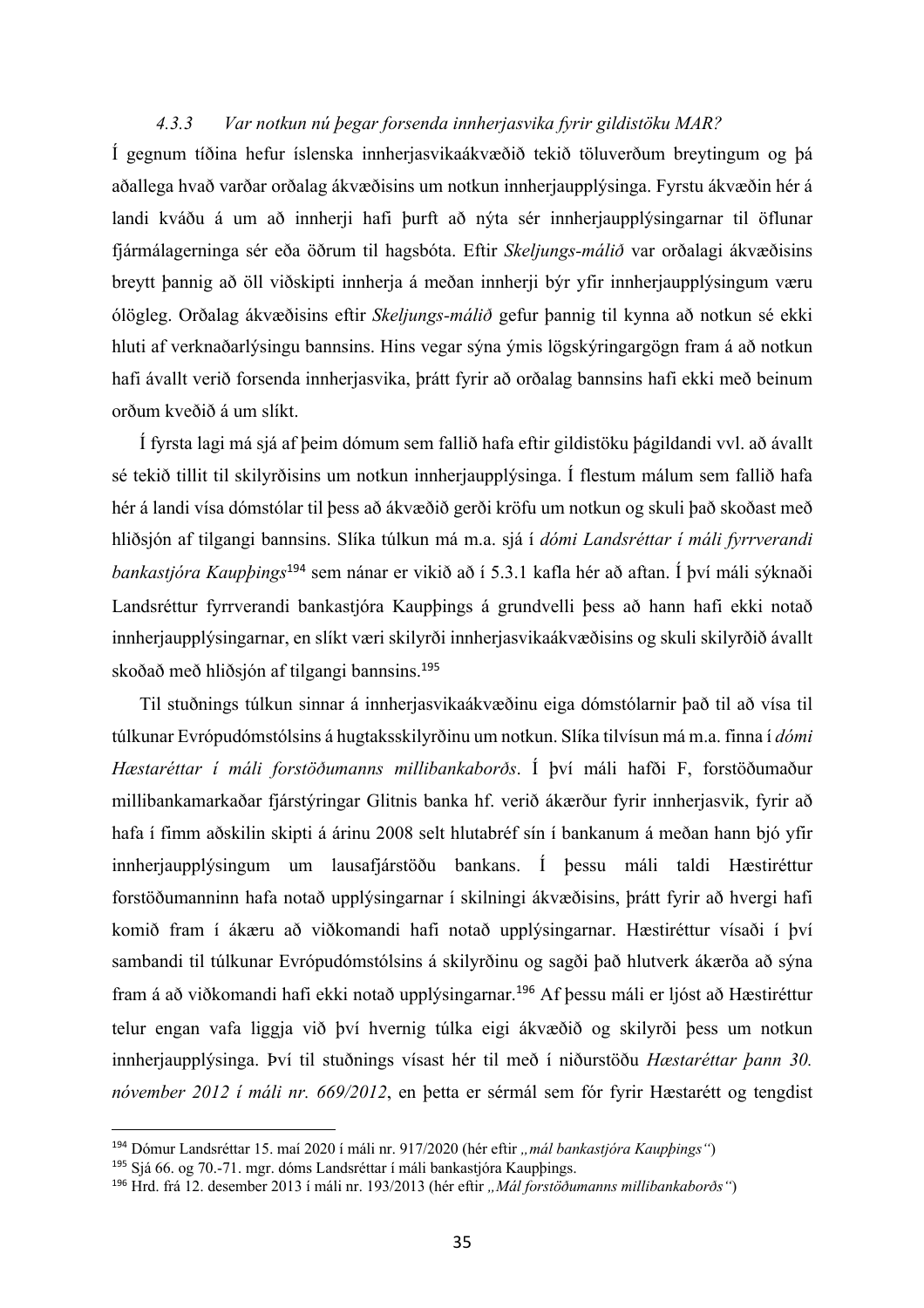dómsmáli *forstöðumanns millibankaborðs*. Í þessu máli var tekist á um túlkun á innherjasvikaákvæðinu er varðaði notkunarskilyrðið. Í málinu var óskað eftir ráðgefandi áliti EFTA-dómstólsins á túlkun innherjasvikaákvæðisins en Hæstiréttur neitaði því, þar sem hann taldi ekki nauðsynlegt að leita ráðgefandi álits um slíkt.<sup>197</sup> Þykir slíkt merki um að Hæstiréttur telji innihald ákvæðisins skýrt og sé þannig ekki neinn vafi á um hvernig túlka skuli ákvæðið.

Í öðru lagi má sjá af athugasemdum sem liggja með frumvarpi að lagabreytingunum sem urðu árið 2002, að áætlun löggjafans hafi ekki verið að fjarlægja kröfuna um notkun, heldur hafi markmiðið með lögunum verið að taka af öll tvímæli ákvæðisins um að einungis væri áskilinn ásetningur eða tilgangur, en ákvæðið ætti einnig að ná til brota sem framin væru af gáleysi. Var þannig með breytingunni ætlað að færa orðalag ákvæðisins í samræmi við orðalag dönsku og norsku verðbréfaviðskiptalaganna.<sup>198</sup> Var þessi breyting í samræmi við þá breytingu sem átti sér stað innan ESB á þágildandi innherjasvikaákvæði sambandsins sem og túlkun Evrópudómstólsins á tilgangi breytinganna á orðalagi ákvæðisins. <sup>199</sup> Áætlun löggjafans með þessum breytingum á orðalagi hafi aldrei verið til þess að fjarlægja skilyrði ákvæðisins um notkun innherjaupplýsinga heldur hafi ætlun hans að skýra ákvæðið og því má ætla að notkun innherjaupplýsinga hafi í innherjasvikaákvæði þágildandi vvl. verið forsenda innherjasvika. Er þessi túlkun í samræmi við það sem Landsréttur vísaði til í *máli bankastjóra Kaupþings*. 200

Í þriðja lagi þarf túlkun dómstóla á 1. tölul. 1. mgr. 123. gr. þágildandi vvl. að vera í samræmi við þá túlkun sem Evrópudómstólinn leggur á þágildandi innherjasvikaákvæði ESB, <sup>201</sup> sem og annarra einstakra ríkja sem hafa í gildi sambærilegt ákvæði. Þannig skuli túlkun okkar m.a. vera í samræmi við þá túlkun sem dómstólar Danmerkur og Noregs hafa lagt á þágildandi ákvæði dönsku og norsku verðbréfaviðskiptalaganna. Í þágildandi innherjasvikaákvæði dönsku og norsku verðbréfaviðskiptalaganna er ekki vísað til notkunar rétt eins og hjá okkur, en samt sem áður hefur ákvæðið verið túlkað sem svo að krafa sé gerð um notkun innherjaupplýsinga.<sup>202</sup> Yrði því túlkun okkar á ákvæðinu að vera í samræmi við

<sup>197</sup> Hrd. frá 30. nóvember 2012 í máli nr. 669/2012

<sup>198</sup> Alþt. 2001-2001, A-deild, þskj. 527 – 363. mál.

<sup>199</sup> Breytt var frá 1. mgr. 2. gr. Innherjatilskipunarinnar yfir í 1. mgr. 2. gr. MAD. Sjá í þessu sambandi 33. og 34. mgr. dómsins í Spector-málinu.

<sup>200</sup> Sjá 70. mgr dóms Landsréttar í máli bankastjóra Kaupþings.

<sup>201</sup> Sjá í þessu sambandi 1. mgr. 2. gr. Innherjatilskipunarinnar og túlkun Evrópudómstólsins á slíku ákvæði í *Georgakis-málinu*. Sjá einnig 1. mgr. 2. gr. MAD og túlkun Evrópudómstólsins á slíku ákvæði í *Spector-málinu*. <sup>202</sup> Sjá Alþt. 2001-2002, A-deild, þskj. 527 - 363. mál.; Sjá einnig 1. mgr. 35. gr. dönsku verðbréfalaganna nr. 168/2001, en þar segir orðrétt: "köb, salg og tilskyndelse til köb eller salg af er værdipapir må ikke foretages af nogen, der har intern viden, som kan være af betydning for handelen". Sambærileg ákvæði er að finna í grein 2- 1 í norsku verðbréfaviðskiptalögunum nr. 79/1997 með síðari breytingum. Sjá í þessu sambandi einnig Hansen, *Værdipapirhandelsloven med kommentarer* (n. 152) 400–423; og tillögu nefndar um breytingar á norsku verðbréfaviðskiptalögunum í Verdipapirhandellovutvalget, "Avsluttende Instilling om revisjon av lov 14. juni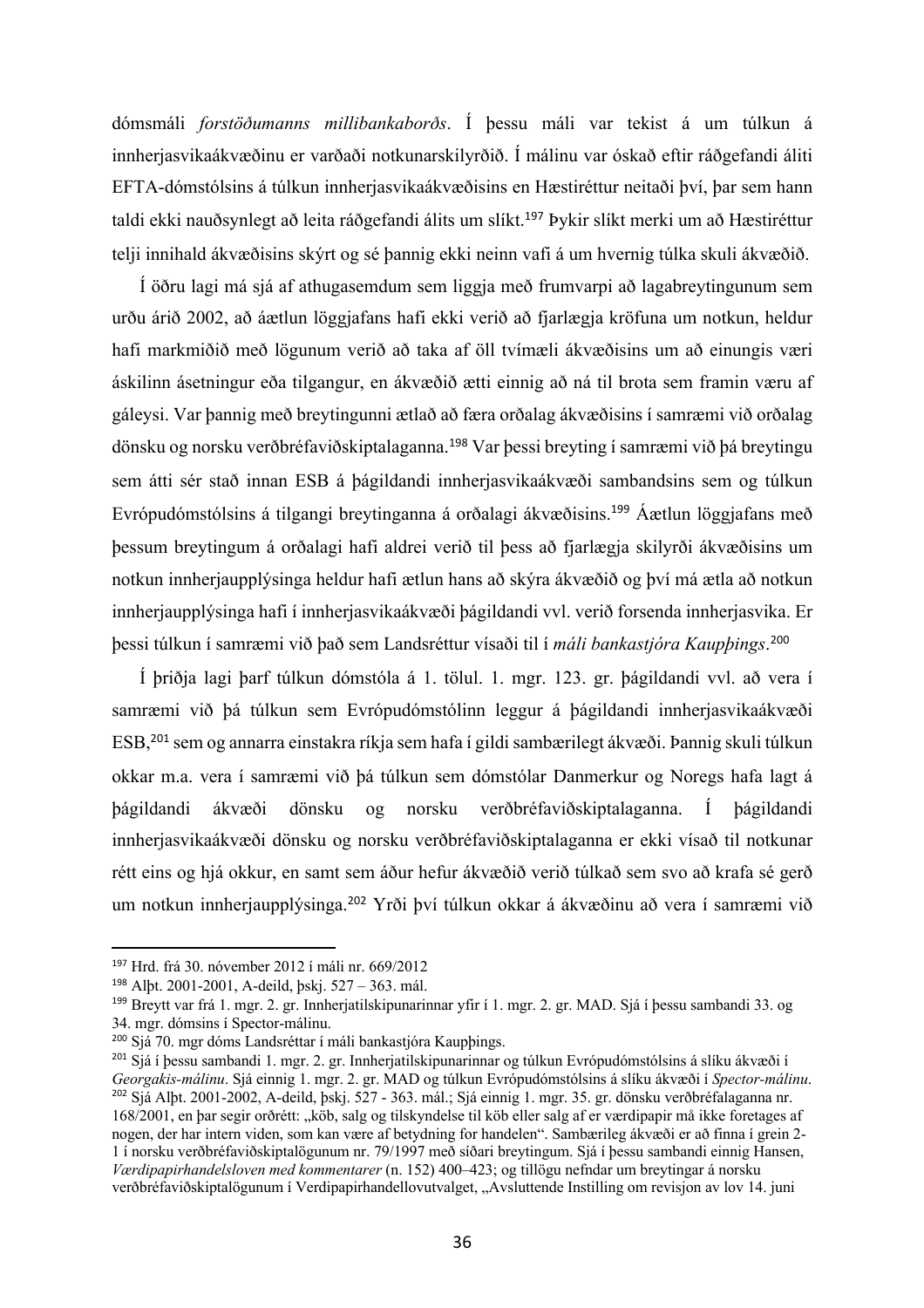túlkun Evrópudómstólsins og dómstóls nágrannaríkja okkar á sambærilegu ákvæði. Þrátt fyrir að á þessum tíma hafi MAD kveðið á um svigrúm til handa aðildarríkjum til að setja strangari reglur, þá geti slíkt svigrúm aldrei orðið svo mikið að það breyti eðli innherjasvika við innleiðingu í landsrétt með því að gera ekki kröfu um notkun, þar sem slíkt færi gegn skuldbindingu ríkjanna að ESB eða EES. 203

Samkvæmt framangreindu gerir 1. tölul. 1. mgr. 123. gr. þágildandi vvl. kröfu um notkun sem skilyrði innherjasvika, þrátt fyrir að það komi ekki með berum orðum fram í orðalagi ákvæðisins. Notkun er og var þannig forsenda innherjasvika. Á því engin efnisleg breyting sér stað á ákvæðinu eftir tilkomu MAR hér á landi.

# **4.4 Samantekt**

Samkvæmt framangreindu telst aðili hafa brotið gegn 1. mgr. 8. gr. MAR um innherjasvik, ef viðkomandi uppfyllir bæði skilyrði ákvæðisins. Annars vegar þarf viðkomandi aðili að búa yfir innherjaupplýsingum á þeim tímapunkti sem aðilinn á viðskipti. <sup>204</sup> Viðkomandi telst hafa uppfyllt skilyrðið ef hann býr yfir nægilega tilgreindum upplýsingum sem ekki hafa verið gerðar opinberar og varða beint eða óbeint, einn eða fleiri útgefendur eða einn eða fleiri fjármálagerninga og væru líklegar, yrði þær gerðar opinberar, til að hafa marktæk áhrif á verð fjármálagerninga eða verð tengdra afleiddra fjármálagerninga.<sup>205</sup>

Hins vegar þarf viðkomandi aðili einnig að hafa notað innherjaupplýsingarnar til að eiga viðskiptin. Við athugun á því hvort viðkomandi aðili hafi notað innherjaupplýsingarnar skulu viðskiptin skoðuð með hliðsjón af tilgangi bannsins. Ef þau fara gegn tilgangi bannsins telst viðkomandi hafa notað innherjaupplýsingarnar. Notkun er þannig forsenda innherjasvika. Einnig er hægt að færa rök fyrir því að þrátt fyrir að áður í innherjasvikaákvæði 1. tölul. 1. mgr. 123. gr. þágildandi vvl. hafi ekki verið kveðið með beinum orðum að notkun sé skilyrði innherjasvika, þá sýni lögskýringargögn og dómar fram á annað.

<sup>204</sup> Sjá 1. mgr. 8. gr. MAR.

<sup>1985</sup> nr. 61 om verdipapirhandel" (Finans- og tolldepartementet 1995) (NOU 1996:2) 80–81

<sup>&</sup>lt;https://www.regjeringen.no/contentassets/3fbdcece27ee4dd68d9fa51070a2beff/no/pdfa/nou199619960002000 dddpdfa.pdf>.

<sup>203</sup> Sjá Rüdiger Veil, *European Capital Market Law* (Hart Publishing 2013) 36–38; og Luca Enriques og Matteo Gatti, "Is there a uniform EU securities law after the Financial Services Action Plan?" (2008) 14 (1) Stanford Journal of Law, Business & Finance 43, 61–62.

 $205$  Siá 7. pr. MAR.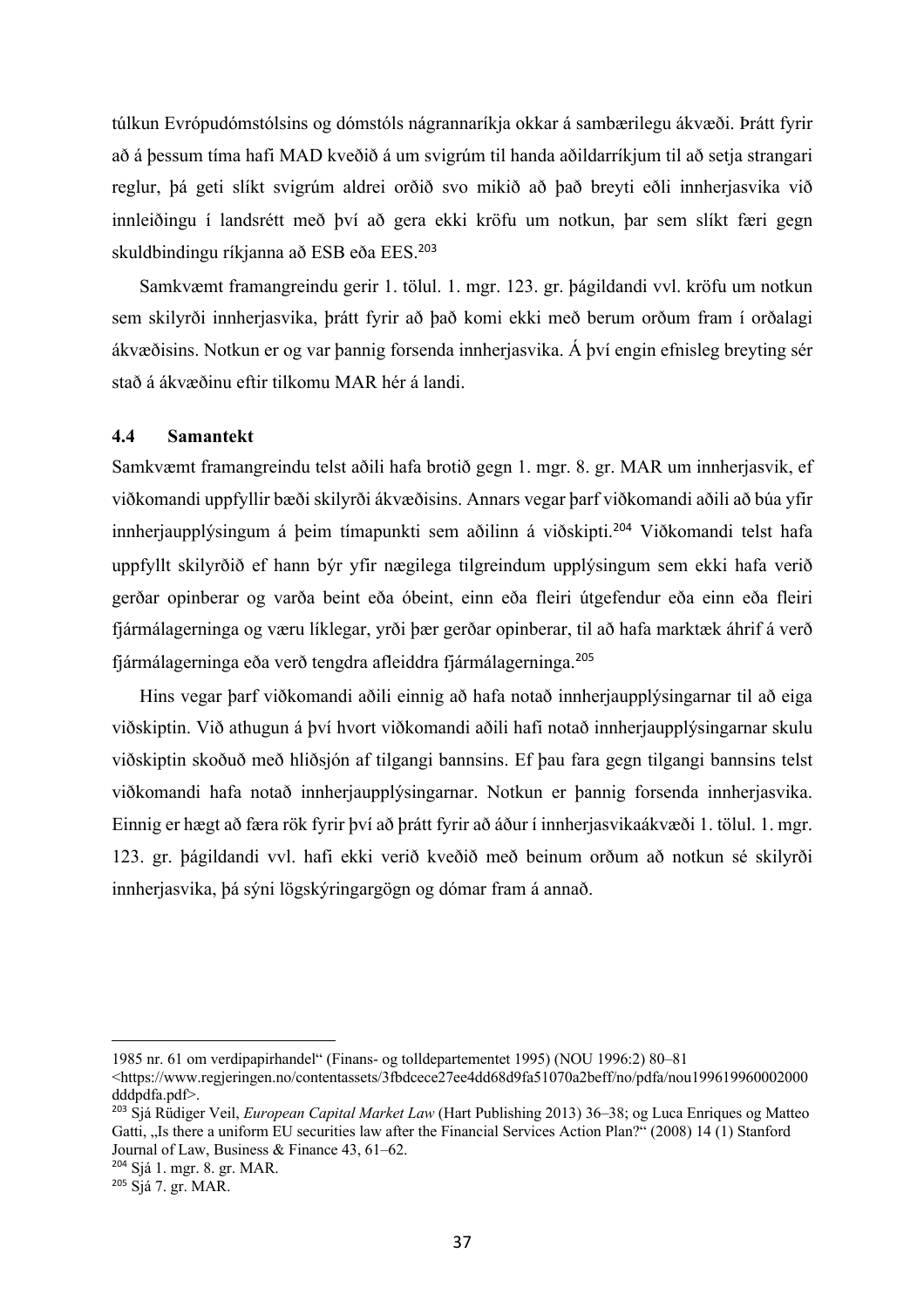# **5. Hvaða háttsemi telst ekki notkun innherjaupplýsinga samkvæmt banninu við innherjasvikum?**

### **5.1 Almennt**

Samkvæmt því sem að framan hefur verið greint frá er ljóst að undir ákvæði 1. mgr. 8. gr. MAR falla einungis viðskipti sem uppfylla skilyrði ákvæðisins. Það er að aðili eigi viðskipti á meðan hann býr yfir innherjaupplýsingum og að viðkomandi hafi notað innherjaupplýsingarnar til að eiga viðskiptin. Skulu skilyrði ákvæðisins skoðuð með hliðsjón af tilgangi bannsins. Undir bannið falla þannig ekki önnur viðskipti aðila en þau sem teljast fela í sér notkun innherjaupplýsinga. Í fyrsta lagi falla þannig ekki undir ákvæðið viðskipti sem löglega eru undanþegin ákvæðinu, en slíkar undanþágur er að finna í 5., 6. og 9. gr. MAR. Sú háttsemi sem löglega er undanþegin 1. mgr. 8. gr. MAR fellur ekki undir það ákvæði sökum þess að það uppfyllir ekki skilyrði ákvæðisins um notkun innherjaupplýsinga.<sup>206</sup> Nánar er farið ofan í undanþágurnar í 5.2 kafla.

Þótt háttsemi falli ekki undir undanþágurnar þýðir það ekki að háttsemin falli sjálfkrafa undir ákvæði 1. mgr. 8. gr. MAR, heldur þarf háttsemin að uppfylla bæði skilyrði ákvæðisins til að falla þar undir. Í öðru lagi falla þannig ekki undir ákvæðið viðskipti aðila sem ekki fara gegn tilgangi bannsins. Aðili telst ekki hafa notað innherjaupplýsingar, nema þær fari gegn tilgangi bannsins og því má gagnálykta að háttsemi sem fer ekki gegn tilgangi bannsins teljist ekki vera notkun innherjaupplýsinga.<sup>207</sup> Nánar er farið ofan í þá háttsemi sem telst ekki fara gegn tilgangi bannsins í 5.3. kafla.

## **5.2 Lögbundnar undanþágur**

Í MAR er að finna ýmsar lögbundnar og viðurkenndar undanþágur frá 1. mgr. 8. gr. MAR sem veita aðilum heimild til að eiga viðskipti með fjármálagerninga, þrátt fyrir á þeim tímapunkti sem viðskiptin fara fram þá búa viðkomandi aðilar yfir innherjaupplýsingum. Eru slíkar undanþágur byggðar á þeim rökum að háttsemin sem þær tilgreina teljist ekki fela í sér notkun innherjaupplýsinga og því sé skilyrði ákvæðisins ekki uppfyllt.

Í 9. gr. MAR er að finna slíka undanþágu. Í 2. mgr. 9. gr. MAR er fjallað um ábyrgð viðskiptavaka og aðila er hafa heimild til að framkvæma fyrirmæli fyrir hönd þriðja aðila þegar viðskiptavaki eða framkvæmdaaðili býr yfir innherjaupplýsingum. Í 3. mgr. 9. gr. MAR er fjallað um viðskipti sem framkvæmd eru til að uppfylla gjaldfallna samningsskyldu, sem komin var til áður en innherjaupplýsingarnar komust í hendur aðila samningsins. Í 4. mgr. 9. gr. MAR

<sup>206</sup> Alþt. 2020-2021, A-deild, þskj. 992 – 584. mál, greinargerð með lagafrumvarpi.

<sup>207</sup> Alþt. 2020-2021, A-deild, þskj. 992 – 584. mál, greinargerð með lagafrumvarpi.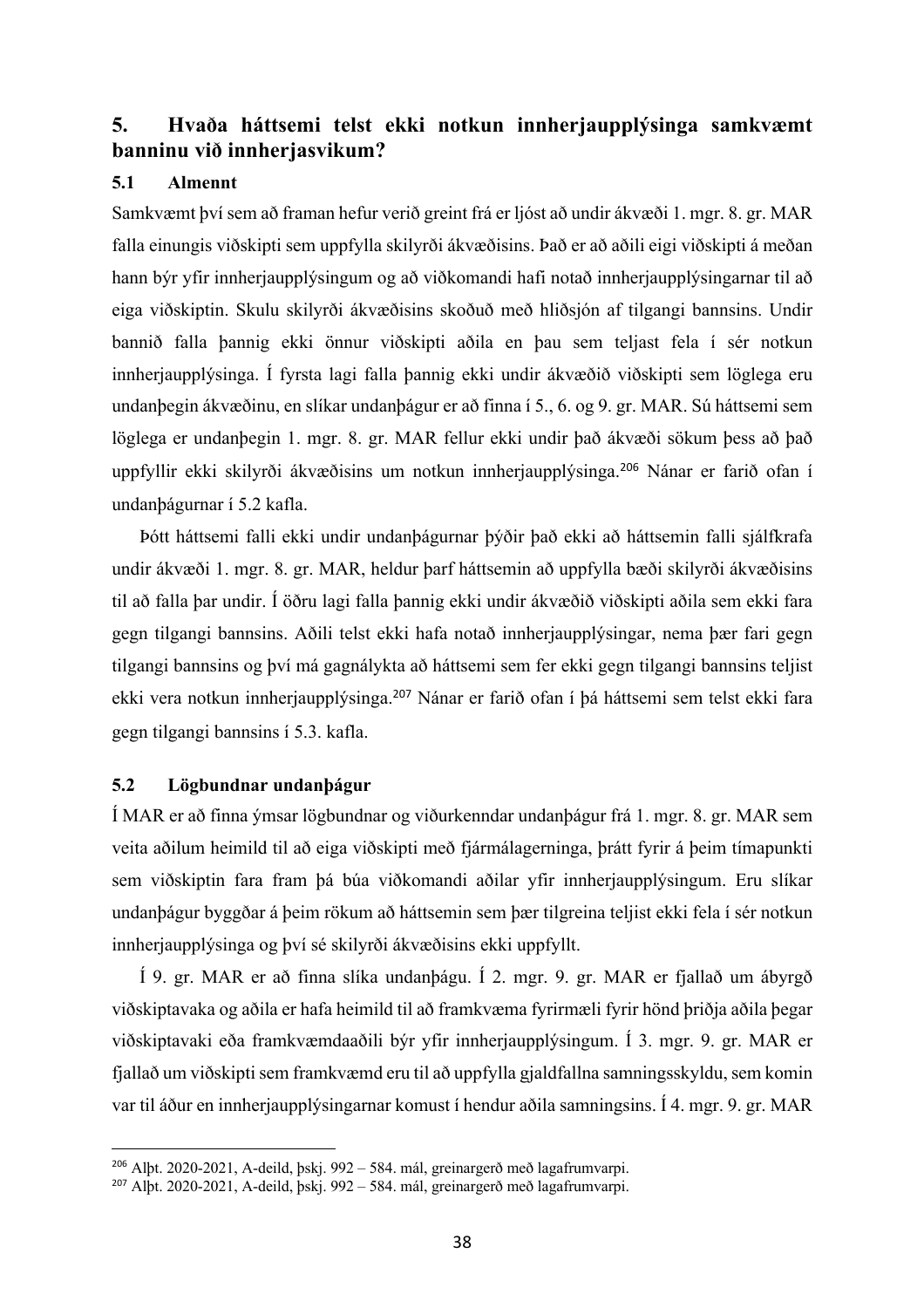er fjallað um yfirtöku og samruna sem gerðir eru eftir að aðilar hafa komist yfir innherjaupplýsingar. Í 5. mgr. 9. gr. MAR er fjallað um þær aðstæður þar sem ákvörðun einstaklings um að eiga viðskipti byggjast á eigin vitneskju. Í 6. gr. MAR er svo að finna undanþágu er veitir ríkinu, Seðlabanka Íslands eða aðilum sem annast viðskipti fyrir þeirra hönd, heimild til að eiga viðskipti, þrátt fyrir að búa yfir innherjaupplýsingum, enda séu viðskiptin liður í stefnu ríkisins. Í 5. gr. MAR er að finna aðra undanþágu er veitir aðilum heimild að eiga viðskipti með eigin hluti í endurkaupaáætlunum og verðjöfnun fjármálagerninga, þrátt fyrir að búa yfir innherjaupplýsingum á þeim tíma. Öll framangreind viðskipti teljast ekki fela í sér notkun innherjaupplýsinga og því eru þau undanþegin 1. mgr. 8. gr. MAR.<sup>208</sup>

# *5.2.1 Gjaldfallin samningsskylda*

Sú staða getur komið upp að aðilar semji um að eiga viðskipti á ákveðnum tíma og á ákveðnu verði í framtíðinni. Á þeim tíma sem aðilarnir stofna til viðskiptanna þá býr hvorugur aðilanna yfir innherjaupplýsingum. Hins vegar þegar viðskiptin koma til framkvæmda þá hefur annar aðilinn komist yfir innherjaupplýsingar. Við fyrstu sýn virðist sem svo að framkvæmd slíkra viðskipta fari gegn innherjasvikaákvæðinu. Hins vegar er að finna undanþágu í 3. mgr. 9. gr. MAR sem heimilar viðkomandi aðilum að framkvæma slík viðskipti.<sup>209</sup>

Undanþáguheimild 3. mgr. 9. gr. MAR er byggð á þeim rökum að skilyrði 1. mgr. 8. gr. MAR séu ekki uppfyllt.<sup>210</sup> Í fyrsta lagi gerir 1. mgr. 8. gr. MAR kröfu um að viðkomandi hafi búið yfir innherjaupplýsingum þegar til viðskiptanna var stofnað. En við þessar aðstæður bjó hvorugur aðilanna yfir innherjaupplýsingum þegar til viðskiptanna var stofnað, heldur komu þær til eftir að til viðskiptanna var stofnað og áður en viðskiptin komu til framkvæmda. Telst því fyrra skilyrði innherjasvikaákvæðisins ekki uppfyllt. Í öðru lagi gerir 1. mgr. 8. gr. MAR kröfu um að viðkomandi hafi notað innherjaupplýsingarnar til að eiga viðskiptin. Við þessar aðstæður er viðkomandi einungis að framkvæma viðskiptin til að fullnægja gjaldfallinni samningsskyldu, sem stofnað var til áður en hlutaðeigandi aðili komst yfir innherjaupplýsingarnar.<sup>211</sup> Innherjaupplýsingar þessar hafa þannig ekki nein áhrif á viðskiptin, þar sem viðkomandi aðili hefur ekki val um hvort viðskiptin fari fram eða ekki. Viðkomandi er einungis að sinna gjaldfallinni samningsskyldu sem hann stofnaði til áður en hann komst

<sup>208</sup> Sjá Alþt. 2020-2021, A-deild, þskj. 992 – 584. mál greinargerð með lagafrumvarpi.

<sup>209</sup> Sjá 1. mgr. 8. gr. MAR, sbr. 3. mgr. 9. gr. MAR.

<sup>210</sup> Sjá 3. mgr. 9. gr. MAR. Svipað ákvæði var áður að finna í 3. mgr. 2. gr. MAD.

<sup>211</sup> Sjá 3. mgr. 9. gr. MAR.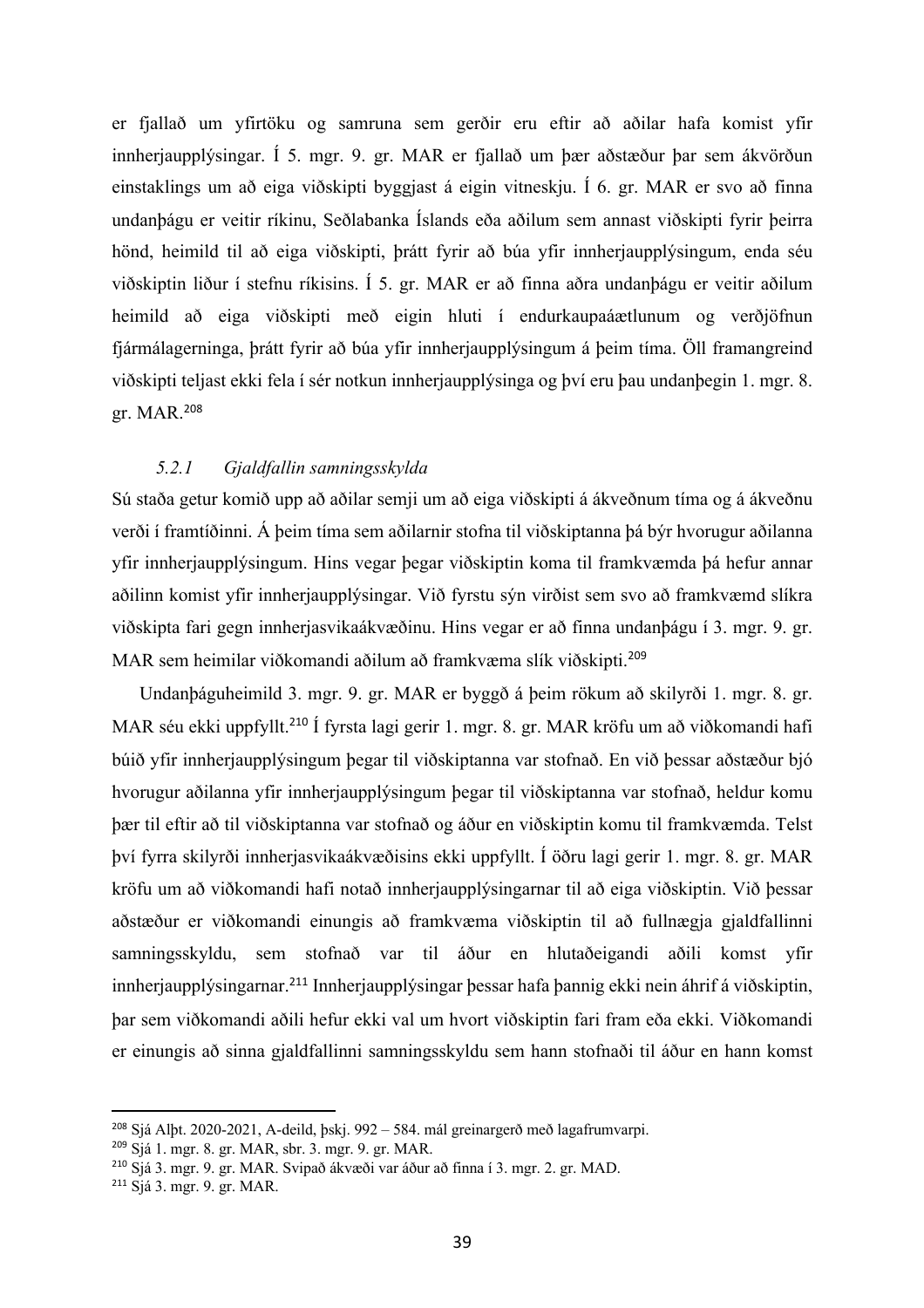yfir innherjaupplýsingar. Viðkomandi telst þannig ekki hafa notað innherjaupplýsingarnar í skilningi ákvæðisins, þar sem samningurinn var gerður í góðri trú og ekki til að sniðganga bannið gegn innherjasvikum. Tilgangur 3. mgr. 9. gr. MAR er þannig að gera viðkomandi aðilum kleift að framkvæma þessi viðskipti, þar sem þeim hagsmunum sem 1. mgr. 8. gr. MAR er ætlað að vernda er ekki stefnt í hættu.<sup>212</sup>

Gildir þetta undanþáguákvæði um alla samninga þar sem kveðið er á um skyldu til að eiga viðskipti síðar. Ákvæðið á þannig við um alla framvirka samninga, en með framvirkum samningum er átt við óframseljanlegan samning þar sem kveðið er á um skyldu samningsaðila til að kaupa eða selja tiltekna eign fyrir ákveðið verð á fyrirframákveðnum tíma.<sup>213</sup> Ákvæðið á einnig við um aðra samninga er kveða á um skyldu til að eiga viðskipti síðar. Þannig nær ákvæðið til valréttarsamninga, þ.e. kaup- og söluréttarsamninga þegar aðili er skyldugur til að eiga viðskipti síðar til að uppfylla samningsskyldur valréttarsamningsins.<sup>214</sup> Ákvæðið nær þannig yfir aðstæður þar sem kaupandi og seljandi gera með sér kaupréttarsamning og á þeim tímapunkti býr hvorugur aðilanna yfir innherjaupplýsingum. Hins vegar á gjalddaga kaupréttarsamningsins hefur seljandi samningsins komist yfir innherjaupplýsingar. Ef kaupandinn, sem ekki býr yfir innherjaupplýsingum, vill nýta kaupréttinn þá á seljandinn rétt á að framkvæma kaupréttinn án tillits til innherjaupplýsinganna sem hann býr nú yfir. Við þessar aðstæður er seljandinn ekki skyldugur til að upplýsa kaupandann um aðgang sinn að innherjaupplýsingum, þar sem slíkt færi mögulega gegn ákvæði 10. gr. MAR um ólögmæta miðlun innherjaupplýsinga. Þessi undanþága er byggð á þeim rökum að seljandinn hefur ekki val um annað þar sem valið um nýtingu á kauprétti er í höndum kaupanda sem ekki býr yfir innherjaupplýsingum. Seljandinn er þar með skyldugur að uppfylla samningsskyldur sínar samkvæmt kaupréttarsamningi milli aðilanna. Það sama á við þegar um söluréttarsamning er að ræða og kaupandinn býr yfir innherjaupplýsingum þegar samningurinn er kominn til framkvæmdar, en seljandi vill samt sem áður nýta sér sölurétt sinn. Telst þetta ekki fara gegn skilyrði 1. mgr. 8. gr. MAR þar sem aðilinn er bundinn af ákvörðun hins aðilans um nýtingu á valrétti sínum.<sup>215</sup>

<sup>&</sup>lt;sup>212</sup> Sjá Jesper Lau Hansen, "Article 9: Legitimate behaviour" í Marco Ventoruzzo og Sebastian Mock (ritstj.), *Market Abuse Regulation: Commentary and Annotated Guide* (Oxford University Press 2017) 265-266. <sup>213</sup> Alþt. 2006-2007, A-deild, þskj. 1089 - 691. mál, athugasemdir við 2. gr.; Sjá einnig góða umfjöllun um framvirka samninga hjá sama heimild 265.

<sup>214</sup> Með kaupréttarsamningi er átt við samning er veitir aðilum rétt til að kaupa undirliggjandi eign á tilteknu tímabili eða innan tiltekins tíma fyrir ákveðið verð. Með söluréttarsamningi er átt við samning er veitir aðila rétt til að selja undirliggjandi eign á tilteknu tímabili eða innan tiltekins tíma fyrir ákveðið verð. Verðmæti þeirra ræðst svo af því hver verðþróunin er á hlutunum í félaginu. Sjá nánari umfjöllun um kaup- og söluréttarsamninga hjá Aðalsteinn E. Jónasson, *Markaðssvik* (n. 1) 397–402.

<sup>215</sup> Sjá a-lið 3. mgr. 9. gr. MAR.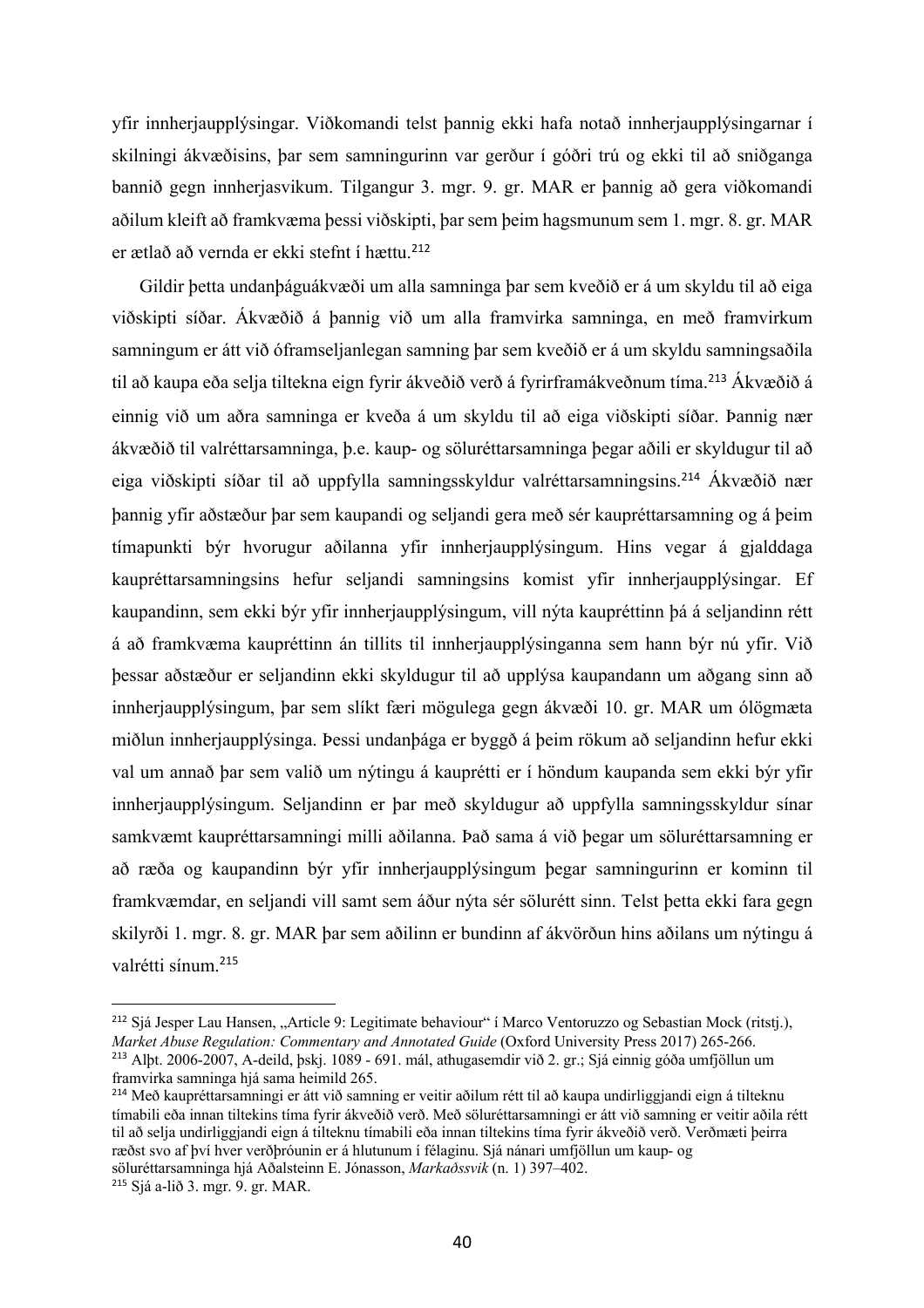Samkvæmt framangreindu falla einungis undir undanþágureglu 3. mgr. 9. gr. MAR samningar sem kveða á um skyldu til að eiga viðskipti síðar. Sambærilegt ákvæði var áður að finna í 1. tölu. 3. mgr. 123. gr. þágildandi vvl. og ætla má að engin efnisleg breyting verði á túlkun ákvæðisins eftir tilkomu MAR hér á landi, þrátt fyrir að einhver munur sé á orðalagi ákvæðanna.<sup>216</sup>

## *5.2.2 Viðskipti samkvæmt samningsbundinni skyldu um viðskiptavaka*

Algengt er að aðilar semji við einstaklinga eða fyrirtæki, sem starfa á fjármálamarkaði, um að sinni fyrir sig ákveðinni þjónustu. Þeir aðilar sem sinna slíkri þjónustu eru gjarnan kallaðir viðskiptavakar, en með viðskiptavaka er átt við aðila sem starfar á fjármálamörkuðum og gefur sig jafnan út fyrir að vilja eiga viðskipti fyrir eigin reikning með því að kaupa og selja fjármálagerninga með eiginfjármagni sínu á verði sem hann ákveður.<sup>217</sup> Viðskiptavakar gegna mikilvægu hlutverki á markaðnum þar sem þeir kaupa og selja þá flokka verðbréfa sem þeir hafa tekið að sér að sjá um á auglýstu verði, jafnvel þótt að engir aðrir kaupendur eða seljendur finnast á markaðnum. Þannig jafnar viðskiptavakinn þær sveiflur sem geta orðið á endursölumarkaði og tryggir að ávallt sé til staðar kaup- og sölutilboð til að svara og ýta undir framboð og eftirspurn fjárfesta. Viðskiptavakar stuðla þannig að því að eðlilegt markaðsverð myndist á viðkomandi fjármálagerningum sem hann hefur til umsjónar.<sup>218</sup> Um starfsemi viðskiptavaka gilda lög nr. 115/2021 um markaði fyrir fjármálagerninga og skortsölureglugerð Evrópuþingsins og ráðsins nr. 236/2012/ESB. 219

Á meðan viðskiptavaki sinnir þjónustu sinni eru allar líkur á því að hann komist yfir innherjaupplýsingar um eitt eða fleiri verðbréf sem hann á viðskipti með. Á þetta sérstaklega við þar sem að um fjármálafyrirtæki er að ræða, en fjármálafyrirtæki hafa oft marga starfsmenn sem sinna þessari þjónustu fyrir sig. Til þess að viðskiptavakar geti haldið áfram að sinna samningsbundinni skyldu um viðskiptavakt, er þeim veitt undanþága frá banninu við innherjasvikum og er hana að finna í a-lið 2. mgr. 9. gr. MAR. Áður var sambærilega heimild að finna í 2. tölul. 3. mgr. 123. gr. þágildandi vvl. Undanþága þessi er efnislega sambærileg þeirri sem MAR hefur að geyma, þrátt fyrir að orðalag ákvæðanna sé að einhverju leyti frábrugðið.

<sup>216</sup> Sjá samanburð á orðalagi 1. tölul. 3. mgr. 123. gr. þágildandi vvl. og 3. mgr. 9. gr. MAR.

<sup>217</sup> Sjá 67. tölul. 1. mgr. 4. gr. laga nr. 115/2021 um markaði fyrir fjármálagerninga, en þar er hugtakið viðskiptavaki skilgreint.

<sup>&</sup>lt;sup>218</sup> Sjá umfjöllun um mikilvægi viðskiptavaka hjá Aðalsteinn E. Jónasson, "'Nýta...til öflunar...' : misnotkun sem skilyrði innherjasvika" (n. 112) 306.

<sup>219</sup> Sjá í þessu samhengi Lög nr. 115/2021 um markaði fyrir fjármálagerninga og Reglugerð Evrópuþingsins og ráðsins nr. 236/2012/ESB frá 14. mars 2012 um skortsölu og tiltekna þætti skuldatrygginga [2012] OJ L86/1.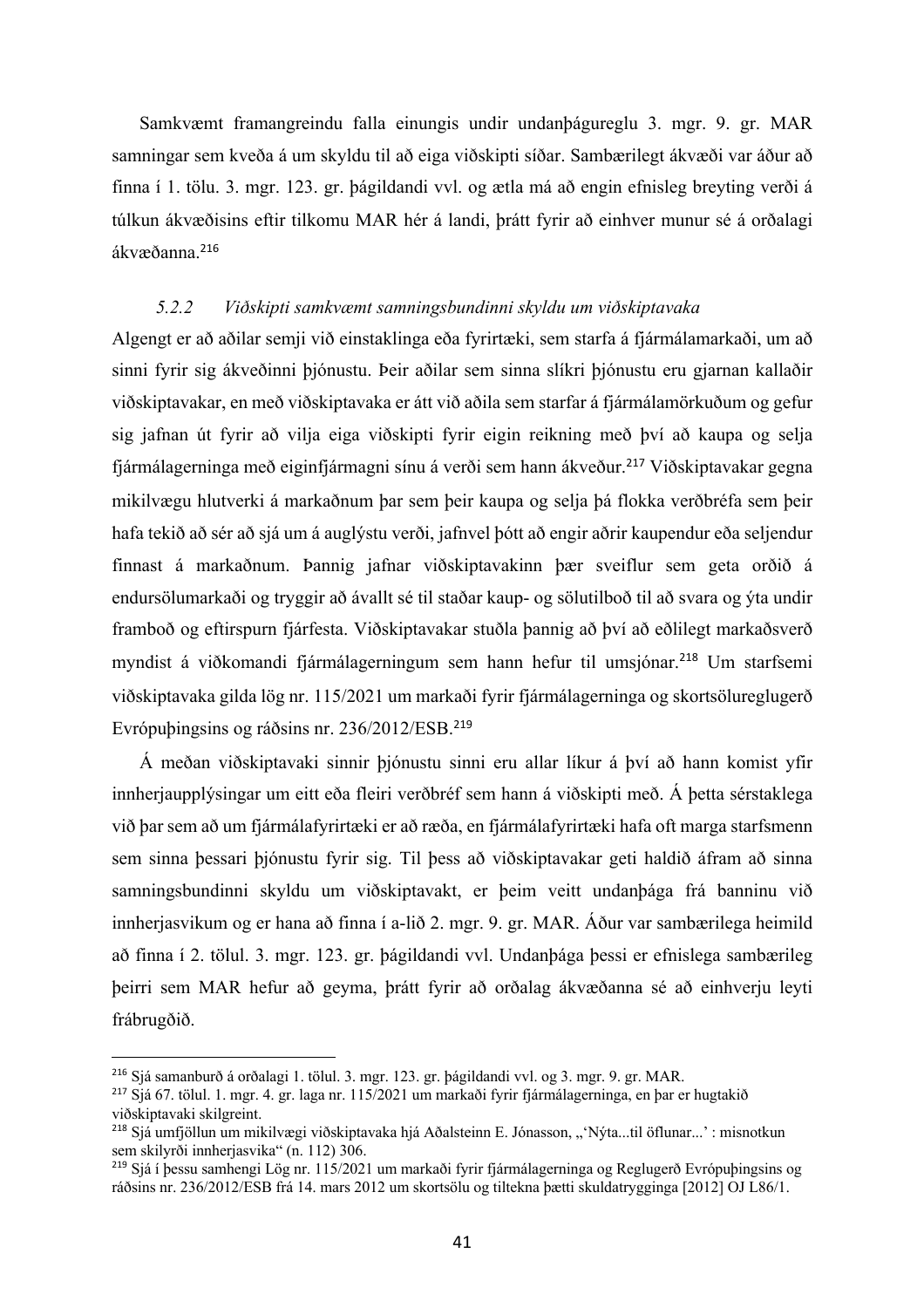Undanþága þessi gildir svo lengi sem viðskiptavakar noti ekki það forskot sem þeir hafa stöðu sinnar vegna.<sup>220</sup> Þannig telst viðskiptavaki ekki hafa brotið gegn innherjasvikaákvæðinu ef viðskiptin fara fram á lögmætan hátt í eðlilegu sambandi við starfsemi hans sem viðskiptavaka.<sup>221</sup> Til þess að meta hvort að viðskiptin hafi verið í eðlilegu sambandi við starfsemi viðskiptavakans í skilningi a-liðar 2. mgr. 9. gr. MAR er skoðað bæði viðskiptamynstur viðskiptavakans og annarra viðskiptavaka sem eiga viðskipti með sömu eða svipuð verðbréf á sama tíma.<sup>222</sup> Þannig er litið til þess hvað sé eðlilegt að skynsamur viðskiptavaki geri á þessum tíma, svo hægt sé að meta hvort viðskiptavakinn hafi í raun og veru notað innherjaupplýsingarnar með því að eiga viðskipti sem eru ekki í samræmi við þetta viðskiptamynstur.<sup>223</sup>

Viðskiptavaki telst þannig hafa brotið gegn innherjasvikaákvæðinu ef athugun á viðskiptamynstri viðskiptavakans leiði í ljós að frávik frá venjulegu viðskiptamynstri á þann hátt að viðskiptavakinn telst vera nota innherjaupplýsingarnar til að fá ósanngjarnan ávinning öðrum óupplýstum fjárfestum í óhag.<sup>224</sup> Þannig er í grundvallaratriðum framkvæmt sama mat og framkvæmt er samkvæmt 1. mgr. 8. gr. MAR, til að athuga hvort ákvæði a-liðar 2. mgr. 9. gr. eigi við. Viðskiptavakar eru í rauninni að sinna samningsbundinni skyldu sinni á sama hátt og gert er í 3. mgr. 9. gr. MAR er kveða á um gjaldfallna samningsskyldu, sbr. fyrri umfjöllun. Geta þeir því einfaldlega ekki hætt við ákveðin viðskipti eða farið gegn umsömdum fyrirmælum vegna þess að þeir hafa komist yfir innherjaupplýsingar um tiltekinn útgefanda eða fjármálagerninga. Undanþáguregla þessi tryggir þannig að viðskiptavakar geti sinnt starfi sínu með fullnægjandi hætti.

### *5.2.3 Viðskipti samkvæmt fyrirmælum viðskiptavinar*

Aðilar semja oft við aðra aðila, oftast fjármálafyrirtæki, að sjá um fyrir sig að framkvæma viðskipti eða sjá um milligöngu viðskipta samkvæmt fyrirmælum sínum um slíkt. Sú staða getur komið upp að fjármálafyrirtækið eða aðilinn sem sér um framkvæmd viðskiptanna fái aðgang að innherjaupplýsingum um útgefandann eða fjármálagerninginn. Til álita kemur hvort að við framkvæmd slíkra viðskipta gerist aðilinn þar með sekur um innherjasvik. Hins vegar

<sup>220</sup> Sjá a-lið 2. mgr. 9. gr. MAR.

<sup>221</sup> Sjá a-lið 2. mgr. 9. gr. MAR.

 $222$  Hansen, "Article 9: Legitimate behaviour" (n. 212) 263.

<sup>223</sup> sama heimild.

<sup>224</sup> Sjá 1. mgr. 8. gr. MAR, sbr. 23. tölul. formála MAR og a-lið 2. mgr. 9. gr. MAR.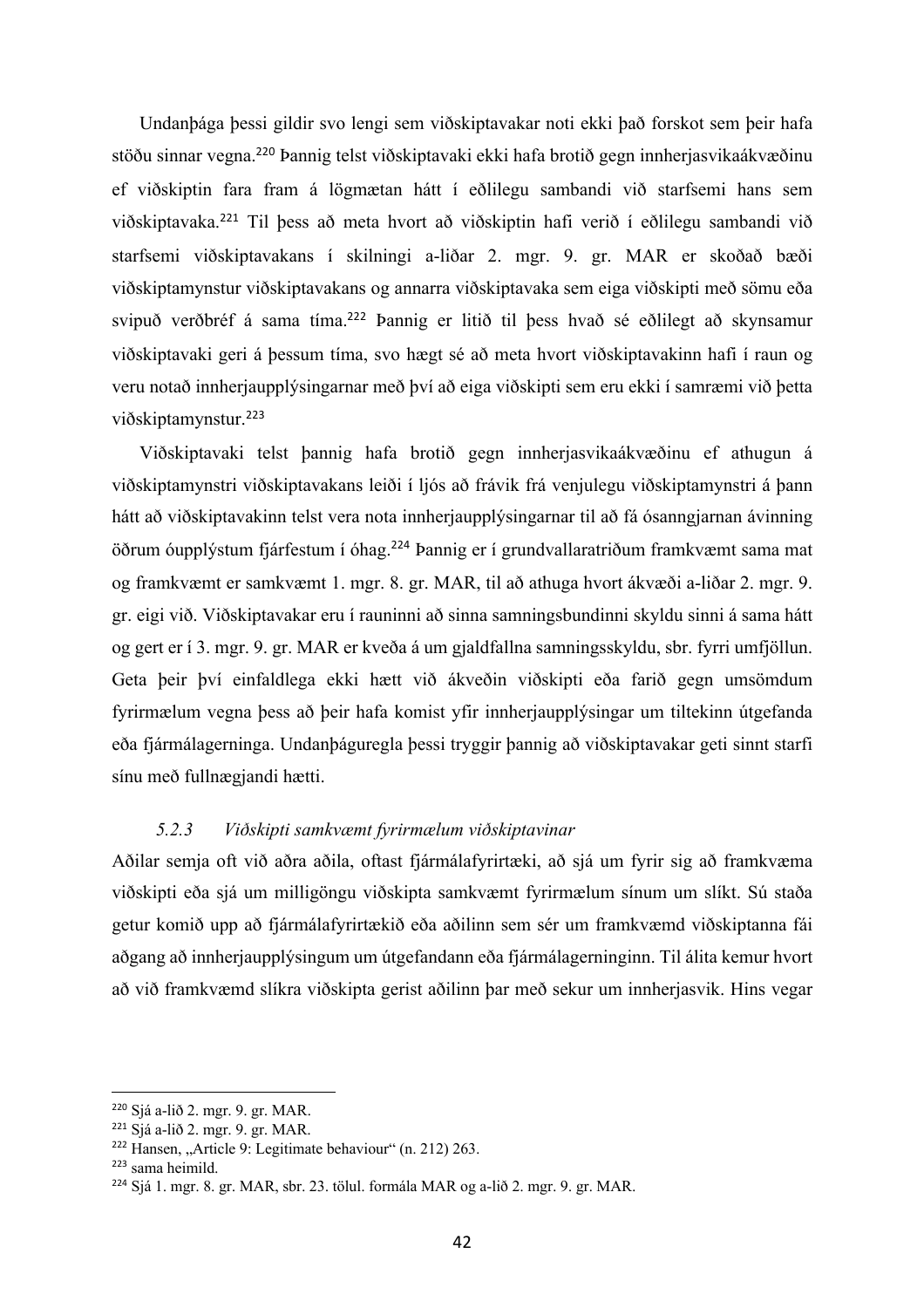eru viðskipti sem framkvæmd eru samkvæmt fyrirmælum viðskiptavina sinna undanþegin 1. mgr. 8. gr. MAR, ef skilyrði b-liðar 2. mgr. 9. gr. MAR eru uppfyllt.<sup>225</sup>

Í fyrsta lagi gerir undanþágan kröfu um að aðilinn sem framkvæmdir fyrirmælin, hafi leyfi til þess að annast framkvæmd viðskiptafyrirmælanna fyrir þriðja aðila.<sup>226</sup> Ólíkt því sem áður var að finna í 2. tölul. 3. mgr. 123. gr. þágildandi vvl., þá er ekki sjálfgefið að fjármálafyrirtæki sem hefur leyfi til að móttaka og miðla fyrirmælum viðskiptavina sinna geti nýtt sér þessa undanþágu, heldur þurfa þeir einnig að hafa aflað sér sérstaks leyfis til að framkvæma fyrirmælin.<sup>227</sup>

Í öðru lagi gerir undanþágan kröfu um að viðskiptin fari fram samkvæmt nákvæmum og afmörkuðum fyrirmælum viðskiptavina um kaup eða sölu á ákveðnum fjármálagerningum, til aðila sem annast framkvæmd viðskiptanna fyrir hann. Fjármálafyrirtækið eða aðilinn sem framkvæmir fyrirmælin eiga hvorki frumkvæði að viðskiptunum né taka þeir sjálfir ákvörðun um að eiga viðskiptin, heldur eru þeir einungis að framkvæma viðskiptin fyrir viðskiptavini sína samkvæmt beinum fyrirmælum þeirra um svo og er slíkt gert í eðlilegu sambandi við starf, stöðu og skyldur þeirra.<sup>228</sup> Þurfa fyrirmælin því að vera nákvæm svo undanþága þessi eigi við. Ef aðili framkvæmir einfaldlega fyrirmæli frá viðskiptavini sínum og fyrir reikning þess aðila án þess að hafa nokkur áhrif á pöntunina, þá skiptir engu máli hvort viðkomandi hafi búið yfir innherjaupplýsingum eða ekki. Því viðkomandi var einungis að uppfylla samningsskyldu sína um framkvæmd viðskipta og felur slík framkvæmd ekki í sér notkun innherjaupplýsinga skv. 1. mgr. 8. gr. MAR, þar sem framkvæmdin hefur ekki áhrif á fyrirskipunina á nokkurn hátt. Hins vegar ef að aðilinn reynir að hafa áhrif á fyrirskipunina með því að ráðleggja eða hvetja viðkomandi að haga viðskiptum sínum með ákveðnum hætti, á meðan hann býr yfir innherjaupplýsingum, gerist hann þar með sekur um brot gegn 2. mgr. 8. gr. MAR, sbr. b-lið 14. gr. sömu reglugerðar. <sup>229</sup> Einu ráðleggingarnar sem viðkomandi má veita, er ráðlegging á grundvelli almennra greininga á viðkomandi útgefanda eða fjármálagerningi, ef viðskiptavinur óskar þess af fyrra bragði. 230

Samkvæmt framangreindu falla viðskipti sem framkvæmd eru vegna beinna fyrirmæla viðskiptavina ekki undir 1. mgr. 8. gr. MAR. Sambærilegt ákvæði var áður að finna í 2. tölul.

<sup>225</sup> Sjá b-lið 2. mgr. 9. gr. MAR. Sambærilegt ákvæði var áður að finna í 18. og 30. tölul. formála MAD.

<sup>226</sup> Sjá fyrstu orð b-liðar 2. mgr. 9. gr. MAR.

<sup>227</sup> Sjá samanburð á orðalagi 2. tölul. 3. mgr. 123. gr. þágildandi vvl. og núgildandi b-lið 2. mgr. 9. gr. MAR.

<sup>228</sup> Sjá b-lið 2. mgr. 9. gr. MAR. Sjá í þessu sambandi einnig Knut Bergo, *Børs- og verdipapirrett* (Cappelen akademisk forlag 2004) 283.

 $229$  Hansen, "Article 9: Legitimate behaviour" (n. 212) 264.

<sup>&</sup>lt;sup>230</sup> Albt. 2002-2003, A-deild, bskj.  $383 - 347$ , mál., athugasemd við 44. gr.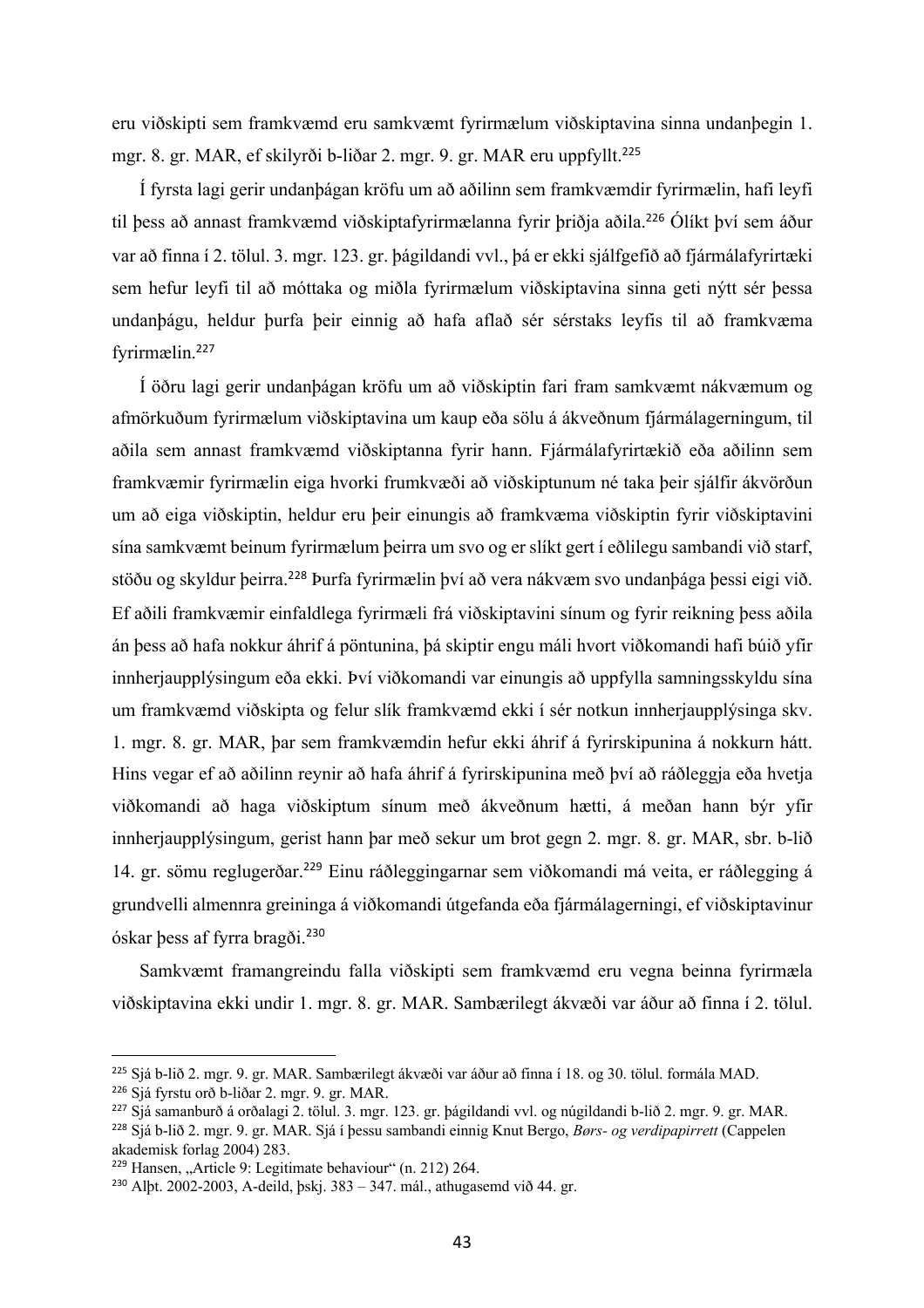3. mgr. 123. gr. þágildandi vvl. en ætla má að engin efnisleg breyting eigi sér stað á reglunni, þrátt fyrir að orðalag ákvæðisins sé frábrugðið því sem er að finna í MAR.<sup>231</sup>

#### *5.2.4 Fyrirhugaður samruni eða yfirtökur á skráðu félagi*

Sú staða getur komið upp að félag A hefur áhuga á sameinast öðru félagi B eða taka yfir annað skráð félag B.<sup>232</sup> Áður en ákvörðun um slíkt er tekin þá er nauðsynlegt að félag A fái upplýsingar um stöðu félagsins B sem fyrirhugað er að taka yfirtöku eða sameinast, svo að félagið geti tekið upplýsta ákvörðun um að hvort og hvernig framkvæma eigi viðskiptin. Ef félag A hefur ekki aðgang að nauðsynlegum upplýsingum um stöðu félagsins, þá getur félagið ekki verðlagt hlutina í samræmi við eðlilegt markaðsvirði þeirra. Þannig ef félag A fær ekki aðgang að upplýsingum um t.d. slæma fjárhagslega stöðu félags B, þá getur það orðið til þess að verðtilboðið sem félag A leggur fram sé ekki í samræmi við virði hlutanna og þannig skapi félag B sér mögulega skaðabótaskyldu. Svo að félag A geti sinnt aðgæsluskyldu sinni og félag B geti sinnt upplýsingaskyldu sinni, þá er nauðsynlegt að félag A geti fengið aðgang að öllum nauðsynlegum upplýsingum um félag B.

Þar sem félagi B er hins vegar óheimilt að miðla innherjaupplýsingum til væntanlegs kaupanda,<sup>233</sup> þá hefur félagi A verið veitt heimilt til þess að framkvæma ákveðnar rannsóknaraðgerðir til að afla nauðsynlegra upplýsinga, t.d. með áreiðanleikakönnunum. 234 Með áreiðanleikakönnunum er átt við að framkvæmd er ítarleg rannsókn ásamt skýrslugjöf á stöðu og starfsemi félags B, af hálfu félagsins A, vegna fyrirhugaðar samruna eða yfirtöku á félagi B.<sup>235</sup> Með framkvæmd áreiðanleikakannanna er kannað og dregið fram þau atriði í rekstri, fjárhagi og lagaumhverfi félagsins B, sem geta skipt félagi A máli við ákvörðun um fyrirhugaðan samruna eða yfirtöku á félagi B. Með áreiðanleikakönnun er verið að upplýsa félag A um aðstæður innan félags B, svo að félag A geti tekið upplýsta ákvörðun um samruna

<sup>&</sup>lt;sup>231</sup> Siá umfjöllun um samanburð 2. tölul. 3. mgr. 123. gr. þágildandi vvl. og b-lið 2. mgr. 9. gr. MAR hjá Aðalsteinn E. Jónasson, *Markaðssvik* (n. 1) 378–379.

<sup>232</sup> Talað er um félag A og félag B, til aðgreiningar á tveimur félögum, svo ekki sé ruglast í texta hvort félagið sé verið að ræða um.

<sup>233</sup> Sjá 10. gr. MAR er fjallar um ólögmæta miðlun innherjaupplýsinga. Sambærilegt ákvæði var áður að finna í 2. tölul. 1. mgr. 123. gr. þágildandi vvl.

<sup>&</sup>lt;sup>234</sup> Á ensku: "due diligence".

<sup>&</sup>lt;sup>235</sup> Er betta í samræmi við bá skilgreiningu á enska hugtakinu "due diligence" sem er að finna hjá Paul Krüger Andersen og Nis Jul Clausen, *Børsretten* (5. udgave, Jurist- og Økonomforbundets Forlag 2014) 468, en þar eru áreiðanleikakannanir skilgreindar sem "ítarleg rannsókn ásamt skýrslugjöf um fjárhagslega stöðu félags o.fl. sem gerð er í tengslum við samruna, kaup á hlutafé og útboð að tilhlutan kaupanda".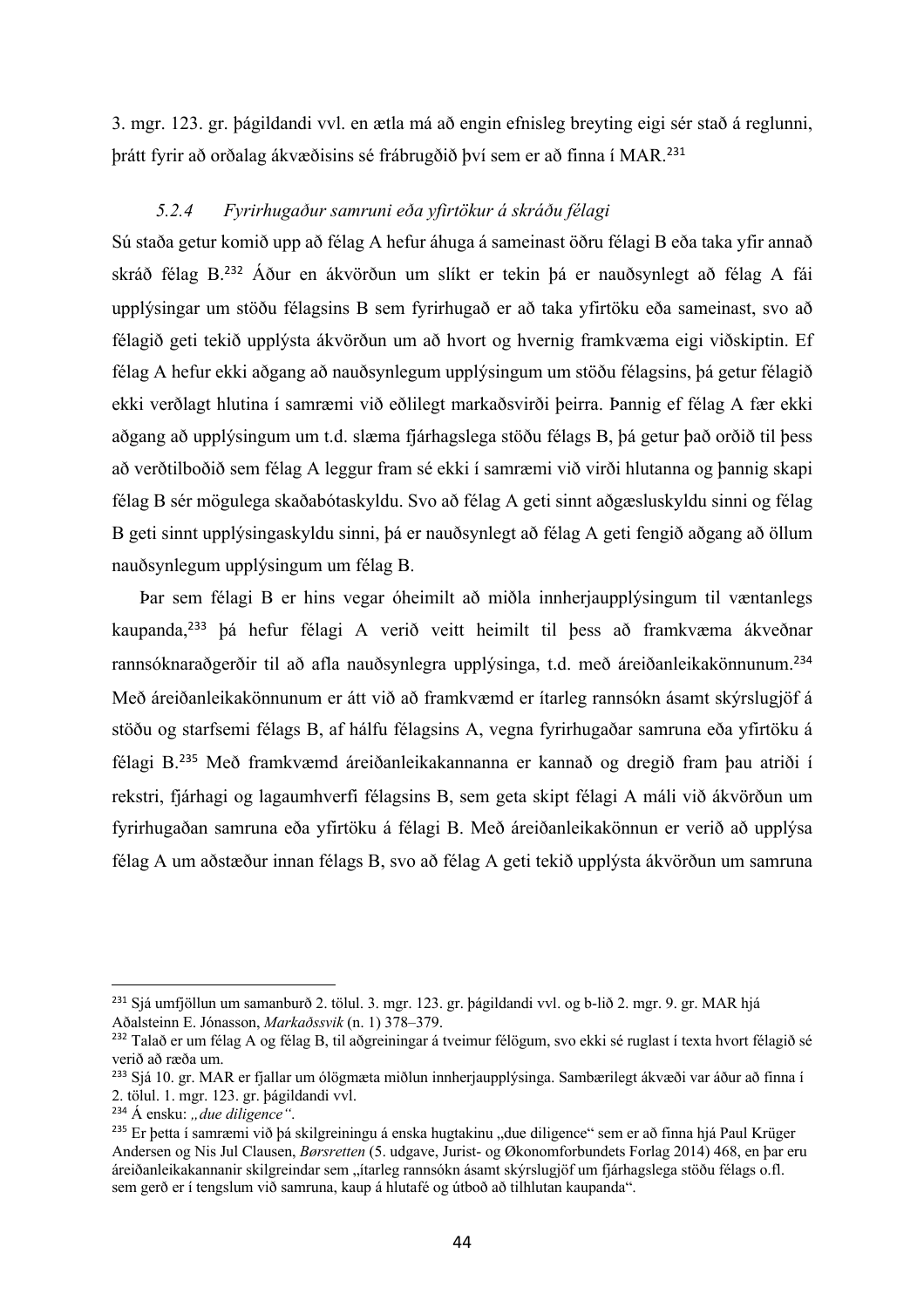eða yfirtöku á félagi B. Þannig er með áreiðanleikakönnunum stuðlað að því að bæði félögin séu jafn upplýst og sitji þannig við sama borðið þegar kemur að framkvæmd viðskiptanna.<sup>236</sup>

Við framkvæmd slíkra kannanna er nánast óhjákvæmilegt að félag A komist yfir innherjaupplýsingar um félag B.<sup>237</sup> Við slíkar aðstæður vakna upp álitamál hvort félag A geti í framhaldinu tekið ákvörðun um samruna eða yfirtöku þar sem slíkt gæti falið í sér notkun innherjaupplýsinga.<sup>238</sup> Hins vegar hefur þessum félögum verið veitt undanþága við þessar aðstæður skv. 4. mgr. 9. gr. MAR til að framkvæma yfirtöku eða samruna við félagið þrátt fyrir að hafa fengið aðgang að innherjaupplýsingum. Þó á undanþágan einungis við ef upplýsingarnar eru eingöngu notaðar í þeim tilgangi að framkvæma samrunann eða yfirtökuna.<sup>239</sup>

Undanþáguregla þessi er takmörkuð að mörgu leyti. Í fyrsta lagi er undanþágureglan takmörkuð við þær aðstæður þar sem innherjaupplýsinga er aflað með löglegum hætti við framkvæmd yfirtökunnar eða samrunans. Það er með áreiðanleikakönnunum eða sambærilegum upplýsingaöflunum á félagi B eða þær upplýsingar sem stjórn félags B veitir félagi A við framkvæmd yfirtöku eða samrunans. Þetta ákvæði nær þannig ekki til innherjaupplýsinga sem aflað er með öðrum hætti, eins og innherjaupplýsingar sem félag A hefur aflað um félag B frá þriðja aðila, t.d frá skattinum, bönkum eða öðrum sambærilegum aðilum.<sup>240</sup> Í öðru lagi er undanþágureglan takmörkuð við þau viðskipti þar sem tekið er tillit til innherjaupplýsinganna í tilboði eða verði sem félag A leggur fram. Undanþágan á þannig einungis við ef félag A, sem komst yfir innherjaupplýsingarnar um félag B, taki tillit til þeirra innherjaupplýsinga sem hann aflaði um félagið, þegar þeir setja fram tilboð sitt. Tilboðið verður að endurspegla með sanngjörnum hætti allar þær innherjaupplýsingar sem félag A hafði undir höndum við framkvæmd yfirtöku eða samruna.<sup>241</sup> Þannig ef félag A fær aðgang að upplýsingum um að hlutir félagsins B verða 20% verðmætari eftir að innherjaupplýsingarnar verða gerðar opinberar, ber A að hækka kaupverð sitt í samræmi við þá 20% verðaukningu sem verður á bréfunum þegar upplýsingarnar verða gerðar opinberar.

<sup>236</sup> Sjá greinargóða umfjöllun um áreiðanleikakannanir hjá Jóhannes Sigurðsson og Þórólfur Jónsson, *Verðbréfamarkaðsréttur* (Bókaútgáfan Codex 2004) 131–149.

<sup>&</sup>lt;sup>237</sup> Skiptir hér ekki máli hvort félag B hafi átt að birta þessar upplýsingar eða hafi nýtt sér heimild sem er að finna í 17. gr. MAR til að fresta birtingu þeirra.

<sup>238</sup> Sjá 1. mgr. 8. gr. MAR og a-lið 14. gr. sömu reglugerðar.

<sup>239</sup> Sjá 4. mgr. 9. gr. MAR. Sambærilegt ákvæði var áður að finna í 29. tölul. formála MAD.

<sup>240</sup> Sjá Hansen, *Værdipapirhandelsloven med kommentarer* (n. 152), önnur athugasemdin við 34. gr. dönsku laganna.

<sup>&</sup>lt;sup>241</sup> Þetta leiðir beint af 1. mgr. 8. gr. MAR og ákvörðun Evrópudómstólsins í Spector-málinu.; Sjá einnig Hansen, "Article 9: Legitimate behaviour" (n. 212) 270.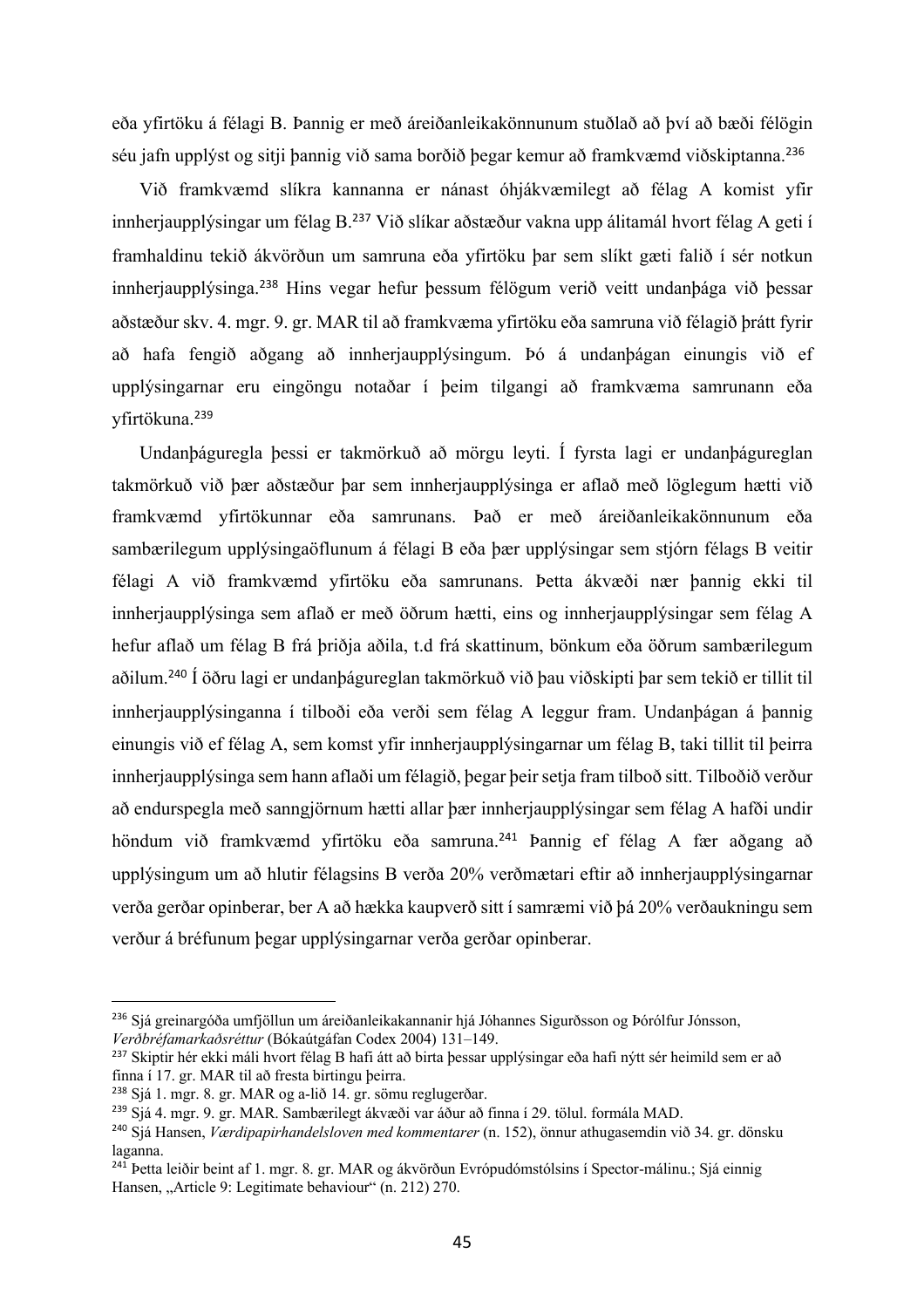Í þriðja lagi á undanþágureglan einungis við ef að allar innherjaupplýsingar verða gerðar opinberar eða með öðrum hætti teljast ekki lengur innherjaupplýsingar áður en viðskiptin eru framkvæmd. <sup>242</sup> Þessi takmörkun á reglunni er byggð á því að þegar viðskiptin fara fram séu upplýsingarnar ekki lengur innherjaupplýsingar, heldur hafa þær verið birtar öllum. Þannig getur félag A ekki talist vera nota þá yfirburðarstöðu sem hann hefur vegna aðgangs síns að innherjaupplýsingunum, til að eiga viðskipti, á kostnað annarra óupplýstra aðila.<sup>243</sup>

Að þessum þremur skilyrðum uppfylltum telst aðili ekki hafa brotið gegn innherjasvikaákvæðinu, þar sem skilyrði ákvæðisins um notkun er ekki uppfyllt.<sup>244</sup> Þrátt fyrir að innherjaupplýsingarnar hafi í raun verið notaðar til að ákvarða verð viðskiptanna, þá eru viðskiptin samt sem áður lögmæt. Innherjaupplýsingarnar voru ekki notaðar til þess að eiga viðskiptin á kostnað annarra óupplýstra aðila og því er skilyrði 1. mgr. 8. gr. MAR um að viðkomandi þurfi að hafa notað innherjaupplýsingarnar til að eiga viðskiptin ekki uppfyllt.<sup>245</sup>

Rökin sem standa að baki þessari undanþágureglu eru þau, að ef innherjaupplýsingar eru birtar á þeim tímapunkti sem tilgreindur er, þá sé hægt að skera úr um hvort yfirtakan eða samruninn hafi tekið mið af innherjaupplýsingunum. Með birtingu upplýsinganna áður en viðskiptin eru framkvæmd er sýnt fram á að aðilar ætluðu ekki með þessum viðskiptum að ná fram ósanngjörnum ávinningi á kostnað annarra.<sup>246</sup> Hins vegar ef ekki tekst að birta upplýsingarnar þýðir það ekki endilega að aðilinn hafi notað innherjaupplýsingarnar. Félag A telst ekki hafa notað upplýsingarnar ef félagið nær að sýna fram á að verðið sem lagt var fram, endurspegli með sanngjörnum hætti þær innherjaupplýsingar sem félagið hafði undir höndum sér við framkvæmd yfirtökunnar eða samrunans.

Samkvæmt framangreindu er aðilum veitt undanþága til að eiga viðskipti, þ.e. til að framkvæma samruna eða yfirtöku, þrátt fyrir að við framkvæmd þeirra hafi aðilinn fengið aðgang að innherjaupplýsingum. Það er ef aðilinn er einungis að nota upplýsingarnar til að framkvæma samrunann eða yfirtökuna. Sambærilegt ákvæði var ekki áður að finna í þágilandi vvl. og er þetta því nýmæli í lögum.

<sup>242</sup> Sjá seinni málsl. 4. mgr. 9. gr. MAR.

<sup>243</sup> Sjá 23. tölul. formála MAR, en þar er fjallað um að kjarni innherjasvika sé að nota innherjaupplýsingar til að fá ósanngjarnan ávinning á kostnað annarra óupplýstra aðila.

<sup>244</sup> Sjá skilyrði 1. mgr. 8. gr. MAR, um vörslu og notkun innherjaupplýsinga.

<sup>&</sup>lt;sup>245</sup> Sjá 30. tölul. formála MAR, en þar segir orðrétt : " [...] það eitt að hafa aðgang að innherjaupplýsingum um *annað félag og nota þær í tengslum við almennt yfirtökutilboð í því skyni að ná yfirráðum í því félagi eða leggja til samruna við það ætti ekki að teljast vera innherjasvik"*. Sambærilegt ákvæði var áður að finna í 29. tölul. formála MAD.

<sup>&</sup>lt;sup>246</sup> Siá Hansen, "Article 9: Legitimate behaviour" (n. 212) 271.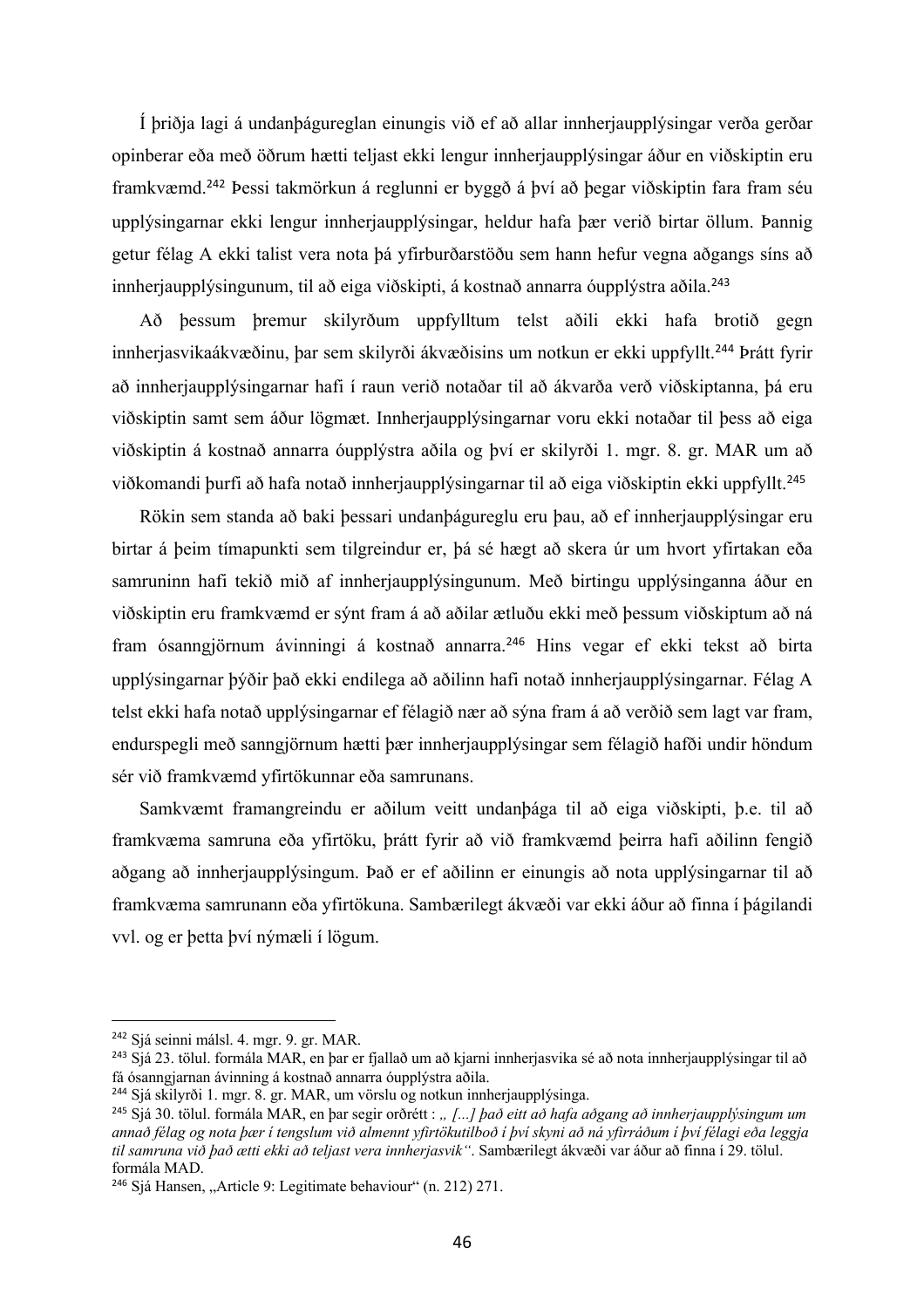#### *5.2.5 Sjálfsprottnar innherjaupplýsingar*

Sú staða getur komið upp að aðili hefur tekið ákvörðun um að eiga viðskipti með hlutabréf í félagi. Slík vitneskja aðilans um fyrirhuguð eigin kaup eða sölu fjármálagerninga getur talist fela í sér innherjaupplýsingar, ef fyrirhuguð viðskipti eru það veruleg að þau hafa áhrif á verðlagningu fjármálagerninganna.<sup>247</sup> Þannig geta viðskipti aðila með stóran eignarhluta talist innherjaupplýsingar, því viðskiptin eru af þeirri stærðargráðu að þau gætu haft áhrif á verðlagningu fjármálagerninganna.

Þegar viðkomandi aðili framkvæmir viðskipti af þessum toga geta vaknað upp álitamál hvort viðkomandi hafi þar með gerst sekur um innherjasvik, þar sem að viðkomandi átti viðskipti á meðan hann bjó yfir innherjaupplýsingum og notaði slíkar upplýsingar til að afla sér hagnaðar. Við fyrstu sýn mætti halda að skilyrði 1. mgr. 8. gr. MAR séu uppfyllt, en ef betur er gáð er ljóst að viðskipti við þessar aðstæður eru undanþegnar ákvæðinu.<sup>248</sup> Í 5. mgr. 9. gr. MAR er að finna undanþágureglu frá innherjasvikaákvæðinu og samkvæmt henni telst aðili ekki sekur um innherjasvik ef viðkomandi byggir ákvörðun sína um að eiga viðskipti á eigin vitneskju um fyrirhuguð eigin kaup eða sölu fjármálagerninga, þar sem eigin vitneskja um ákvörðun um að eiga viðskipti telst ekki fela í sér notkun innherjaupplýsinga.<sup>249</sup>

Undanþáguákvæði þetta greinir þannig á milli innherjaupplýsinga sem viðkomandi hefur fengið frá öðrum eða komist yfir á annan hátt, frá þeim innherjaupplýsingum sem viðkomandi hefur undir höndunum vegna eigin vitneskju. Þær innherjaupplýsingar sem viðkomandi hefur undir höndum vegna eigin vitneskju eru kallaðar *"sjálfsprottnar innherjaupplýsingar"*. 250 Viðskipti sem byggja á sjálfsprottnum innherjaupplýsingum eru ekki talin fela í sér innherjasvik, þar sem slík viðskipti byggjast ekki á notkun innherjaupplýsinganna heldur einungis notkun á eigin þekkingu.<sup>251</sup> Hins vegar eru viðskipti sem byggð eru á sjálfsprottnum innherjaupplýsingum sem koma frá öðrum aðilum talin fela í sér brot gegn 1. mgr. 8. gr. MAR. Þannig er mikilvægt að finna út hver sé eigandi upplýsinganna.<sup>252</sup> Ef eigin vitneskja er rakin til lögaðila, á undanþágan einungis við um þá lögaðila og viðskipti þeirra. Hins vegar ef aðrir aðilar, hvort sem það eru aðrir lögaðilar eða einstaklingar sem starfa hjá lögaðilanum, sem ekki

<sup>&</sup>lt;sup>247</sup> Sjá sama heimild 273.

<sup>248</sup> Sjá í þessu sambandi skilyrði 1. mgr. 8. gr. MAR. Sjá einnig 5. mgr. 9. gr. MAR sem er ein af lögbundnu undanþágum innherjasvikaákvæðisins.

<sup>249</sup> Sjá 5. mgr. 9. gr. MAR.

<sup>&</sup>lt;sup>250</sup> Sjá góða umfjöllun um skilgreiningu sjálfsprottinna innherjaupplýsinga hjá Aðalsteinn E. Jónasson, *Markaðssvik* (n. 1) 383–384.

<sup>251</sup> Sjá 5. mgr. 9. gr. MAR. og 31. tölul. formála MAR.

<sup>&</sup>lt;sup>252</sup> Sjá 31. tölul. formála MAR, en þar er tekið fram að aðgerðir á grundvelli eigin skipulags og áætlana um viðskipti teljist ekki vera notkun innherjaupplýsinga.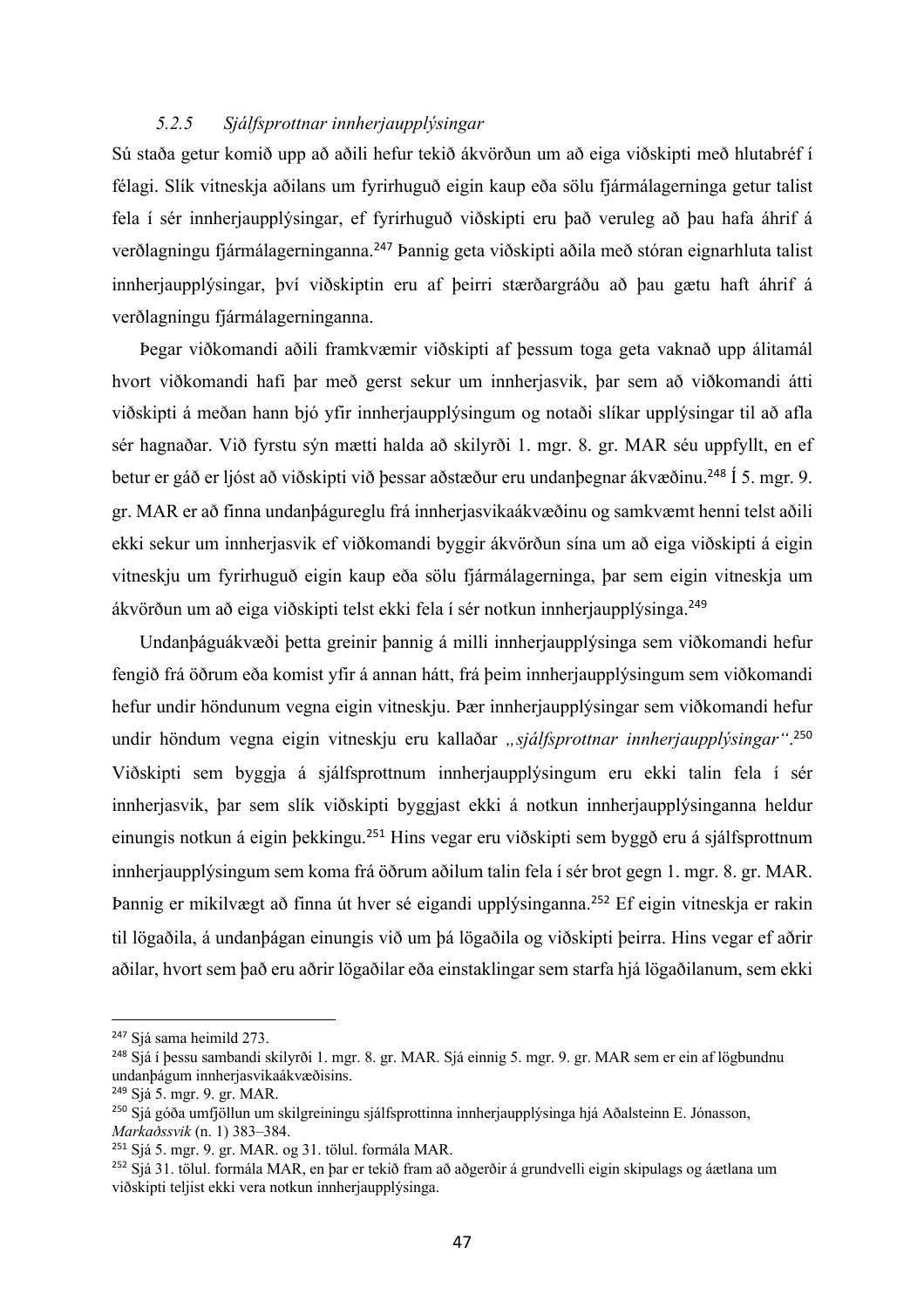eiga aðild að fyrirhuguðum viðskiptum, komast yfir slíkar upplýsingar og nota þær til að eiga sín eigin viðskipti, þá gerast þeir með sekir um brot gegn 1. mgr. 8. gr. MAR í formi sem kallast *"front-running"*. Samkvæmt 30. tölul. formála MAR er slíkt ólögmætt, þar sem aðilar eru þá að nota eigin vitneskju annarra til að afla sér ósanngjarns ávinnings öðrum óupplýstum aðilum í óhag.<sup>253</sup>

Þrátt fyrir að ekki sé að finna sambærilegt ákvæði 5. mgr. 9. gr. í þágildandi vvl. þá hefur reglunni samt sem áður verið beitt hér á landi. Á þetta reyndi meðal annars í *sektarmáli Arion banka hf*. <sup>254</sup> Í þessu máli var Arion banki hf. sektaður fyrir að eiga viðskipti með hluti á meðan þeir bjuggu yfir innherjaupplýsingum um fyrirhugaða sölu hluthafans í Högum hf., en hluthafinn hafði leitað til Arion banka hf. og óskað eftir því að bankinn leitaði af kaupendum að 3-6% hlut í Högum hf. Í kjölfarið hóf Arion banki hf. leit að kauptilboðum og kom í ljós að talsverð eftirspurn var fyrir kaupum á hlutunum. Arion banki hf. ákvað svo sjálfur að taka þátt í kaupunum og keypti hluti í félaginu á meðan þeir bjuggu yfir sjálfsprottnum innherjaupplýsingum um félagið. Fjármálaeftirlitið taldi að umræddar upplýsingar væru innherjaupplýsingar, þar sem þær uppfylltu skilyrði 120. gr. þágildandi vvl. um að vera innherjaupplýsingar.<sup>255</sup>

Þegar svona atvik koma upp þá er nauðsynlegt að skoða hver er eigandi sjálfsprottinna innherjaupplýsinganna. Eigandi hlutanna, þ.e. hluthafinn sem óskaði eftir að bankinn myndi sjá um söluna, telst í þessu máli eigandi upplýsinganna og því falla viðskipti hans ekki undir innherjasvikaákvæðið, þar sem þau eru undanþegin ákvæðinu samkvæmt 5. mgr. 9. gr. MAR. Þar sem upplýsingarnar voru sjálfsprottnar í höndum eiganda hlutanna en ekki í höndum annarra aðila, í þessu tilviki Arion banka hf., þá hafði það með sér í för að Arion banka hf. var óheimilt að eiga viðskipti með eigin hluti í Högum hf. á meðan upplýsingarnar höfðu ekki verið gerðar opinberar. Þar með hafði Arion banki hf. gerst sekur um innherjasvik þar sem þeir áttu viðskipti með hlutabréf í Högum hf. þegar upplýsingarnar höfðu ekki verið gerðar opinberar og því til þess fallnar að skaða aðra óupplýsta aðila.<sup>256</sup>

Samkvæmt framangreindu skiptir gríðarlegu máli að greina hver eigandi sjálfsprottina innherjaupplýsinga sé, því það er óheimilt fyrir aðra en eigandann að nota slíkar upplýsingar

<sup>&</sup>lt;sup>253</sup> Sjá 30. tölul. formála MAR.; Sjá einnig Hansen, "Article 9: Legitimate behaviour" (n. 212) 273; og Aðalsteinn E. Jónasson, *Markaðssvik* (n. 1) 384–385.

<sup>&</sup>lt;sup>254</sup> Sektarmál Fjármálaeftirlitsins á hendur Arion banka hf. þann 4. desember 2015 vegna brota gegn 1. tölul. 1. mgr. 123. gr. vvl.

<sup>255</sup> Skilgreining innherjasvika er nú að finna í 7. gr. MAR.

<sup>256</sup> Ákvörðun Fjármálaeftirlitsins þann 4. desember 2015 um sekt á hendur Arion banka hf. vegna brota gegn 1. tölul. 1. mgr. 123. gr. þágildandi vvl.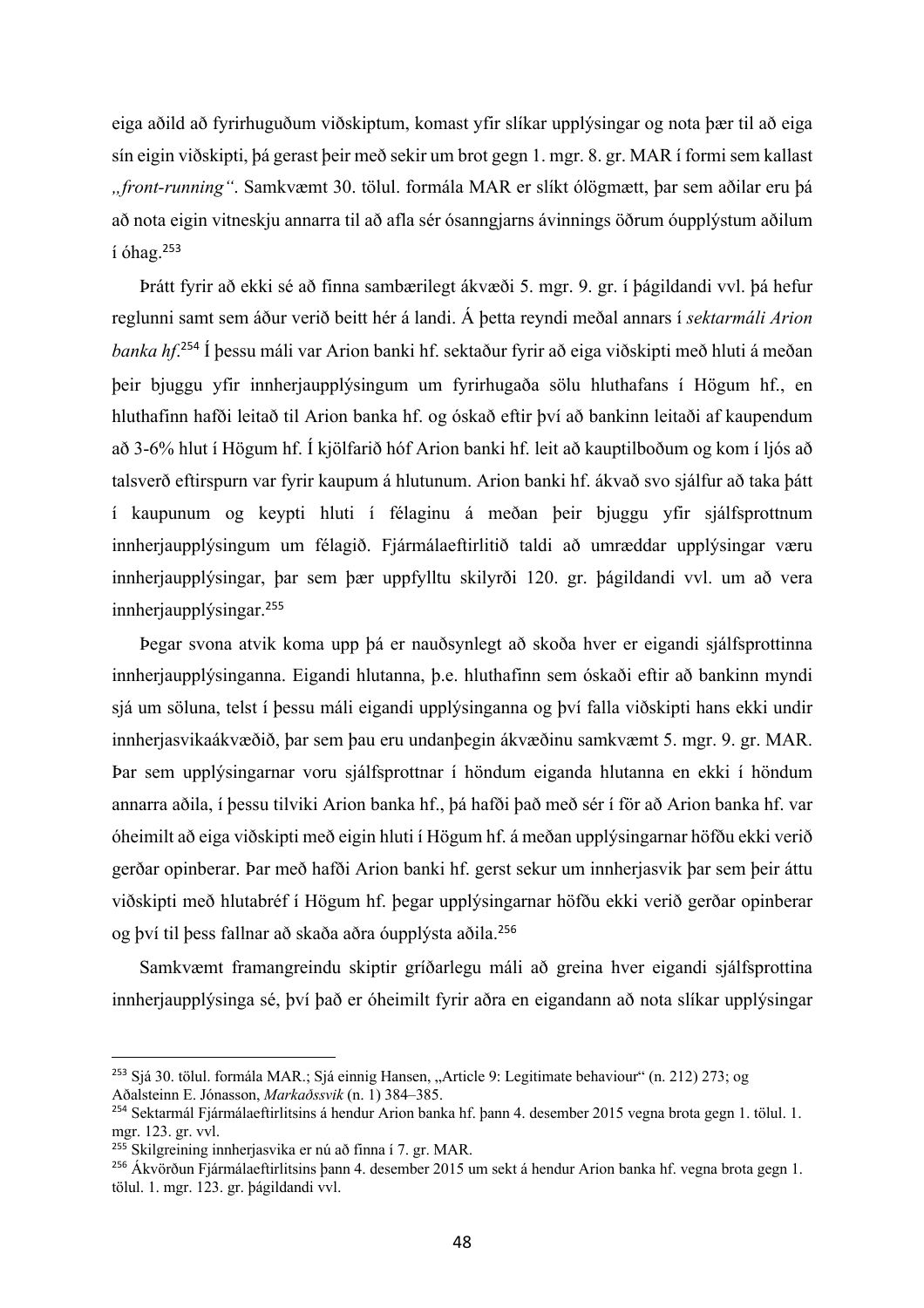til að eiga viðskipti. Er þessi undanþága byggð á þeim rökum að eðli málsins samkvæmt er ekki eðlilegt að banna viðskipti aðila sem hefur undir höndum innherjaupplýsingar, þegar upplýsingarnar varða eingöngu eigin ákvörðun um að eiga þessi viðskipti. Ef ekki væri fyrir þetta ákvæði þá væri nánast ómögulegt að selja eða kaupa stóra eignarhluti í félagi, þar sem slík viðskipti væru ávallt byggð á innherjaupplýsingum.<sup>257</sup>

*5.2.6 Viðskipti með eigin hluti í endurkaupaáætlun og verðjöfnun fjármálagerninga* Frá 1. mgr. 8. gr. MAR eru að finna fleiri lögbundnar undanþágur en þær í 9. gr. MAR, sem greint hefur verið frá hér að framan. Í 5. gr. MAR er m.a að finna tvær undanþágur frá 14. gr. MAR um bann við innherjasvik og 15. gr. MAR um bann við markaðsmisnotkun. Samkvæmt ákvæðinu teljast hvorki viðskipti aðila með eigin hlutabréf sem hluti af endurkaupaáætlunum eða viðskipti aðila með verðbréf eða tengda gerninga til verðjöfnunar fjármálagerninga.<sup>258</sup> Á undanþága þessi einungis við ef skilyrði 5. gr. MAR eru uppfyllt og ef viðskiptin hafa farið fram í samræmi við reglugerð framkvæmdastjórnarinnar nr. 2016/1052/ESB<sup>259</sup> um endurkaupaáætlanir og verðjöfnun.<sup>260</sup>

Undanþáguregla 5. gr. MAR á annars vegar við þegar viðskipti fara fram á eigin hlutum í endurkaupaáætlunum. Sú staða getur komið upp að útgefandi eignast eigin hluti í sjálfum sér á meðan hann býr yfir innherjaupplýsingum. Ýmsar ástæður liggja fyrir því af hverju félag kaupir eigin hluti, t.d. til að minnka hlutabréf, arðgreiðslur til hluthafa, vegna valréttarsamnings við hluthafa o.s.frv. Nánast á öllum tímum býr útgefandinn yfir innherjaupplýsingum og því vekja viðskipti þeirra með eigin hluti upp álitamál um hvort slíkt fari gegn 1. mgr. 8. gr. MAR. Hins vegar eru viðskipti með eigin hluti undanþegin banninu við innherjasvikum samkvæmt 5. gr. MAR, ef þau eru hluti af endurkaupaáætlunum félagsins og uppfylla önnur skilyrði sem ákvæðið gerir kröfu um,<sup>261</sup> en nánar er farið ofan í þau skilyrði hér aftar í kafla þessum.

<sup>260</sup> Svipað ákvæði var áður að finna í 2. mgr. 119. gr. þágildandi vvl. og reglugerð nr. 630/2005 um innherjaupplýsingar og markaðssvik, sem fól í sér innleiðingu á 8. gr. MAD og Reglugerð

<sup>261</sup> Sjá 5. gr. MAR.

<sup>&</sup>lt;sup>257</sup> Sjá Hansen, "Article 9: Legitimate behaviour" (n. 212) 273.

<sup>258</sup> Sjá 1.-3. mgr. 5. gr. MAR í sambandi við undanþáguna um viðskipti með eigin hluti í endurkaupaáætlunum (Á ensku: *"exemption for buy-back programmes"*). Sjá 4-5. mgr. 5. gr. MAR í sambandi við undanþáguna um verðjöfnun fjármálagerninga (Á ensku: "*exemption for stabilisation"*).

<sup>259</sup> Framseld Reglugerð framkvæmdastjórnarinnar nr. 2016/1052/ESB frá 8. mars 2016 um viðbætur við reglugerð Evrópuþingsins og ráðsins nr. 596/2014/ESB að því er varðar tæknilega eftirlitsstaðla um skilyrði sem gilda um endurkaupaáætlanir og verðjöfnun fjármálagerninga [2016] OJ L173/34 (hér eftir *"reglugerð um endurkaupaáætlanir og verðjöfnun fjármálagerninga"*)

framkvæmdastjórnarinnar nr. 2273/2003/EB frá 22. desember 2003 um framkvæmd tilskipunar Evrópuþingsins og ráðsins nr. 2003/6/EB að því er varðar undanþágur fyrir endurkaupaáætlanir og verðjöfnun fjármálagerninga [2003] OJ L336/33.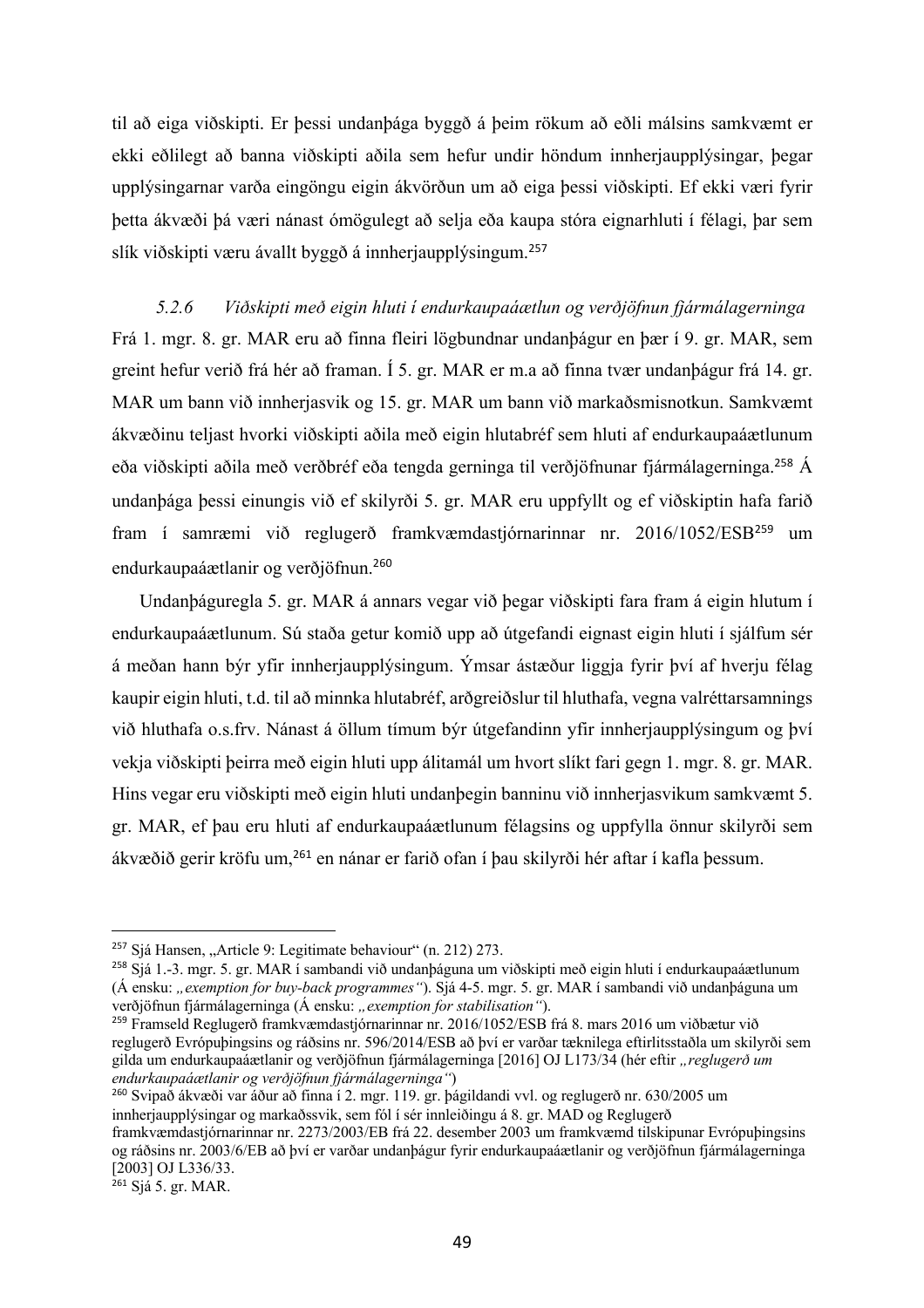Þegar félag hyggst kaupa hluti í sjálfum sér þarf félagið að leggja fyrir félagsstjórn fyrirætlun sína um kaup á eigin bréfum upp að ákveðnu magni á tilteknu tímabili. Slík fyriráætlun nefnist endurkaupaáætlun<sup>262</sup> og þarf hluthafafundur að samþykkja slíkt áður en henni er hrint í framkvæmd.<sup>263</sup> Þegar öll skilyrði endurkaupaáætlunar eru uppfyllt má útgefandi eiga viðskipti með eigin hluti sína í félaginu þrátt fyrir að búa á þeim tíma yfir innherjaupplýsingum, svo lengi sem viðskiptin eru hluti af þeirri endurkaupaáætlun sem samþykkt hefur verið.<sup>264</sup>

Undanþáguregla 5. gr. MAR á hins vegar einnig við um viðskipti með verðbréf eða tengda gerninga til verðjöfnunar verðbréfa. Sú staða getur skapast við skráningu fjármálagerninga á markaði að boðinn fjöldi til áskriftar er meiri en það sem tiltækt er. Þar sem slíkt gefur til kynna að mikil eftirspurn sé til staðar, getur það leitt til mikillar hækkunar á verði viðkomandi fjármálagernings á fyrstu dögum eða vikum skráningar þess. Þá grípa margir fjárfestar til þeirra ráðgera að selja hlutabréf sín svo þeir nái þessum hagnaði og getur slíkt haft í för með sér skyndilega verðlækkun fjármálgerningsins.<sup>265</sup> Til þess að koma í veg fyrir slíkar verðsveiflur hefur verið komið á undanþágureglu um verðjöfnun fjármálagerninga.<sup>266</sup> Með því er átt við að þegar stór eignarhluti í verðbréfum fer í sölu myndast yfirleitt söluþrýstingur á markaðnum vegna aðgerða skammtímafjárfesta og til að koma í veg fyrir að það hafi í för með sér miklar verðsveiflur þá hefur verðbréfafyrirtækinu eða lánastofnunum verið veitt heimild til að gera kauptilboð eða kaupa verðbréfin.<sup>267</sup> Þetta er gert til að styðja við markaðsverð viðkomandi verðbréfa í takmarkaðan og fyrirfram ákveðinn tíma eftir útboðið svo komið sé í veg fyrir ójafnvægi á verðinu.<sup>268</sup>

Svo að framangreindar undanþágur falli undir 5. gr. MAR, þá verða þær að uppfylla skilyrði ákvæðisins sem og reglugerðarinnar um endurkaupaáætlun og verðjöfnun fjármálagerninga. Skilyrði framangreindra undanþága er varða annars vegar endurkaupaáætlanir og hins vegar verðjöfnun fjármálagerninga eru mjög svipuð. Í fyrsta lagi þarf að gæta að gildissviði þeirra.

<sup>262</sup> Endurkaupaáætlanir eru skilgreindar í 17. tölul. 1. mgr. 3. gr. MAR, sem viðskipti með eigin hluti í samræmi við 21.-27. gr. Tilskipun Evrópuþingsins og ráðsins nr. 2012/30/ESB frá 25. október 2012 um samræmingu verndarrráðstafna, sem ætlað er að vera jafngildar í Bandalaginu og aðildarríki krefjast þegar almenningshlutafélög eru stofnuð og um tilskilið hlutafé og heimilaðar breytingar á hlutafé þeirra í skilningi

annarrar málsgreinar 54. gr. sáttmálans um starfshætti Evrópusambandsins til að vernda hagsmuni félagsmanna og annarra [2012} OJ L315/74.

<sup>&</sup>lt;sup>263</sup> Sjá í þessu samhengi reglur VIII. kafla laga um hlutafélög nr. 2/1995.

<sup>264</sup> Sjá 5. gr. MAR og VIII. kafla laga um hlutafélög nr. 2/1995.

<sup>265</sup> Sjá Sebastian Mock, "Article 5: Exemption for buy-back programmes and stabilisation", *Market Abuse Regulation: Commentary and Annotated Guide* (Oxford University Press 2017) 158–159. <sup>266</sup> Sjá 5. gr. MAR.

<sup>267</sup> Sjá d-lið 2. mgr. 3. gr. MAR, en þar er að finna skilgreiningu á verðjöfnun. Sjá einnig 5. gr. MAR.

<sup>268</sup> Sjá d-lið 2. mgr. 3. gr. MAR.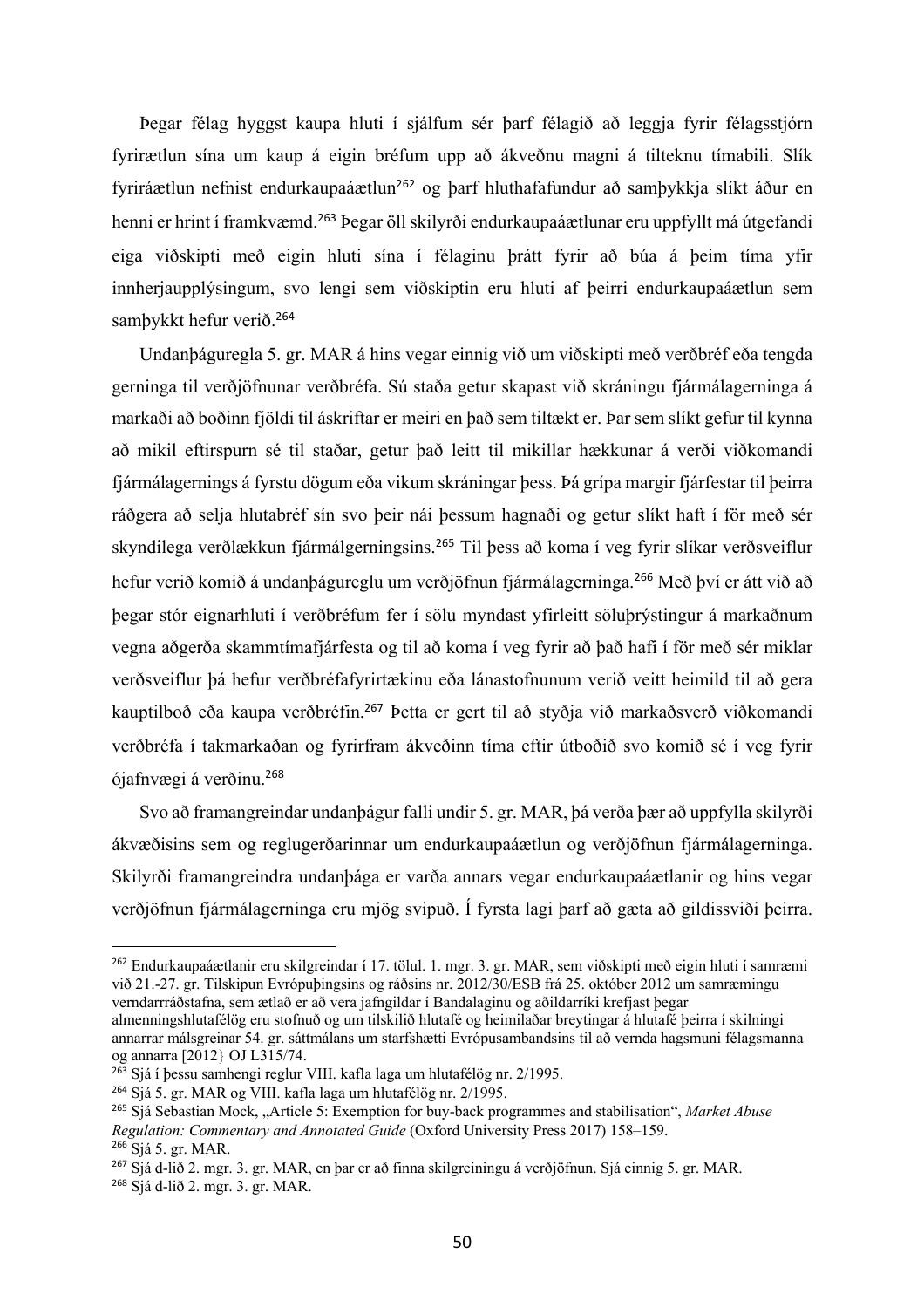Undir gildissvið reglna um endurkaupaáætlanir falla einungis viðskipti með hlutabréf, en undir gildissvið reglna um verðjöfnun falla allir fjármálagerningarnir og tengdir gerningar.<sup>269</sup> Í öðru lagi þurfa bæði endurkaupaáætlanir og verðjöfnun fjármálagerninga að vera að fullu birtar á markaðnum, þó gilda mismunandi reglur um tíma birtingar þeirra. <sup>270</sup> Allar upplýsingar skulu birtar áður en viðskipti hefjast svo markaðurinn sé vel upplýstur um aðstæður á markaðnum og haldi ekki að auka eftirspurnin stafi frá öðrum markaðsaðilum.<sup>271</sup> Í þriðja lagi skal tilkynna öll viðskipti endurkaupaáætlunar og verðjöfnunar til lögbærs yfirvalds, en ýmsar reglur gilda um þessa tilkynningu.<sup>272</sup> Í fjórða lagi þurfa endurkaupaáætlanir að vera í samræmi við markmiðin sem getið er um í 2. mgr. 5. gr. MAR.<sup>273</sup> Ekki er nánar farið ofan í skilyrði þessi hér né farið ofan í öll þau skilyrði sem þurfa að vera uppfyllt svo ákvæðið eigi við. Skilyrði þessu voru sett á til að stuðla að því að ákvörðun aðila um að eiga viðskipti sem fari fram á grundvelli endurkaupaáætlunarinnar eða verðjöfnunar byggist ekki á innherjaupplýsingum sem kunna að liggja fyrir.<sup>274</sup>

Samkvæmt framangreindu falla hvorki viðskipti með eigin hluti sem hluta af endurkaupakaupaáætlunum né viðskipti með verðjöfnun fjármálagerninga undir innherjasvikaákvæðið ef skilyrði 1. mgr. 5. gr. MAR eru uppfyllt. Er það byggt á þeim rökum að innherjaupplýsingarnar hafa ekki verið notaðar til þess að eiga viðskiptin á kostnað annarra aðila, því allir aðilar markaðarins voru upplýstir um viðskiptin áður en þau voru framkvæmd. Sambærilegt ákvæði var áður að finna í 2. mgr. 119. gr. MAR og því má ætla að engin efnisleg breyting hafi orðið á túlkun ákvæðisins eftir gildistöku MAR.

# *5.2.7 Viðskipti ríkisins, Seðlabanka Íslands o.fl.*

Að lokum eru viðskipti, fyrirmæli eða hegðun aðildarríkja, Seðlabanka þeirra, ráðuneyta eða stofnana, undanþegin ákvæðinu um innherjasvik þrátt fyrir að viðkomandi aðilar búi hugsanlega yfir innherjaupplýsingum sem kunna að hafa gengismótandi áhrif.<sup>275</sup> Undanþágan sem er að finna í 6. gr. MAR á einungis við ef viðskipti, fyrirmæli eða hegðun þessara aðila séu framkvæmd í þeim tilgangi að fylgja peningamálastefnu, gengisstefnu eða stefnu um

<sup>269</sup> Sjá 1. mgr. 5. gr. MAR og 4. mgr. 5. gr. MAR, sbr. a- og b-lið 2. mgr. 3. gr. MAR.

<sup>270</sup> Sjá a- og b-lið 1. mgr. 5. gr. MAR og b-lið 4. mgr. 5. gr. MAR.

<sup>271</sup> Sjá a-lið 1. mgr. 5. gr. MAR.

<sup>272</sup> Sjá 1-4. mgr. 5. gr. MAR. Sjá einnig 2. og 3. mgr. 2. gr. reglugerðar um endurkaupaáætlanir og verðjöfnun fjármálagerninga.

<sup>273</sup> Sjá d-lið 1. mgr. 5. gr. MAR. Sjá einnig skilyrðin sem eru að finna í 1. mgr. 3. gr. reglugerðar um endurkaupaáætlanir og verðjöfnun fjármálagerninga.

<sup>274</sup> Sjá nánari umfjöllun um skilyrðin hjá Mock (n. 265) 160–164.

<sup>275</sup> Sjá 6. gr. MAR. Sambærilegt ákvæði var áður að finna í 7. gr. MAD og. 32. tölul. formála MAD.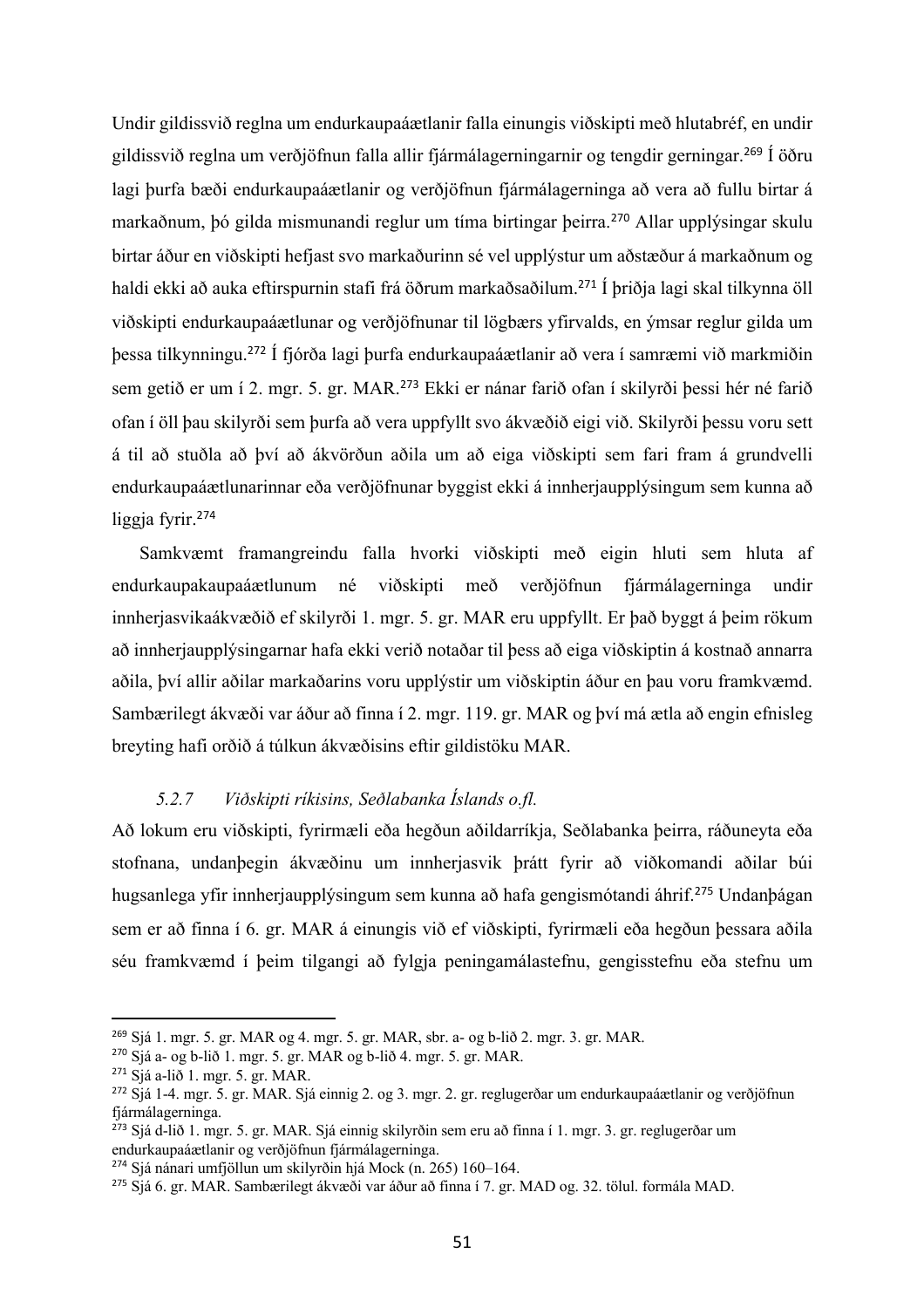stýringu á opinberum skuldum.<sup>276</sup> Rökin sem liggja að baki þessari reglu er að viðskipi þessi eru yfirleitt liður ríkisins í ákveðnum málefnum eða stefnum og því hefur ákvörðun um viðskipti verið tekið áður en innherjaupplýsingarnar urðu til. Innherjaupplýsingarnar urðu til eftir að ákvörðun um viðskipti voru tekin, og því teljast skilyrði 1. mgr. 8. gr. MAR ekki uppfyllt. Sambærilegt ákvæði var áður að finna í 4. mgr. 123. gr. þágildandi vvl. er gilda þau um viðskipti ríkisins, Seðlabanka Íslands eða aðila sem annast viðskipti fyrir þeirra hönd. Ætla má því að engin efnisleg breyting hafi átt sér stað á ákvæðinu við gildistöku MAR hér á landi.

# **5.3 Háttsemi sem fer ekki gegn tilgangi bannsins**

Þrátt fyrir að viðskipti aðila falli ekki undir þær lögbundnu undanþágur sem getið hefur verið um hér að framan, þýðir það ekki endilega að viðkomandi aðili hafi þar með gerst sekur um innherjasvik. Þegar aðili á viðskipti með fjármálagerninga á meðan viðkomandi býr yfir innherjaupplýsingum er mjög líklegt að viðkomandi hafi notað upplýsingarnar til að eiga viðskiptin, sbr. framangreind umfjöllun um löglíkindaregluna. Hins vegar geta ýmsar aðstæður komið í veg fyrir að viðkomandi aðili teljist hafa notað upplýsingarnar í skilningi innherjasvikaákvæðisins, þannig að það fari gegn tilgangi bannsins og markmiði MAR. Markmiðið með MAR er að vernda heilleika fjármálamarkaðarins og auka tiltrú fjárfesta, en slíkt næst einungis ef allir fjárfestar njóti jafnrar verndar fyrir misnotkun innherjaupplýsinga af hálfu annarra markaðsaðila.<sup>277</sup> Tilgangur bannsins er þannig að koma í veg fyrir að aðilar nýti sér það ósanngjarna forskot sem fæst með aðgengi þeirra að innherjaupplýsingum til að eiga viðskipti öðrum óupplýstum aðilum í óhag, þar sem slíkt grefur undan heilleika fjármálamarkaða og tiltrú fjárfesta.<sup>278</sup> Háttsemi sem fer gegn tilgangi þessum telst notkun í skilningi ákvæðisins og brýtur þannig gegn 1. mgr. 8. gr. MAR. Af þessu má gagnálykta að háttsemi sem ekki fer gegn tilgangi bannsins teljist ekki notkun í skilningi ákvæðisins og fellur þar af leiðandi ekki undir bannið við innherjasvikum.<sup>279</sup>

Þessa túlkun, um að skilyrðið um notkun innherjaupplýsinga skuli skoðast með hliðsjón af tilgangi bannsins, má m.a sjá í dómum Evrópudómstólsins sem og íslenskum dómum. Er þessa túlkun m.a. að finna í dómi Evrópudómstólsins í *Georgakis-málinu*, en þar reyndi á túlkun 1. mgr. 2. gr. Innherjatilskipunarinnar. Í þessu máli taldi Evrópudómstólinn að í banninu við innherjasvikum sem var að finna í 1. mgr. 2. gr. Innherjatilskipunarinnar frá 1989 væri gerð

<sup>276</sup> Sjá 6. gr. MAR.

<sup>277</sup> Sjá Seinni málsl. 24. tölul. formála MAR.

<sup>278</sup> Sjá 23. tölul. formála MAR.

<sup>279</sup> Sjá 23. tölul. formála MAR.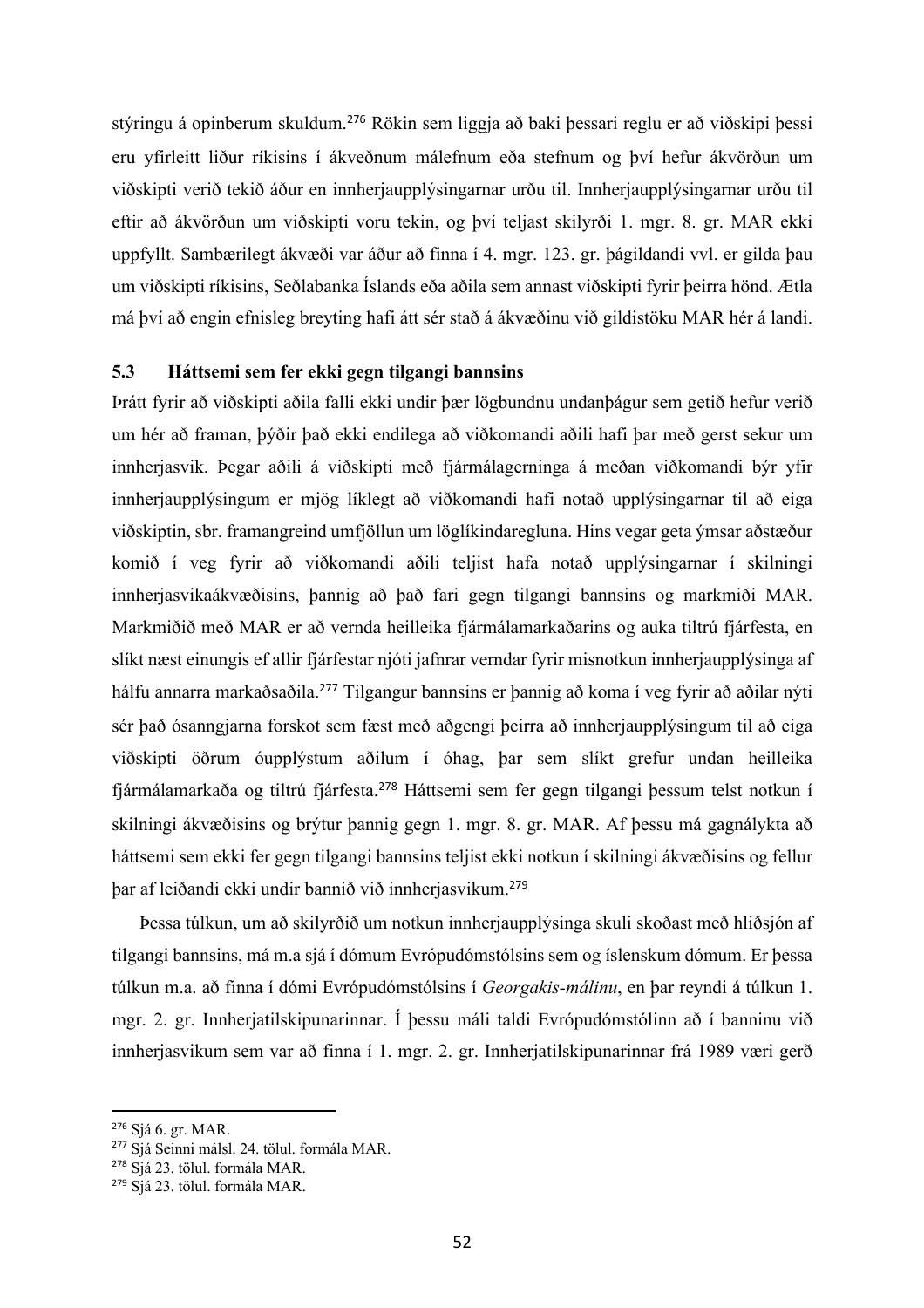krafa á um að viðkomandi uppfylli tvenn skilyrði til að gerast sekur um brot gegn ákvæðinu. Annars vegar þarf aðili að hafa búið yfir innherjaupplýsingum þegar hann átti viðskiptin og hins vegar þarf viðkomandi einnig að hafa notað upplýsingarnar til að eiga viðskiptin.<sup>280</sup> Við mat á því hvort aðili telst hafa notað innherjaupplýsingarnar skal skoða hvort að viðskiptin fari gegn tilgangi bannsins. Markmið Innherjatilskipunarinnar frá 1989 var að tryggja jafnræði milli aðila sem eiga viðskipti með fjármálagerninga og þannig reyna að koma í veg fyrir að aðili sem býr yfir innherjaupplýsingum nýti sér þá yfirburðarstöðu til að eiga viðskipti á kostnað annarra óupplýstra aðila. Þar sem viðskipti aðila þessara máls fóru ekki gegn tilgangi bannsins taldi Evrópudómstólinn viðkomandi ekki hafa uppfyllt skilyrði ákvæðisins og þar af leiðandi ekki gerst sekir um brot gegn banninu.<sup>281</sup> Nánar er vikið að *Georgakis-málinu* í 5.3.1 kafla, þegar nánar er farið ofan í viðskipti aðila sem búa yfir sömu innherjaupplýsingunum.

Endurspeglar þessi túlkun einnig þá afstöðu sem framkvæmdastjórnin tók upphaflega fram í tillögu sinni að Innherjatilskipuninni frá 1989, en þar sagði framkvæmdastjórnin að innherjasvik væri skilgreind sem *"hagnaður á kostnað annarra fjárfesta"*. <sup>282</sup> En samkvæmt öllu framangreindu telst viðkomandi ekki hafa brotið gegn banninu ef viðskipti hans fara ekki gegn tilgangi bannsins. Nánar er farið ofan í þá háttsemi sem telst ekki fara gegn tilgangi bannsins hér aftar í kafla þessum. Er þetta einungis upptalning í dæmaskyni og því ekki tæmandi talning á þeirri háttsemi sem fer ekki gegn tilgangi bannsins.

# *5.3.1 Viðskipti þar sem aðilar búa yfir sömu innherjaupplýsingunum*

Sú staða getur komið upp að tveir eða fleiri aðilar sem búa yfir nákvæmlega sömu innherjaupplýsingunum vilja eiga viðskipti sín á milli. Við slíkar aðstæður teljast viðkomandi aðilar ekki hafa notað innherjaupplýsingar í skilningi 1. mgr. 8. gr. MAR, þar sem slík viðskipti fara ekki gegn tilgangi bannsins. Skilyrðið um notkun skal ávallt skoðað með hliðsjón af tilgangi bannsins. Tilgangur bannsins er að tryggja jafnræði á markaðnum og þannig koma í veg fyrir að aðili sem hefur aðgang að innherjaupplýsingum nýti sér þá yfirburðarstöðu til að eiga viðskipti öðrum óupplýstum aðilum í óhag. Slík viðskipti skaða traust fjárfesta og grafa þannig undan heilleika fjármálamarkaðarins. <sup>283</sup> Þannig geta viðskipti milli tveggja eða fleiri aðila sem búa yfir nákvæmlega sömu innherjaupplýsingunum ekki talist fela í sér notkun innherjaupplýsinga, þar sem viðskiptin fara ekki gegn tilgangi bannsins. Við slíkar aðstæður

<sup>280</sup> Sjá 36. mgr. dómsins í Georgakis-málinu.

<sup>281</sup> Sjá 36-39. mgr. og 45. mgr. dómsins í Georgakis-málinu.

<sup>&</sup>lt;sup>282</sup> Sjá Commission, "Proposal for a Council Directive Coordinating Regulations on Insider Trading" (n. 170) 2.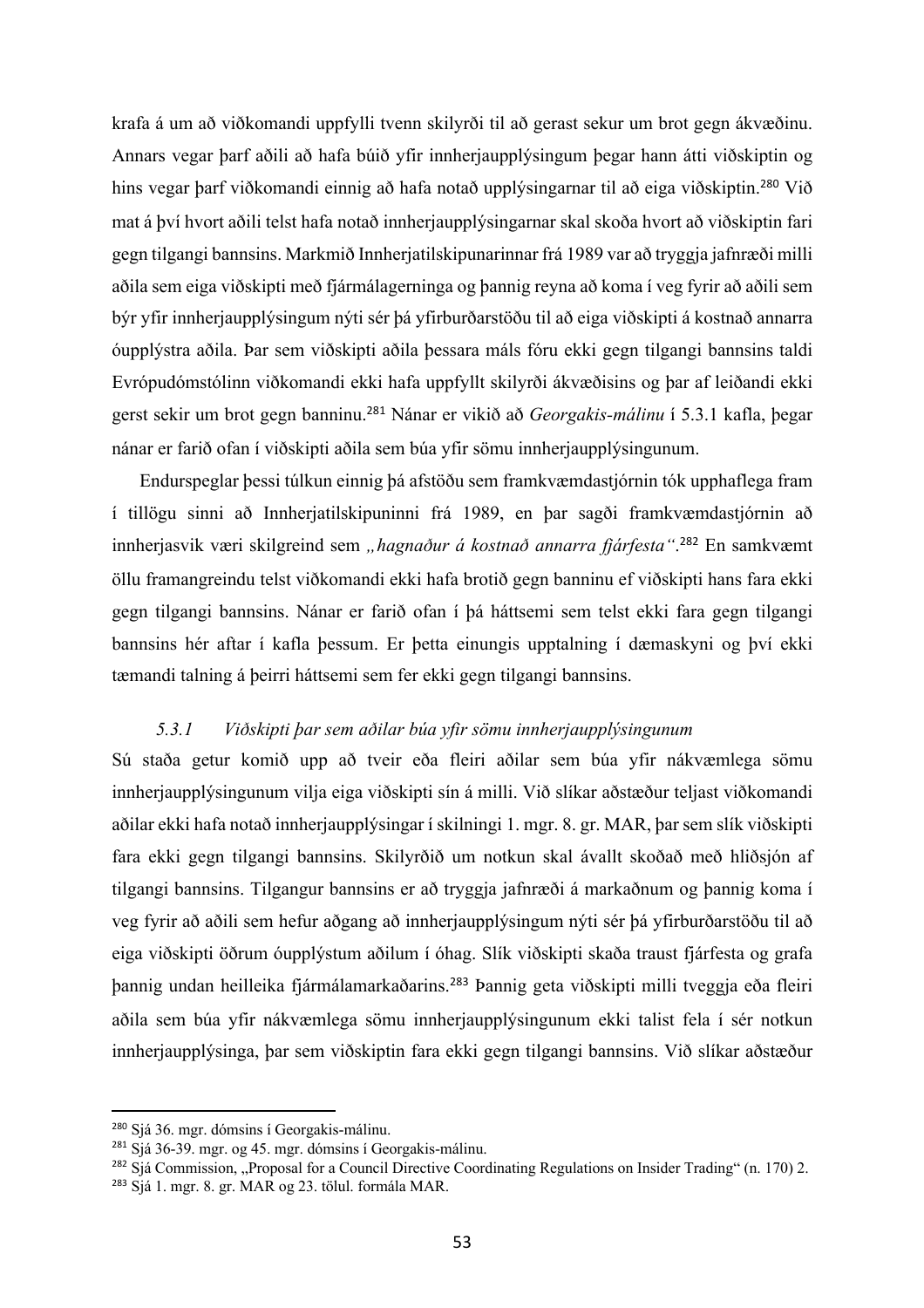býr enginn aðili að viðskiptunum yfir betri stöðu en hinir og því geta þeir ekki talist hafa nýtt sér upplýsingarnar öðrum í óhag, enda eru allir aðilar viðskiptanna jafn upplýstir. Viðskipti við þessar aðstæður ógna því hvorki trausti fjárfesta á markaðnum né grafa undan heilleika markaðarins.<sup>284</sup>

Rétt eins og greint er frá framar í 5.3 kafla þá reyndi í *Georgakis-málinu* á túlkun 1. mgr. 2. gr. Innherjatilskipunarinnar frá 1989. En í því máli höfðu tveir aðilar átt í viðskiptum sín á milli á sama tíma og þeir bjuggu báðir yfir sömu innherjaupplýsingunum. Reyndi því í þessu máli á hvort slík viðskipti teljist notkun innherjaupplýsinga í skilningi ákvæðisins. Evrópudómstólinn taldi skilyrði 1. mgr. 2. gr. tilskipunarinnar ekki uppfyllt í aðstæðum þar sem allir aðilar viðskiptanna búa yfir sömu upplýsingunum. Við slíkar aðstæður gætu aðilar ekki talist hafa notað innherjaupplýsingarnar til að eiga viðskiptin, þar sem viðskipti af þessu tagi fara ekki gegn tilgangi bannsins um að vera á kostnað annarra óupplýstra aðila. <sup>285</sup> Til þess að viðskiptin hefðu geta fallið undir ákvæðið sem notkun, hefðu þau einnig þurft að uppfylla skilyrðið um að valda hinum aðilanum skaða. Er þetta einnig í samræmi við túlkun dómstóla nágrannaríkja okkar um að viðskipti aðila sem búa yfir sömu innherjaupplýsingunum teljist ekki til innherjasvika, þar sem með slíkum viðskiptum er hvorki trausti né trúverðugleika markaðarins hnekkt.<sup>286</sup> Í dómi *Hæstaréttar Danmerkur í máli UfR 2005:984 H (*hér eftir *"Midtbank"*) voru aðilar sem bjuggu yfir sömu innherjaupplýsingum sýknaðir af broti gegn banni þágildandi danskra laga við innherjasvikum, þar sem skilyrðið um notkun innherjaupplýsinga taldist ekki uppfyllt.<sup>287</sup>

Samkvæmt framangreindu teljast viðskipti aðila sem búa yfir sömu innherjaupplýsingunum ekki uppfylla skilyrði 1. mgr. 8. gr. MAR þar sem þau fara ekki gegn tilgangi bannsins. Fyrir gildistöku MAR var innherjasvikaákvæði íslenskra laga að finna í 1. tölul. 1. mgr. 123. gr. þágildandi vvl. og þrátt fyrir að orðalag ákvæðisins kvað ekki með berum orðum á um að notkun væri forsenda innherjasvika,<sup>288</sup> má ætla að slíkt forsenda hafi samt sem áður verið til

<sup>284</sup> Sjá Hans Fogtdal, *Børskriminalitet* (1. udgave, Jurist- og Økonomforbundets Forlag 2015) 97; og Jesper Lau Hansen, *Nordic financial market law: the regulation of the financial services in Denmark, Finland, Iceland, Norway and Sweden* (Djoef Publishing 2003) 112; Sjá einnig umfjöllun hjá Aðalsteinn E. Jónasson, *Markaðssvik* (n. 1) 394.

<sup>285</sup> Sjá 36-39. mgr. og 45. mgr. dómsins í Georgakis-málinu.

<sup>286</sup> Sjá í þessu sambandi Hansen, *Nordic financial market law: the regulation of the financial services in Denmark, Finland, Iceland, Norway and Sweden* (n. 284) 12, Tor Bechmann o.fl., *Verdipapirhandelloven - lov om verdipapirhandel 19. juni 1997 nr. 79: med kommentarer* (Universitetsforlaget 2002) 95; og Bergo (n. 228) 283.

<sup>&</sup>lt;sup>287</sup> Sjá UfR. 2005.984 H (hér eftir "Midtbank-málið").; Sjá einnig umfjöllun um þetta mál hjá Fogtdal (n. 284) 75–76.

<sup>288</sup> Sjá Aðalsteinn E. Jónasson, *Markaðssvik* (n. 1) 394, en þar leggur Aðalsteinn þá túlkun í 1. tölul. 1. mgr. 123. gr. þágildandi vvl., að ákvæði þetta banni aðilum sem búa yfir innherjaupplýsingum að eiga viðskipti, óháð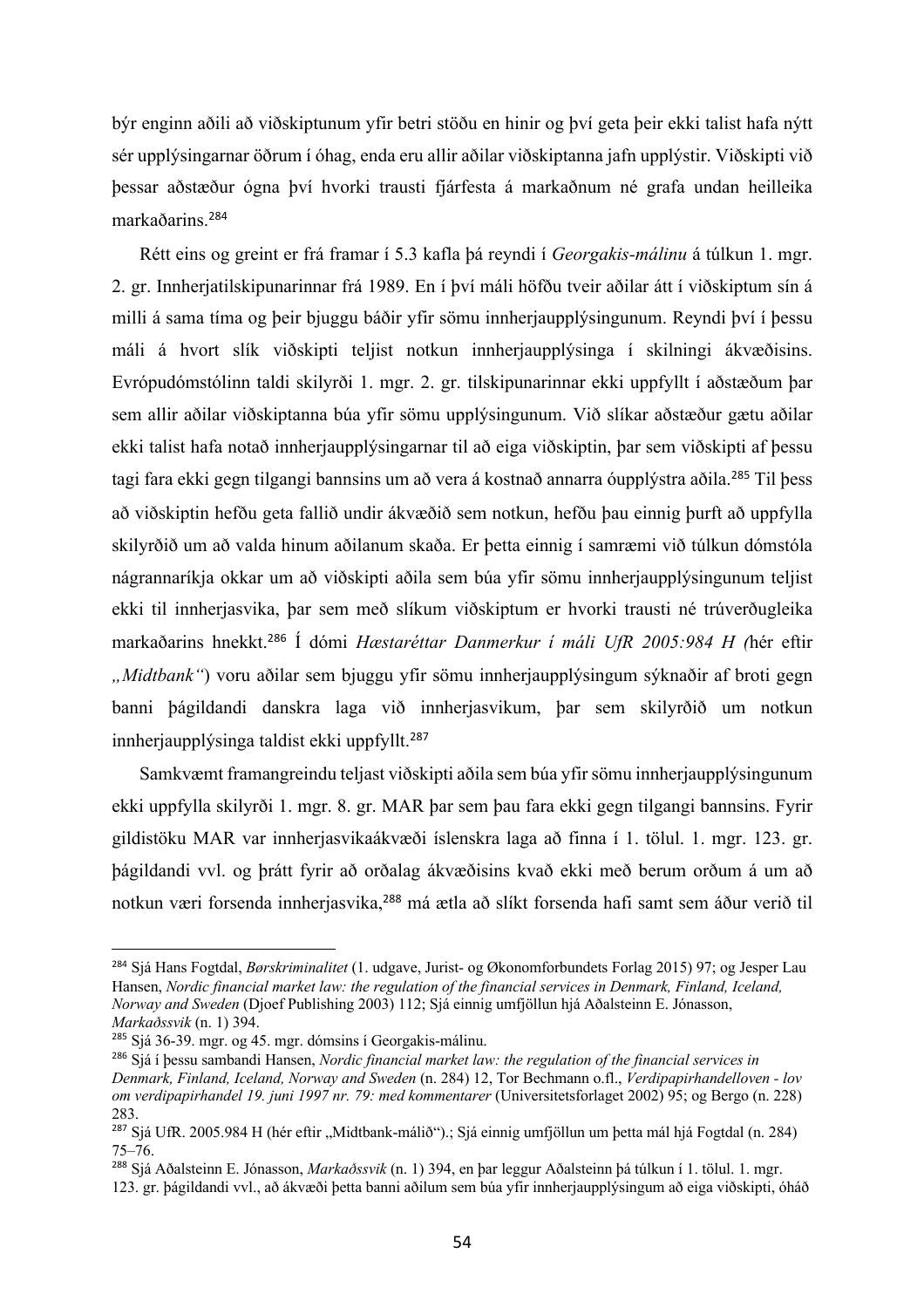staðar. Þannig hafi þágildandi innherjasvikaákvæði vvl. rétt eins og núgildandi ákvæði MAR ekki staðið í vegi fyrir að aðilar sem búa yfir sömu upplýsingum geti átt viðskipti sín á milli. Er slík túlkun í samræmi við þá túlkun sem íslenskir dómstólar leggja á ákvæðið. Samkvæmt þeim dómum sem fallið hafa hér á landi, þá gerir ákvæðið kröfu um notkun innherjaupplýsinga þrátt fyrir að skilyrðið komi ekki fram með berum orðum í ákvæðinu og skuli skilyrðið skoðast með hliðsjón af tilgangi bannsins.

Þessa túlkun er meðal annars að finna hjá dómi Landsréttar í *máli fyrrverandi bankastjóra Kaupþings*. Í því máli var fyrrverandi bankastjóra Kaupþings gefið sök um innherjasvik með því að hafa selt hluti sína í bankanum til einkahlutafélags sem var í eigu og laut að stjórn hans, þrátt fyrir að hafa á þeim tíma búið yfir innherjaupplýsinum um að skráð markaðsverð hlutabréfa hans væri að gefa ranga mynd af verðmæti bréfanna. Markaðsverð þeirra hafi verið hærra en efni stóð til vegna langvarandi og stórfelldrar markaðsmisnotkunar bankastjórans með hlutabréf í bankanum á þessum tíma.<sup>289</sup> Að mati ákæruvaldsins hafi bankastjórinn með viðskiptum sínum blekkt markaðinn um að virði hlutabréfanna væri rökrétt.<sup>290</sup> Héraðsdómur sakfelldi bankastjórann en Landsréttur sýknaði hann hins vegar af ásökunum um innherjasvik.

Í þessu máli benti Landsréttur á að þrátt fyrir að háttsemi bankastjórans hafi samkvæmt orðanna hljóðan fallið undir verknaðarlýsingu ákvæðisins þurfi ávallt að leggja mat á það hvort að viðskiptin fari gegn tilgangi bannsins. Var það mat Landsréttar að viðskipti tveggja aðila sem búa yfir sömu innherjaupplýsingunum feli ekki í sér notkun eins og ákvæðið gerði kröfu um, þar sem viðskiptin fara ekki gegn tilgangi bannsins. <sup>291</sup> Þar sem bankastjórinn var einungis að selja sjálfum sér bréfin er ljóst að báðir aðilar viðskiptanna bjuggu yfir sömu upplýsingunum og gat því bankastjórinn ekki verið að eiga viðskipti á kostnað mótaðila síns. Viðskiptin fóru þannig ekki gegn tilgangi bannsins, þar sem báðir aðilar viðskiptanna voru jafn upplýstir. 292

Það sama var upp á teningum í *ákvörðun Fjármálaeftirlitsins um sekt á hendur Arion banka hf. fyrir brot gegn 1. tölul. 1. mgr. 123. gr. þágildandi vvl.* Í því máli var Arion banki hf. sektaður fyrir að eiga viðskipti á meðan bankinn bjó yfir innherjaupplýsingum. Bankinn byggði vörn sína á því að kaupendur bréfanna hefðu búið yfir sömu upplýsingum og því hefði ekki verið um innherjasvik að ræða í skilningi 1. tölul. 1. mgr. 123. gr. þágildandi vvl. Til stuðnings

notkun þeirra. Þannig standi ákvæðið í veg fyrir að aðilar sem búa yfir sömu upplýsingum geti átt viðskipti, því að til viðskiptanna var stofnað á meðan aðilarnir bjuggu yfir innherjaupplýsingum.

<sup>&</sup>lt;sup>289</sup> Sjá 7. mgr. dóms Landsréttar í máli bankastjóra Kaupþings. Sjá einnig í þessu sambandi einnig Hrd. frá 6. október 2016 í máli nr. 489/2015, en í því máli var fyrrverandi bankastjóri Kaupþings sakfelldur fyrir umrædda markaðsmisnotkun.

<sup>290</sup> Sjá 69. mgr. dóms Landsréttar í máli bankastjóra Kaupþings.

<sup>&</sup>lt;sup>291</sup> Sjá 70. og 71. mgr. dóms Landsréttar í máli bankastjóra Kaupþings.

<sup>292</sup> Sjá 66. og 70. mgr. dóms Landsréttar í máli bankastjóra Kaupþings.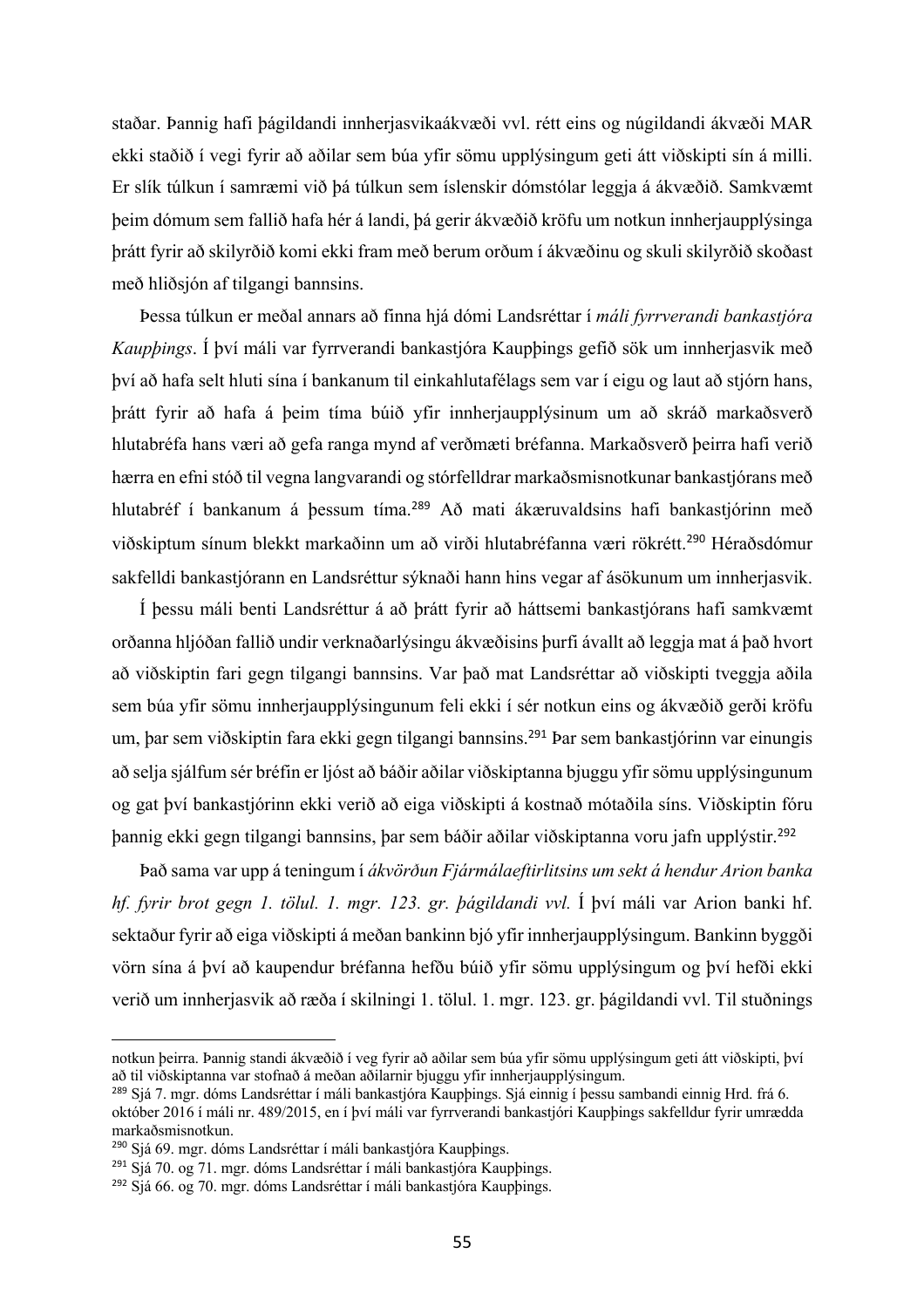máli sínu vísaði bankinn til *Georgakis-*málsins og lagði áherslu á að túlka bæri íslensk lög í samræmi við þágildandi ákvæði MAD. Í þessu máli tók þó Fjármálaeftirlitið það ekki til sérstakrar skoðunar hvort ákvæðið gerði kröfu um notkun innherjaupplýsinga á kostnað annarra.

Af framangreindum málum má ætla að þrátt fyrir að orðalag 1. tölul. 1. mgr. 123. gr. þágildandi vvl. gefi ekki til kynna að notkun sé skilyrði innherjasvika þá sé notkun samt sem áður forsenda innherjasvika og skuli skilyrðið skoðast með hliðsjón af tilgangi bannsins. Þannig teljast viðskipti aðila sem búa yfir sömu innherjaupplýsingum ekki fara gegn tilgangi bannsins ef viðkomandi getur sýnt fram á að allir aðilar viðskiptanna búi yfir sömu innherjaupplýsingunum. Slík viðskipti eru ekki gerð á kostnað annarra þar sem allir aðilar slíkra viðskipta standa jafnfætis. Því má ætla að engar efnislegar breytingar hafi átt sér stað á ákvæðinu eftir tilkomu MAR.

## *5.3.2 Viðskipti sem fara gegn innherjaupplýsingum*

Sú staða getur komið upp að aðili vilji eða þurfi að eiga viðskipti á meðan hann býr yfir innherjaupplýsingum en viðskiptin fara gegn innherjaupplýsingum. Með því er átt við að innherjaupplýsingarnar sem ljóst er að ekki verða gerðar opinberar í lengri tíma, gefi til kynna ákveðnar aðstæður en viðkomandi aðili framkvæmir viðskipti þrátt fyrir að þau fari gegn þeim upplýsingum. Sem dæmi um slíkt er ef aðili sem býr yfir jákvæðum innherjaupplýsingum þarf eða vill selja hlutabréfin sín i félagi eða þegar aðili sem býr yfir neikvæðum innherjaupplýsingum þarf eða vill kaupa hlutabréf í félaginu.<sup>293</sup> Við slíkar aðstæður vakna upp álitamál hvort viðkomandi aðili hafi þar af leiðandi notað innherjaupplýsingarnar til að eiga viðskiptin samkvæmt 1. mgr. 8. gr. MAR.

Til þess að aðili teljist hafa notað innherjaupplýsingarnar þurfa viðskiptin að fara gegn tilgangi bannsins, þ.e. að aðili hafi notað upplýsingarnar til að eiga viðskiptin á kostnað annarra óupplýstra aðila. Ef aðili selur hlutabréf sín í félagi þrátt fyrir að búa yfir jákvæðum innherjaupplýsingum, er ljóst að þegar jákvæðu áhrif upplýsinganna koma fram að þá verði seljandinn, þ.e. aðilinn sem bjó yfir jákvæðu upplýsingunum, fyrir tjóni. Það sama á við ef aðili kaupir hlutabréf í félagi þrátt fyrir að búa yfir neikvæðum innherjaupplýsingum um fjármálagerninginn eða félagið. Við þessar aðstæður þykir nokkuð ljóst að ekkert orsakasamband er milli þess að aðili hafi búið yfir innherjaupplýsingum og að hann hafi

<sup>293</sup> Með jákvæðum innherjaupplýsingum er átt við að allar líkur séu á því að gengisáhrifin verði jákvæð. Með neikvæðum innherjaupplýsingum er hins vegar átt við að allar líkur séu á því að gengisáhrifin verði neikvæð.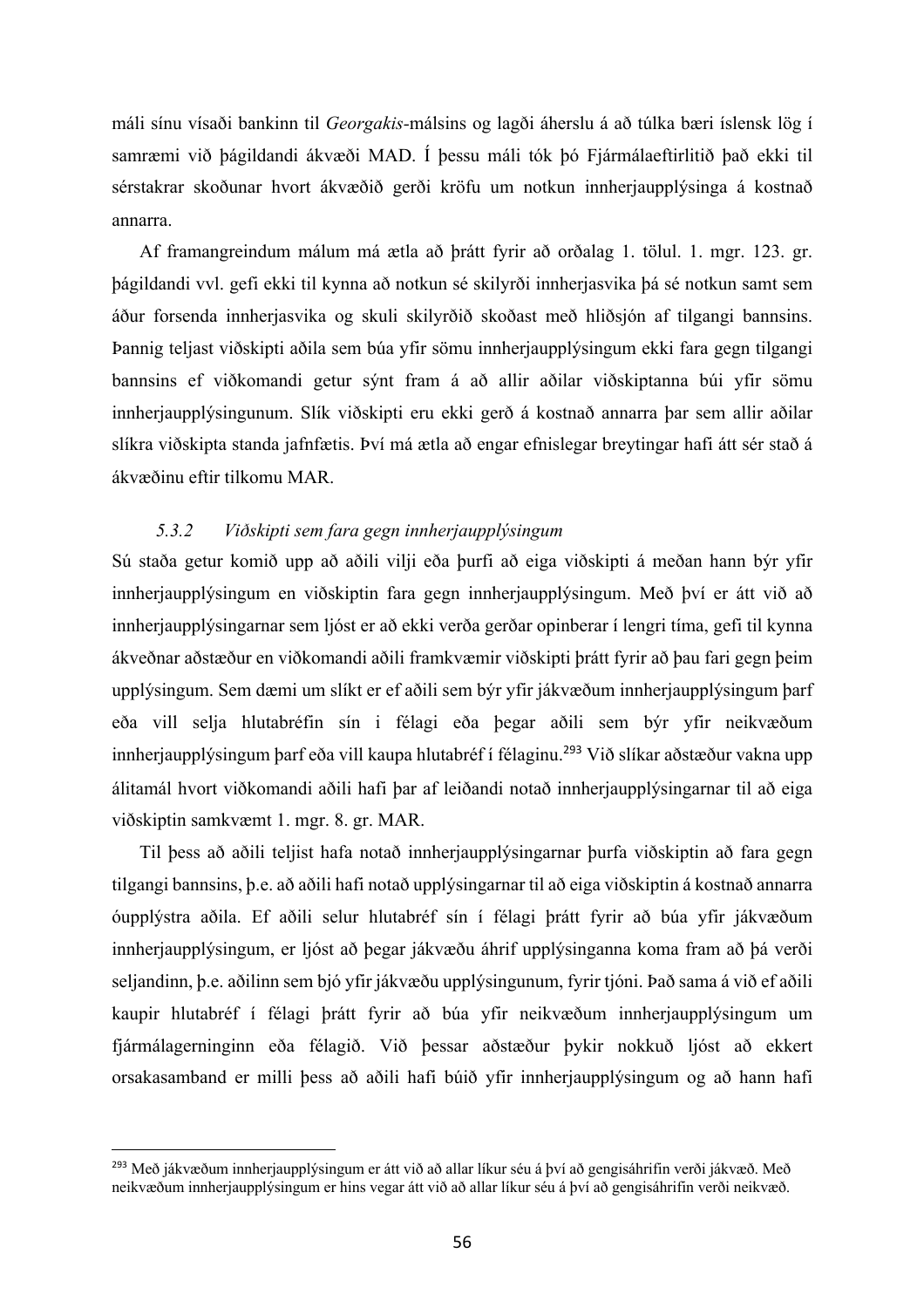ákveðið að eiga viðskiptin.<sup>294</sup> Í báðum þessum dæmum er ljóst að sá sem býr yfir innherjaupplýsingunum, en framkvæmir viðskipti sem fara gegn þeim verður af öllum líkindum fyrir tjóni. Aftur á móti verður hinn eða hinir aðilar viðskiptanna ekki fyrir tjóni og er því ekki hægt að segja að aðilinn sem bjó yfir innherjaupplýsingum hafi notað þær í skilningi 1. mgr. 8. gr. MAR til að eiga viðskiptin öðrum óupplýstum aðilum í óhag.<sup>295</sup>

Samkvæmt framangreindu teljast viðskipti aðila sem fara gegn innherjaupplýsingum ekki uppfylla skilyrði 1. mgr. 8. gr. MAR um notkun, þar sem viðskiptin fara ekki gegn tilgangi bannsins. Það er að segja ef viðkomandi aðili nær að sýna fram á að viðskiptin hafi farið gegn innherjaupplýsingunum. <sup>296</sup> Þá snýst sönnunarbyrðin um að viðskiptin hafi farið gegn tilgangi bannsins yfir á ákæruvaldið. Þá þarf ákæruvaldið að sýna fram á að þrátt fyrir að viðkomandi hafi átt viðskipti gegn innherjaupplýsingunum, hafi hann samt sem áður notað þær til að eiga viðskipti á kostnað annarra. Er þetta í samræmi við það álit sem lögsögumaðurinn Kakott<sup>297</sup> gaf frá sér þann 10. september 2009 vegna *Spector-málsins*, en þar benti lögsögumaðurinn á að það eitt að búa yfir innherjaupplýsingum þegar viðkomandi á viðskipti þýðir ekki að viðkomandi aðili hafi notað upplýsingarnar. Viðkomandi telst ekki hafa notað upplýsingarnar í skilningi 1. mgr. 2. gr. MAD ef að upplýsingarnar hafa ekki áhrif á ákvörðunina um að eiga viðskiptin.<sup>298</sup> Í þessu sambandi benti lögsögumaðurinn á dæmi sem að bresk stjórnvöld höfðu lagt fram til nánari skýringar á þessu. Einstaklingur selur hlutabréf sín á lægra verði en markaðsvirði hlutabréfanna bendir á þrátt fyrir að búa yfir innherjaupplýsingum sem gefa til kynna að verð hlutabréfanna muni bráðum hækka. Ef viðkomandi getur sýnt fram á að viðskiptin hafi farið gegn innherjaupplýsingunum telst viðkomandi ekki hafa notað innherjaupplýsingarnar til að selja hlutabréfin sín, þar sem upplýsingarnar hafa engin áhrif á ákvörðunina um að eiga viðskiptin.<sup>299</sup>

# *5.3.3 Sanngjörn not innherjaupplýsinga*

Sú staða getur komið upp að aðili sem býr yfir innherjaupplýsingum á viðskipti við einn eða fleiri aðila sem ekki búa yfir sömu upplýsingunum. Við slíkar aðstæður vakna upp álitamál

 $294$  Sjá Hansen, "The Danish Green Paper on Insider Dealing" (n. 124) 260.

<sup>&</sup>lt;sup>295</sup> Sjá 1. mgr. 8. gr. MAR og 23. tölul. formála MAR. Sjá einnig í þessu sambandi Hansen, "Insider Dealing Defined: The EU Court's Decision in Spector Photo Group" (n. 78) 98–105; og Fogtdal (n. 284) 95.

<sup>296</sup> Sjá 1. mgr. 8. gr. MAR og 24. tölul. formála MAR.

 $297 \text{ Å}$  ensku: "Opinion of Advocate General Kokott.

<sup>298</sup> Sjá 62. mgr. álits Advocate General Kokott frá 10. september 2009 í *Spector-málinu*, Mál C-45/08 *Spector Photo Group NV og Chris Van Reamdonck gegn Commissie voor het Bank-, Financie- en Aussurantiewezen (CBFA)* ECLI:EU:2009:806, [2009] ECR I-12073.

<sup>&</sup>lt;sup>299</sup> Sjá 66.-67. mgr. álits Advocate General Kokott frá 10. september 2009 í Spector-málinu.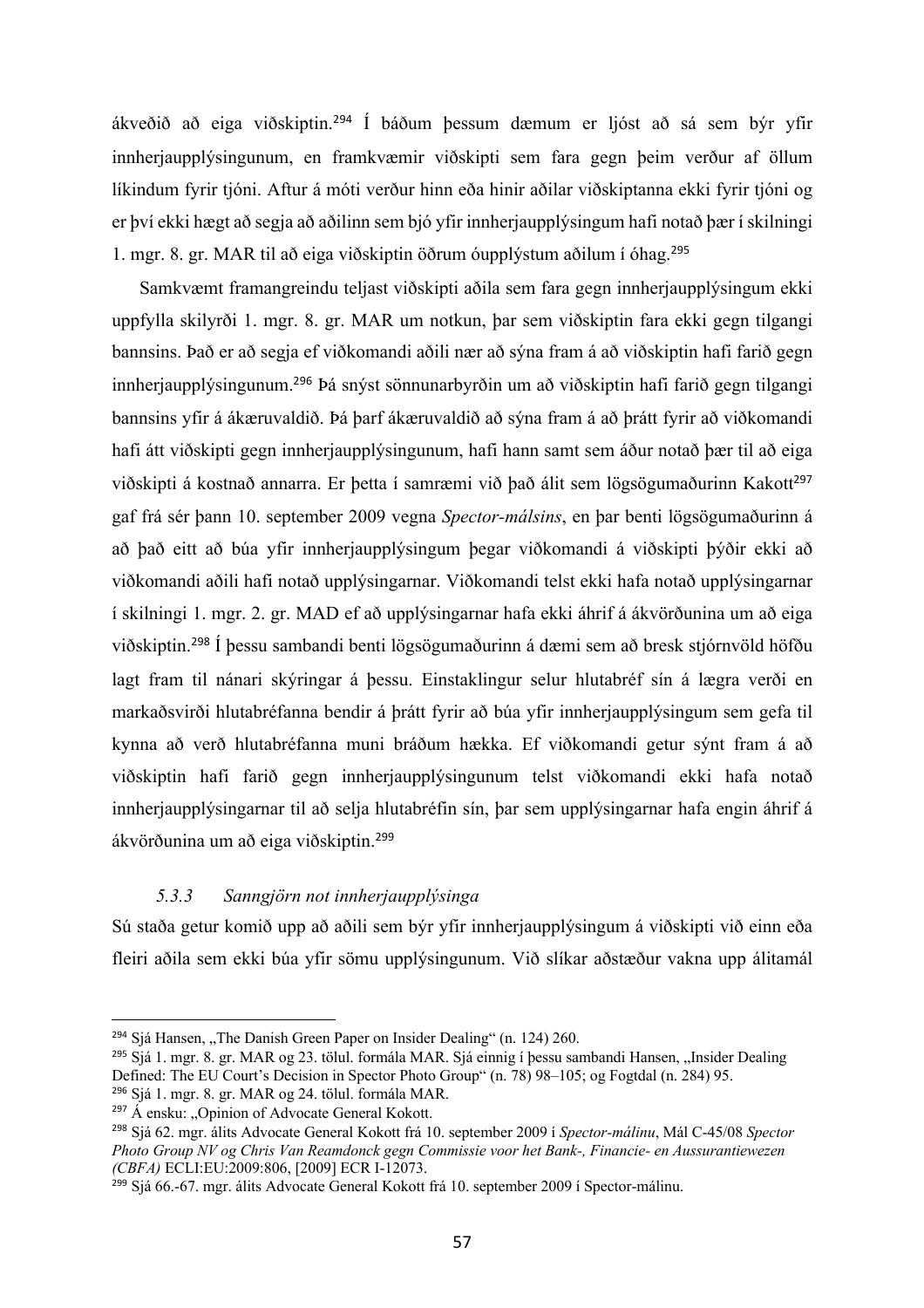hvort viðkomandi aðili geti notað innherjaupplýsingarnar til að eiga viðskiptin án þess að brjóta gegn banni 1. mgr. 8. gr. MAR. Af framangreindu umfjöllun er ljóst að viðkomandi telst hafa notað upplýsingarnar þannig að það varði broti gegn banninu, ef að viðskiptin fara gegn tilgangi bannsins um að vera öðrum óupplýstum aðilum í óhag. Við fyrstu sýn má ætla að aðili geti ekki við þessar aðstæður notað upplýsingarnar til að eiga viðskiptin þar sem mótaðilar hans búa ekki yfir sömu upplýsingum. Hins vegar er hægt að færa rök fyrir því að ef viðkomandi tekur tillit til upplýsinganna í viðskiptaskilmálum sínum teljist viðkomandi ekki hafa notað yfirburðarstöðu sína til að eiga viðskipti á kostnað annarra. Ef viðkomandi aðili er að selja hlutabréf sín en býr yfir neikvæðum innherjaupplýsingum telst viðkomandi ekki hafa notað upplýsingarnar ef hann lækkar verð hlutanna í samræmi við upplýsingarnar. Ef viðkomandi aðili er að kaupa hlutabréf en býr yfir jákvæðum innherjaupplýsingum telst viðkomandi ekki hafa notað upplýsingarnar ef hann hækkar verð hlutanna í samræmi við upplýsingarnar. Við þessar aðstæður verða hvorki kaupandi né seljandi bréfanna fyrir tjóni og því ekki hægt að fallast á að viðkomandi hafi notað upplýsingarnar til að eiga viðskiptin á kostnað annarra.<sup>300</sup>

Endurspeglar þessi túlkun afstöðu Evrópuráðsins til sanngjarnrar notkunar sem Evrópuráðið hafði lagt til í tillögu sinni að MAD, en þar hafði Evrópuráðið m.a. lagt til að reglan ætti við í tilvikum 18. og 29. tölul. formála MAD.<sup>301</sup> Þessi ákvæði er núna að finna í 2. og 4. mgr. 9. gr. MAR. Í þessum töluliðum er tekið fram að þrátt fyrir að skilyrði undanþágunnar um yfirtöku, samruna og viðskiptavaka eru ekki uppfyllt þá þýðir það ekki endilega að aðilarnir hafi notað innherjaupplýsingarnar. Ef viðkomandi aðilar ná að sýna fram á að viðskiptin endurspegli með sanngjörnum hætti þær innherjaupplýsingar, sem viðkomandi hafði undir höndum sér við framkvæmd þeirra, þá telst viðkomandi ekki hafa notað þær þannig að það fari gegn tilgangi bannsins. <sup>302</sup> Þrátt fyrir að Evrópuráðið hafi einungis í dæmaskyni nefnt að regluna væri að finna í 29. og 18. tölul. formála MAD hefur reglan þó ekki verið einskorðuð við þau tilvik, heldur er einungis með reglunum um að ræða upptalningu í dæmaskyni sem ætluð eru að veita almennar leiðbeiningar um skilninginn sem liggur að baki ákvæðisins. 303

<sup>300</sup> Sjá Hansen, "Insider Dealing Defined: The EU Court's Decision in Spector Photo Group" (n. 78) 104.

<sup>301</sup> Sjá European Parliament, "Report on the proposal for European Parliament and Council Directive on insider dealing and market manipulation (market abuse)" (Committee on Economic and Monetary affairs 27. febrúar 2002) COM(2001) 281 final-COD(2001) 118.

<sup>302</sup> Sjá 29. og 18. tölul. formála MAD.

<sup>&</sup>lt;sup>303</sup> Sjá í þessu sambandi 55.-61. mgr. dómsins í Spector-málinu. Sjá einnig Hansen, "Insider Dealing Defined: The EU Court's Decision in Spector Photo Group" (n. 78) 104.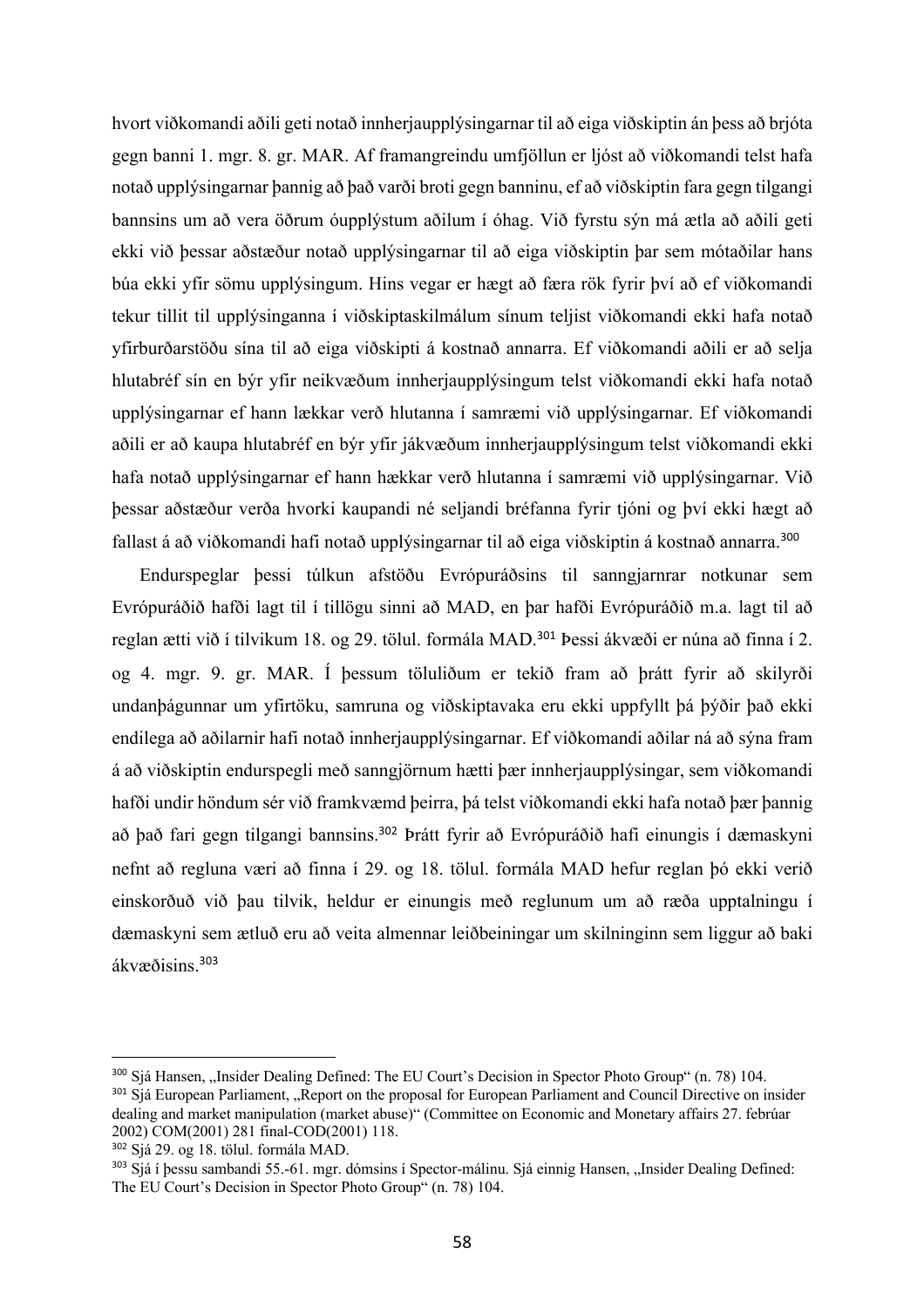Af þessu má ætla að aðili gerist ekki sekur um innherjasvik ef viðkomandi aðili getur sýnt fram á að þrátt fyrir að hann hafi notað innherjaupplýsingar til að eiga viðskipti þá hafi verið um sanngjörn not innherjaupplýsinganna að ræða, þar sem notkun þeirra fór ekki gegn tilgangi bannsins um að vera öðrum aðilum í óhag. Þrátt fyrir að orðalag 1. tölul. 1. mgr. 123. gr. þágildandi vvl. hafi verið hljóðlátt um notkunarskilyrðið, má ætla af framangreindri umfjöllun að ákvæðið yrði samt sem áður túlkað með sama hætti og nú er gert eftir gildistöku MAR.

# *5.3.4 Viðskipti sem fela í sér val um nýtingu á valrétti*

Sú staða getur komið upp að þegar valréttarsamningur er stofnaður búa hvorugur aðilanna yfir innherjaupplýsingum, en þegar valréttarhafi tekur ákvörðun um nýtingu á valrétti hefur viðkomandi komist yfir innherjaupplýsingar. Slík viðskipti myndu að jafnaði ekki falla undir undanþágureglu 3. mgr. 9. gr. MAR, þar sem ákvæðið tekur einungis á samningum sem kveða á um skyldu til að eiga viðskipti sínar en ekki valrétt um slíkt. Af þessu leiðir að undir þessa undanþágu falla ekki aðrir samningar sem kveða á um val um að nýta sér valrétt sinn. <sup>304</sup> Þrátt fyrir að slíkir samningar falla ekki undir undanþáguákvæði þetta þýðir það ekki að það falli sjálfkrafa undir 1. mgr. 8. gr. MAR, heldur þarf að fara fram mat á því hvort að skilyrði ákvæðisins séu uppfyllt.

Kemur því til álita hvort fyrra skilyrði 1. mgr. 8. gr. MAR um vörslur innherjaupplýsinga sé uppfyllt. Samkvæmt því sem að framan hefur verið greint frá þarf viðkomandi að búa yfir innherjaupplýsingum þegar hann stofnar til viðskiptanna. Þar sem í valréttarsamningum er stofnað til viðskipta áður en þau eru framkvæmd mætti færa rök fyrir því að fyrra skilyrðið sé ekki uppfyllt, þar sem að viðkomandi bjó ekki yfir innherjaupplýsingum þegar hann stofnaði til viðskiptanna. Hins vegar hefur slík túlkun ríkt meðal sumra aðildarríkja ESB að ákvörðun um nýtingu á valrétti sé hins vegar ákvörðun um að eiga viðskipti og því teljist fyrra skilyrði ákvæðisins uppfyllt. Þurfi því að framkvæma mat á því hvort að viðkomandi hafi notað innherjaupplýsingarnar við ákvörðun um nýtingu á valrétti og skuli slíkt skoðast með hliðsjón af tilgangi bannsins.<sup>305</sup>

Samkvæmt framangreindri túlkun aðildarríkja ESB telst viðkomandi ekki hafa notað innherjaupplýsingar ef ákvörðun um nýtingu valréttar fer fram í samræmi við upphaflegar forsendur, sem samið var um áður en innherjaupplýsingarnar lágu fyrir. Ákvörðun um nýtingu þarf þannig að vera í samræmi við það sem eðlilegt þykir að skynsamur fjárfestir myndi gera við sömu aðstæður, svo að viðkomandi teljist ekki hafa notað upplýsingarnar. Ef samningurinn

<sup>304</sup> Gagnályktun frá 3. mgr. 9. gr. MAR.

<sup>305</sup> Sjá Andersen og Clausen (n. 235) 608-610.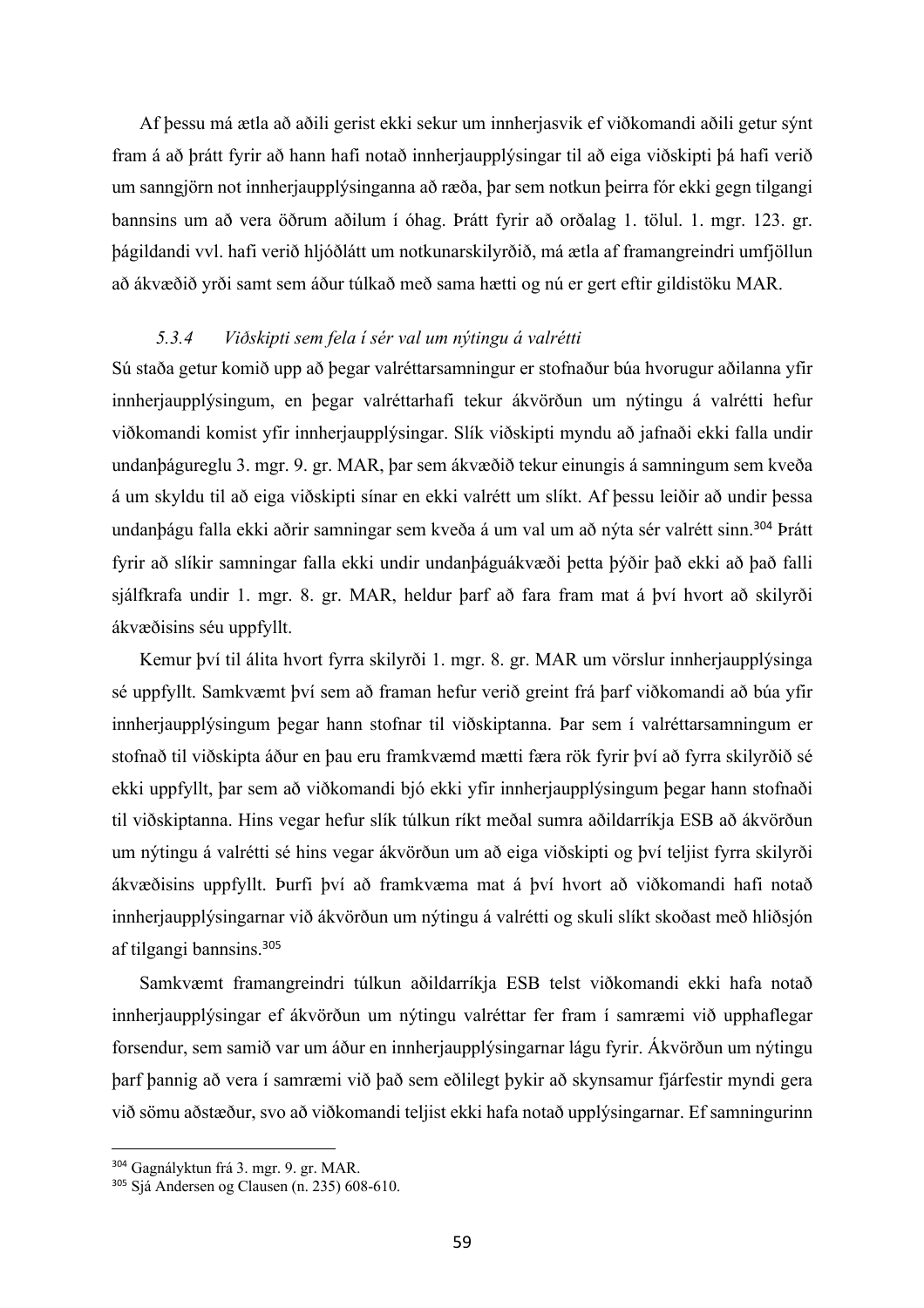kemur út á hagnaði þykir eðlilegt að viðkomandi nýti valrétt sinn. Ef samningurinn kemur út í tapi þykir eðlilegt að viðkomandi aðili nýti ekki valrétt sinn. Við þessar aðstæður þykir ekkert óeðlilegt við það að valréttur sem samið var um áður en innherjaupplýsingarnar lágu fyrir verði nýttur í samræmi við þau kjör sem upphaflega var samið um. <sup>306</sup> Samningar þessir eru stofnaðir í góðri trú og ekki til þess að skaða markaðinn. Við samningsgerðina voru allir samningsaðilar jafn meðvitaðir um þá áhættu sem slíkur samningur getur haft í för með sér. Því telst ákvörðun um nýtingu valréttar við slíkar aðstæður ekki fara gegn tilgangi bannsins þar sem ákvörðunin er ekki byggð á því að verða öðrum til óhagræðis né er hún til þess fallin að hafa skaðleg áhrif á heilleika markaðarins. 307

Hins vegar ef ákvörðun um nýtingu er ekki í samræmi við upphaflegar forsendur getur aðilinn talist hafa notað upplýsingarnar. Þannig telst það notkun ef samningur kemur út í hagnaði en viðkomandi ákveður að nýta ekki valrétt sinn. Það sama á við ef samningur kemur út í tapi en viðkomandi ákveður að nýta valrétt sinn. Við þessar aðstæður telst viðkomandi hafa notað upplýsingarnar þar sem hann fer gegn því sem skynsamur fjárfestir myndi gera við sömu aðstæður.<sup>308</sup> Slíkt gefur til kynna að viðkomandi hafi upplýsingar um meiri hagnað en samningurinn hefur að bjóða og þar af leiðandi telst viðkomandi hafa notað upplýsingarnar þannig að það fari gegn tilgangi bannsins.

Samkvæmt framangreindu er ljóst að ef nýting valréttar er í samræmi við upphaflegar forsendur valréttarsamnings telst viðkomandi ekki hafa notað upplýsingarnar í skilningi innherjasvikaákvæðisins, til þess að eiga viðskiptin á kostnað annarra óupplýstra aðila. Þrátt fyrir að innherjasvikaákvæði þágildandi vvl. kvað ekki með beinum orðum um að notkun sé forsenda innherjasvika má ætla að slíkt sé samt sem áður framkvæmdin. Því má ætla að framangreind regla um nýtingu valréttar í samræmi við upphaflegar forsendur hafi verið og mun áfram vera túlkuð sem svo að slíkt fari ekki gegn tilgangi bannsins. Þessi túlkun er í samræmi við það sem íslenskir dómstólar hafa lagt á ákvæðið og má slíkt m.a. sjá *í dómi Landsréttar í máli fyrrverandi bankastjóra Kaupþings*. Í því máli taldi Landsréttur að þar sem kaupréttarsamningurinn hafði verið samþykktur þá gæti viðkomandi ekki hafa talist hafa notað innherjaupplýsingarnar við ákvörðun sína um nýtingu á valrétti, því slíkt færi ekki gegn tilgangi bannsins. En sala hlutabréfanna fól hvorki í sér blekkingu gagnvart hinum aðila viðskiptanna sem bjó yfir sömu upplýsingum né gagnvart öðrum á markaðnum.<sup>309</sup>

<sup>306</sup> Sjá Hansen, "Insider Dealing Defined: The EU Court's Decision in Spector Photo Group" (n. 78) 98–205.

<sup>307</sup> Sjá 1. mgr. 8. gr. MAR og 23. tölul. formála MAR.

<sup>308</sup> Sjá Bechmann o.fl. (n. 286) 94.

<sup>309</sup> Sjá 66. og 70. mgr. dóms Landsréttar í máli bankastjóra Kaupþings.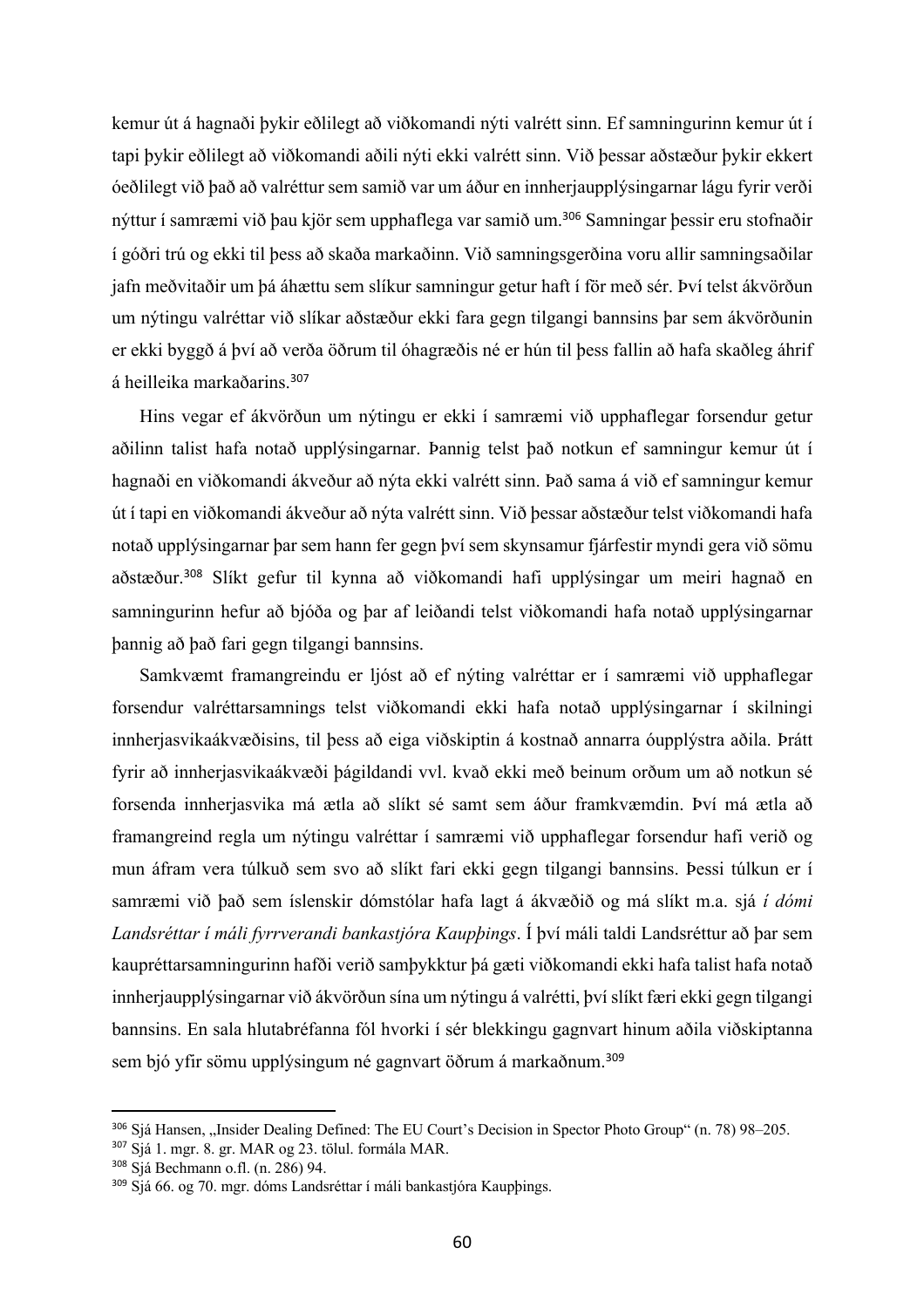Er þessi túlkun í samræmi við túlkun ýmissa ríkja á sambærilegum reglum sem voru í gildi fyrir gildistöku MAR. Í Danmörku var framkvæmdin fyrir gildistöku MAR sú að nýting á valrétti taldist ekki falla undir þágildandi innherjasvikaákvæði danskra laga ef um *"hefðbundna notkun"* á valrétti væri að ræða.<sup>310</sup> Í Noregi var framkvæmdin sambærileg en þar var miðað við að "venjuleg nýting" á valrétti teldist ekki fela í sér notkun innherjaupplýsinga í skilningi þágildandi innherjasvikaákvæði norskra laga.<sup>311</sup> Því má ætla sama túlkun og nágrannaríki okkar lögðu á ákvæðið hafi gilt hér í gildistíð þágildandi vvl. og því hafi engin efnisleg breyting orðið á ákvæðinu við gildistöku MAR hér á landi.

<sup>310</sup> Sjá Álit danska Fjármálaeftirlitsins frá 19. ágúst 2004, þar sem danska Fjármálaeftirlitið staðfesti þennan skilning á nýtingu valréttar.; Sjá í þessu sambandi einnig Andersen og Clausen (n. 235) 608–609. <sup>311</sup> Sjá 2. málsl. 2. mgr. greinar 3-3 í norsku verðbréfaviðskiptalögunum nr. 75/2007, en þar er talað um venjulega nýtingu á valrétti. Sjá einnig í þessu sambandi Bechmann o.fl. (n. 286) 76–77 og 94-95.; og Aðalsteinn E. Jónasson, *Markaðssvik* (n. 1) 397–402.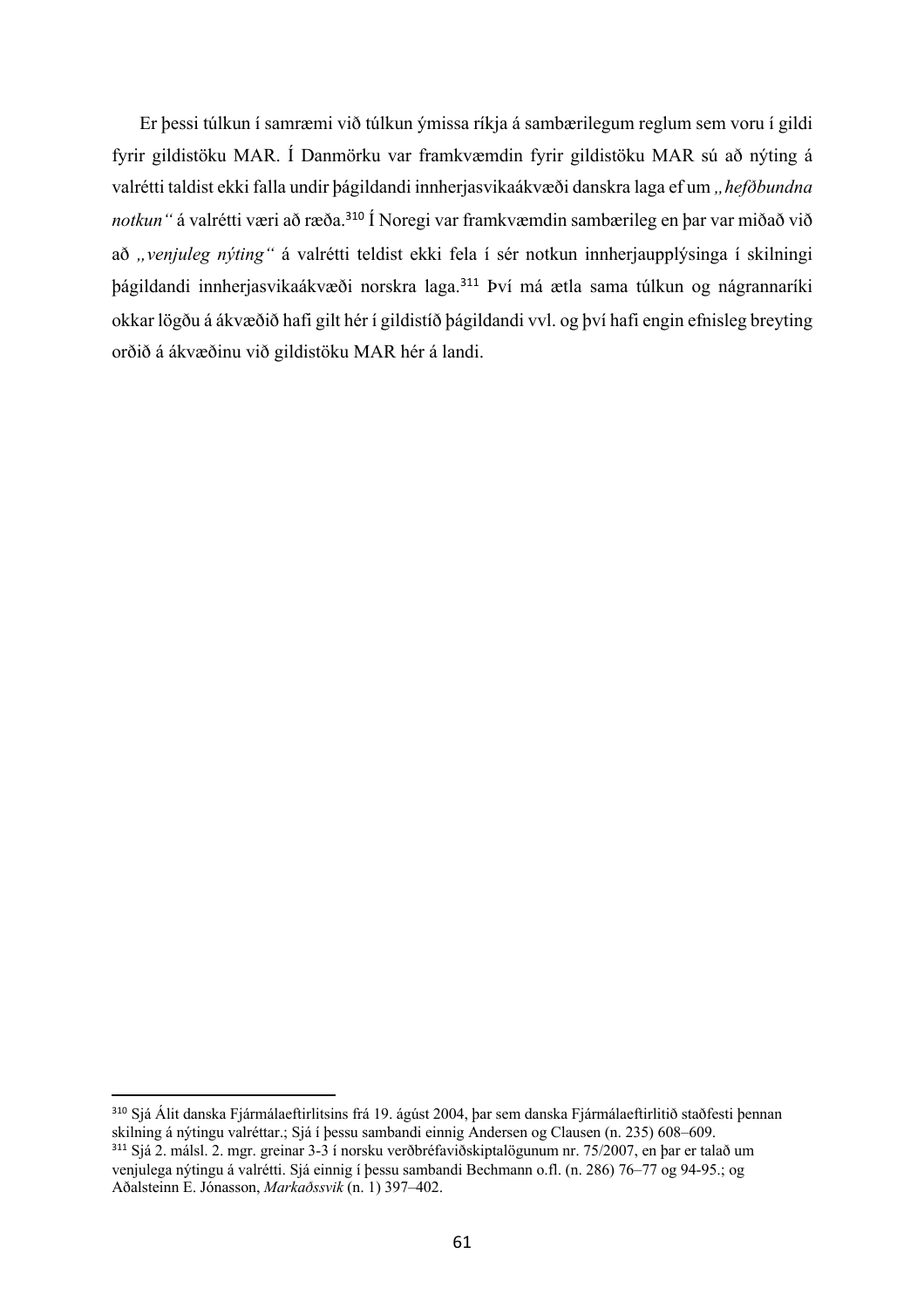## **6. Niðurstaða og lokaorð**

Líkt og að framan hefur verið rakið er Innherjatilskipunin frá 1989 fyrsta samræmda regluverkið innan ESB sem gilti um viðskipti innherja. Með innherjatilskipuninni var ætlað að koma á jafnræði meðal fjárfesta sem og auka traust þeirra og tiltrú á fjármálamarkaðnum, en traust er forsenda tilvistar virks fjármálamarkaðar.<sup>312</sup> Í Innherjatilskipuninni var að finna fyrstu samræmdu reglurnar um innherjasvik en sambærilegt ákvæði rataði inn í lög nr. 20/1989 um verðbréfaviðskipti og verðbréfasjóði og markaði fyrsta innherjasvikaákvæði Íslands.

Miklar breytingar hafa orðið á innherjasvikaákvæðinu síðan þá, bæði innan ESB sem og á Íslandi. Sú breyting sem ritgerð þessi fjallar aðallega um er sú breyting sem átti sér stað á íslenska innherjasvikaákvæðinu við innleiðingu MAR hér á landi. Fyrir innleiðingu MAR var hér í gildi 1. tölul. 1. mgr. 123. gr. þágildandi vvl. og kvað það á um að aðilum væri óheimilt að stunda viðskipti með fjármálagerninga á meðan þeir búa yfir innherjaupplýsingum. Orðalag ákvæðisins gefur til kynna að öll viðskipti falla þarna undir, óháð notkun innherjaupplýsinga.<sup>313</sup> Með innleiðingu MAR hér á landi var ákvæðinu breytt þannig að nú er aðilum, sem búa yfir innherjaupplýsingum, óheimilt að nota slíkar upplýsingar til að eiga viðskipti.<sup>314</sup> Ákvæðinu var þannig breytt að notkun varð aftur hluti af verknaðarlýsingu bannsins.

Markmið höfundar í upphafi ritgerðar var að rannsaka hvaða þýðingu breytt orðalag á skilgreiningu innherjasvika um notkun innherjaupplýsinga, með tilkomu MAR, hefði á það hvaða háttsemi telst til innherjasvika. Hægt er að sjá hvernig framangreind breyting á orðalagi geti gefið til kynna að notkun sé ekki forsenda innherjasvika og þannig verði miklar breytingar á túlkun ákvæðisins, þar sem notkun er aftur orðinn hluti af verknaðarlýsingu bannsins.<sup>315</sup> Hins vegar sýna lögskýringargögn, dómar og skrif fræðimanna um efnið fram á annað, þ.e. þrátt fyrir að innherjasvikaákvæðið hafi ekki alltaf tekið fram með berum orðum að notkun væri skilyrði innherjasvika sé notkun samt sem áður forsenda innherjasvika.

Í fyrsta lagi má sjá af þeim dómum sem fallið hafa hér á landi að innherjasvikaákvæðið hefur ávallt gert kröfu um að tvenn skilyrði séu uppfyllt, þ.e. vörslur og notkun innherjaupplýsinga, þrátt fyrir að ákvæðið hafi stundum verið hljóðlátt um notkunarskilyrðið. Bæði skilyrðin þurfa að vera uppfyllt til þess að viðkomandi gerist sekur um innherjasvik og dugar þannig ekki það eitt að aðili búa yfir innherjaupplýsingum þegar hann á viðskipti. Hins

<sup>312</sup> Sjá í þessu sambandi m.a. ESMA (n. 2); og Aðalsteinn E. Jónasson, *Markaðssvik* (n. 1) 23.

<sup>313</sup> Skilyrðið um notkun var fellt úr gildi með lögum nr. 39/2002 í kjölfar Skeljungs-dómsins.

<sup>314</sup> Sjá 1. mgr. 8. gr. MAR

<sup>315</sup> Sjá Aðalsteinn E. Jónasson, *Markaðssvik* (n. 1), en í þessari bók leggur höfundur bókarinnar þá túlkun á ákvæðið, að það banni aðilum sem búa yfir innherjaupplýsingum að eiga viðskipti, óháð notkun innherjaupplýsinganna.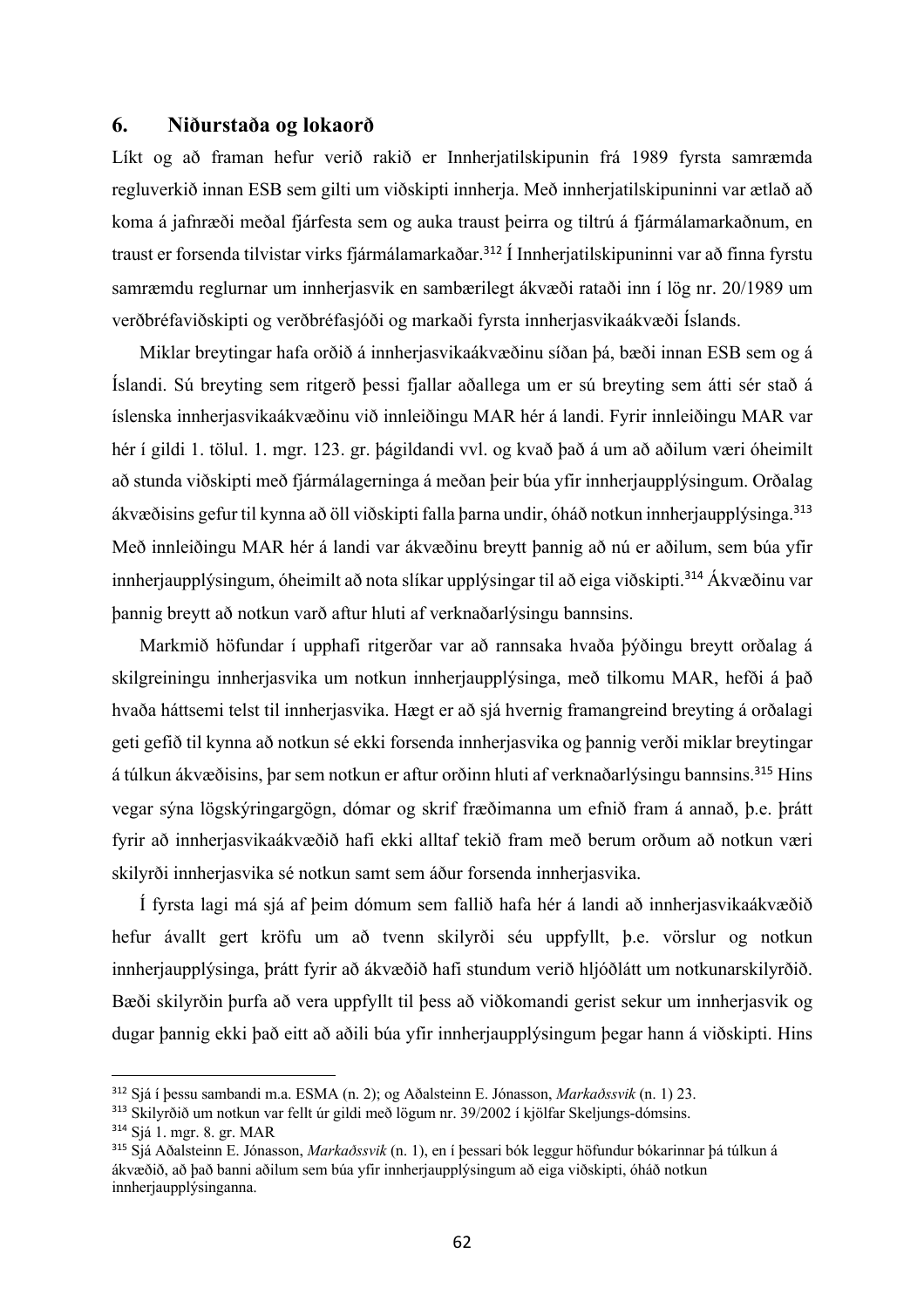vegar af löglíkindareglunni má ætla að löglíkur séu á því að aðili hafi notað innherjaupplýsingar til að eiga viðskipti ef viðkomandi býr yfir innherjaupplýsingum þegar hann á viðskiptin. Löglíkindi er nóg til þess að ákæruvaldið leggi fram ákæru í málinu. Hins vegar er löglíkindaregla þessi takmörkuð við skilyrðið um notkun og að slíkt skuli ávallt skoðast með hliðsjón af tilgangi bannsins. Því er viðkomandi aðila ávallt heimilt að leggja fram sönnur þess efnis að hann hafi ekki notað innherjaupplýsingarnar þannig að það fari gegn tilgangi bannsins.

Í öðru lagi má sjá af þeim athugasemdum sem fylgdu frumvarpi laga nr. 39/2002 að brottfall orðalags ákvæðisins um notkun megi rekja til þess að ætlun löggjafans hafi verið að taka af öll tvímæli um að ákvæðið gerði einungis áskilnað um ásetning eða tilgang. Ákvæðið náði einnig til brota sem framin væru af gáleysi og því megi orðalagsbreytinguna rekja til ætlun löggjafans til að skýra ákvæðið. Ætlun löggjafans hafi verið að samræma íslenska löggjöf að löggjöf ESB og nágrannaríkja okkar, þar sem notkun hefur ávallt verið talin forsenda innherjasvika. Að því sögðu þykir ekki efni til þess að horfa fram hjá því að ætlun löggjafans hafi ekki verið að breyta eðli innherjasvika með því að gera ekki kröfu um notkun, enda færi slíkt gegn skuldbindingu okkar að EES-samningum, heldur hafi ætlunin verið að skýra ákvæðið. Af þessu má álykta að túlka skuli ákvæðið sem svo að notkun hafi verið forsenda innherjasvika.

Í þriðja lagi sé slík túlkun í samræmi við þá túlkun sem bæði ESB sem og önnur einstök ríki hafa lagt á sambærileg þágildandi innherjasvikaákvæði. Túlkun Evrópusambandsins á ákvæðinu hefur ávallt í gegnum tíðina, með Innherjatilskipuninni frá 1989, MAD og núna MAR, verið þannig að ákvæðið geri kröfu um notkun og skuli skilyrðið skoðast með hliðsjón af tilgangi bannsins.<sup>316</sup> Það sama eigi við um íslenska innherjasvikaákvæðið, það er að þrátt fyrir allar lagabreytingarnar sem hafa orðið á ákvæðinu þá hafi engin efnisleg breyting orðið á ákvæðinu þegar MAR var innleidd í íslenskan landsrétt.

Af þessu má gagnálykta að háttsemi sem fer ekki gegn tilgangi bannsins fellur ekki undir innherjasvikaákvæði, hvorki það bann sem áður var að finna í íslenskum lögum né það sem er núna að finna í MAR. Þannig falla hvorki undir núgildandi né þágildandi innherjasvikaákvæði sú háttsemi sem greint er frá í 5.3.1-5.3.4 kafla ritgerðar þessarar. Þrátt fyrir að ekki hafi mikið reynt á háttsemi sem fer gegn tilgangi bannsins sýna þeir dómar sem fallið hafa hér á landi að háttsemi sem ekki fer gegn tilgangi bannsins falla ekki undir skilyrðið bannsins um notkun. Má ætla að slíkt muni áfram gilda núna eftir að MAR hefur verið innleidd hér á landi.

<sup>316</sup> Sjá í þessu sambandi 1. mgr. 2. gr. Innherjatilskipunarinnar, 1. mgr. 2. gr. MAD og 1. mgr. 8. gr. MAR. Sjá einnig túlkun Evrópudómstólsins á þessum ákvæðum í Georgakis- og Spector-málinu.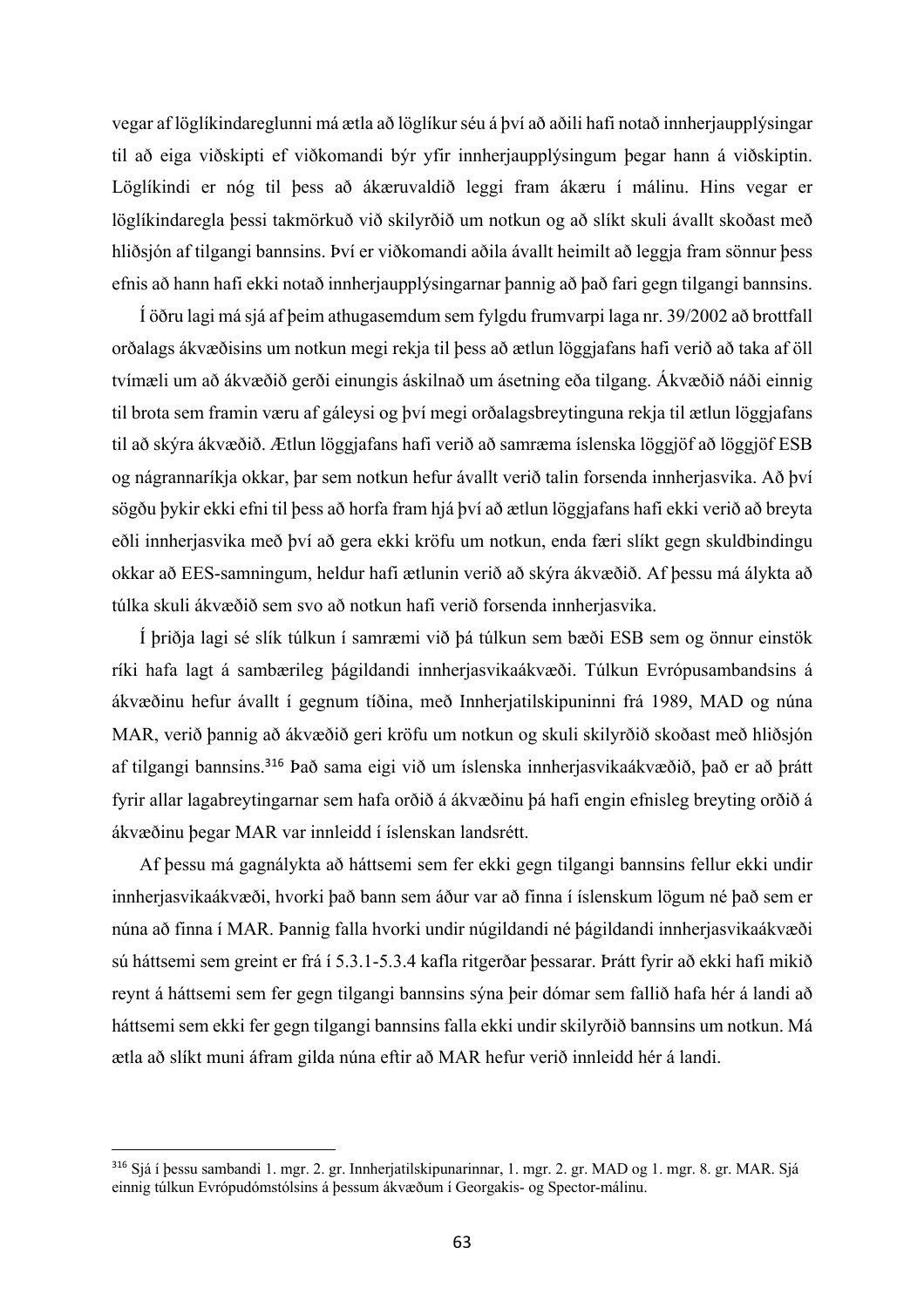Það sama á við um þá háttsemi sem löglega er undanþegin innherjasvikaákvæðinu. Í 5-6. gr. og 9. gr. MAR er að finna lögbundnar undanþágur frá innherjasvikaákvæðinu. Sambærileg ákvæði voru áður að finna í 3. og 4. mgr. 123. gr. og 2. mgr. 119. gr. þágildandi vvl. Orðalag þeirra hefur orðalag breyst að einhverju leyti, en þó má ætla að engin efnisleg breyting verði á innihaldi ákvæðanna. Hins vegar var ákvæði 5. mgr. 9. gr. MAR um sjálfsprottnar innherjaupplýsingar og ákvæði 4. mgr. 9. gr. MAR um fyrirhugaðan samruna og yfirtökur ekki að finna áður í þágildandi vvl. En þrátt fyrir að sambærileg ákvæði hafi ekki verið að finna í þágildandi vvl. þá hefur reglunni í 4. mgr. 9. gr. MAR samt sem áður verið beitt hér á landi í *dómi Landsréttar í máli bankastjóra Kaupþings*.

Samkvæmt framangreindu er ljóst að breytt orðalag á skilgreiningu innherjasvika um notkun innherjaupplýsinga, eftir tilkomu MAR, hefur ekki nein áhrif á það hvaða háttsemi fellur undir bannið. Engin efnisleg breyting hefur orðið á ákvæðinu og sé notkun þannig áfram forsenda innherjasvika. Með hliðsjón af umfjöllun ritgerðarinnar er ljóst að innherjasvikaákvæði þágildandi vvl. hafi mátt vera skýrara til að koma í veg fyrir að aðilar túlki ákvæðið sem svo að það geri ekki kröfu um innherjasvik. Hins vegar með innleiðingu MAR þá hefur ákvæðið verið skýrt og þannig hefur verið leyst úr þeirri réttaróvissu sem ríkti hér á landi frá setningu laga nr. 39/2002 vegna orðalags ákvæðisins. Með MAR hefur framangreind túlkun, um að notkun sé og hafi ávallt verið forsenda innherjasvika, að lokum verið staðfest. Hins vegar hefur hvorki reynt á túlkun 1. mgr. 8. gr. MAR fyrir Evrópudómstólnum né íslenskum dómstólum. MAR er frekar ungt hér á landi en það tók einungis gildi 1. september 2021 og því eðlilegt að ekki hafi reynt á túlkun þess fyrir íslenskum dómstólum. Hins vegar var MAR lögfest innan ESB 16. apríl 2014 en ekki hefur ennþá reynt á túlkun innherjasvikaákvæðisins fyrir Evrópudómstólnum. Það þykir þó ekki áhyggjuefni og ætla má að það gefi einungis til kynna að innihald reglunnar og framkvæmd hennar sé svo skýr að ekki þurfi að reyna á túlkun hennar fyrir dómstólnum. Því verður áhugavert að fylgjast með bæði framkvæmd regluverksins í framtíðinni sem og hvort túlkun ákvæðisins verði í samræmi við þá túlkun sem dómstólar hafa lagt á fyrri innherjasvikaákvæði.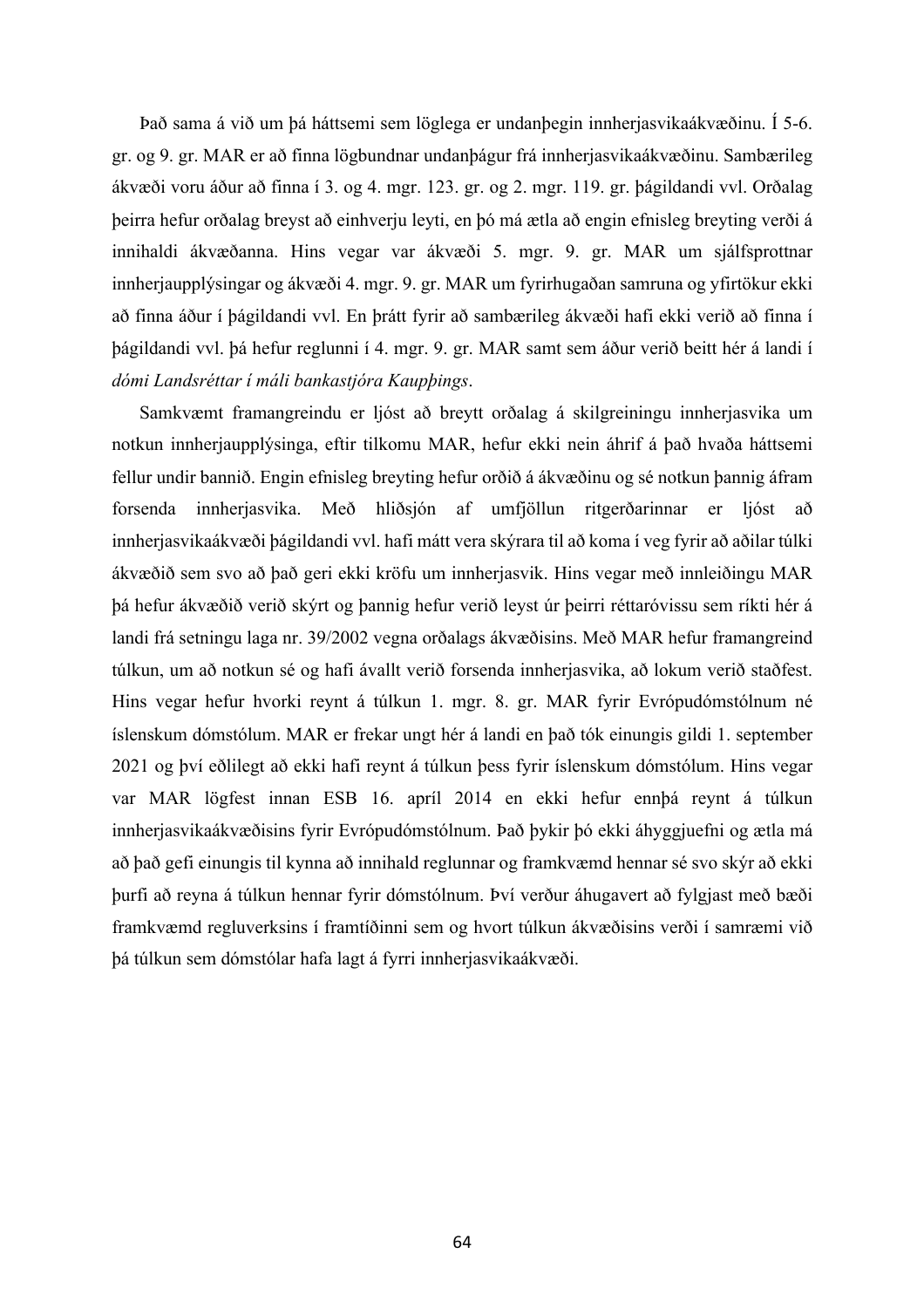## **HEIMILDASKRÁ**

Aðalsteinn E. Jónasson, ""Nýta...til öflunar..." : misnotkun sem skilyrði innherjasvika" (2007) 57 Tímarit lögfræðinga 267

——, "Þróun löggjafar um verðbréfaviðskipti: einkavæðing, alþjóðavæðing og vöxtur fjármálamarkaða" (2008) 5 Tímarit Lögréttu 111

——, *Viðskipti með fjármálagerninga* (Bókaútgáfan Codex 2009)

——, *Markaðssvik* (Bókaútgáfan Codex 2017)

Andersen PK og Clausen NJ, *Børsretten* (5. udgave, Jurist- og Økonomforbundets Forlag 2014)

Andri Fannar Bergþórsson, "Hver er kjarni markaðsmisnotkunar?" (2018) 14 (2. tbl.) Tímarit Lögréttu 238

——, "Hvaða upplýsingar ber útgefanda að birta?: hugtakið innherjaupplýsingar í tengslum við upplýsingaskyldu útgefanda." (2019) 69 (1. tbl.) Tímarit lögfræðinga 3

Bechmann T o.fl., *Verdipapirhandelloven - lov om verdipapirhandel 19. juni 1997 nr. 79: med kommentarer* (Universitetsforlaget 2002)

Bergo K, *Børs- og verdipapirrett* (Cappelen akademisk forlag 2004)

Commission, "Commission Staff Working Paper Impact Assessment" (20. október 2011) SEC(2011) 1217, final

—, "Driving European Recovery" COM(2009) 114 final Vol 1

—, "Implementing the Framework for Financial Markets: Action Plan" (Communication) COM(1999) 232 final

—, "Proposal for a Council Directive Coordinating Regulations on Insider Trading" (Communication) COM(87) 111 final

 $-$ , "Proposal for a Regulation of the European Parliament and of the Council on insider dealing and market manipulation (market abuse)" COM(2011) 651 final

Committee of European Securities Regulators, "Level 2 - Implementing Measures for the proposed Market Abuse Directive, CESR/02-0989d" (2002)

—, "Level 3 - second set of CESR guidance and information on the common operation of the Directive to the market CESR/06-562b" (nóvember 2006)

Committee of the Wise Men, "Initial Report of the Committee of Wise Men on the Regulation of European Securities Market." (European Commission 9. nóvember 2000) <https://www.esma.europa.eu/sites/default/files/library/2015/11/lamfalussy\_report.pdf> skoðað 1. október 2021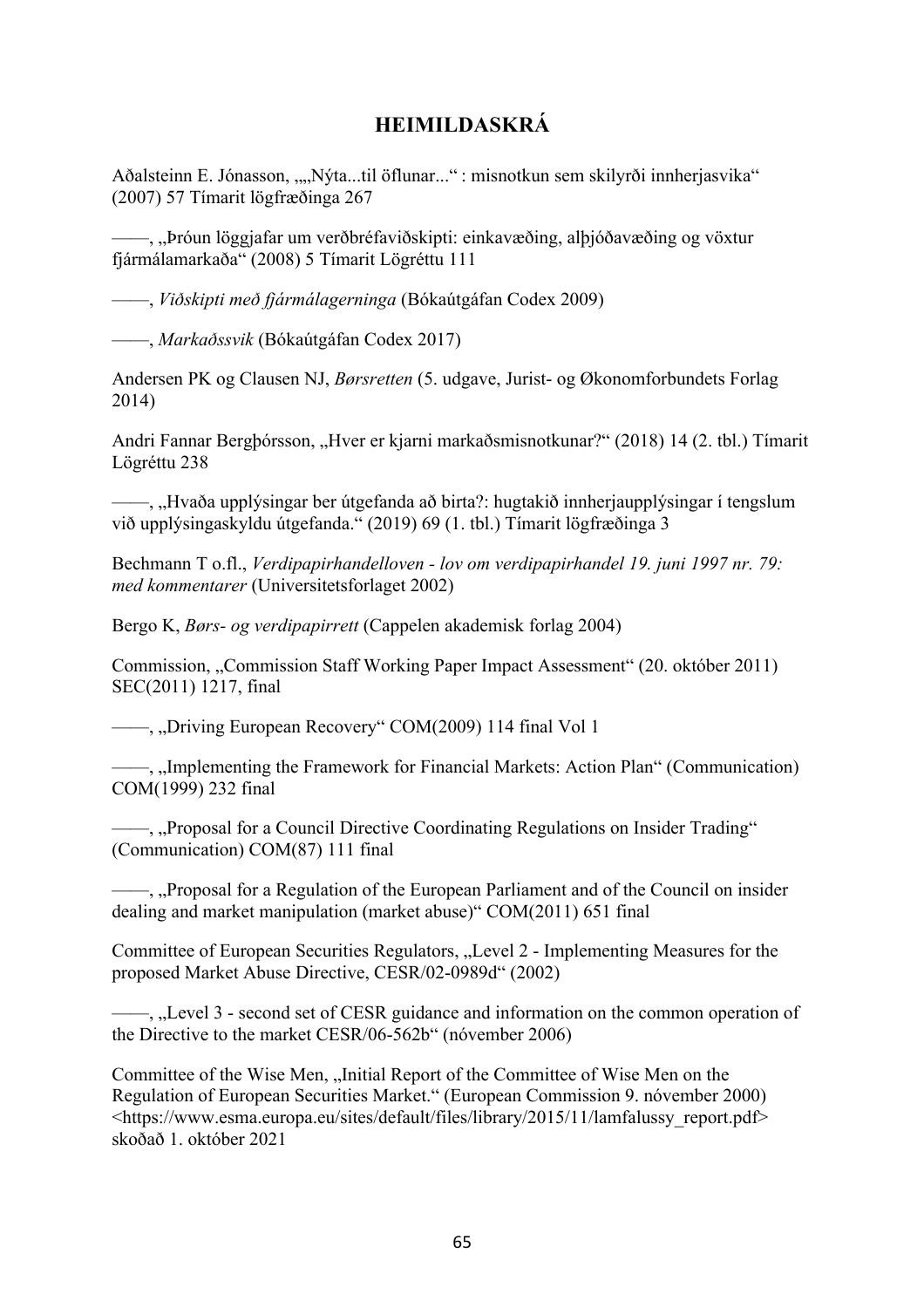—, "Final Report of the Comittee of Wise men on the Regulation of European Securities Markets" (European Commission 15. febrúar 2001) <https://www.esma.europa.eu/sites/default/files/library/2015/11/lamfalussy\_report.pdf> skoðað 1. október 2021

Davíð Þór Björgvinsson, *EES-réttur og landsréttur* (Bókaútgáfan Codex 2006)

Enriques L og Gatti M, "Is there a uniform EU securities law after the Financial Services Action Plan?" (2008) 14 (1) Stanford Journal of Law, Business & Finance 43

ESMA, "Questions and Answers On the Market Abuse Regulation (MAR)" (2021) <https://www.esma.europa.eu/sites/default/files/library/esma70-145-111\_qa\_on\_mar.pdf> skoðað 20. október 2021

European Parliament, "Report on the proposal for European Parliament and Council Directive on insider dealing and market manipulation (market abuse)" (Committee on Economic and Monetary affairs 27. febrúar 2002) COM(2001) 281 final-COD(2001) 118

Fogtdal H, *Børskriminalitet* (1. udgave, Jurist- og Økonomforbundets Forlag 2015)

Hansen JL, *Nordic financial market law: the regulation of the financial services in Denmark, Finland, Iceland, Norway and Sweden* (Djoef Publishing 2003)

—, "The Trinity of Market Regulation: Disclosure, Insider Trading and Market Manipulation" (2003) 1 (1) International Journal of Disclosure and Governance 64

——, *Værdipapirhandelsloven med kommentarer* (4. udgave, Jurist- og Økonomforbundets Forlag 2008)

——, "Insider Dealing Defined: The EU Court's Decision in Spector Photo Group" (2010) 7 European Company Law 98

 $-$ , "The Danish Green Paper on Insider Dealing" (2011) 12 European Business Organization Law Review 251

 $\frac{1}{100}$ , Say When: When Must an Issuer Disclose Inside Information?" [2016] Nordic & European Company Law Working Paper 1

——, "Article 8: Insider Dealing" í Marco Ventoruzzo og Sebastian Mock (ritstj.), *Market Abuse Regulation: Commentary and Annotated Guide* (Oxford University Press 2017)

——, "Article 9: Legitimate behaviour" í Marco Ventoruzzo og Sebastian Mock (ritstj.), *Market Abuse Regulation: Commentary and Annotated Guide* (Oxford University Press 2017)

——, "Article 14: Prohibition of insider dealing and of unlawful disclosure of inside information" í Marco Ventoruzzo og Sebastian Mock (ritstj.), *Market Abuse Regulation: Commentary and Annotated Guide* (Oxford University Press 2017)

—, "Issuers' Duty to Disclose inside Information" (2017) 18 ERA Forum 21

Jóhann Pétur Harðarson, "Keppt um traustið" (2001) 54 Úlfljótur 155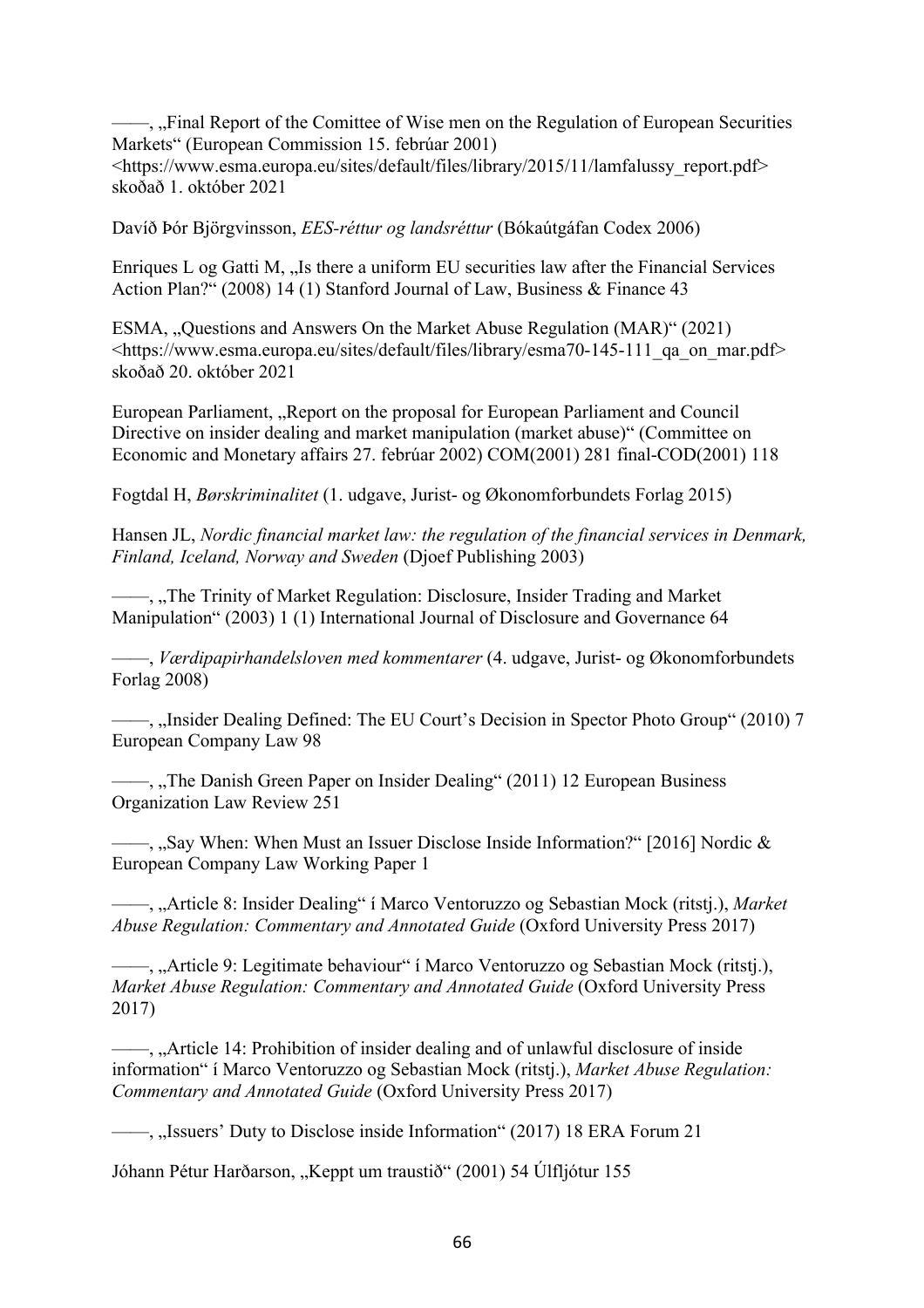Jóhannes Sigurðsson og Þórólfur Jónsson, *Verðbréfamarkaðsréttur* (Bókaútgáfan Codex 2004)

Jónatan Þórmundsson, *Afbrot og refsiábyrg I* (2. útg., Háskólaútgáfan 1999)

Kinander M, "Ten years after: the Spector presumption in MAD, MAR and MAD II" (2019) 14 Capital Markets Law Journal 364

Klöhn L, "Inside Information without an Incentive to Trade? What's at Stake in "Lafonta v AMF"" (2015) 10 Capital Markets Law Journal 162

Moalem D og Hansen JL, "Insider Dealing and Parity of information: is Georgakis still Valid?" (2008) 19 European Business Law Review 949

Mock S, "Article 1: Subject matter" í Marco Ventoruzzo og Sebastian Mock (ritstj.), *Market Abuse Regulation: Commentary and Annotated Guide* (Oxford University Press 2017)

——, "Article 5: Exemption for buy-back programmes and stabilisation", *Market Abuse Regulation: Commentary and Annotated Guide* (Oxford University Press 2017)

Páll Friðriksson, "Nýjar lagareglur um innherja og meðferð innherjaupplýsinga" (2015) 4 (1) Vefrit Fjármálaeftirlitsins <https://www.fme.is/media/utgefid-efni/Fjarmal-27-april-- 2015.pdf> skoðað 23. september 2021

Schauburg-Müller P, "Disclosure of Price-sensitive Information: What Effect do "Intermediate Steps" Have on the Statutory Disclosure Date?" (2013) 10 European Company Law 7

Sigurður Líndal og Skúli Magnússon, *Réttarkerfi Evrópusambandsins og evrópska efnahagssvæðisins: megindrættir* (Hið íslenska bókmenntafélag 2011)

The High-Level Group on Financial Supervision, "De Larosiére Report" (Commission 25. febrúar 2009)

<https://ec.europa.eu/economy\_finance/publications/pages/publication14527\_en.pdf>

United Kingdom's Financial Conduct Authority (FCA), "Handbook on Market Conduct" (nóvember 2021) <https://www.handbook.fca.org.uk/handbook/MAR/1/2.pdf>

Veil R, *European Capital Market Law* (Hart Publishing 2013)

Ventoruzzo M, "The Concept of Insider Dealing" í Marco Ventoruzzo og Sebastian Mock (ritstj.), *Market Abuse Regulation: Commentary and Annotated Guide* (Oxford University Press 2017)

Ventoruzzo M og Picciau C, "Article 7: Inside information" í Marco Ventoruzzo og Sebastian Mock (ritstj.), *Market Abuse Regulation: Commentary and Annotated Guide* (Oxford University Press 2017)

Verdipapirhandellovutvalget, "Avsluttende Instilling om revisjon av lov 14. juni 1985 nr. 61 om verdipapirhandel" (Finans- og tolldepartementet 1995) (NOU 1996:2) <https://www.regjeringen.no/contentassets/3fbdcece27ee4dd68d9fa51070a2beff/no/pdfa/nou 199619960002000dddpdfa.pdf>